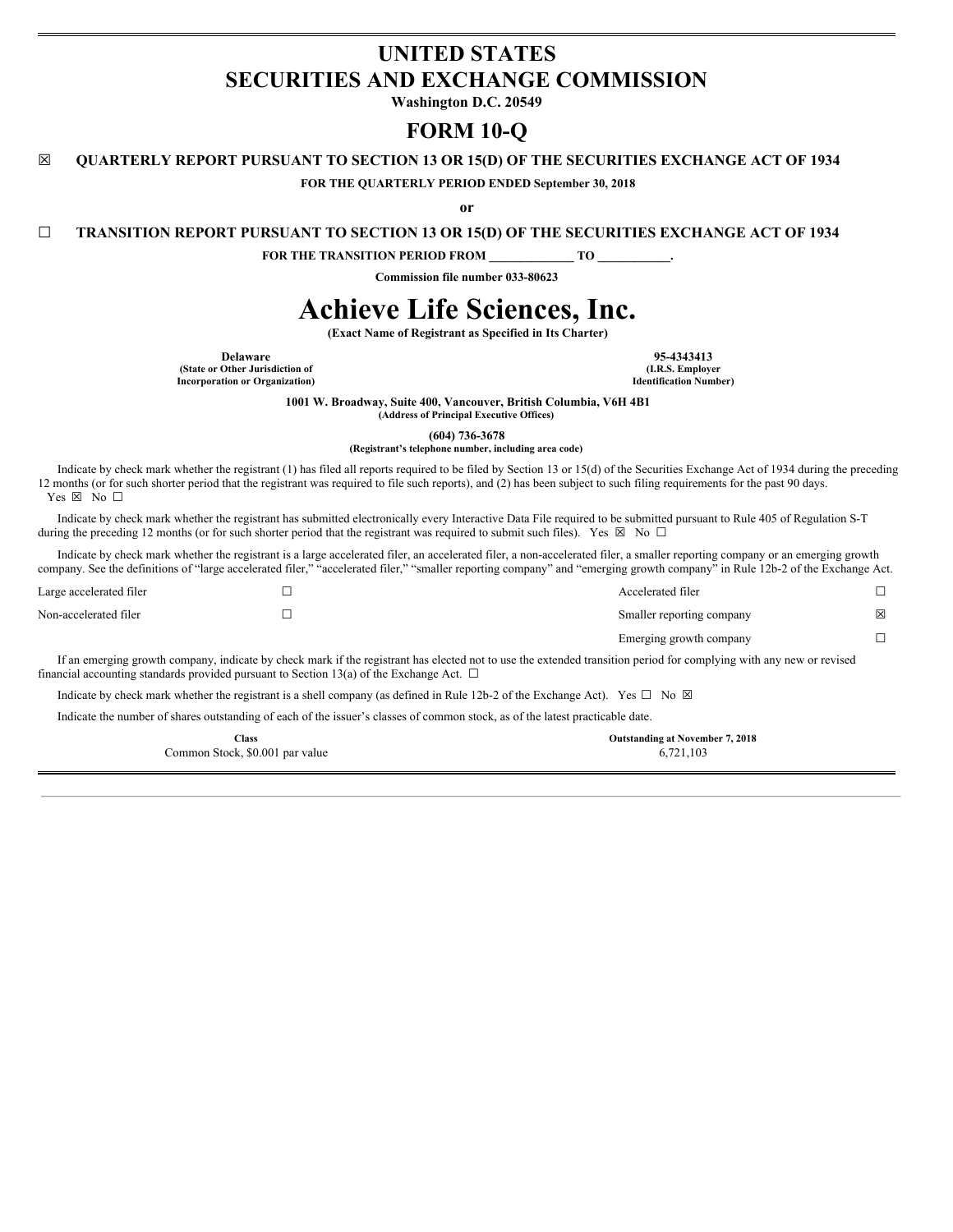## **Achieve Life Sciences, Inc.**

#### **Index to Form 10-Q**

|                                   |                                                                                                                                                     | Page<br>Number |
|-----------------------------------|-----------------------------------------------------------------------------------------------------------------------------------------------------|----------------|
|                                   | <b>Part I. Financial Information</b>                                                                                                                | 3              |
| Item 1                            | <b>Consolidated Financial Statements (unaudited)</b>                                                                                                | 3              |
|                                   | Consolidated Balance Sheets as of September 30, 2018 (unaudited) and December 31, 2017                                                              | 3              |
|                                   | Consolidated Statements of Loss and Comprehensive Loss (unaudited) for the three and nine months ended September 30, 2018 and September<br>30, 2017 | $\overline{4}$ |
|                                   | Consolidated Statements of Cash Flows (unaudited) for the nine months ended September 30, 2018 and September 30, 2017                               | 5              |
|                                   | Notes to Consolidated Financial Statements (unaudited)                                                                                              | 6              |
| Item 2.                           | Management's Discussion and Analysis of Financial Condition and Results of Operations                                                               | 21             |
| Item 4.                           | <b>Controls and Procedures</b>                                                                                                                      | 29             |
| <b>Part II. Other Information</b> |                                                                                                                                                     | 30             |
| Item 1A.                          | <b>Risk Factors</b>                                                                                                                                 | 30             |
| Item 6.                           | Exhibits                                                                                                                                            | 51             |
|                                   | Items 2, 3 and 4 are not applicable and therefore have been omitted.                                                                                |                |
| <b>Signatures</b>                 |                                                                                                                                                     | 52             |
|                                   | 2                                                                                                                                                   |                |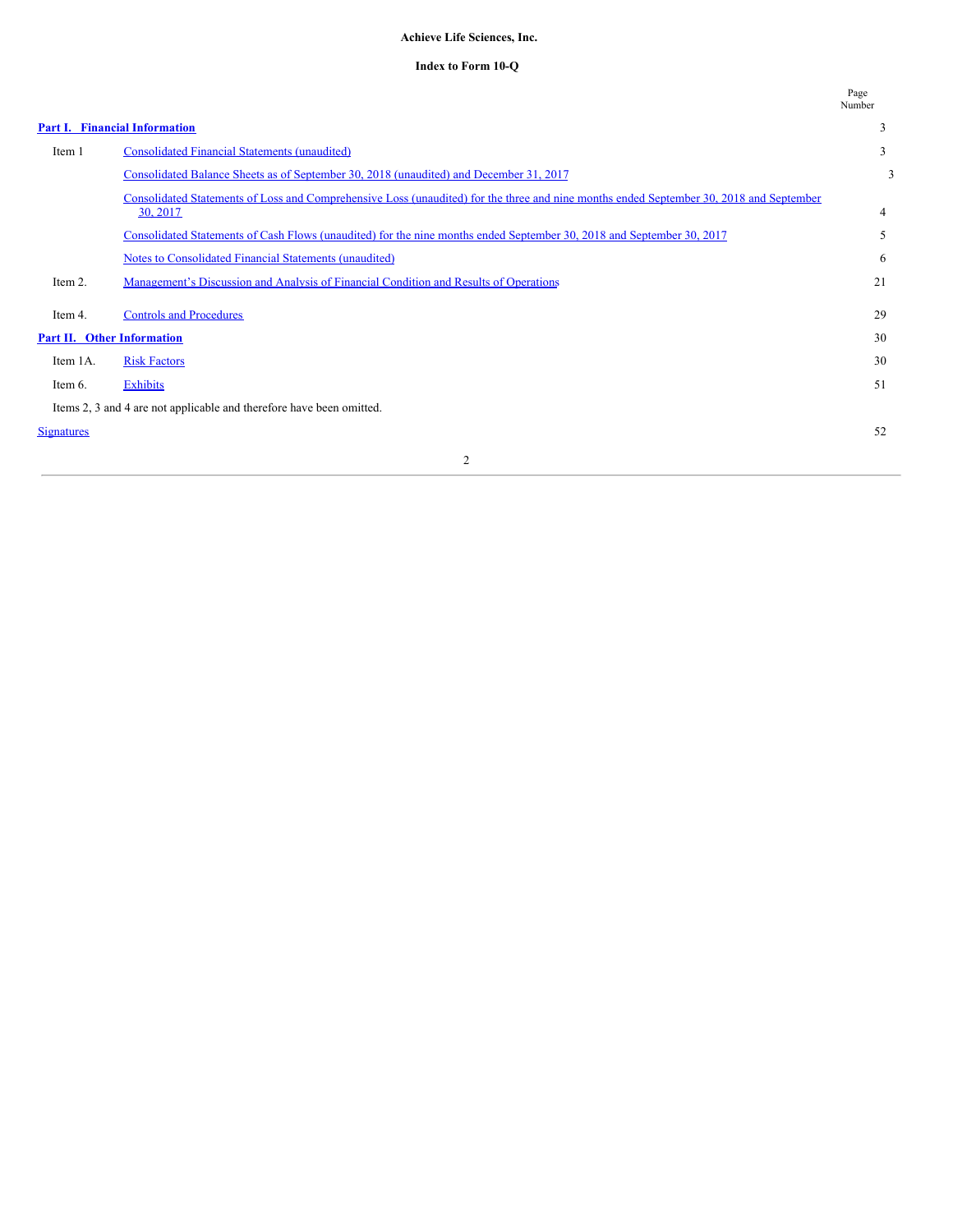<span id="page-2-1"></span><span id="page-2-0"></span>**Item 1. Consolidated Financial Statements**

## **Achieve Life Sciences, Inc.**

## <span id="page-2-2"></span>**Consolidated Balance Sheets**

## **(Unaudited)**

## (In thousands, except per share and share amounts)

|                                                                                                                     |               | September 30,<br>2018 | December 31,<br>2017 |                          |  |
|---------------------------------------------------------------------------------------------------------------------|---------------|-----------------------|----------------------|--------------------------|--|
| <b>ASSETS</b>                                                                                                       |               |                       |                      |                          |  |
| Current assets:                                                                                                     |               |                       |                      |                          |  |
| Cash and cash equivalents [note 6]                                                                                  | $\mathbf{\$}$ | 11.755                | <sup>\$</sup>        | 5,284                    |  |
| Restricted cash [note 6 and note 9]                                                                                 |               |                       |                      | 222                      |  |
| Short-term investments [note 6]                                                                                     |               | 1,390                 |                      | $\overline{\phantom{0}}$ |  |
| Amounts receivable                                                                                                  |               | 25                    |                      | 9                        |  |
| Prepaid expenses                                                                                                    |               | 349                   |                      | 393                      |  |
| Total current assets                                                                                                |               | 13,519                |                      | 5,908                    |  |
| Restricted cash [note 6]                                                                                            |               | 50                    |                      | 50                       |  |
| Property and equipment, net                                                                                         |               | 32                    |                      | 59                       |  |
| Other assets                                                                                                        |               | 141                   |                      | 309                      |  |
| License agreement [note 2, 4 and 5]                                                                                 |               | 2,365                 |                      | 2,532                    |  |
| Goodwill [note 2 and 5]                                                                                             |               | 1,034                 |                      | 1,034                    |  |
| Total assets                                                                                                        | \$            | 17,141                | $\mathbf{s}$         | 9.892                    |  |
| <b>LIABILITIES AND STOCKHOLDERS' EQUITY</b>                                                                         |               |                       |                      |                          |  |
| Current liabilities:                                                                                                |               |                       |                      |                          |  |
| Accounts payable                                                                                                    | $\mathbb{S}$  | 458                   | <sup>\$</sup>        | 213                      |  |
| Accrued liabilities other                                                                                           |               | 755                   |                      | 438                      |  |
| Accrued clinical liabilities                                                                                        |               | 667                   |                      | 877                      |  |
| Accrued compensation                                                                                                |               | 1,071                 |                      | 458                      |  |
| Current portion of long-term obligations [note 9]                                                                   |               | 11                    |                      | 27                       |  |
| Total current liabilities                                                                                           |               | 2,962                 |                      | 2,013                    |  |
| Long-term obligations, less current portion [note 9]                                                                |               | 15                    |                      |                          |  |
| <b>Total liabilities</b>                                                                                            |               | 2,977                 |                      | 2.013                    |  |
| Commitments and contingencies [note 9]                                                                              |               |                       |                      |                          |  |
| Stockholders' equity:                                                                                               |               |                       |                      |                          |  |
| Series A convertible preferred stock, \$0.001 par value, 5,000,000 shares authorized, 652 issued and outstanding at |               |                       |                      |                          |  |
| September 30, 2018 and zero issued and outstanding at December 31, 2017.                                            |               |                       |                      |                          |  |
| Common stock, \$0.001 par value, 150,000,000 shares authorized, 4,901,095 and                                       |               |                       |                      |                          |  |
| 1,195,675 issued at September 30, 2018 and December 31, 2017, respectively, and                                     |               |                       |                      |                          |  |
| 4,901,095 and 1,194,793 outstanding at September 30, 2018 and December 31, 2017, respectively.                      |               | 16                    |                      | 12                       |  |
| Additional paid-in capital                                                                                          |               | 35.887                |                      | 20.556                   |  |
| Accumulated deficit                                                                                                 |               | (21,744)              |                      | (12,694)                 |  |
| Accumulated other comprehensive income                                                                              |               | 5                     |                      | 5                        |  |
| Total stockholders' equity                                                                                          |               | 14,164                |                      | 7.879                    |  |
| Total liabilities and stockholders' equity                                                                          | S             | 17,141                | S                    | 9,892                    |  |
|                                                                                                                     |               |                       |                      |                          |  |
| Going concern [note 1]                                                                                              |               |                       |                      |                          |  |
| Subsequent events [note 11]                                                                                         |               |                       |                      |                          |  |

See accompanying notes.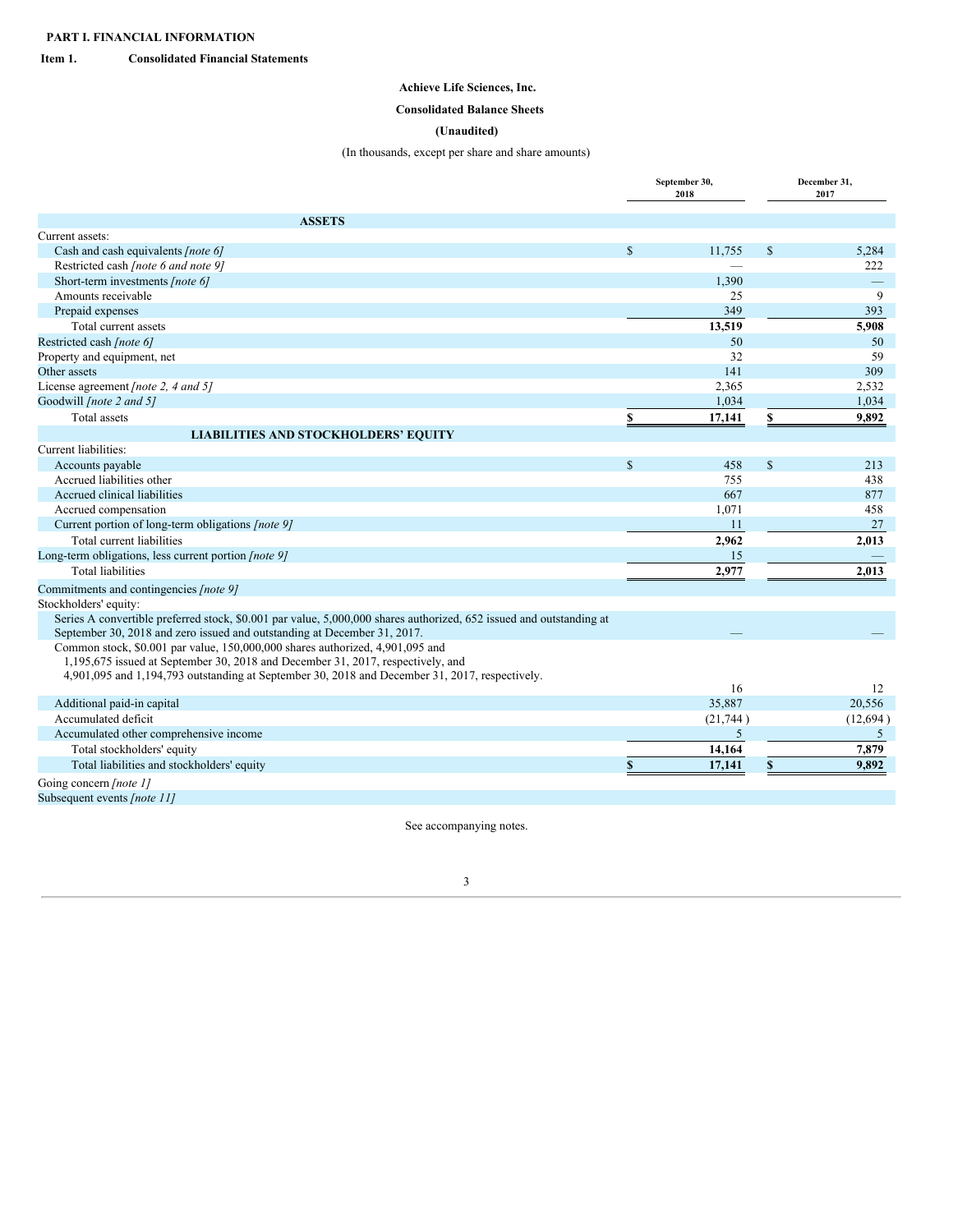## **Achieve Life Sciences, Inc.**

## <span id="page-3-0"></span>**Consolidated Statements of Loss and Comprehensive Loss**

## **(Unaudited)**

(In thousands, except per share and share amounts)

|                                                                              |           | September 30, | <b>Three Months Ended</b> | <b>Nine Months Ended</b> | September 30,            |
|------------------------------------------------------------------------------|-----------|---------------|---------------------------|--------------------------|--------------------------|
|                                                                              | 2018      |               | 2017                      | 2018                     | 2017                     |
| <b>EXPENSES</b>                                                              |           |               |                           |                          |                          |
| Research and development                                                     |           | 1,541         | 825                       | 3,787                    | 948                      |
| General and administrative                                                   |           | 1,753         | 1,550                     | 5,317                    | 1,902                    |
| Total operating expenses                                                     |           | 3,294         | 2,375                     | 9,104                    | 2,850                    |
| <b>OTHER INCOME (EXPENSE)</b>                                                |           |               |                           |                          |                          |
| Interest income                                                              |           | 61            | 9                         | 88                       | 9                        |
| Bargain purchase gain [note 2]                                               |           |               | 1,272                     |                          | 1,272                    |
| Contingent value rights recovery [note 2]                                    |           |               | 200                       |                          | 200                      |
| Change in value of warrant liability                                         |           |               | 111                       |                          | 111                      |
| Loss on disposition of intangible asset [note 4]                             |           |               | (8,610)                   |                          | (8,610)                  |
| Other expenses                                                               |           | (7)           | (7)                       | (34)                     | (26)                     |
| Total other income (expense)                                                 |           | 54            | (7,025)                   | 54                       | (7,044)                  |
| Net loss before income taxes                                                 |           | (3,240)       | $\mathbf S$<br>(9,400)    | \$<br>(9,050)            | <sup>\$</sup><br>(9,894) |
| Recovery of deferred income taxes [note 4]                                   |           |               | 2,928                     |                          | 3,051                    |
| <b>Net loss</b>                                                              |           | (3,240)       | (6, 472)                  | (9,050)                  | (6, 843)                 |
| <b>OTHER COMPREHENSIVE LOSS</b>                                              |           |               |                           |                          |                          |
| Net unrealized gain (loss) on foreign exchange                               |           |               |                           |                          |                          |
| Total other comprehensive income                                             |           |               |                           |                          |                          |
| <b>Comprehensive loss</b>                                                    |           | (3,240)       | (6, 472)                  | (9,050)                  | (6, 843)                 |
| Basic and diluted net loss per common share                                  |           | (0.71)        | (8.96)                    | S<br>(3.70)              | (28.10)                  |
| Shares used in computation of basic and diluted net loss per<br>common share | 4,533,943 |               | 722,583                   | 2,448,962                | 243,510                  |

See accompanying notes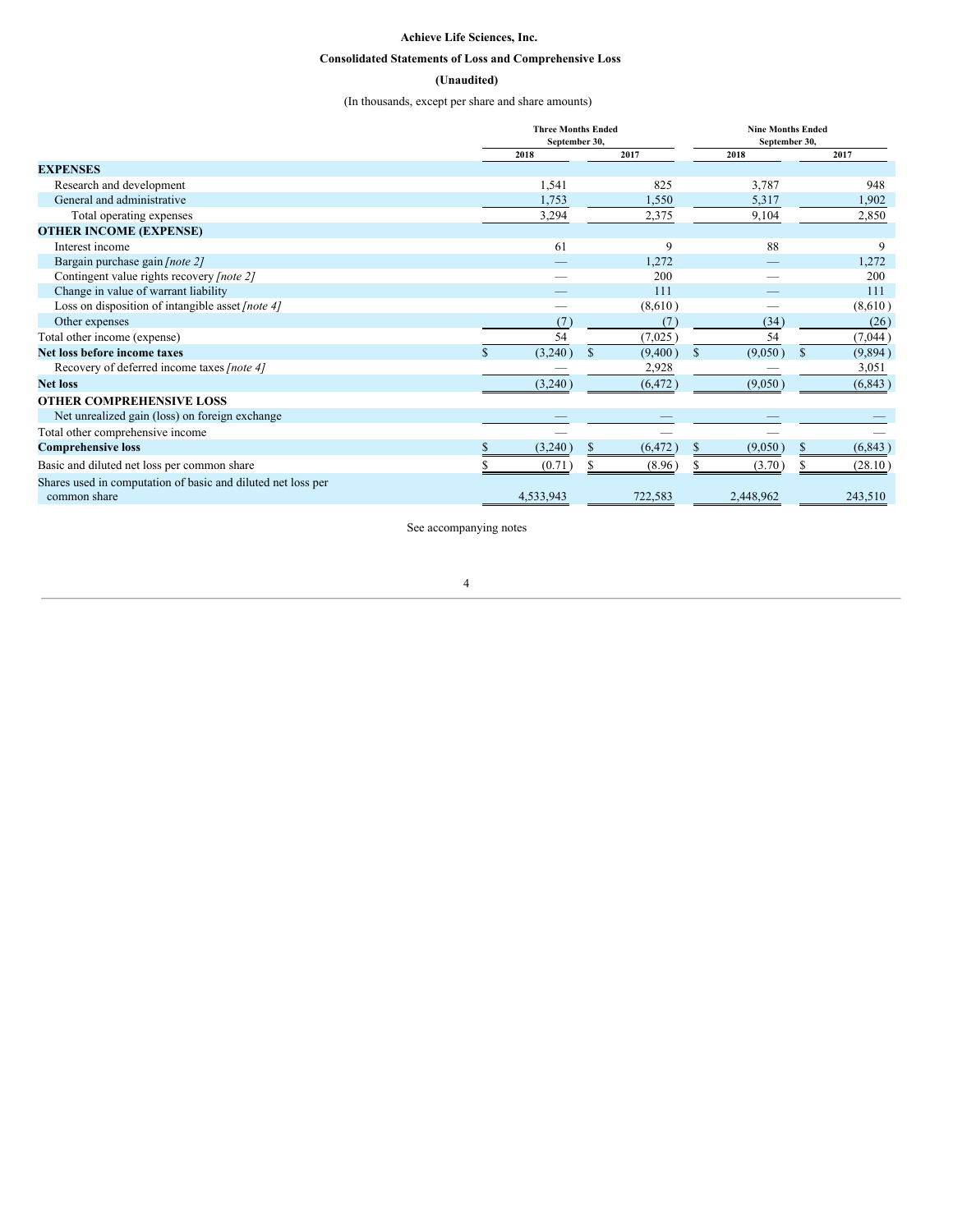## <span id="page-4-0"></span>**Achieve Life Sciences, Inc. Consolidated Statements of Cash Flows (Unaudited)** (In thousands)

|                                                                                             | <b>Nine Months Ended</b><br>September 30, |                  |              |          |  |  |
|---------------------------------------------------------------------------------------------|-------------------------------------------|------------------|--------------|----------|--|--|
|                                                                                             |                                           | 2018             |              | 2017     |  |  |
| <b>Operating Activities:</b>                                                                |                                           |                  |              |          |  |  |
| Net loss                                                                                    | <sup>\$</sup>                             | (9,050)          | <sup>S</sup> | (6, 843) |  |  |
| Adjustments to reconcile net loss to net cash used in operating activities:                 |                                           |                  |              |          |  |  |
| Change in value of warrant liability <i>[note 6 and note 7 [f]]</i>                         |                                           |                  |              | (111)    |  |  |
| Depreciation and amortization [note 4]                                                      |                                           | 220              |              | 191      |  |  |
| Deferred income tax (recovery) [note 2 and note 4]                                          |                                           |                  |              | (3,051)  |  |  |
| Stock-based compensation [note 7 [c] and note 7 [d]]                                        |                                           | 588              |              | 152      |  |  |
| Bargain purchase gain [note 2]                                                              |                                           |                  |              | (1,272)  |  |  |
| Loss on disposition [note 2]                                                                |                                           |                  |              | 8,610    |  |  |
| Contingent value rights liability recovery [note 2]                                         |                                           |                  |              | (200)    |  |  |
|                                                                                             |                                           |                  |              |          |  |  |
| Changes in operating assets and liabilities:                                                |                                           |                  |              |          |  |  |
| Amounts receivable                                                                          |                                           | (16)             |              | (164)    |  |  |
| Prepaid expenses and other assets                                                           |                                           | 212              |              | (1,597)  |  |  |
| Accounts payable                                                                            |                                           | 245              |              | 400      |  |  |
| Accrued liabilities other                                                                   |                                           | 317              |              | (1,123)  |  |  |
| Accrued clinical liabilities                                                                |                                           | (210)            |              | 162      |  |  |
| Accrued compensation                                                                        |                                           | 613              |              | (685)    |  |  |
| Lease obligation                                                                            |                                           | (1)              |              | 47       |  |  |
| Net cash used in operating activities                                                       |                                           | (7,082)          |              | (5,484)  |  |  |
| <b>Financing Activities:</b>                                                                |                                           |                  |              |          |  |  |
| Proceeds from the sale of preferred stock, common stock and warrants, net of issuance costs |                                           | 12,193           |              |          |  |  |
| Proceeds from exercise of warrants, net of issuance costs                                   |                                           | 1.274            |              |          |  |  |
| Proceeds from purchase agreement with Lincoln Park Capital, net of issuance costs           |                                           | 1,280            |              | 1,129    |  |  |
| Taxes paid related to net share settlement of equity awards                                 |                                           |                  |              | (22)     |  |  |
| Net cash provided by financing activities                                                   |                                           | 14,747           |              | 1,107    |  |  |
| <b>Investing Activities:</b>                                                                |                                           |                  |              |          |  |  |
| Purchase of property and equipment                                                          |                                           | (36)             |              |          |  |  |
| Proceeds on disposal of assets                                                              |                                           | 10 <sup>10</sup> |              |          |  |  |
| Purchase of investments                                                                     |                                           | (1,390)          |              |          |  |  |
| Cash received on reverse merger of OncoGenex [note 2]                                       |                                           |                  |              | 12.376   |  |  |
| Net cash provided by investing activities                                                   |                                           | (1, 416)         |              | 12,376   |  |  |
| Effect of exchange rate changes on cash                                                     |                                           |                  |              | 7        |  |  |
| Net increase (decrease) in cash, cash equivalents and restricted cash                       |                                           | 6,249            |              | 8,006    |  |  |
| Cash, cash equivalents and restricted cash at beginning of the period                       |                                           | 5,556            |              | 15       |  |  |
| Cash, cash equivalents and restricted cash at end of the period                             | \$                                        | 11,805           |              | 8,021    |  |  |
|                                                                                             |                                           |                  |              |          |  |  |

See accompanying notes.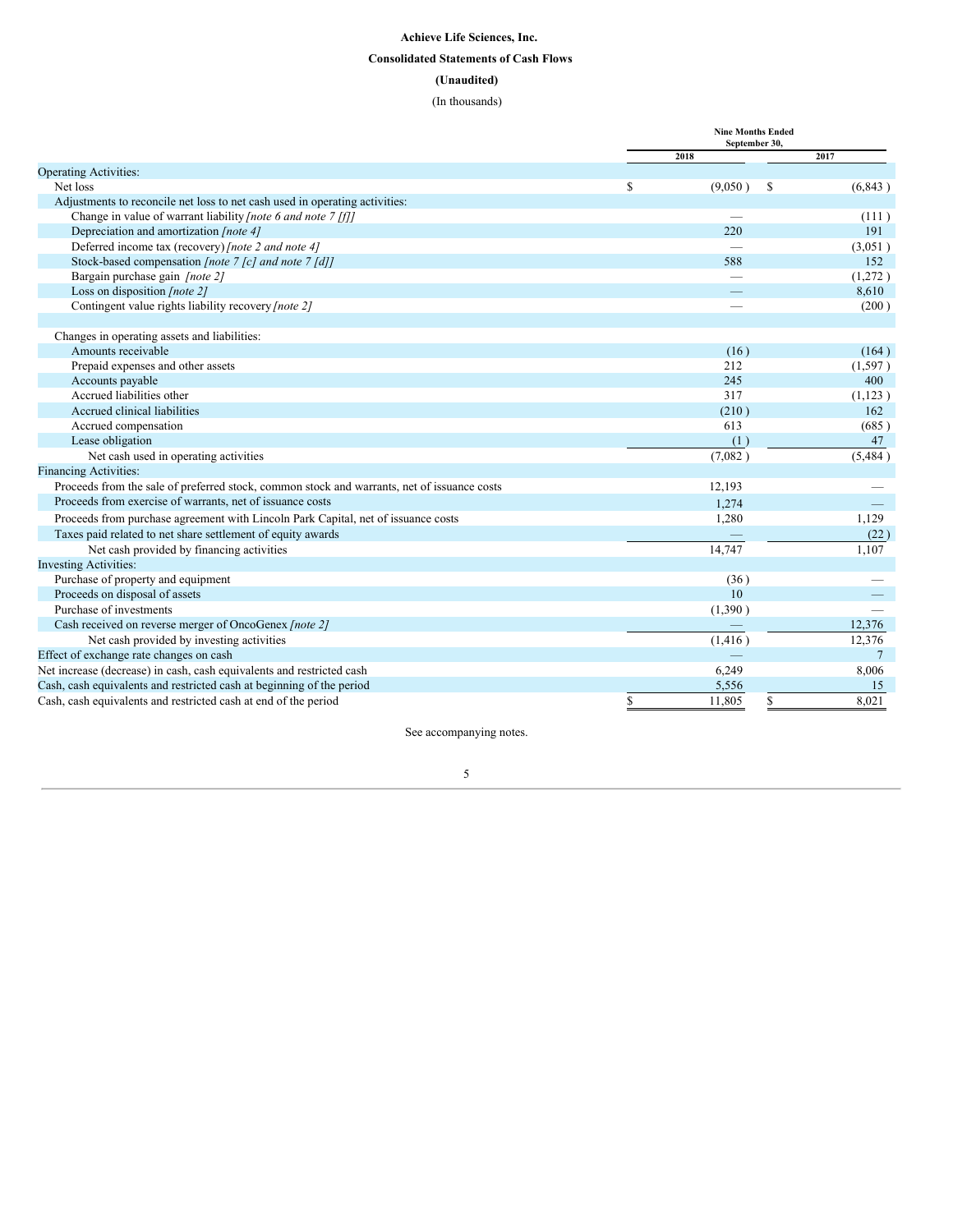#### **Achieve Life Sciences, Inc.**

#### <span id="page-5-0"></span>**Notes to Consolidated Financial Statements**

#### **(Unaudited)**

#### **1. NATURE OF BUSINESS AND BASIS OF PRESENTATION**

Achieve Life Sciences, Inc. (referred to as "Achieve," "we," "us," or "our") is a clinical-stage pharmaceutical company, incorporated in the state of Delaware, and operate out of Vancouver, British Columbia and Seattle, Washington. We are committed to the global development and commercialization of cytisinicline for smoking cessation. The United States Adopted Names, or USAN, Council adopted cytisinicline as the nonproprietary, or generic, name for the substance also known as cytisine in the third quarter of 2018. USAN is responsible for selecting simple, informative and unique generic drug names. The USAN Council establishes logical nomenclature classifications based on pharmacological and/or chemical relationships.

On May 23, 2018, we effected a one-for-ten reverse stock split on our shares of common stock. Unless otherwise noted, impacted amounts and share information included in the financial statements and notes thereto have been retroactively adjusted for the stock split as if such stock split occurred on the first day of the first period presented. Certain amounts in the notes to the financial statements may be slightly different than previously reported due to rounding of fractional shares as a result of the reverse stock split.

On August 1, 2017, OncoGenex Pharmaceuticals, Inc., or OncoGenex, completed a transaction, or the Arrangement, with Achieve Life Science, Inc., or ALS, as contemplated by the Merger Agreement between ALS and OncoGenex dated January 5, 2017, or the Merger Agreement. Under the terms of the Merger Agreement, OncoGenex changed its name to Achieve Life Sciences, Inc., instituted an one-for-eleven reverse stock split, issued shares of its common stock (after accounting for the elimination of resulting fractional shares) in exchange for all of the outstanding preferred shares, common shares and convertible debentures of ALS, and as a result ALS became a wholly-owned subsidiary of OncoGenex, and is listed on the Nasdaq Capital Market under the ticker symbol ACHV. These consolidated financial statements account for the Arrangement between OncoGenex and ALS as a reverse merger, whereby ALS is deemed to be the acquiring entity from an accounting perspective. The consolidated results of operations for the three and nine month periods ended September 30, 2018 include the results of operations of the combined company. The consolidated results of operations for the three and nine month periods ended September 30, 2017 include our consolidated results of operations and the results of OncoGenex following the completion of the Arrangement on August 1, 2017.

The unaudited consolidated financial statements have been prepared in accordance with generally accepted accounting principles in the United States for interim financial information and with the instructions to Form 10-Q. Accordingly, they do not include all of the information and footnotes required to be presented for complete financial statements. The accompanying unaudited consolidated financial statements reflect all adjustments (consisting only of normal recurring items) which are, in the opinion of management, necessary for a fair presentation of the results for the interim periods presented. The accompanying consolidated Balance Sheet at December 31, 2017 has been derived from the audited consolidated financial statements included in our Annual Report on Form 10-K for the year then ended. The unaudited consolidated financial statements and related disclosures have been prepared with the assumption that users of the interim financial information have read or have access to the audited consolidated financial statements for the preceding fiscal year. Accordingly, these financial statements should be read in conjunction with the audited consolidated financial statements and the related notes thereto included in the Annual Report on Form 10-K for the year ended December 31, 2017 and filed with the United States Securities and Exchange Commission, or the SEC, on March 1, 2018.

The consolidated financial statements include the accounts of Achieve and our wholly owned subsidiaries, Achieve Life Sciences Technologies Inc., Achieve Life Science, Inc., Extab Corporation, and Achieve Pharma UK Limited. All intercompany balances and transactions have been eliminated.

#### **Liquidity and Going Concern Uncertainty**

We have historically experienced recurring losses from operations that have generated an accumulated deficit of \$21.7 million through September 30, 2018. During the three and nine months ended September 30, 2018, we incurred a net loss of \$3.2 million and \$9.1 million, respectively. As of September 30, 2018, we had a cash, cash equivalents and short term investments balance of \$13.2 million and a positive working capital balance of \$10.6 million.

The accompanying financial statements have been prepared assuming we will continue to operate as a going concern, which contemplates the realization of assets and liabilities and commitments in the normal course of business.

Substantial doubt exists as to our ability to continue as a going concern. Our ability to continue as a going concern is uncertain and dependent on our ability to obtain additional financing. There is no assurance that we will obtain financing from other sources. We have, thus far, financed our operations through the closing of the Arrangement (Note 2— Reverse Merger), debt and equity financing (Note 7—Common Stock). Without additional funds, we may be forced to delay, scale back or eliminate some of our research and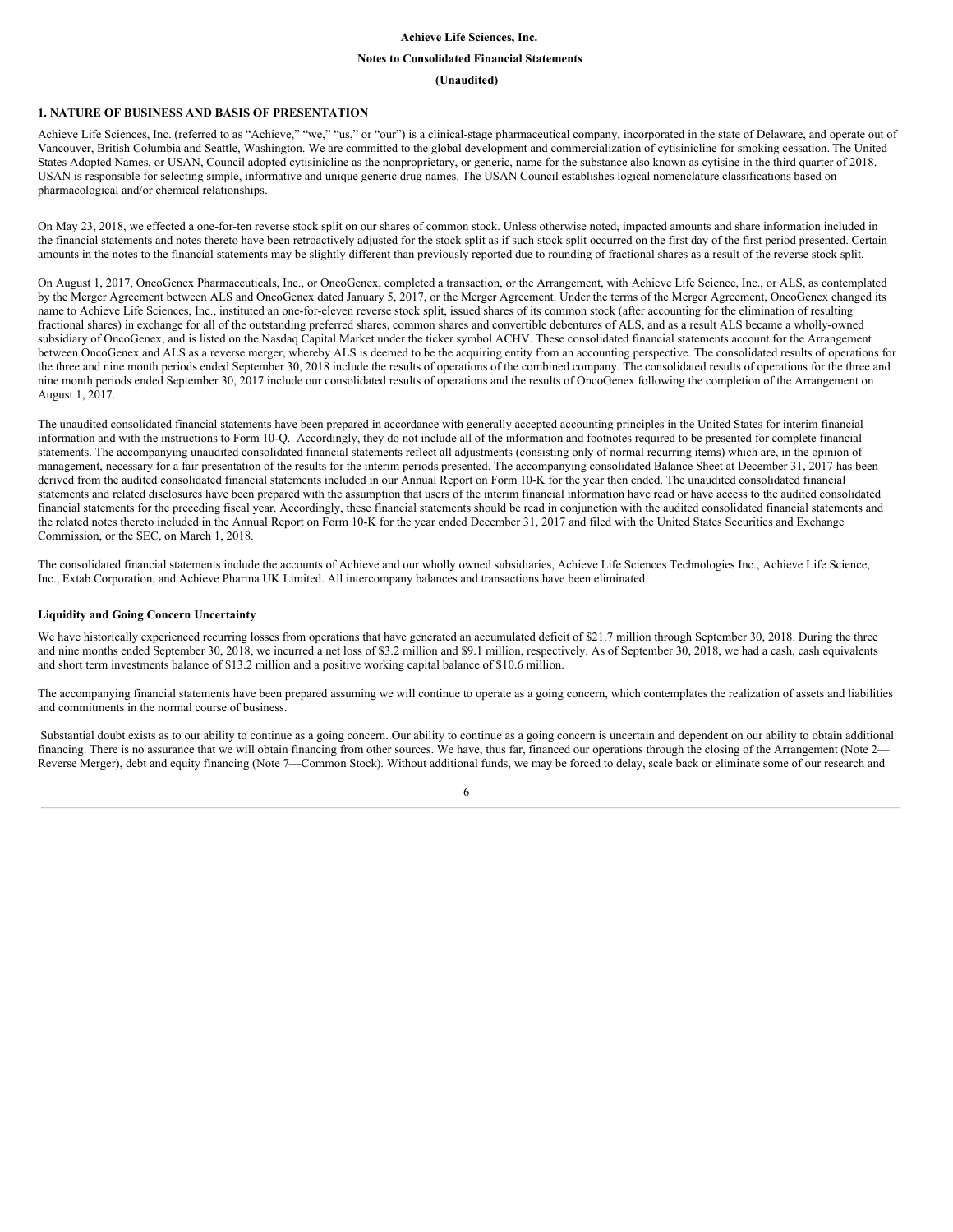development activities or other operations and potentially delay product development in an effort to provide sufficient funds to continue our operations. If any of these events occurs, our ability to achieve our development and commercialization goals would be adversely affected.

Our current resources are insufficient to fund our planned operations for the next 12 months. We will continue to require substantial additional capital to continue our clinical development activities. Accordingly, we will need to raise substantial additional capital to continue to fund our operations from the sale of our securities, partnering arrangements or other financing transactions in order to finance the commercialization of our product candidate. The amount and timing of our future funding requirements will depend on many factors, including the pace and results of our clinical development efforts. Failure to raise capital as and when needed, on favorable terms or at all, will have a negative impact on our financial condition and our ability to develop our product candidate. We expect our research and development expenses to substantially increase in connection with our ongoing activities, particularly as we advance our product candidate in clinical development.

The consolidated financial statements do not include any adjustments to the amounts and classification of assets and liabilities that might be necessary should we be unable to continue as a going concern. Such adjustments could be material.

#### **2. REVERSE MERGER**

The consolidated financial statements account for the Arrangement between us and OncoGenex, whereby OncoGenex acquired all of our outstanding common shares, as a reverse merger wherein we are deemed to be the acquiring entity from an accounting perspective. The consolidated results of operations include the results of operations of the combined company for the three and nine months period ended September 30, 2018. The consolidated results of operations for the three and nine month periods ended September 30, 2017 include only our consolidated results of operations and the results of OncoGenex following the completion of the Arrangement on August 1, 2017.

On August 1, 2017, our stockholders approved the Arrangement described above and on the same date, OncoGenex stockholders approved the Arrangement and a one-foreleven reverse stock split of its common stock. The reverse stock split occurred immediately prior to the closing of the Arrangement. Resulting fractional shares were eliminated.

Under the purchase method of accounting, OncoGenex's outstanding shares of common stock were valued using the closing price on The Nasdaq Capital Market of \$46.20 as at August 1, 2017. There were 273,670 shares of common stock outstanding on August 1, 2017, immediately prior to closing. The fair value of the OncoGenex outstanding stock options was determined using the Black-Scholes pricing model with the following assumptions: stock price of \$46.20, volatility of 97.23% to 106.63%, risk-free interest rate of 1.31% to 1.54%, and expected lives ranging from 1.82 to 3.31 years. The fair value of the OncoGenex outstanding warrants was determined using the Black-Scholes pricing model with the following assumptions: stock price of \$46.20, volatility of 90.33% to 106.08%, risk-free interest rate of 1.32% to 1.53%, and expected lives ranging from 1.91 to 3.24 years.

The final purchase price is summarized as follows (dollars in thousands, except per share amounts):

| Shares of the combined company to be owned by OncoGenex equity holders    | 273.671    |
|---------------------------------------------------------------------------|------------|
| Multiplied by the price per share of OncoGenex stock                      | 46.20      |
| Value of shares of the combined company owned by OncoGenex equity holders | 12.643     |
| Fair value of options and warrants assumed                                | 207        |
| Fair value of contingent value rights assumed                             | <b>200</b> |
| Total purchase price                                                      | 13.050     |

Under the purchase method of accounting, the total purchase price as shown in the table above is allocated to the OncoGenex net tangible and identifiable intangible assets acquired and liabilities assumed based on their fair values as of the date of the completion of the Arrangement. The final purchase price allocation is as follows (in thousands):

| Cash, cash equivalents and marketable securities         | 12,376  |
|----------------------------------------------------------|---------|
| Prepaid expenses and other assets                        | 518     |
| Intangible assets license agreements                     | 8,610   |
| Accounts payable, accrued expenses and other liabilities | (4,054) |
| Deferred tax liability                                   | (2,928) |
| Contingent value rights                                  | (200)   |
| Excess negative goodwill                                 | (1,272) |
| Total purchase price                                     | 13,050  |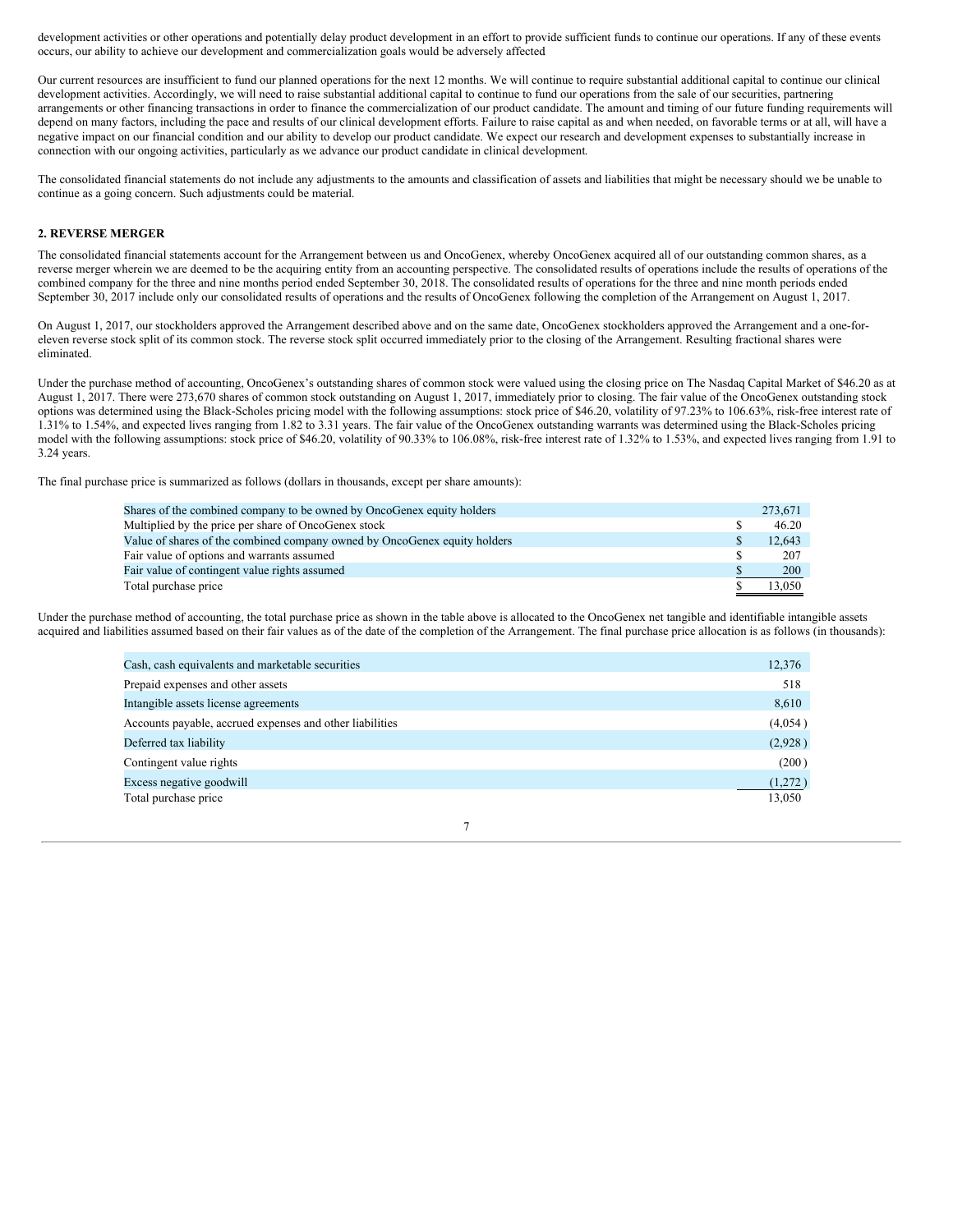In accordance with ASC 805, "Business Combinations," any excess of fair value of acquired net assets over purchase price (negative goodwill) has been recognized as a gain in the period the Arrangement was completed. We have reassessed whether all acquired assets and assumed liabilities have been identified and recognized and performed remeasurements to verify that the consideration paid, assets acquired, and liabilities assumed have been properly valued. The remaining excess has been recognized as a gain. There was no other impact to other comprehensive income.

OncoGenex issued contingent value rights, or each, a CVR and collectively, the CVRs, on July 31, 2017 to their existing stockholders as of July 27, 2017. One CVR was a nontransferable right to potentially receive certain cash, equity or other consideration received by us in the event that we received any such consideration during the five-year period after consummation of the Arrangement as a result of the achievement of certain clinical milestones, regulatory milestones, sales-based milestones and/or up-front payment milestones relating to apatorsen, or the Milestones, upon the terms and subject to the conditions set forth in a contingent value rights agreement to be entered into between us and an as of yet unidentified third party, as rights agent, or the CVR Agreement. The aggregate consideration to be distributed to the holders of the CVRs would have been equal to 80% of the consideration received by us as a result of the achievement of the Milestones less certain agreed to offsets, as determined pursuant to the CVR Agreement.

The contingent value rights expired on August 17, 2017, as we did not enter into any term sheets or agreement with third parties for the development or commercialization of apatorsen. A recovery of \$0.2 million was recognized on our Consolidated Statements of Loss and Comprehensive Loss in 2017.

#### *Pro Forma Results of Operations*

The results of operations of OncoGenex are included in our consolidated financial statements from the date of the completion of the transaction on August 1, 2017. The following table presents pro forma results of operations and gives effect to the business combination transaction as if the transaction was consummated at the beginning of the period presented. The unaudited pro forma results of operations are not necessarily indicative of what would have occurred had the business combination been completed at the beginning of the retrospective periods or of the results that may occur in the future.

|                                            | <b>Three Months Ended</b> |  | <b>Nine Months Ended</b> |               |  |           |  |  |  |
|--------------------------------------------|---------------------------|--|--------------------------|---------------|--|-----------|--|--|--|
|                                            | September 30.             |  |                          | September 30, |  |           |  |  |  |
|                                            | 2018                      |  | 2017                     | 2018          |  | 2017      |  |  |  |
| Net loss applicable to common shareholders | (3.240)                   |  | (9,730)                  | (9.050)       |  | (10, 100) |  |  |  |
| Net loss per share-basic and diluted       | (0.71)                    |  | (13.47)                  | (3.70)        |  | (41.48)   |  |  |  |
| Weighted average shares                    | 4,533,943                 |  | 722,583                  | 2,448,962     |  | 243,510   |  |  |  |

#### **3. ACCOUNTING POLICIES**

The preparation of financial statements in accordance with U.S. GAAP requires management to make estimates and assumptions that affect reported amounts and related disclosures. We have discussed those estimates that we believe are critical and require the use of complex judgment in their application in our audited financial statements for the year ended December 31, 2017 in our Annual Report on Form 10-K filed with the SEC, on March 1, 2018. Since December 31, 2017, there have been no material changes to our critical accounting policies or the methodologies or assumptions we apply under them.

#### **Pending Adoption of Recent Accounting Pronouncements**

On February 2016, the Financial Accounting Standards Board, or FASB, issued its new leases standard, ASU No. 2016-02, Leases (Topic 842), or ASU 2016-02. ASU 2016-02 is aimed at putting most leases on lessees' balance sheets, but it would also change aspects of lessor accounting. ASU 2016-02 is effective for public business entities for annual periods beginning after December 15, 2019 and interim periods within that year. This standard is expected to have an impact on our accounting for our lease arrangements, particularly our current operating lease arrangements, as well as our disclosures.

#### **Recently Adopted Accounting Policies**

In May 2014, the FASB issued ASU No. 2014-09, Revenue from Contracts with Customers (Topic 606): Revenue from Contracts with Customers, which guidance in this update will supersede the revenue recognition requirements in Topic 605, Revenue Recognition, and most industry-specific guidance when it becomes effective. ASU No. 2014- 09 affects any entity that enters into contracts with customers to transfer goods or services or enters into contracts for the transfer of nonfinancial assets unless those contracts are within the scope of other standards. The core principal of ASU No. 2014-09 is that a company will recognize revenue when it transfers promised goods or services to customers in an amount that reflects the consideration to which the company expects to be entitled in exchange for those goods or services. In doing so, companies will need to use more judgment and make more

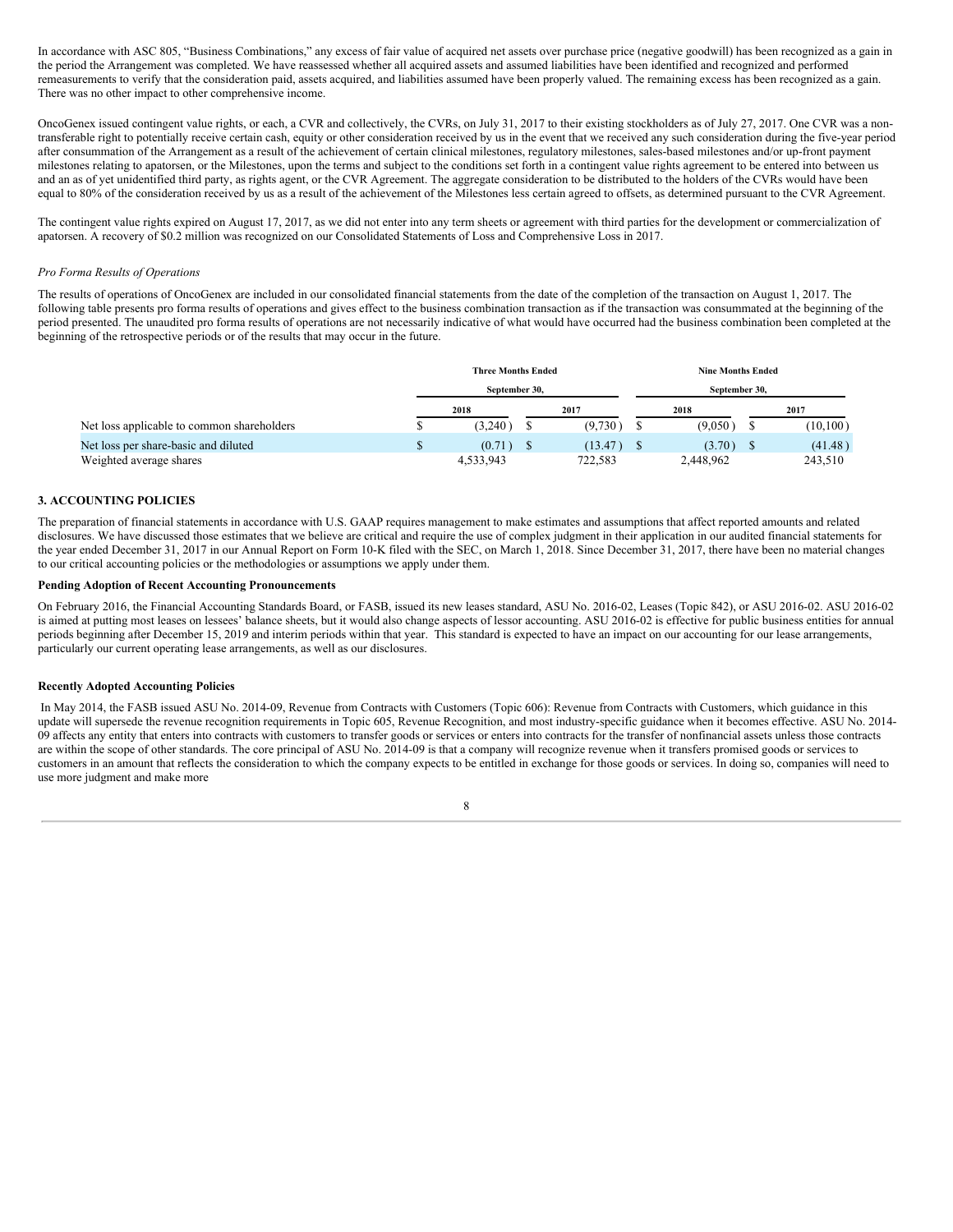estimates than under current guidance. These may include identifying performance obligations in the contract, estimating the amount of variable consideration to include in the transaction price and allocating the transaction price to each separate performance obligation. ASU No. 2014-09 is effective for annual reporting periods beginning after December 15, 2017, including interim periods within that reporting period, which will be our fiscal year 2018 (or December 31, 2018), and entities can transition to the standard either retrospectively or as a cumulative-effect adjustment as of the date of adoption. Early adoption is permitted. We have updated our policies and procedures to reflect the adoption of ASU No. 2014-09. The adoption of this standard did not have an impact on our financial position or results of operations.

In March 2016, the FASB issued ASU 2016-09,*Improvements to Employee Share-Based Payment Accounting*. ASU 2016-09 simplifies several aspects of the accounting for share-based payment transactions, including the income tax consequences, classification of awards as either equity or liabilities, and classification on the statement of cash flows. Some of the areas for simplification apply only to nonpublic entities. For public business entities, the amendments in this Update are effective for annual periods beginning after 15 December 2016, and interim periods within those annual periods. For all other entities, the amendments are effective for annual periods beginning after 15 December 2017, and interim periods within annual periods beginning after 15 December 2018. The adoption of this standard did not have a significant impact on our financial position or results of operations.

#### **4. INTANGIBLES**

All of our intangible assets are subject to amortization and are amortized using the straight-line method over their estimated useful life.

We acquired license agreements, related to OncoGenex's product candidate apatorsen, upon the acquisition of OncoGenex on August 1, 2017. As at the date of the acquisition, the agreements were determined to have a fair value of \$8.6 million with an estimated useful life of 6 years. (Note 2—Reverse Merger)

In August 2017, we discontinued further development of apatorsen. We provided a notice of discontinuance to our former development partners for apatorsen, Ionis Pharmaceuticals, Inc., or Ionis, and a letter of termination to the University of British Columbia, or UBC, notifying them that we have discontinued development of apatorsen resulting in termination of all licensing agreements related to this product candidate. We believe that all financial obligations, other than continuing mutual indemnification obligations and our requirement to pay for out-of-pocket patent expenses incurred up to the date of termination and for abandoning the apatorsen patents and patent applications, under all apatorsen related agreements with Ionis and UBC, are no longer owed and no further payments are due. We recognized a loss on disposition of apatorsen of \$8.6 million and a deferred income tax recovery of \$2.9 million as a result of discontinuing the development program and providing a notice of discontinuance of the license agreements with Ionis.

We acquired license and supply agreements, in relation to cytisinicline upon the acquisition of Extab Corporation, or Extab, on May 18, 2015. The agreements were determined to have a fair value of \$3.1 million with an estimated useful life of 14 years.

The components of intangible assets were as follows:

|                    | September 30, 2018         |  |                             |                              |       | December 31, 2017 |                            |  |                             |  |                              |
|--------------------|----------------------------|--|-----------------------------|------------------------------|-------|-------------------|----------------------------|--|-----------------------------|--|------------------------------|
|                    | Gross<br>Carrying<br>Value |  | Accumulated<br>Amortization | <b>Net Carrying</b><br>Value |       |                   | Gross<br>Carrving<br>Value |  | Accumulated<br>Amortization |  | <b>Net Carrying</b><br>Value |
| License Agreements | 117                        |  | 752                         |                              | 2,365 |                   |                            |  | (585)                       |  | 2.532                        |

For the three and nine months ended September 30, 2018 we recorded license agreement amortization expense of \$0.1 million and \$0.2 million. For the three and nine months ended September 30, 2017 we recorded license agreement amortization expense of \$0.1 million and \$0.2 million. The following table outlines the estimated future amortization expense related to intangible assets held as of September 30, 2018: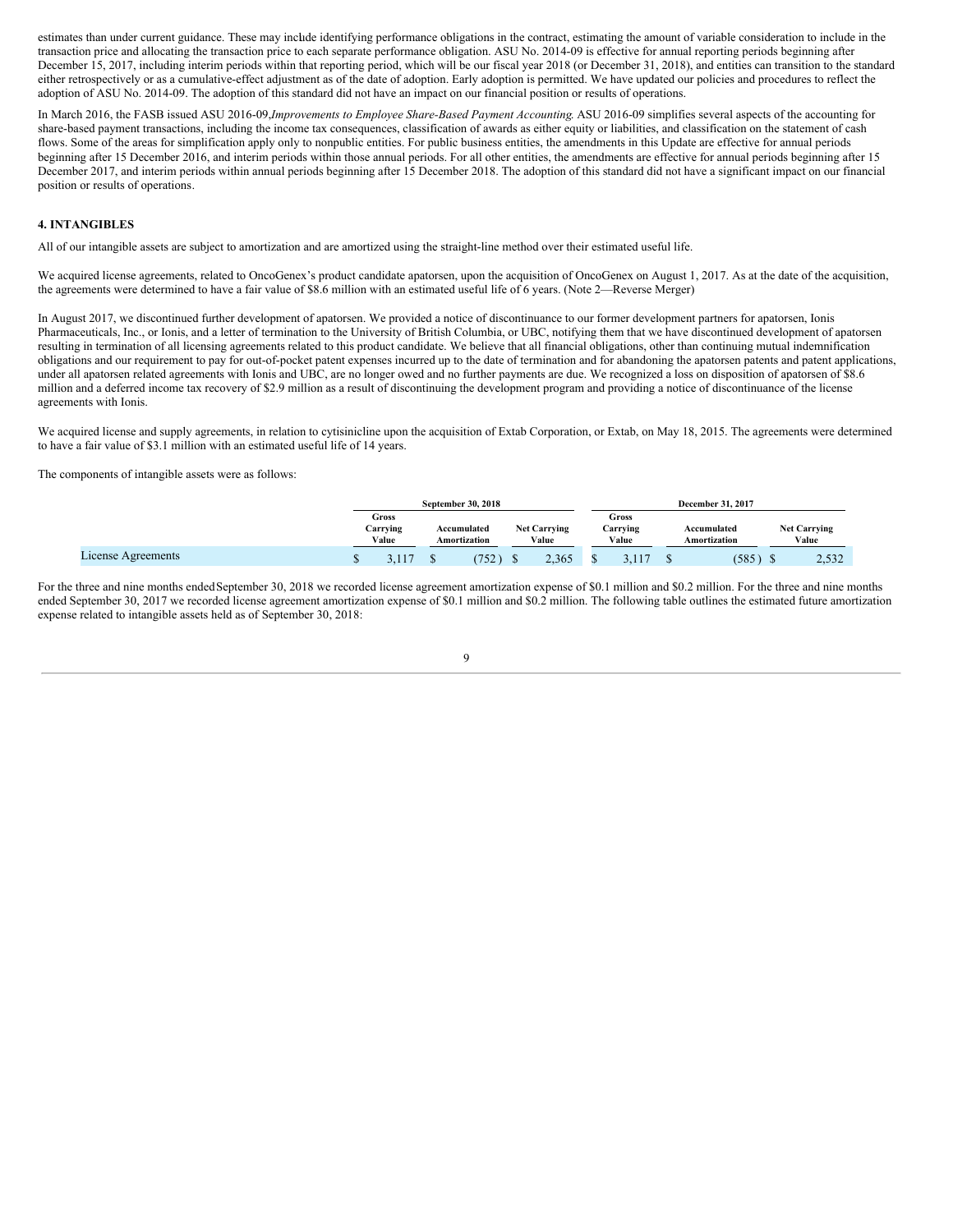| Year Ending December 31, |   |       |
|--------------------------|---|-------|
| 2018                     |   | 55    |
| 2019                     |   | 223   |
| 2020                     |   | 223   |
| 2021                     |   | 223   |
| 2022                     |   | 223   |
| Thereafter               |   | 1,418 |
| <b>Total</b>             | S | 2,365 |

We evaluate the carrying amount of intangible assets periodically by taking into account events or circumstances that may warrant revised estimates of useful life or that indicate the asset may be impaired. We conducted an impairment analysis for long lived assets, including the license and supply agreements for the active pharmaceutical ingredient cytisinicline, and concluded no impairment has occurred as of September 30, 2018.

#### **5. LICENSE AGREEMENTS**

#### *Sopharma License and Supply Agreements*

In 2009 and 2010, we entered into a license agreement, or the Sopharma License Agreement, and a supply agreement, or the Sopharma Supply Agreement, with Sopharma, AD, or Sopharma. Pursuant to the Sopharma License Agreement, we were granted access to all available manufacturing, efficacy and safety data related to cytisinicline, as well as a granted patent in several European countries including Germany, France and Italy related to new oral dosage forms of cytisinicline providing enhanced stability. Additional rights granted under the Sopharma License Agreement include the exclusive use of, and the right to sublicense, the trademark Tabex in all territories—other than certain countries in Central and Eastern Europe, Scandinavia, North Africa, the Middle East and Central Asia, as well as Vietnam, where Sopharma or its affiliates and agents already market Tabex—in connection with the marketing, distribution and sale of products. Under the Sopharma License Agreement, we agreed to pay a nonrefundable license fee. In addition, we agreed to make certain royalty payments equal to a mid-teens percentage of all net sales of Tabex branded products in our territory during the term of the Sopharma License Agreement, including those sold by a third party pursuant to any sublicense which may be granted by us. We have agreed to cooperate with Sopharma in the defense against any actual or threatened infringement claims with respect to Tabex. Sopharma has the right to terminate the Sopharma License Agreement upon the termination or expiration of the Sopharma Supply Agreement. The Sopharma License Agreement will also terminate under customary termination provisions including bankruptcy or insolvency and material breach. To date, any amounts paid to Sopharma pursuant to the Sopharma License Agreement have been immaterial.

A cross-license exists between us and Sopharma whereby we grant to Sopharma rights to any patents or patent applications or other intellectual property rights filed by us in Sopharma territories.

On May 14, 2015, we and Sopharma entered into an amendment to the Sopharma License Agreement. Among other things, the amendment to the Sopharma License Agreement reduced the royalty payments payable by us to Sopharma from a percentage in the mid-teens to a percentage in the mid-single digits and extended the term of the Sopharma License Agreement until May 26, 2029.

On July 28, 2017, we and Sopharma entered into the amended and restated Sopharma Supply Agreement. Pursuant to the amended and restated Sopharma Supply Agreement, for territories as detailed in the licensing agreement, we will exclusively purchase all of our cytisinicline from Sopharma, and Sopharma agrees to exclusively supply all such cytisinicline requested by us, and we extended the term to 2037. In addition, Achieve will have full access to the cytisinicline supply chain and Sopharma will manufacture sufficient cytisinicline to meet a forecast for a specified demand of cytisinicline for the five years commencing shortly after the commencement of the agreement, with the forecast to be updated regularly thereafter. Each of us and Sopharma may terminate the Sopharma Supply Agreement in the event of the other party's material breach or bankruptcy or insolvency.

#### *University of Bristol License Agreement*

In July 2016, we entered into a license agreement with the University of Bristol, or the University of Bristol License Agreement. Under the University of Bristol License Agreement, we received exclusive and nonexclusive licenses from the University of Bristol to certain patent and technology rights resulting from research activities into cytisinicline and its derivatives for use in smoking cessation, including a number of patent applications related to novel approaches to cytisinicline binding at the nicotinic receptor level. Any patents issued in connection with these applications would be scheduled to expire on February 5, 2036 at the earliest.

In consideration of rights granted by the University of Bristol, we agreed to pay amounts of up to \$3.2 million, in the aggregate, tied to a financing milestone and to specific clinical development and commercialization milestones resulting from activities covered by the University of Bristol License Agreement. Additionally, if we successfully commercialize product candidates subject to the University

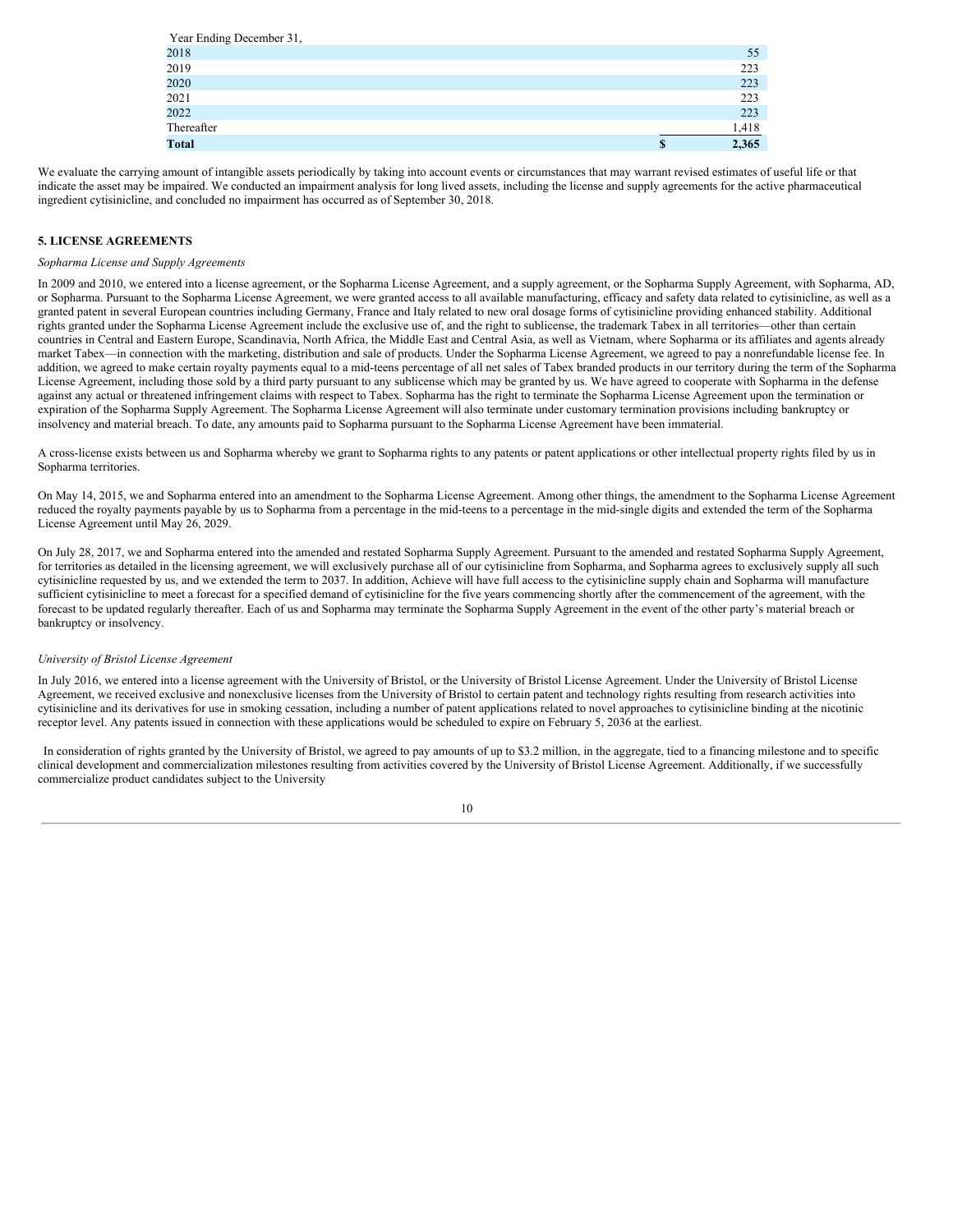of Bristol License Agreement, we are responsible for royalty payments in the low-single digits and payments up to a percentage in the mid-teens of any sublicense income, subject to specified exceptions, based upon net sales of such licensed products.

On January 22, 2018, we and the University of Bristol entered into an amendment to the University of Bristol License Agreement. Pursuant to the amended University of Bristol License Agreement, we received exclusive rights for all human medicinal uses of cytisinicline across all therapeutic categories from the University of Bristol from research activities into cytisinicline and its derivatives. In consideration of rights granted by the amended University of Bristol License Agreement, we agreed to pay an initial amount of \$37,500 upon the execution of the amended University of Bristol License Agreement, and additional amounts of up to \$1.7 million, in the aggregate, tied to a financing milestone and to specific clinical development and commercialization milestones resulting from activities covered by the amended University of Bristol License Agreement, in addition to amounts under the original University of Bristol License Agreement of up to \$3.2 million in the aggregate, tied to specific financing, development and commercialization milestones. Additionally, if we successfully commercialize any product candidate subject to the amended University of Bristol License Agreement or to the original University of Bristol License Agreement, we will be responsible, as provided in the original University of Bristol License Agreement, for royalty payments in the lowsingle digits and payments up to a percentage in the mid-teens of any sublicense income, subject to specified exceptions, based upon net sales of such licensed products. Up to September 30, 2018, we have paid the University of Bristol \$125,000 pursuant to the University of Bristol License Agreement.

Unless otherwise terminated, the University of Bristol License Agreement will continue until the earlier of July 2036 or the expiration of the last patent claim subject to the University of Bristol License Agreement. We may terminate the University of Bristol License Agreement for convenience upon a specified number of days' prior notice to the University of Bristol. The University of Bristol License Agreement will terminate under customary termination provisions including bankruptcy or insolvency or its material breach of the agreement. Under the terms of the University of Bristol License Agreement, we had provided 100 grams of cytisinicline to the University of Bristol as an initial contribution.

#### *Ionis and UBC License Agreements*

In August 2017, we discontinued further development of apatorsen. We provided a notice of discontinuance to our former development partners for apatorsen, Ionis Pharmaceuticals, Inc., or Ionis, and a letter of termination to the University of British Columbia, or UBC, notifying them that we have discontinued development of apatorsen resulting in termination of all licensing agreements related to this product candidate. We believe that all financial obligations, other than continuing mutual indemnification obligations and our requirement to pay for out-of-pocket patent expenses incurred up to the date of termination and for abandoning the apatorsen patents and patent applications, under all apatorsen related agreements with Ionis and UBC, are no longer owed and no further payments are due.

#### **6. FAIR VALUE MEASUREMENTS**

Assets and liabilities recorded at fair value in the balance sheets are categorized based upon the level of judgment associated with the inputs used to measure their fair value. For certain of our financial instruments including amounts receivable and accounts payable the carrying values approximate fair value due to their short-term nature.

ASC 820 "Fair Value Measurements and Disclosures" specifies a hierarchy of valuation techniques based on whether the inputs to those valuation techniques are observable or unobservable. In accordance with ASC 820, these inputs are summarized in the three broad levels listed below:

- Level 1 Quoted prices in active markets for identical securities.
- Level 2 Other significant inputs that are observable through corroboration with market data (including quoted prices in active markets for similar securities).
- Level 3 Significant unobservable inputs that reflect management's best estimate of what market participants would use in pricing the asset or liability.

As quoted prices in active markets are not readily available for certain financial instruments, we obtain estimates for the fair value of financial instruments through third-party pricing service providers.

In determining the appropriate levels, we performed a detailed analysis of the assets and liabilities that are subject to ASC 820.

We invest our excess cash in accordance with investment guidelines that limit the credit exposure to any one financial institution other than securities issued by the U.S. Government. These securities are not collateralized and mature within one year.

A description of the valuation techniques applied to our financial instruments measured at fair value on a recurring basis follows.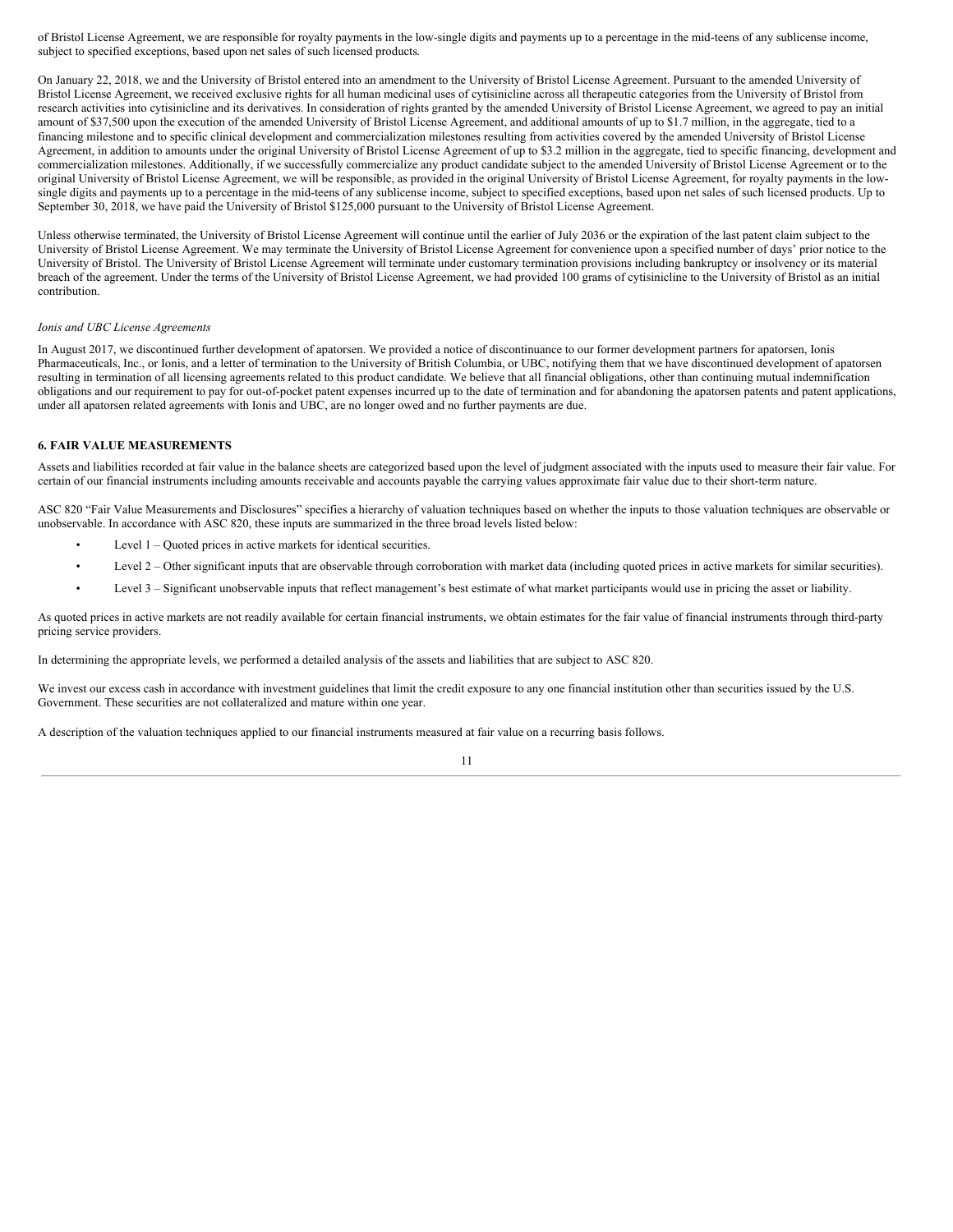#### *Financial Instruments*

#### *Cash*

Significant amounts of cash are held on deposit with large well-established U.S. and Canadian financial institutions.

#### *Money Market Securities*

Money market securities are classified within Level I of the fair value hierarchy and are valued based on quoted prices in active markets for identical securities.

#### *U.S. Government and Agency Securities*

U.S. Government Securities U.S. government securities are valued using quoted market prices. Valuation adjustments are not applied. Accordingly, U.S. government securities are categorized in Level 1 of the fair value hierarchy.

U.S. Agency Securities U.S. agency securities are comprised of two main categories consisting of callable and non-callable agency issued debt securities. Non-callable agency issued debt securities are generally valued using quoted market prices. Callable agency issued debt securities are valued by benchmarking model-derived prices to quoted market prices and trade data for identical or comparable securities. Actively traded non-callable agency issued debt securities are categorized in Level 1 of the fair value hierarchy. Callable agency issued debt securities are categorized in Level 2 of the fair value hierarchy.

#### *Corporate and Other Debt*

Corporate Bonds and Commercial Paper The fair value of corporate bonds and commercial paper is estimated using recently executed transactions, market price quotations (where observable), bond spreads or credit default swap spreads adjusted for any basis difference between cash and derivative instruments. The spread data used are for the same maturity as the bond. If the spread data does not reference the issuer, then data that reference a comparable issuer are used. When observable price quotations are not available, fair value is determined based on cash flow models with yield curves, bond or single name credit default swap spreads and recovery rates based on collateral values as significant inputs. Corporate bonds and commercial paper are generally categorized in Level 2 of the fair value hierarchy; in instances where prices, spreads or any of the other aforementioned key inputs are unobservable, they are categorized in Level 3 of the hierarchy.

#### *Warrants*

As of September 30, 2018, the fair value of the warrant liability was insignificant. We reassess the fair value of the common stock warrants classified as liabilities at each reporting date utilizing a Black-Scholes pricing model. Inputs used in the pricing model include estimates of stock price volatility, expected warrant life and risk-free interest rate. The computation of expected volatility was based on the historical volatility of comparable companies from a representative peer group selected based on industry and market capitalization for a period that coincides with the expected life of the warrants that are classified as liabilities. Warrants that are classified as liabilities are categorized in Level 3 of the fair value hierarchy. A small change in the estimates used may have a relatively large change in the estimated valuation. Warrants that are classified as equity are not considered liabilities and therefore are not reassessed for their fair values at each reporting date.

The following table presents information about our assets and liabilities that are measured at fair value on a recurring basis, and indicates the fair value hierarchy of the valuation techniques we utilized to determine such fair value (in thousands):

| September 30, 2018                                            | Level 1 |        | Level 2 |                          | Level 3 |    | Total  |
|---------------------------------------------------------------|---------|--------|---------|--------------------------|---------|----|--------|
| <b>Assets</b>                                                 |         |        |         |                          |         |    |        |
| Cash                                                          |         | 2.936  |         | $\overline{\phantom{a}}$ |         |    | 2.936  |
| Money market securities (cash equivalents)                    |         | 8,819  |         | $\overline{\phantom{a}}$ |         |    | 8,819  |
| Restricted cash (Note 6)                                      |         | 50     |         | $\sim$                   |         | __ | 50     |
| Corporate bonds and commercial paper (short term investments) |         | __     |         | 1,390                    |         | __ | 1,390  |
| <b>Total assets</b>                                           |         | 11.805 |         | 1,390                    |         |    | 13.195 |

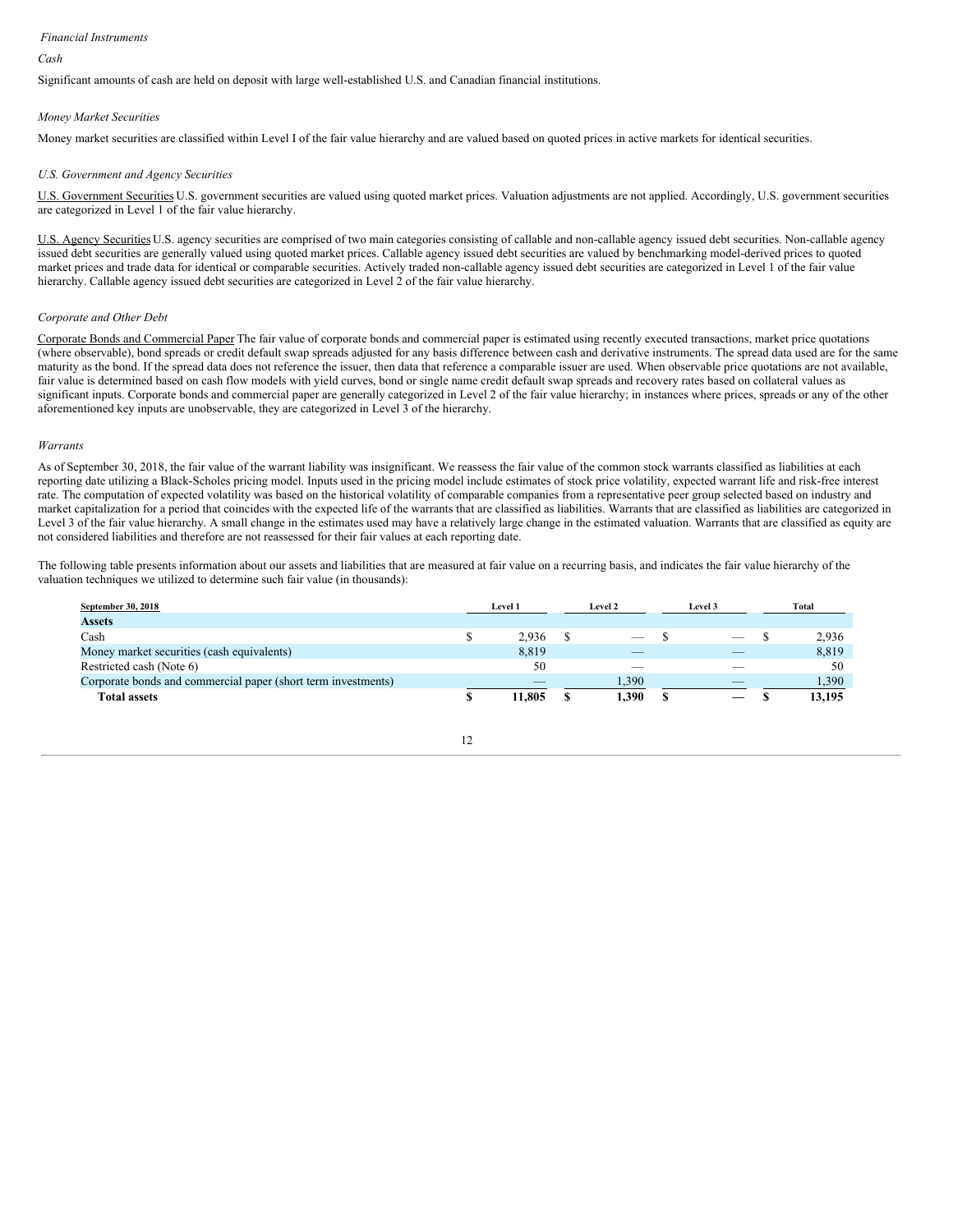Cash, cash equivalents and short-term investments consist of the following (in thousands):

|                                           | Amortized | <b>Gross</b><br><b>Unrealized</b> |        | <b>Gross</b><br><b>Unrealized</b> | <b>Estimated</b> |                   |  |
|-------------------------------------------|-----------|-----------------------------------|--------|-----------------------------------|------------------|-------------------|--|
| September 30, 2018                        | Cost      | Gains                             | Losses |                                   |                  | <b>Fair Value</b> |  |
| Cash                                      | 2,936     | __                                |        | _                                 |                  | 2,936             |  |
| Money market securities                   | 8,819     |                                   |        |                                   |                  | 8,819             |  |
| Total cash and cash equivalents           | 11,755    | _                                 |        |                                   |                  | 11,755            |  |
| Money market securities (restricted cash) | 50        | $\overline{\phantom{a}}$          |        | __                                |                  | 50                |  |
| <b>Total restricted cash</b>              | 50        |                                   |        |                                   |                  | 50                |  |
| Corporate bonds and commercial paper      | 1,390     |                                   |        | __                                |                  | 1,390             |  |
| <b>Total short-term investments</b>       | 1,390     |                                   |        |                                   |                  | 1,390             |  |

Our gross realized gains and losses on sales of available-for-sale securities were not material for the three and nine months endedSeptember 30, 2018 and 2017.

We only invest in A (or equivalent) rated securities. All securities included in cash and cash equivalents had maturities of 90 days or less at the time of purchase. All securities included in short-term investments have maturities of within one year of the balance sheet date. The cost of securities sold is based on the specific identification method.

#### **7. COMMON STOCK**

#### **[a] Authorized**

150,000,000 authorized common shares, par value of \$0.001, and 5,000,000 preferred shares, par value of \$0.001.

On May 22, 2018, the Company filed an amendment to its Articles of Incorporation and effected as of May 23, 2018 a one-for-ten reverse stock split of its issued and outstanding shares of common stock, \$0.001 par value and a certificate of amendment to its Second Amended and Restated Certificate of Incorporation to increase the number of authorized shares of common stock from 75,000,000 to 150,000,000.

#### **[b] Issued and outstanding shares**

#### *Purchase Agreement and Financing with Lincoln Park Capital*

On September 14, 2017 we and Lincoln Park Capital Fund, LLC, or LPC, entered into a share and unit purchase agreement, or Purchase Agreement, pursuant to which we have the right to sell to LPC up to \$11.0 million in shares of our common stock, par value \$0.001 per share, subject to certain limitations and conditions set forth in the Purchase Agreement. On May 22, 2018 we obtained the requisite stockholder authorization to sell shares of our common stock to LPC in excess of 20% of our outstanding shares of common stock (as of the date we entered into the purchase agreement) in order to be able to sell to LPC the full amount remaining under the purchase agreement.

Pursuant to the Purchase Agreement, LPC initially purchased 32,895 of our units, or the Units, at a purchase price of \$30.40 per unit, with each Unit consisting of (a) one share of our Common Stock and (b) one warrant to purchase one-quarter of a share of Common Stock at an exercise price of \$34.96 per share, or Warrant. Each Warrant is exercisable six months following the issuance date until the date that is five years and six months after the issuance date and is subject to customary adjustments. The Warrants were issued only as part of the Units in the initial purchase of \$1.0 million and no warrants shall be issued in connection with any other purchases of common stock under the Purchase Agreement.

After the initial purchase, if our stock price is above \$1.00, as often as every other business day over the 30-month term of the Purchase Agreement, and up to an aggregate amount of an additional \$10.0 million (subject to certain limitations) of shares of common stock, we have the right, from time to time, in our sole discretion and subject to certain conditions to direct LPC to purchase up to 8,000 shares of common stock with such amounts increasing as the closing sale price of our common stock as reported on The Nasdaq Capital Market increases. The purchase price of shares of common stock pursuant to the Purchase Agreement will be based on prevailing market prices of common stock at the time of sales without any fixed discount, and we will control the timing and amount of any sales of common stock to LPC. In addition, we may direct LPC to purchase additional amounts as accelerated purchases if on the date of a regular purchase the closing sale price of the common stock is not below \$20.00 per share. As consideration for entering into the Purchase Agreement, we issued to LPC 12,352 shares of common stock; no cash proceeds were received from the issuance of

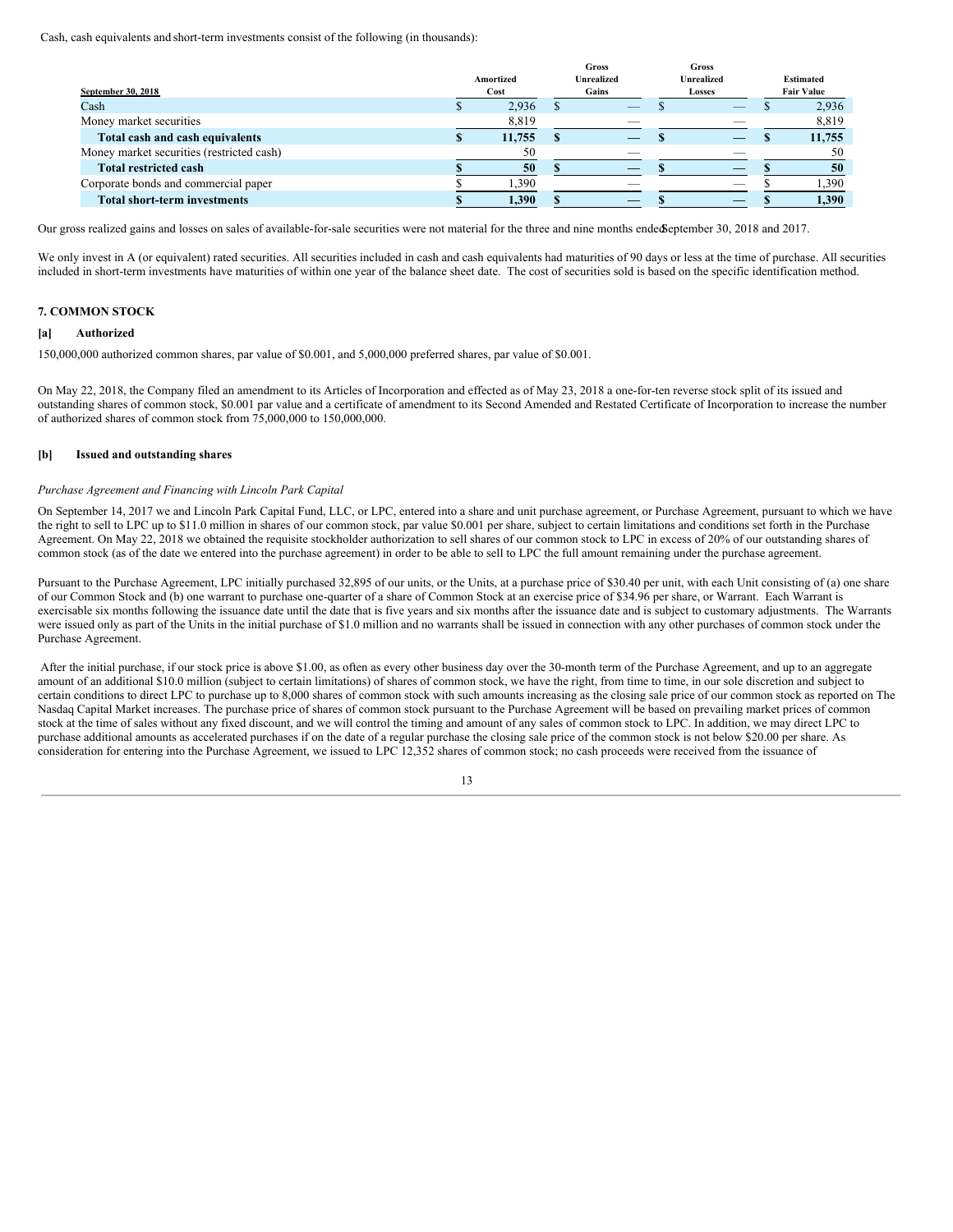these shares. The consideration of 12,352 shares of our common stock were fair valued based on the closing price of our common stock as at the transaction date and recognized as part of offering expenses.

From September 14, 2017 through September 30, 2018, we offered and sold 183,378 shares of our common stock pursuant to our Purchase Agreement with LPC, including the 32,895 shares that were part of the initial purchase of Units. These sales resulted in gross proceeds to us of approximately \$3.6 million and offering expenses of \$0.5 million. As of September 30, 2018 shares of our common stock having an aggregate value of approximately \$7.4 million remained available for sale under this offering program. However, pursuant to the terms of the June 2018 underwritten public offering, we are restricted from utilizing the Purchase Agreement, or any variable rate transaction that results in additional shares of our common stock being issued at a price that is based upon or varies with our common stock trading price, for six months following the closing date.

#### *June 2018 Public Of ering*

On June 19, 2018, we completed an underwritten registered public offering, pursuant to which we sold 710,500 Class A Units at a price per unit of \$4.00 and 9,158 Class B Units at a price per unit of \$1,000.

Each Class A Unit consisted of one share of our common stock and a warrant to purchase one share of common stock.

Each Class B Unit consisted of one share of Series A Convertible Preferred Stock par value \$0.001 per share convertible at any time at the holder's option into 250 shares of common stock and warrants to purchase 250 shares of common stock.

Each warrant was immediately exercisable, expires on the five year anniversary of the date of issuance and is exercisable at a price per share of common stock of \$4.00. Additionally, subject to certain exceptions, if, after the June 19, 2018, (i) the volume weighted average price of our common stock for each of 30 consecutive trading days, or the Measurement Period, which Measurement Period commences on June 19, 2018, exceeds 300% of the exercise price (subject to adjustments for stock splits, recapitalizations, stock dividends and similar transactions), (ii) the average daily trading volume for such Measurement Period exceeds \$500,000 per trading day and (iii) certain other equity conditions are met, and subject to a beneficial ownership limitation, then we may call for cancellation of all or any portion of the warrants then outstanding.

The Class A Units and Class B Units were not certificated and the shares of common stock, Series A Convertible Preferred Stock and warrants comprising such Units were immediately separable and were issued separately in the public offering. The Class A and B Units were offered by us pursuant to (i) the registration statement on Form S-1 (File No. 333-224840), and each amendment thereto, which was initially filed with the SEC, on May 10, 2018 and declared effective by the SEC on June 14, 2018 and the registration statement on Form S-1 (File No. 333- 225649) filed by the us with the SEC pursuant to Rule 462(b) of the Securities Act of 1933 on June 14, 2018.

In addition, pursuant to the Underwriting Agreement we entered into with Ladenburg Thalmann & Co. Inc., or the Underwriter, on June 15, 2018, we granted the Underwriter a 45 day option, or the Overallotment Option, to purchase up to 450,000 additional shares of common stock and/or warrants to purchase up to 450,000 shares of Common Stock solely to cover over-allotments. The Overallotment Option was exercised in full on June 18, 2018.

The public offering raised total gross proceeds of \$13.8 million and after deducting \$1.6 million in underwriting discounts and commissions and offering expenses, we received net proceeds of \$12.2 million

The underwriting discounts and commissions and offering expenses have been charged against the gross proceeds.

As of September 30, 2018, 8,506 shares of the Series A Convertible Preferred Stock had been converted into 2,126,500 shares of common stock, and 652 shares of the Series A Convertible Preferred Stock remained outstanding.

#### *Equity Award Issuances and Settlements*

During the three and nine months ended September 30, 2018 and 2017, we issued no shares of common stock to satisfy stock options exercises and 5,340 shares of common stock to satisfy restricted stock unit settlements.

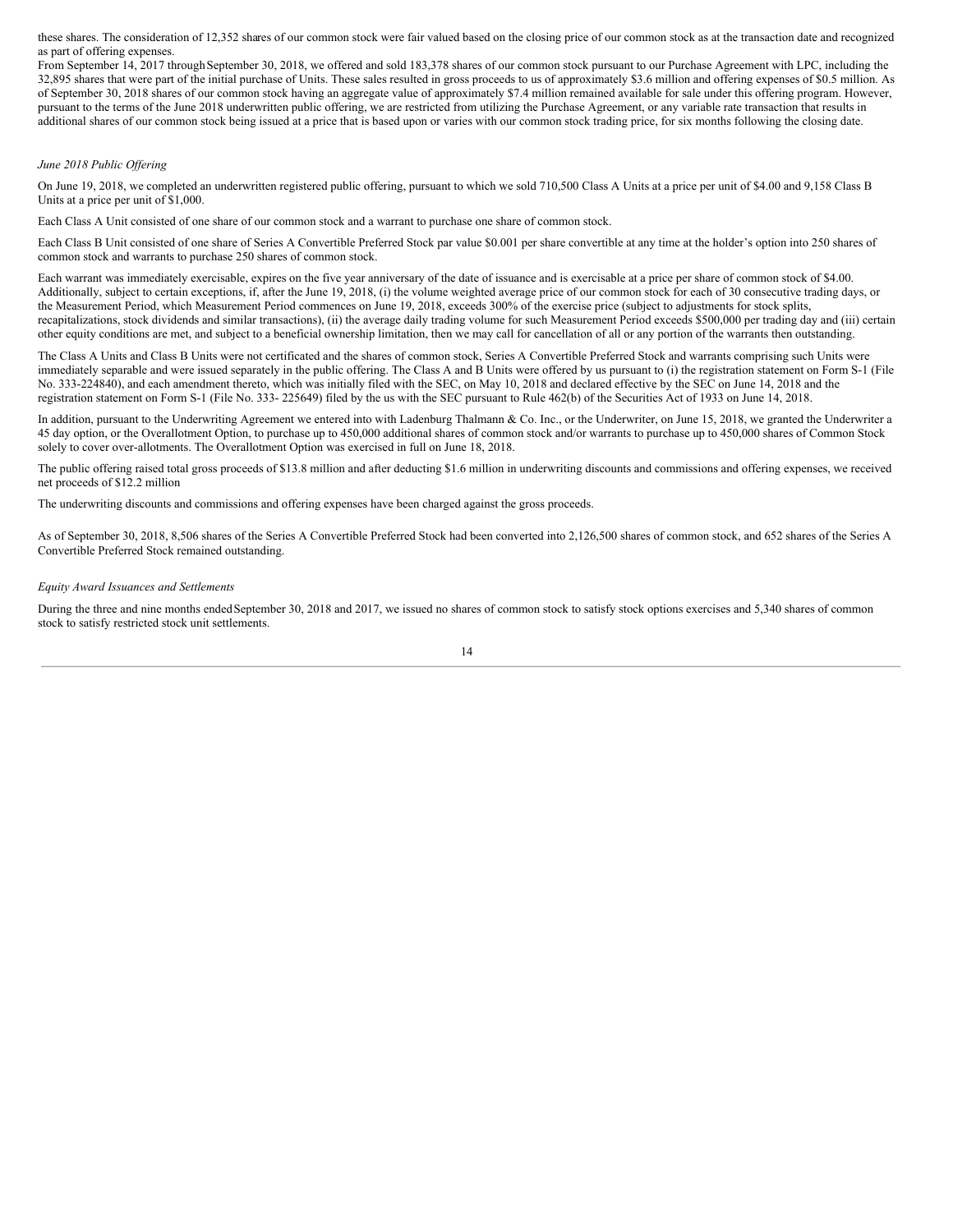#### **[c] Stock options**

#### *2018 Equity Incentive Plan*

As of September 30, 2018, we had reserved, pursuant to the 2018 Equity Incentive Plan, or the 2018 Plan, 1,000,000 common shares for issuance upon exercise of stock options and settlement of restricted stock units by employees, directors, officers and consultants of ours, of which 386,650 were reserved for options currently outstanding and 613,350 were available for future equity grants.

Under the 2018 Plan, we may grant options to purchase common shares or restricted stock units to our employees, directors, officers and consultants. The exercise price of the options is determined by our board of directors but will be at least equal to the fair value of the common shares at the grant date. The options vest in accordance with terms as determined by our board of directors, typically over three to four years for options issued to employees and consultants, and over one to three years for members of our board of directors. The expiry date for each option is set by our board of directors with a maximum expiry date of ten years from the date of grant. In addition, the 2018 Plan allows for accelerated vesting of outstanding equity awards in the event of a change in control. The terms for accelerated vesting, in the event of a change in control, is determined at our discretion and defined under the employment agreements for our officers and certain of our employees.

#### *2017 Equity Incentive Plan*

As of September 30, 2018, we had reserved, pursuant to the 2017 Equity Incentive Plan, or the 2017 Plan, 272,660 common shares for issuance upon exercise of stock options, currently outstanding, by employees, directors and officers of ours. Upon the effectiveness of our 2018 Plan, we ceased granting equity awards under our 2017 Plan.

Under the 2017 Plan, we granted options to purchase common shares or restricted stock units to our employees, directors, officers and consultants. The exercise price of the options was determined by our board of directors but was at least equal to the fair value of the common shares at the grant date. The options vest in accordance with terms as determined by our board of directors, typically over three to four years for options issued to employees and consultants, and over one to three years for members of our board of directors. The expiry date for each option was set by our board of directors with a maximum expiry date of ten years from the date of grant. In addition, the 2017 Plan allows for accelerated vesting of outstanding equity awards in the event of a change in control. The terms for accelerated vesting, in the event of a change in control, is determined at our discretion and defined under the employment agreements for our officers and certain of our employees.

#### *2010 Performance Incentive Plan*

As of September 30, 2018, we had reserved, pursuant to the 2010 Performance Incentive Plan, or the 2010 Plan, 21,079 common shares for issuance upon exercise of stock options and settlement of restricted stock units by employees, directors, officers and consultants of ours, of which 5,923 were reserved for options currently outstanding and 15,156 were reserved for restricted stock units currently outstanding.

Under the 2010 Plan we granted options to purchase common shares and restricted stock units to our employees, directors, officers and consultants. The exercise price of the options was determined by our board of directors and was at least equal to the fair value of the common shares at the grant date. The options vest in accordance with terms as determined by our board of directors, typically over three to four years for options issued to employees and consultants, and over one to three years for members of our board of directors. The expiry date for each option is set by our board of directors with a maximum expiry date of ten years from the date of grant. In addition, the 2010 Plan allows for accelerated vesting of outstanding equity awards in the event of a change in control. The terms for accelerated vesting, in the event of a change in control, is determined at our discretion and defined under the employment agreements for our officers and certain of our employees.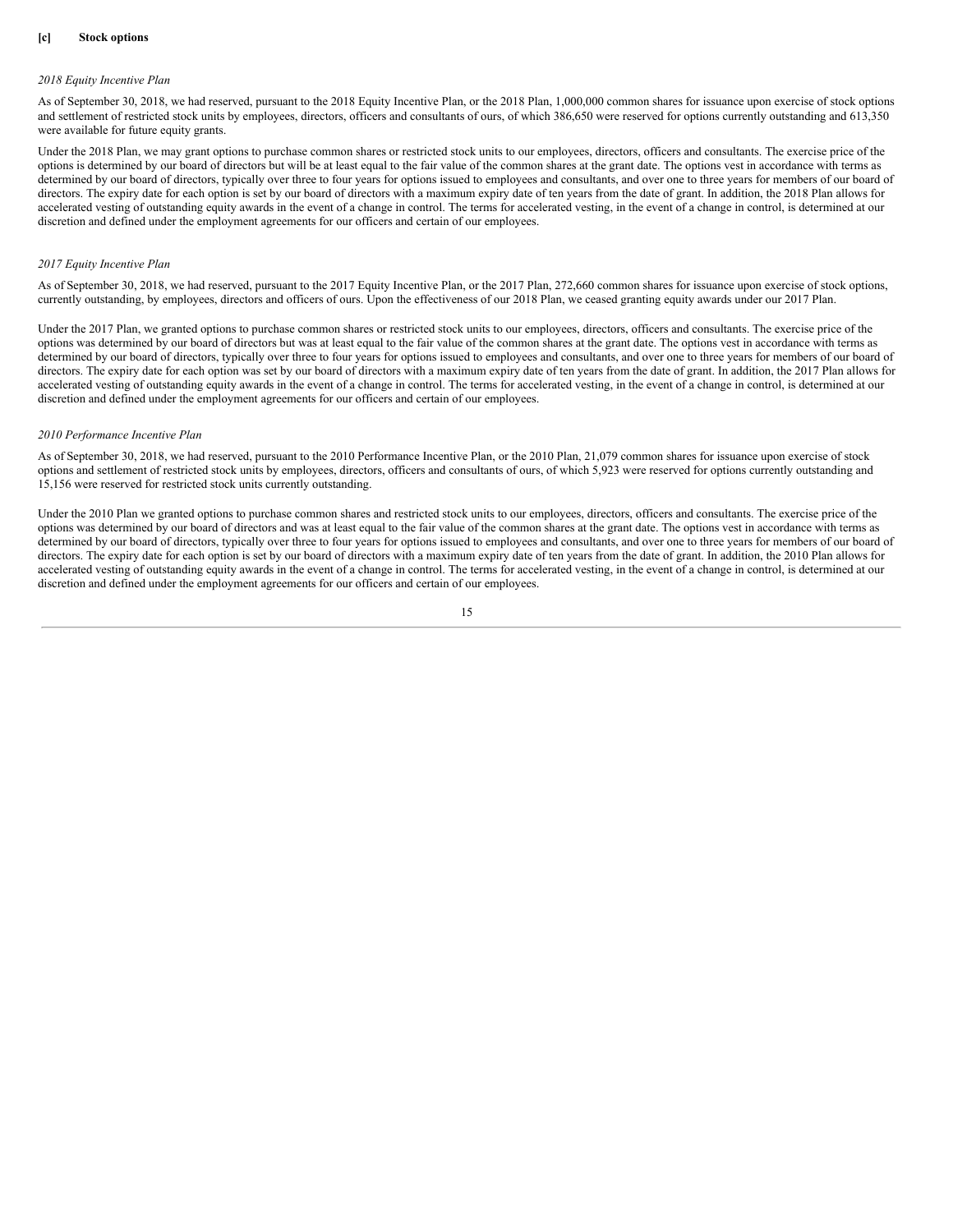#### *Stock Option Summary*

We grant stock options that vest over time in accordance with terms as determined by our Board of Directors, or the Board, which terms are typically four years for employee and consultant grants and one to three years for Board option grants. We also grant stock option awards that vest in conjunction with certain performance conditions to executive officers, employees and consultants. At each reporting date, we are required to evaluate whether achievement of the performance conditions is probable. Compensation expense is recorded over the appropriate service period based upon our assessment of accomplishing each performance condition. The expiry date for each option is set by the Board, which is typically seven to ten years. The exercise price of the options is determined by the Board.

Stock option transactions and the number of stock options outstanding are summarized below:

|                                   | Number of     |    | Weighted        |
|-----------------------------------|---------------|----|-----------------|
|                                   | Optioned      |    | Average         |
|                                   | Common        |    | <b>Exercise</b> |
|                                   | <b>Shares</b> |    | Price           |
| <b>Balance, December 31, 2017</b> | 111,578       | S  | 80.01           |
| Granted                           | 554,400       |    | 2.81            |
| Forfeited                         | (393)         |    | 160.79          |
| Balance, September 30, 2018       | 665,585       | \$ | 15.65           |

The fair value of each stock award for employees and directors is estimated on the grant date and for consultants at each reporting period, using the Black-Scholes optionpricing model based on the weighted-average assumptions noted in the following table:

|                          |          | <b>Nine Months Ended</b><br>September 30. |  |  |  |  |
|--------------------------|----------|-------------------------------------------|--|--|--|--|
|                          | 2018     | 2017                                      |  |  |  |  |
| Risk-free interest rates | $2.93\%$ | $1.95\%$                                  |  |  |  |  |
| Expected dividend yield  | $0\%$    | $0\%$                                     |  |  |  |  |
| Expected life            | 5.68     | 6.00                                      |  |  |  |  |
| Expected volatility      | 88.23 %  | 86.06%                                    |  |  |  |  |

The expected life was calculated based on the simplified method as permitted by the SEC's Staff Accounting Bulletin 110,*Share-Based Payment*. We consider the use of the simplified method appropriate because of the lack of sufficient historical exercise data following the Arrangement. The computation of expected volatility was based on the historical volatility of comparable companies from a representative peer group selected based on industry and market capitalization. The risk-free interest rate is based on a U.S. Treasury instrument whose term is consistent with the expected life of the stock options. In addition to the assumptions above, as required under ASC 718, management made an estimate of expected forfeitures and is recognizing compensation costs only for those equity awards expected to vest. Forfeiture rates are estimated using historical actual forfeiture rates. These rates are adjusted on a quarterly basis and any change in compensation expense is recognized in the period of the change. We have never paid or declared cash dividends on our common stock and do not expect to pay cash dividends in the foreseeable future.

The results for the periods set forth below included share-based compensation expense for stock options and restricted stock units in the following expense categories of the consolidated statements of loss (in thousands):

|                                       | <b>Three Months Ended</b><br>September 30, |      |  |      | <b>Nine Months Ended</b><br>September 30. |      |  |      |  |
|---------------------------------------|--------------------------------------------|------|--|------|-------------------------------------------|------|--|------|--|
|                                       |                                            | 2018 |  | 2017 |                                           | 2018 |  | 2017 |  |
| Research and development              |                                            | 70   |  | 43   |                                           | 190  |  | 43   |  |
| General and administrative            |                                            | 140  |  | 109  |                                           | 398  |  | 109  |  |
| <b>Total stock-based compensation</b> |                                            | 210  |  | 152  |                                           | 588  |  | 152  |  |

As of September 30, 2018 and December 31, 2017, the total unrecognized compensation expense related to stock options granted was \$2.6 million and \$2.0 million, respectively, which is expected to be recognized as expense over a period of approximately 3.1 years from September 30, 2018.

For the three and nine months ended September 30, 2018, a total of 3,854,505 shares, consisting of 3,173,764 warrants, 665,585 options and 15,156 restricted stock units, have not been included in the loss per share computation, as their effect on diluted per share amounts would have been anti-dilutive. For the same periods in 2017, a total of 174,408 shares underlying options, restricted stock units and warrants have not been included in the loss per share computation.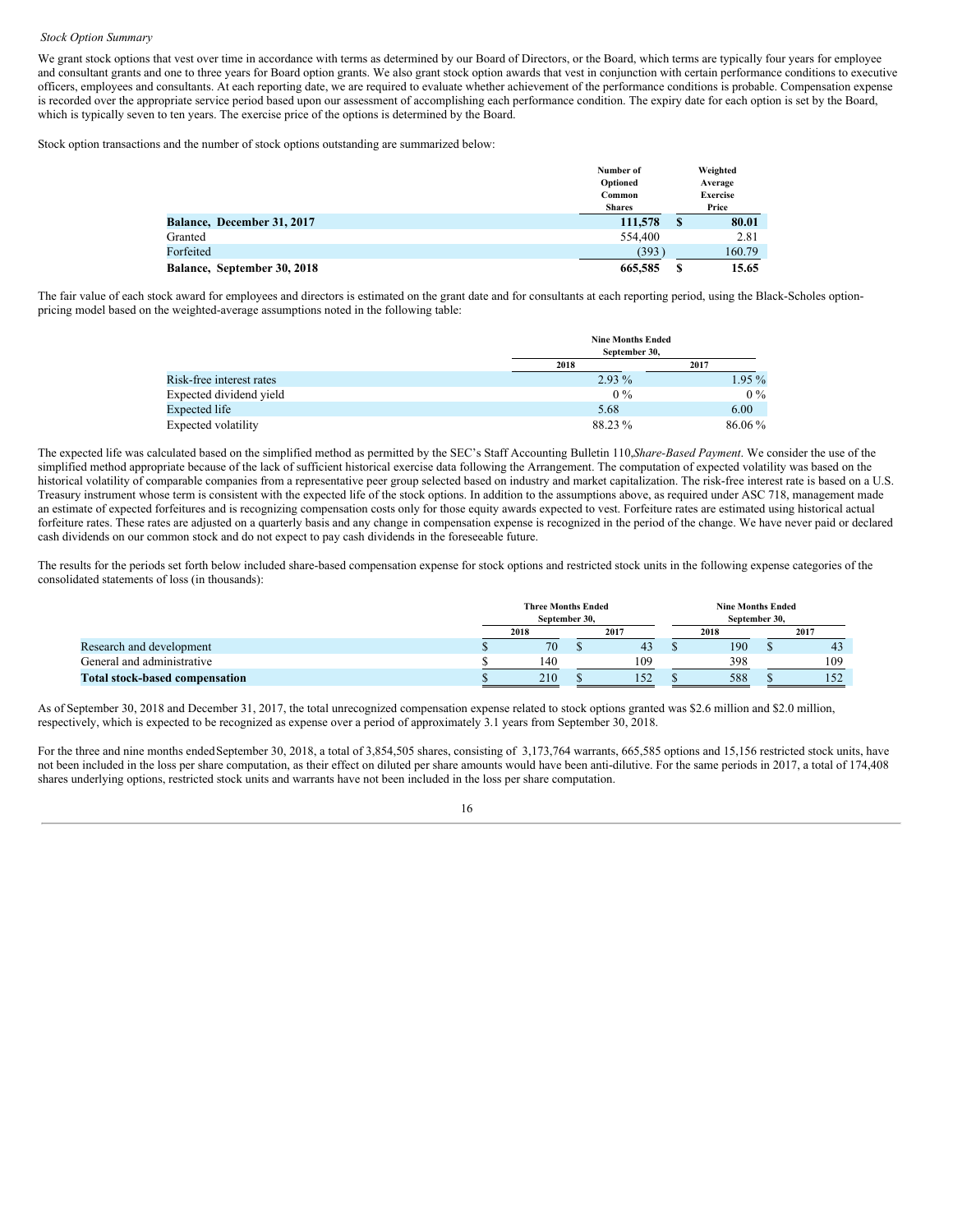#### **[d] Restricted Stock Unit Awards**

We grant restricted stock unit awards that generally vest and are expensed over a four year period. We also grant restricted stock unit awards that vest in conjunction with certain performance conditions to certain executive officers, key employees and consultants. At each reporting date, we are required to evaluate whether achievement of the performance conditions is probable. Compensation expense is recorded over the appropriate service period based upon our assessment of accomplishing each performance condition. For the three and nine months ended September 30, 2018, we recorded a compensation expense of \$37,000 and \$0.1 million, related to these awards, compared to \$0.1 million and \$0.1 million for the three and nine months ended September 30, 2017.

The following table summarizes our restricted stock unit award activity during the nine months endedSeptember 30, 2018:

|                             |               |   | Weighted          |
|-----------------------------|---------------|---|-------------------|
|                             | <b>Number</b> |   | Average           |
|                             | of            |   | <b>Grant Date</b> |
|                             | <b>Shares</b> |   | <b>Fair Value</b> |
| Balance, December 31, 2017  | 21,066        | S | 38.87             |
| Released                    | (5,340)       |   | 55.62             |
| Forfeited or expired        | (570)         |   | 97.03             |
| Balance, September 30, 2018 | 15,156        | S | 30.78             |

As of September 30, 2018, we had approximately \$0.4 million in total unrecognized compensation expense related to our restricted stock unit awards that is to be recognized over a weighted-average period of approximately 2.8 years.

#### **[e] Non-employee options and restricted stock units**

We recognize non-employee stock-based compensation expense over the period of expected service by the non-employee. As the service is performed, we are required to update our valuation assumptions, re-measure unvested options and restricted stock units and record the stock-based compensation using the valuation as of the vesting date. This differs from the accounting for employee awards where the fair value is determined at the grant date and is not subsequently adjusted. This re-measurement may result in higher or lower stock-based compensation expense in the Consolidated Statements of Loss and Comprehensive Loss. As such, changes in the market price of our stock could materially change the value of an option or restricted stock unit and the resulting stock-based compensation expense.

#### **[f] Common Stock Warrants**

The following is a summary of outstanding warrants to purchase common stock atSeptember 30, 2018:

|                                                        | Total              |                              |                        |
|--------------------------------------------------------|--------------------|------------------------------|------------------------|
|                                                        | Outstanding<br>and | <b>Exercise</b><br>price per |                        |
|                                                        | Exercisable        | <b>Share</b>                 | <b>Expiration Date</b> |
| (1) Series A Warrants issued in July 2014 financing    | 25,272             | 440.00                       | July 2019              |
| (2) Series B Warrants issued in July 2014 financing    | 6.093              | 440.00                       | July 2019              |
| (3) Series A-1 Warrants issued in April 2015 financing | 2.175              | 264.00                       | October 2020           |
| (4) Warrants issued in September 2017 financing        | 8.224              | 34.96                        | March 2023             |
| (5) Warrants issued in June 2018 financing             | 3,132,000          | 4.00                         | June 2023              |
|                                                        |                    |                              |                        |

For the three and nine months ended September 30, 2018, 187,500 and 318,000, respectively, of the warrants issued in the June 2018 financing were exercised at a per unit price of \$4.00, for proceeds of \$0.8 million and \$1.3 million, respectively. No warrants were exercised during the three and nine months ended September 30, 2017. The Series A-1 Warrants assumed by us as part of the Arrangement, the warrants issued in the September 2017 financing and the warrants issued in the June 2018 financing, are classified as equity. The Series A and Series B warrants assumed by us as part of the Arrangement are classified as liabilities. The estimated fair value of warrants classified as liabilities is reassessed at each reporting date using the Black-Scholes pricing model. As at September 30, 2018 and Dec 31, 2017, the fair value of the warrants was insignificant.

#### **8. RELATED PARTY TRANSACTIONS**

We entered into a consulting agreement with Ricanto, Ltd., or Ricanto, on September 17, 2015 to provide strategic consulting and advice concerning clinical development, regulatory matters and business planning. Richard Stewart and Anthony Clarke together own 100% of Ricanto. Richard Stewart is our Chief Executive Officer, or CEO, Chairman of the Board, and a principal stockholder. Anthony Clarke is our Chief Scientific Officer, President, a board director, and a principal stockholder. We incurred consulting fees from Ricanto of \$0.1 million during the nine months ended September 30, 2016. The consulting agreement with Ricanto was

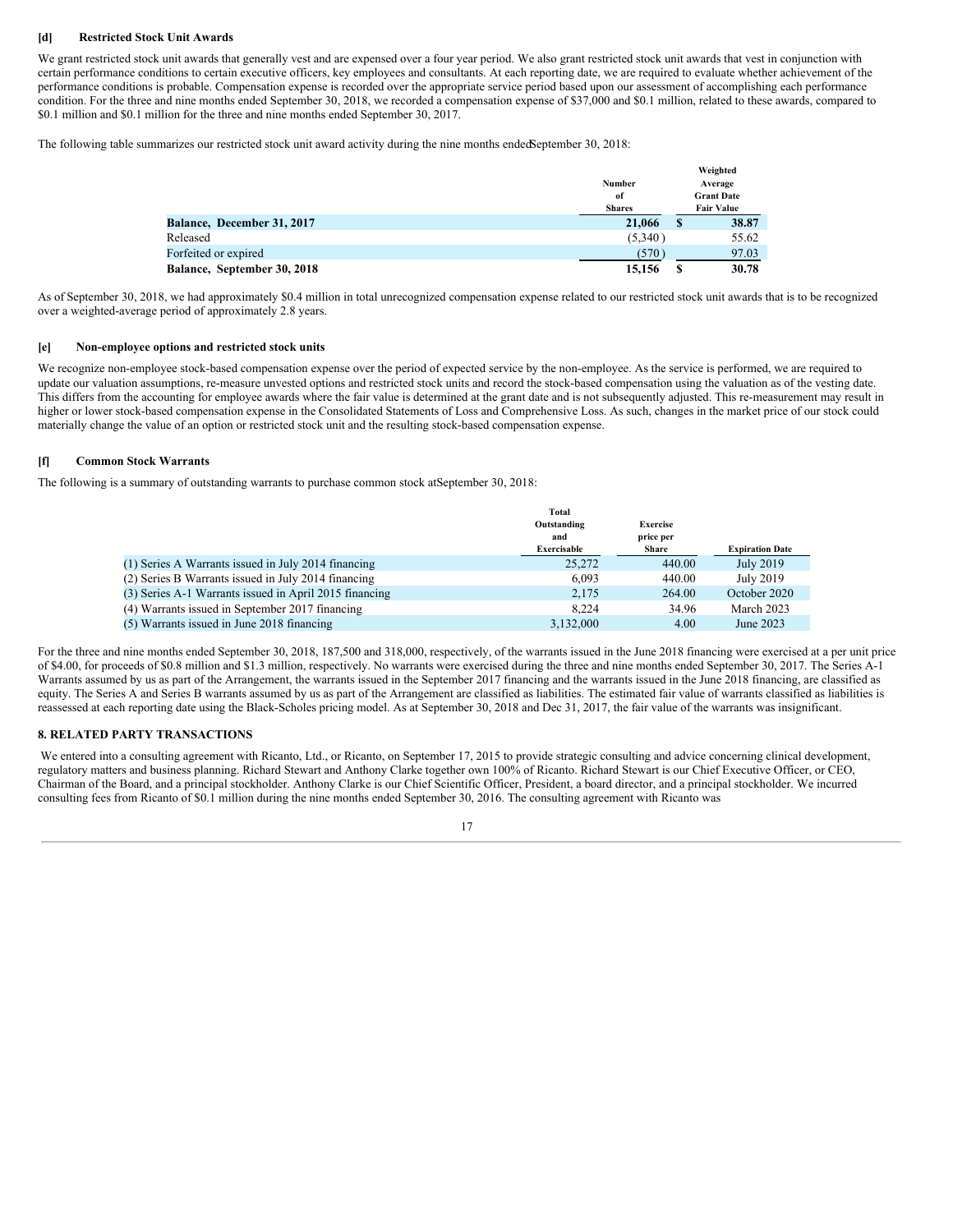terminated on August 1, 2017, immediately prior to the closing of the Arrangement. We did not incur any consulting fees from Ricanto in 2017. As of December 31, 2016, we recorded amounts payable to Ricanto of \$0.6 million in accrued liabilities on our balance sheet. On July 18, 2017, Ricanto converted all amounts owed to it, totaling \$0.6 million, into 475 shares of our common stock, prior to the closing of the Arrangement, par value \$0.01. Pursuant to the terms of the Arrangement, each share was converted into, approximately 17,067 shares of common stock post-conversion. As of September 30, 2018 we had no outstanding amounts payable to Ricanto.

During 2016 we borrowed \$0.2 million in total principal amount through two notes payable dated April 20, 2016 and December 8, 2016 from Richard Stewart. The notes mature and are payable upon demand one year from the date of issuance. Interest accrues at an annual rate of 3.5%. As of December 31, 2016 the outstanding principal, included in shareholder loans with related parties, was \$0.2 million and accrued interest payable was \$3,000. On July 24, 2017, Richard Stewart converted the \$0.2 million, representing the entire amounts of principal and accrued interest owed, into 146 shares of our common stock, prior to the closing of the Arrangement, par value \$0.01. Pursuant to the terms of the Arrangement, each share was converted into, approximately, 5,246 shares of common stock post-conversion As of September 30, 2018 we had no outstanding principal or accrued interest with the related party.

We borrowed \$2.7 million on May 18, 2015, through a convertible promissory note payable to a Lender of ours. The note matures and is payable upon demand one year from the date of the note. Interest accrues at an annual rate of 3.5%. On September 30, 2015 the Lender converted \$2.0 million in principal into 4,500 shares of our common stock, prior to the closing of the Arrangement, par value \$0.01, and became a principal stockholder. On March 7, 2017 we borrowed \$20,000 through a note payable to the Lender. The note matures and is payable upon demand one year from the date of issuance. Interest accrues at an annual rate of 3.5%. As of December 31, 2016, the outstanding principal balance, included in shareholder loans with related parties, was \$0.7 million and had accrued interest payable of \$35,000. On July 24, 2017, the Lender converted the remaining amounts in principal and accrued interest, totaling \$0.8 million, into 586 shares of our common stock, prior to the closing of the Arrangement, par value \$0.01. Pursuant to the terms of the Arrangement, each share was converted into, approximately, 182,743 shares of common stock post-conversion. As of September 30, 2018 we had no outstanding principal or accrued interest with the related party.

We entered into an employment agreement on May 11, 2015 with one of our principal stockholders to serve as our CEO. We terminated the employment agreement on December 31, 2016. From May 11, 2015 to December 31, 2016, we had not paid any salary specified in the employment agreement. Salary otherwise payable as at December 31, 2016 was \$0.7 million and was accrued on our balance sheet as Accrued compensation. On July 19, 2017 we entered into a separation agreement with our former CEO. Pursuant to the separation agreement, for settlement of all salaries owed, we paid 238 shares of our common stock, prior to the closing of the Arrangement, representing 50% of the total amounts owed as accrued compensation and paid \$0.4 million for the remaining 50%, subsequent to the closing of the Arrangement. Pursuant to the terms of the Arrangement, each share was converted into, approximately, 8,551 shares of common stock post-conversion. As of September 30, 2018 we had no outstanding principal or accrued interest with the related party.

We entered into an employment agreement on August 17, 2015 with one of our principal stockholders to serve as our Chief Financial Officer, or CFO. We terminated the employment agreement on December 31, 2016. From August 17, 2015 to December 31, 2016, we had not paid any salary specified in the employment agreement. Salary otherwise payable as at December 31, 2016 was \$0.3 million and was accrued on our balance sheet as Accrued compensation. On July 20, 2017 we entered into a separation agreement with our former CFO. Pursuant to the separation agreement, for settlement of all salaries owed and as a separation payment, we paid 127 shares of our common stock, prior to the closing of the Arrangement, representing 50% of the total amounts owed as accrued compensation and paid \$0.2 million for the remaining 50%, subsequent to the closing of the Arrangement. Pursuant to the terms of the Arrangement, each share was converted into, approximately, 4,563 shares of common stock post-conversion. As of September 30, 2018 we had no outstanding principal or accrued interest with the related party.

Michelle Griffin, the spouse of Scott Cormack, OncoGenex's former CEO and a current member of our board of directors, entered into a consulting agreement in 2013 with OncoGenex, which was amended thereafter. Immediately prior to the closing of the Arrangement, the consulting agreement was terminated. Pursuant to the consulting agreement, OncoGenex was obligated to pay to the consultant a termination fee of \$0.6 million, which was accrued in OncoGenex's accrued liabilities immediately prior to the closing of the Arrangement. Subsequent to the closing of the Arrangement, we paid the full amount of the termination fees and no amounts were accrued on our balance sheet as at September 30, 2018.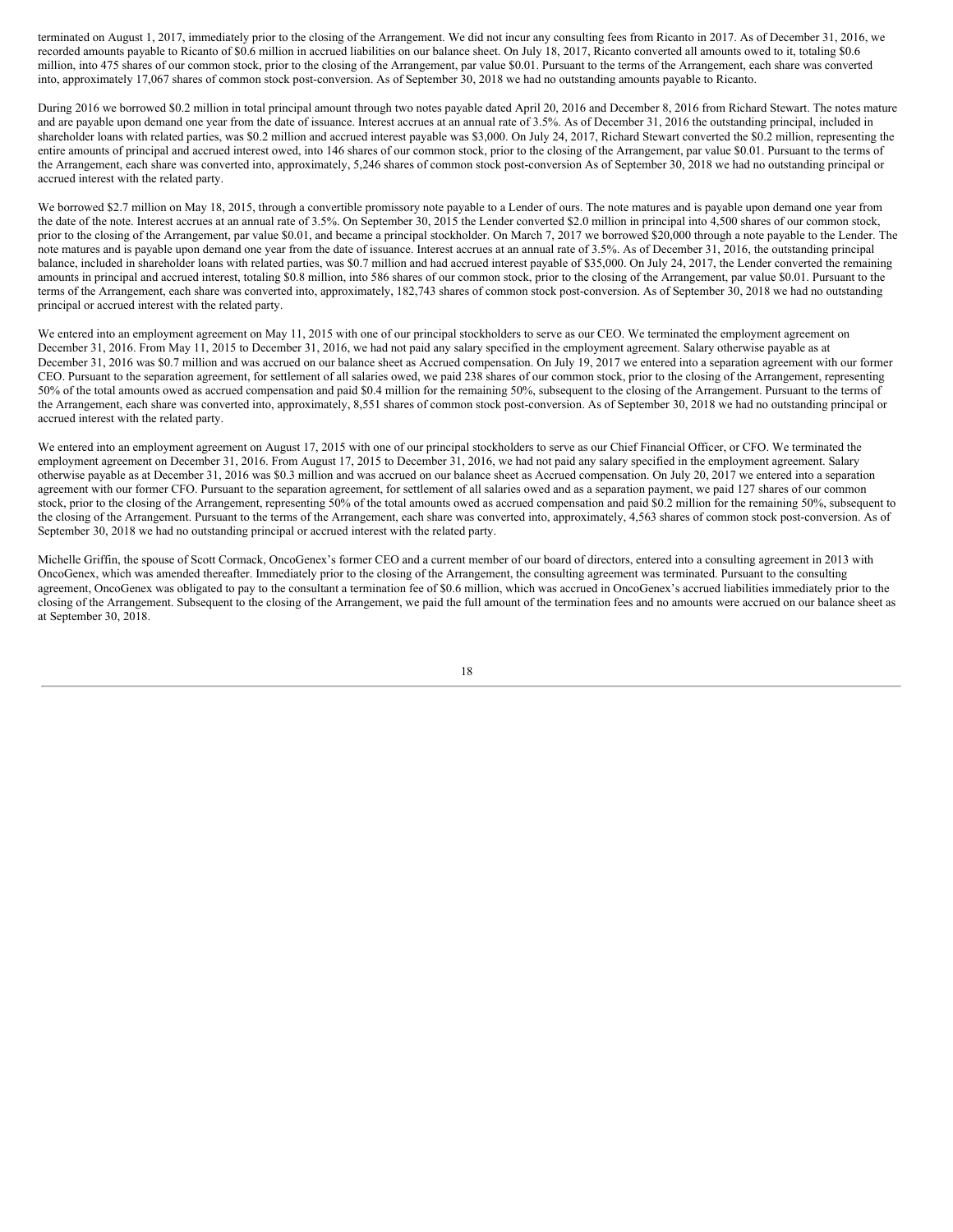#### **9. COMMITMENTS AND CONTINGENCIES**

The following table summarizes our contractual obligations as of September 30, 2018 (in thousands):

|                                               | <b>Total</b> |               | Less than 1 vear | 1-3 vears                | 3-5 vears                | More than 5 years        |
|-----------------------------------------------|--------------|---------------|------------------|--------------------------|--------------------------|--------------------------|
| <b>TT</b><br>Vancouver office operating lease |              | $\sim$<br>ے ر | $\sim$<br>ے ر    | $\overline{\phantom{a}}$ | $\overline{\phantom{a}}$ | $\overline{\phantom{a}}$ |
| Seattle office operating lease                |              | າເາ<br>ے ب    | 143              | 209                      | $\overline{\phantom{a}}$ | $\overline{\phantom{a}}$ |
| <b>Total</b>                                  |              | 384           | 175              | 209                      |                          | _                        |

#### *Lease Arrangements*

We have an operating lease agreement for office space being used in Vancouver, Canada, which expires in January 2019. Pursuant to the operating lease agreement, we have the option to terminate the lease early without penalty at any time after January 1, 2018 so long as we provide three months prior written notice to the landlord.

Future minimum lease payments under the Vancouver lease are as follows (in thousands):

| 2018         |                        | 24 |
|--------------|------------------------|----|
| 2019         |                        | O  |
| <b>Total</b> | $\sqrt{2}$<br><b>D</b> | 32 |

In July 2018, we entered into an amendment of our operating lease agreement for office space in Vancouver, Canada, on the same financial terms, to extend the lease through the end of January 2019.

On December 11, 2017, we entered into a lease, or the Seattle Lease, with 520 Pike Street, Inc., or Pike, pursuant to which we leased approximately 3,187 square feet located at Suite 2250 at 520 Pike Tower, Seattle, Washington, 98101, which commenced on March 1, 2018. The initial term of the Seattle Lease will expire at the end of the month on the third anniversary of the Seattle Lease.

Our monthly base rent for the premises started at approximately \$11,685 which commenced on March 1, 2018 and will increase on an annual basis up to approximately \$12,397. In addition, we paid a security deposit to Pike in the amount of \$37,192, subject to periodic reductions in the amount of \$12,397 after each of the first and second anniversaries of the Seattle Lease, which Pike may retain for base rent or other damages, in the event of our default under the Seattle Lease.

We may not assign or sublet all or any portion of the premises without the consent of Pike, and Pike shall be entitled to 50% of any profit which we may receive above and beyond the rental price of the Seattle Lease. Upon receipt of notice of our intent to assign or sublease any portion of the leased premises, Pike may terminate that portion of the premises within 30 days, and provided, that if such portion constitutes 50% or more of the total square footage of the premises, Pike may terminate the Seattle Lease in its entirety.

The future minimum annual lease payments under the Seattle Lease are as follows (in thousands):

|                     | 35        |
|---------------------|-----------|
| $\frac{2018}{2019}$ | 144       |
| 2020                | 148       |
| 2021                | 25        |
| <b>Total</b>        | \$<br>352 |

Consolidated rent and operating expense relating to the Vancouver, Canada, Bothell, Washington and Seattle, Washington offices for the three and nine months ended September 30, 2018 was \$0.1 million and \$0.2 million, respectively. Consolidated rent expense for the three and nine months ended September 30, 2017 was \$0.1 million and \$0.1 million, respectively.

#### *Guarantees and Indemnifications*

We indemnify our officers, directors and certain consultants for certain events or occurrences, subject to certain limits, while the officer or director is or was serving at its request in such capacity. The term of the indemnification period is equal to the officer's or director's lifetime.

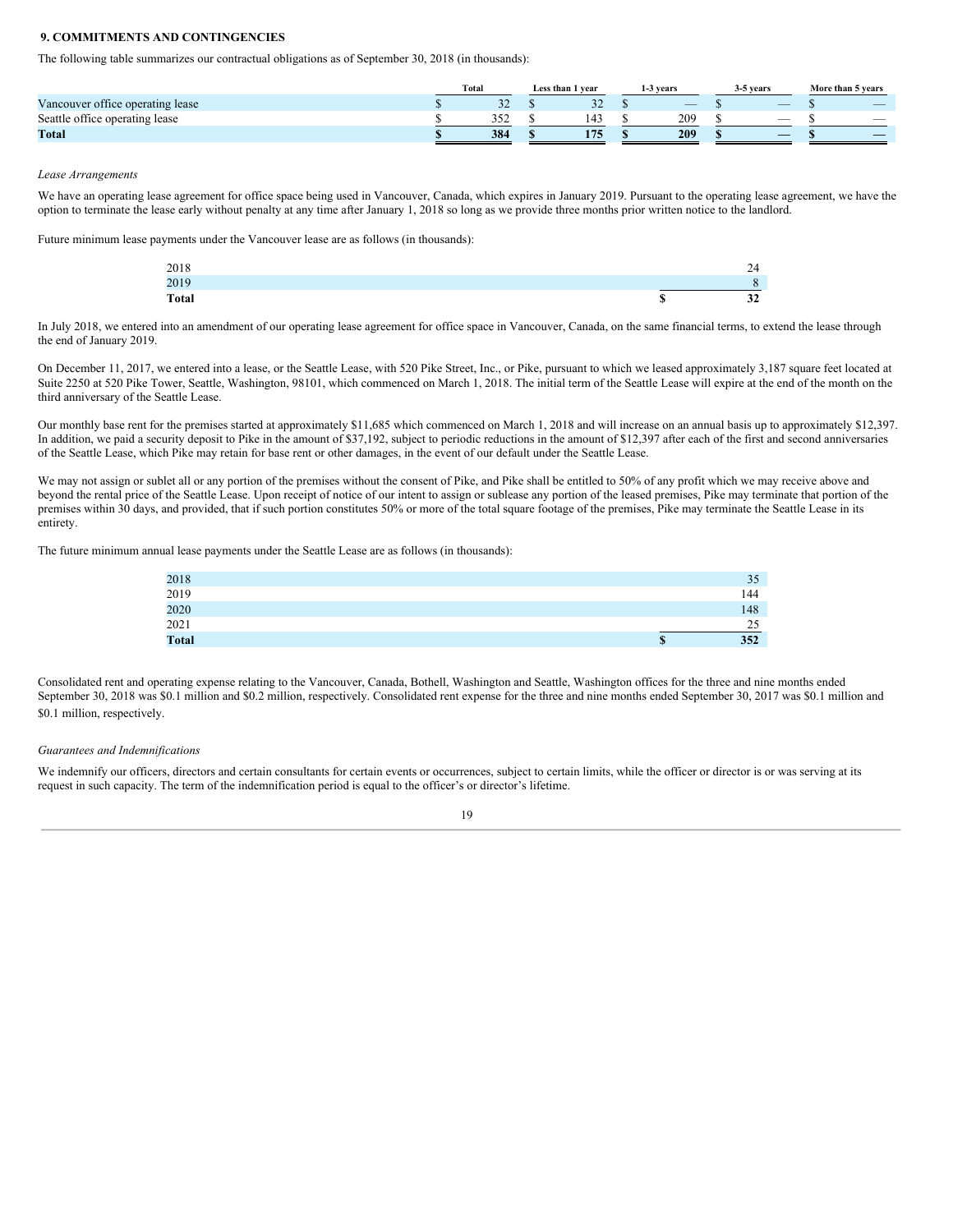The maximum amount of potential future indemnification is unlimited; however,we have obtained director and officer insurance that limits our exposure and may enable us to recover a portion of any future amounts paid. We believe that the fair value of these indemnification obligations is minimal. Accordingly, we have not recognized any liabilities relating to these obligations as of September 30, 2018.

We have certain agreements with certain organizations with which we do business that contain indemnification provisions pursuant to which we typically agree to indemnify the party against certain types of third-party claims. We accrue for known indemnification issues when a loss is probable and can be reasonably estimated. There were no accruals for or expenses related to indemnification issues for any period presented.

#### **10. SEVERANCE CHARGES**

As a requirement for the closing of the Arrangement, OncoGenex terminated the employment of one senior executive. Severance payable at the date of the transaction was \$1.2 million and has been accounted for in accordance with EITF No. 95-3, "Recognition of Liabilities in Connection with a Purchase Business Combination" as part of the purchase price allocation (Note 4—Intangibles). The severance payable was settled following the completion of the Arrangement and no amounts were owing as at September 30, 2018.

#### **11. SUBSEQUENT EVENTS**

#### *October 2018 Registered Direct Of ering*

On October 3, 2018 we completed a registered direct offering, pursuant to which we sold 1,789,258 shares of common stock at a price of \$3.1445. We also issued to the investors in a concurrent private placement unregistered warrants to purchase up to 0.5 shares of common stock for each share purchased in the registered direct offering with an exercise price of \$3.1445 per share. The warrants were exercisable immediately upon issuance and will expire five years following the date of issuance.

The registered direct offering raised total gross proceeds of \$5.6 million, and after deducting approximately \$0.6 million in placement agent fees and offering expenses, we received net proceeds of \$5.0 million.

The placement agent fees and offering expenses have been charged against the gross proceeds.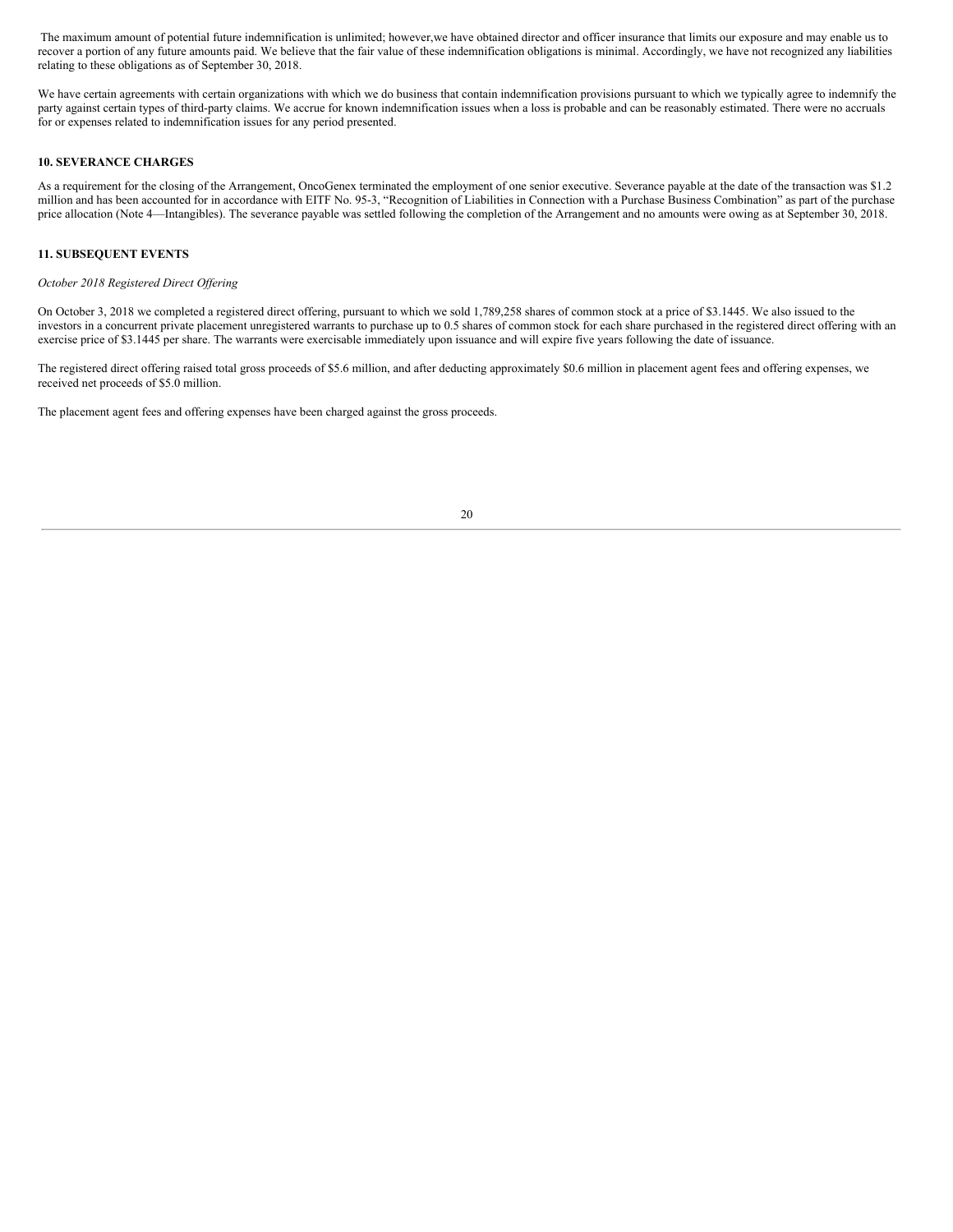#### **INFORMATION REGARDING FORWARD LOOKING STATEMENTS**

<span id="page-20-0"></span>This document contains "forward-looking statements" within the meaning of the Private Securities Litigation Reform Act of 1995. These forward-looking statements involve a number of risks and uncertainties. We caution readers that any forward-looking statement is not a guarantee of future performance and that actual results could differ materially from those contained in the forward-looking statement. These statements are based on current expectations of future events. Such statements include, but are not limited to, statements about future financial and operating results, plans, objectives, expectations and intentions, costs and expenses, interest rates, outcome of contingencies, financial condition, results of operations, liquidity, business strategies, cost savings, objectives of management and other statements that are not historical facts. You can find many of these statements by looking for words like "believes," "expects," "anticipates," "estimates," "may," "should," "will," "could," "plan," "intend" or similar expressions in this document or in documents incorporated by reference into this document. We intend that such forward-looking statements be subject to the safe harbors created thereby. Examples of these forward-looking statements include, but are not limited to:

- progress and preliminary and future results of any clinical trials;
- our anticipated future capital requirements and the terms of any capital financing agreements;
- anticipated regulatory filings, requirements and future clinical trials;
- timing and amount of future contractual payments, product revenue and operating expenses; and
- market acceptance of our products and the estimated potential size of these markets.

These forward-looking statements are based on the current beliefs and expectations of our management and are subject to significant risks and uncertainties. If underlying assumptions prove inaccurate or unknown risks or uncertainties materialize, actual results may differ materially from current expectations and projections. Factors that might cause such a difference include those discussed in Item 1A "Risk Factors," as well as those discussed elsewhere in the Quarterly Report on Form 10-Q. You are cautioned not to place undue reliance on these forward-looking statements, which speak only as of the date of this document or, in the case of documents referred to or incorporated by reference, the date of those documents.

All subsequent written or oral forward-looking statements attributable to us or any person acting on our behalf are expressly qualified in their entirety by the cautionary statements contained or referred to in this section. We do not undertake any obligation to release publicly any revisions to these forward-looking statements to reflect events or circumstances after the date of this document or to reflect the occurrence of unanticipated events, except as may be required under applicable U.S. securities law. If we do update one or more forward-looking statements, no inference should be drawn that we will make additional updates with respect to those or other forward-looking statements.

#### **Overview**

We are a clinical-stage pharmaceutical company committed to the global (excluding Central & Eastern Europe plus other territories) development and commercialization of cytisinicline for smoking cessation. The United States Adopted Names, or USAN, Council adopted cytisinicline as the nonproprietary, or generic, name for the substance also known as cytisine in the third quarter of 2018. USAN is responsible for selecting simple, informative and unique generic drug names. The USAN Council establishes logical nomenclature classifications based on pharmacological and/or chemical relationships. Our focus is to address the global smoking health epidemic, which is a leading cause of preventable death and is responsible for approximately seven million deaths annually worldwide.

Cytisinicline is an established 25-day smoking cessation treatment that has been approved and marketed in Central and Eastern Europe by Sopharma AD for over 20 years under the brand name Tabex™. It is estimated that over 20 million people have used cytisinicline to help treat nicotine addiction, including over 2,000 patients in investigatorconducted, Phase 3 clinical trials in Europe and New Zealand. Both trials were published in the New England Journal of Medicine in September 2011 and December 2014, respectively.

Cytisinicline is a naturally occurring, plant-based alkaloid from the seeds of the Laburnum anagyroides plant. Cytisinicline is structurally similar to nicotine and has a welldefined, dual-acting mechanism of action that is both agonistic and antagonistic. It is believed to aid in smoking cessation by interacting with nicotine receptors in the brain by reducing the severity of nicotine withdrawal symptoms through agonistic binding to nicotine receptors and by reducing the reward and satisfaction associated with smoking through antagonistic properties. The cytisinicline dosing schedule reflects that of an anti-addiction medication, with downward dose titration over a period of 25 days.

Investigational New Drug, or IND-enabling, non-clinical toxicology studies completed to date have been sponsored by the National Center for Complementary and Integrative Health, or NCCIH, division of the National Institutes of Health, or NIH, in addition to the

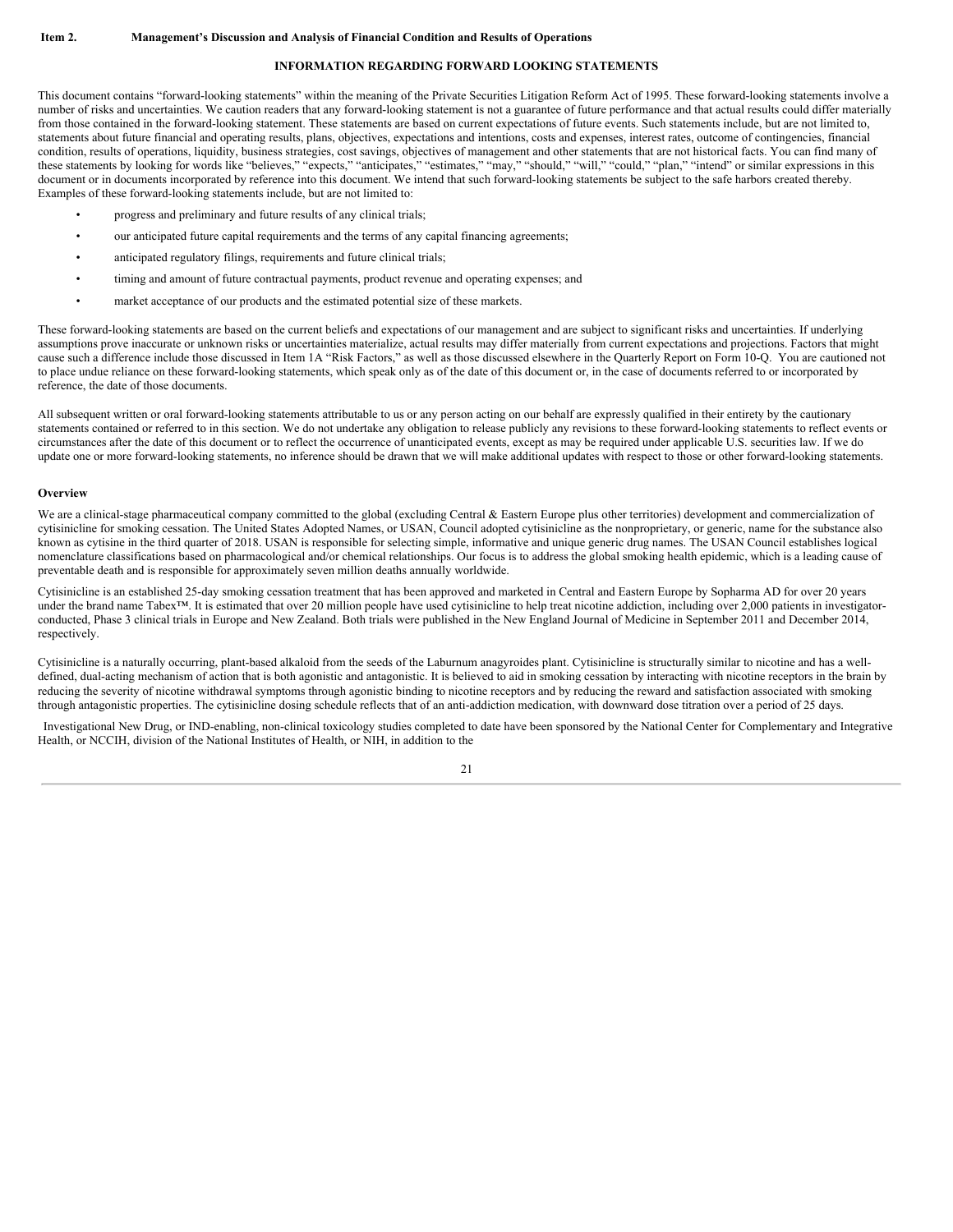National Cancer Institute. In June 2017, we filed our IND application for cytisinicline with the U.S Food and Drug Administration, or FDA, which included NCCIH sponsored non-clinical studies.

In August 2017, we initiated a study evaluating the effect of food on the bioavailability of cytisinicline in normal healthy volunteers. We completed the food effect study and announced the results in November of 2017 demonstrating similar bioavailability of cytisinicline in fed and fasted subjects.

In October 2017, we initiated a study assessing the repeat-dose Pharmacokinetics, or PK, and Pharmacodynamics, or PD, effects of 1.5mg and 3mg cytisinicline in 36 healthy volunteer smokers when administered over the standard 25-day course of treatment. Of the 36 subjects, 24 were to be 18-65 years and 12 were to be greater than 65 years of age. Preliminary results on the 24 smokers (18-65 years) were announced in February 2018. The PK results indicated expected increases in plasma concentration with higher doses of cytisinicline. Smokers in the study were not required to have a designated or predetermined quit date, however, 58% of the subjects in the trial achieved biochemically verified smoking abstinence by day 26. Subjects who did not achieve abstinence had a significant reduction in number of daily cigarettes smoked by day 26. The adverse events observed were mostly mild with transient headaches as the most commonly reported event. No serious adverse events were observed in the study. The study was concluded with a total of 26 subjects in October 2018 with only 2 of the intended 12 subjects enrolled in the greater than age 65 cohort. We expect final study results to be available in the first quarter of 2019.

In December 2017, we initiated a series of drug metabolism, drug-to-drug interaction, and transporter studies of cytisinicline and results from these studies were submitted to the IND in the first quarter of 2018 and announced in June 2018. These studies demonstrated that cytisinicline has no clinically significant interaction with any of the hepatic enzymes commonly responsible for drug metabolism nor clinically significant interaction with drug transporters. This suggests that cytisinicline may be administered with other medications without the need to modify the dose of the co-administered drug.

We have met with the FDA and with other national regulatory authorities in Europe to identify the steps required for the approval of cytisinicline. Our most recent meeting was an end of Phase 2 meeting with the FDA in May of 2018 to review and receive guidance on our Phase 3 clinical program and overall development plans for cytisinicline to support a New Drug Application, or NDA. This recent review included submitted results from non-clinical studies, standard drug-to-drug interaction and reproductive/teratogenicity studies. Detailed plans for chronic toxicology, carcinogenicity studies, and additional human studies regarding renal impairment, QT interval prolongation, longer term exposure and adequate demonstration of safety and efficacy from our planned randomized, placebo-controlled, Phase 3 clinical trials were also discussed.

A new cytisinicline tablet with improved shelf life has been formulated and recently launched commercially by Sopharma in their territories. In May 2018, we initiated a study to evaluate the effect of food on the bioavailability of cytisinicline in volunteer smokers using this new formulation and data results were announced in September 2018. The study concluded bioequivalence when cytisinicline was administered with or without food. Cytisinicline was extensively absorbed after oral administration with maximum cytisinicline concentration levels observed in the blood within less than two hours with or without food. Total excretion levels of cytisinicline also remained equivalent in both the fed and fasted states, and the 3 mg dose of this new formulation of cytisinicline was well tolerated.

In October 2018, we initiated the ORCA-1 trial, a Phase 2b optimization study in approximately 250 smokers in the U.S. ORCA-1 is the first in Achieve's ORCA (Ongoing Research of Cytisinicline for Addiction) Program that aims to evaluate the effectiveness of cytisinicline for smoking cessation and potentially other indications. This Phase 2b trial will evaluate both the 1.5mg and 3mg doses of cytisinicline on a declining titration schedule over 25 days, as well as three times daily dosing. The trial is randomized and blinded to compare the effectiveness of the cytisinicline doses and schedules to respective placebo groups. The primary efficacy endpoint is reduction in the number of cigarettes consumed during treatment with secondary analyses to be conducted on smoking cessation rates, safety, and compliance. ORCA-1 is being conducted at eight centers across the U.S. and results are expected in mid-2019.

We previously were developing apatorsen, of which we discontinued further development in August 2017. We provided a notice of discontinuance to our former development partners for apatorsen, Ionis Pharmaceuticals, Inc., or Ionis, and a letter of termination to the University of British Columbia, or UBC, notifying them that we have discontinued development of apatorsen resulting in termination of all licensing agreements related to this product candidate. We believe that all financial obligations, other than continuing mutual indemnification obligations and our requirement to pay for out-of-pocket patent expenses incurred up to the date of termination and for abandoning the apatorsen patents and patent applications, under all apatorsen related agreements with Ionis and UBC, are no longer owed and no further payments are due.

We have no products approved for commercial sale and have not generated any revenue from product sales to date. We have never been profitable and have incurred operating losses in each year since inception. Our net loss was \$3.2 million and \$9.1 million for the three and nine months ended September 30, 2018, respectively. Our net loss was \$6.5 million and \$6.8 million for the three and nine months ended September 30, 2017, respectively. As of September 30, 2018, we had an accumulated deficit of \$21.7 million, cash, cash equivalents and short term investments balance of \$13.2 million and a positive working capital balance of \$10.6 million.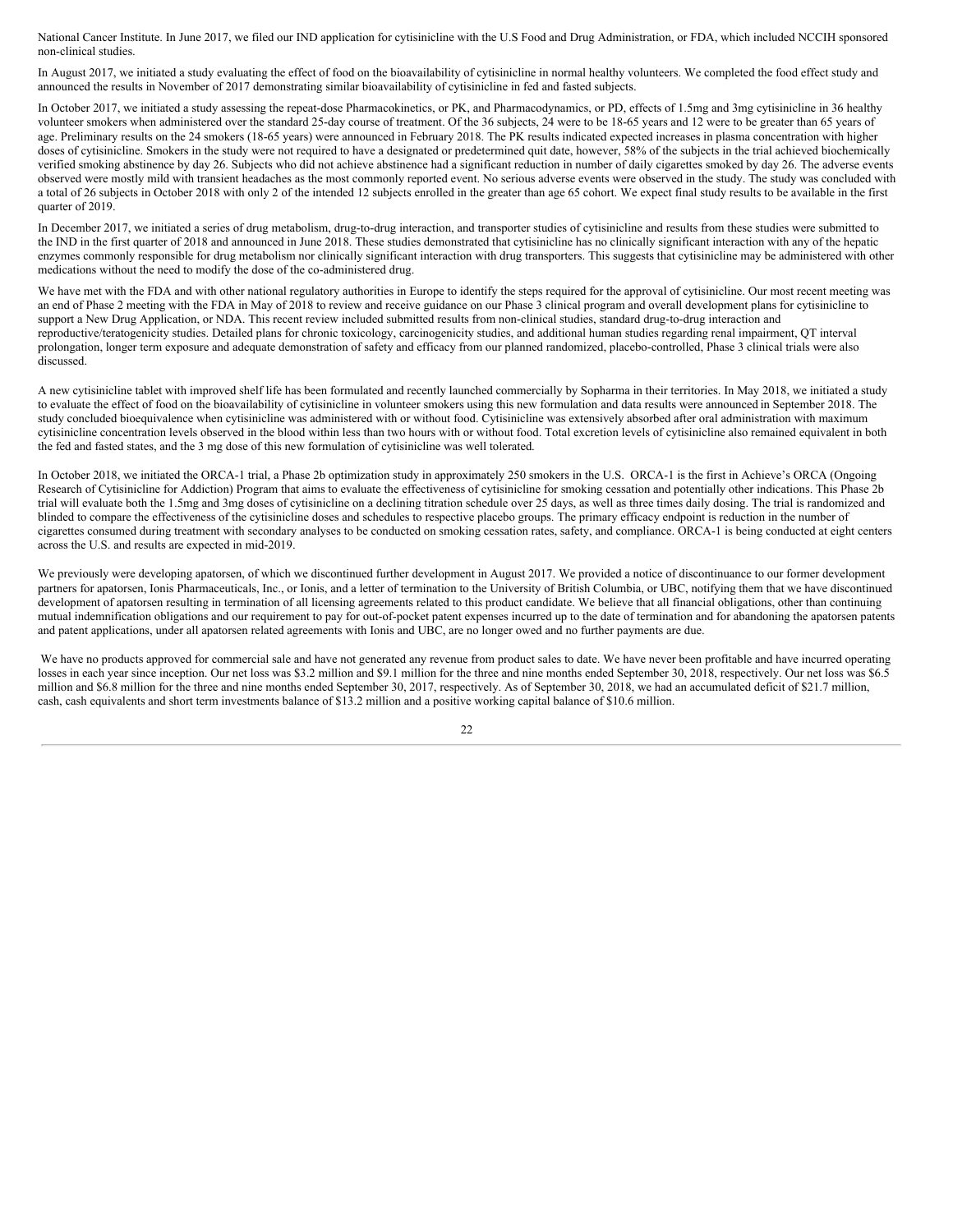Substantially all of our operating losses resulted from expenses incurred from general and administrative costs associated with our operations and research and development costs from our clinical development programs.

Substantial doubt exists as to our ability to continue as a going concern. Our ability to continue as a going concern is uncertain and dependent on our ability to obtain additional financing. We expect to incur significant expenses and increasing operating losses for at least the next several years as we continue our clinical development of, and seek regulatory approval for, cytisinicline and add personnel necessary to operate as a public company with an advanced clinical candidate. We expect that our operating losses will fluctuate significantly from quarter to quarter and year to year due to timing of clinical development programs and efforts to achieve regulatory approval. Without additional funds, we may be forced to delay, scale back or eliminate some of our research and development activities or other operations and potentially delay product development in an effort to provide sufficient funds to continue our operations. If any of these events occurs, our ability to achieve our development and commercialization goals would be adversely affected.

Our current resources are insufficient to fund our planned operations for the next 12 months. We will continue to require substantial additional capital to continue our clinical development activities. Accordingly, we will need to raise substantial additional capital to continue to fund our operations from the sale of our securities, partnering arrangements or other financing transactions in order to finance the commercialization of our product candidate. The amount and timing of our future funding requirements will depend on many factors, including the pace and results of our clinical development efforts. Failure to raise capital as and when needed, on favorable terms or at all, will have a negative impact on our financial condition and our ability to develop our product candidate.

The accompanying financial results have been prepared assuming we will continue to operate as a going concern, which contemplates the realization of assets and liabilities and commitments in the normal course of business. The financial results do not include any adjustments to the amounts and classification of assets and liabilities that might be necessary should we be unable to continue as a going concern. Such adjustments could be material.

#### *Recent Corporate History*

On August 1, 2017, OncoGenex Pharmaceuticals, Inc., or OncoGenex, completed a transaction, or the Arrangement, with Achieve Life Science, Inc., or ALS, as contemplated by the Merger Agreement between ALS and OncoGenex dated January 5, 2017, or the Merger Agreement. Under the terms of the Merger Agreement, OncoGenex changed its name to Achieve Life Sciences, Inc., instituted an one-for-eleven reverse stock split, issued shares of its common stock (after accounting for the elimination of resulting fractional shares) in exchange for all of the outstanding preferred shares, common shares and convertible debentures of ALS, and as a result ALS became a wholly-owned subsidiary of OncoGenex, and is listed on the Nasdaq Capital Market under the ticker symbol ACHV. More information concerning the Arrangement is contained in our Current Report on Form 8-K filed on August 2, 2017 and our Amendment No. 3 to the Registration Statement on Form S-4/A filed with the SEC on June 6, 2017.

The consolidated financial statements account for the Arrangement between us and OncoGenex, whereby OncoGenex acquired all of our outstanding common shares, as a reverse merger wherein we are deemed to be the acquiring entity from an accounting perspective. The consolidated results of operations include the results of operations of the combined company for the three and nine month period ended September 30, 2018. The consolidated results of operations for the three and nine month periods ended September 30, 2017 includes our consolidated results of operations and the results of OncoGenex following the completion of the Arrangement on August 1, 2017. This treatment and presentation is in accordance with ASC 805, "Business Combinations".

In connection with the Arrangement, OncoGenex issued contingent value rights, or CVRs, on July 31, 2017 to their existing stockholders as of July 27, 2017. One CVR was issued for each share of their common stock outstanding as of the record date for such issuance. The CVRs expired on August 17, 2017. A recovery of \$0.2 million was recognized on our Consolidated Statements of Loss and Comprehensive Loss in 2017.

#### *License Agreements*

#### *Sopharma License and Supply Agreements*

We are party to a license agreement, or the Sopharma License Agreement, and a supply agreement, or the Sopharma Supply Agreement, with Sopharma, AD, or Sopharma. Pursuant to the Sopharma License Agreement, we were granted access to all available manufacturing, efficacy and safety data related to cytisinicline, as well as a granted patent in several European countries related to new oral dosage forms of cytisinicline providing enhanced stability. Additional rights granted under the Sopharma License Agreement include the exclusive use of, and the right to sublicense, the trademark Tabex in all territories described in the Sopharma License Agreement. Under the Sopharma License Agreement, we agreed to pay a nonrefundable license fee. In addition, we agreed to make certain royalty payments equal to a mid-single digit percentage of all net sales of Tabex branded products in our territory during the term of the Sopharma License Agreement, including those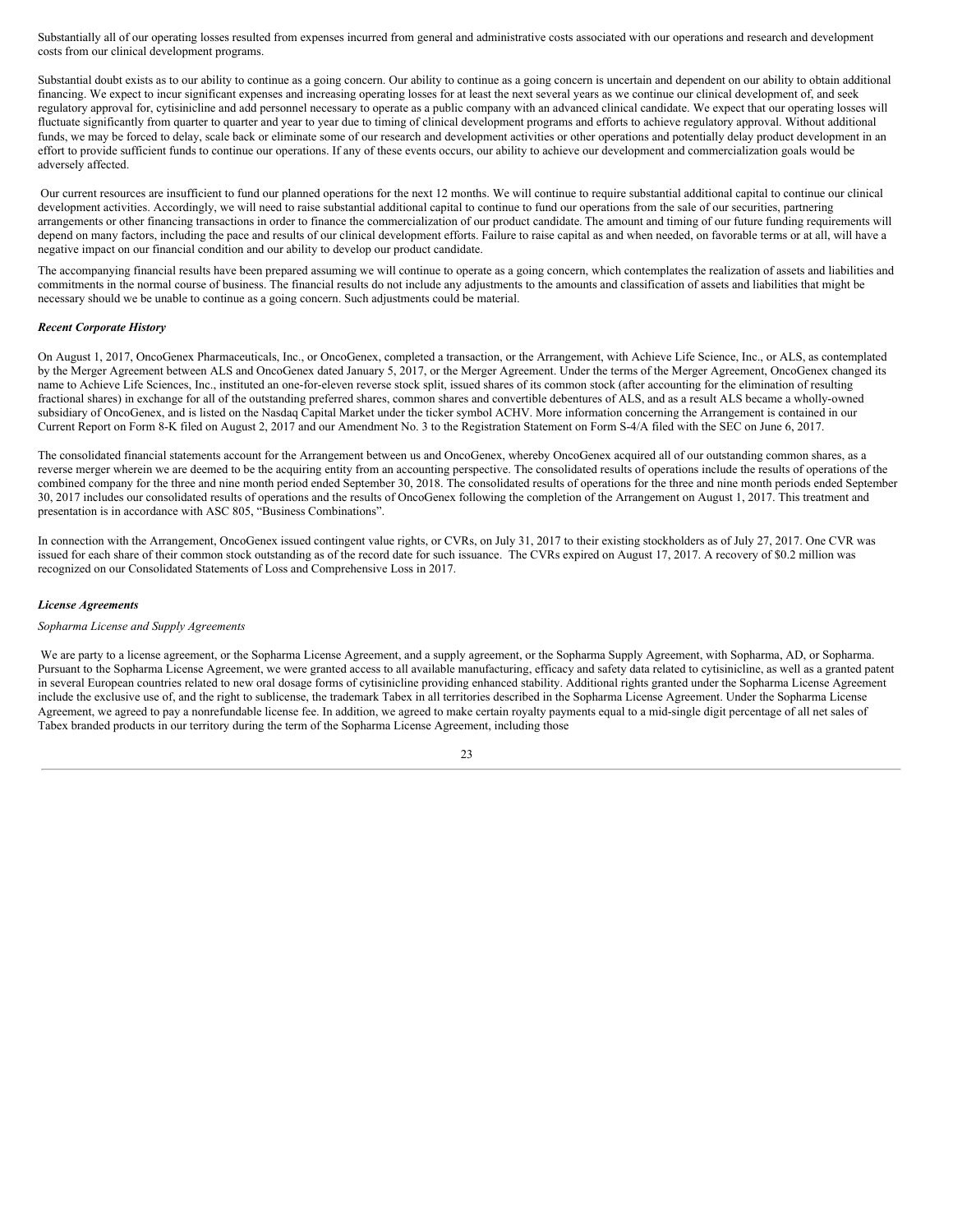sold by a third party pursuant to any sublicense which may begranted by us. To date, any amounts paid to Sopharma pursuant to the Sopharma License Agreement have been immaterial.

#### *University of Bristol License Agreement*

In July 2016, we entered into a license agreement with the University of Bristol, or the University of Bristol License Agreement. Under the University of Bristol License Agreement, we received exclusive and nonexclusive licenses from the University of Bristol to certain patent and technology rights resulting from research activities into cytisinicline and its derivatives, including a number of patent applications related to novel approaches to cytisinicline binding at the nicotinic receptor level.

In consideration of rights granted by the University of Bristol, we paid a nominal license fee and agreed to pay amounts of up to \$3.2 million, in the aggregate, tied to a financing milestone and to specific clinical development and commercialization milestones resulting from activities covered by the University of Bristol License Agreement. Additionally, if we successfully commercialize any product candidates subject to the University of Bristol License Agreement, we are responsible for royalty payments in the low-single digits and payments up to a percentage in the mid-teens of any sublicense income, subject to specified exceptions, based upon net sales of such licensed products.

On January 22, 2018, we and the University of Bristol entered into an amendment to the University of Bristol License Agreement. Pursuant to the amended University of Bristol License Agreement we received exclusive rights for all human medicinal uses of cytisinicline across all therapeutic categories from the University of Bristol from research activities into cytisinicline and its derivatives. In consideration of rights granted by the amended University of Bristol License Agreement, we agreed to pay an initial amount of \$37,500 upon the execution of the amended University of Bristol License Agreement, and additional amounts of up to \$1.7 million, in the aggregate, tied to a financing milestone and to specific clinical development and commercialization milestones resulting from activities covered by the amended University of Bristol License Agreement, in addition to amounts under the original University of Bristol License Agreement of up to \$3.2 million in the aggregate, tied to specific financing, development and commercialization milestones. Additionally, if we successfully commercialize any product candidate subject to the amended University of Bristol License Agreement or to the original University of Bristol License Agreement, we will be responsible, as provided in the original University of Bristol License Agreement, for royalty payments in the lowsingle digits and payments up to a percentage in the mid-teens of any sublicense income, subject to specified exceptions, based upon net sales of such licensed products. Up to September 30, 2018, we have paid the University of Bristol \$125,000 pursuant to the University of Bristol License Agreement.

#### **Research and Development Expenses**

Research and development, or R&D, expenses consist primarily of costs for clinical trials, contract manufacturing, personnel costs, milestone payments to third parties, facilities, regulatory activities, preclinical studies and allocations of other R&D-related costs. External expenses for clinical trials include fees paid to clinical research organizations, clinical trial site costs and patient treatment costs.

We manage our clinical trials through contract research organizations and independent medical investigators at our sites and at hospitals and expect this practice to continue. Due to our ability to utilize resources across several projects, we do not record or maintain information regarding the indirect operating costs incurred for our research and development programs on a program-specific basis. In addition, we believe that allocating costs on the basis of time incurred by our employees does not accurately reflect the actual costs of a project.

We expect our research and development expenses to increase for the foreseeable future as we continue to conduct our ongoing pre-clinical studies, and initiate new clinical trials and registration-enabling activities. The process of conducting clinical trials and pre-clinical studies necessary to obtain regulatory approval is costly and time consuming and we may never succeed in achieving marketing approval for cytisinicline. (See "Item 1A. Risk Factors—Risks Related to the Development of Our Product Candidate Cytisinicline.")

Successful development of cytisinicline is highly uncertain and may not result in an approved product. We cannot estimate completion dates for development activities or when we might receive material net cash inflows from our R&D projects, if ever. We anticipate we will make determinations as to which markets, and therefore, which regulatory approvals, to pursue and how much funding to direct toward achieving regulatory approval in each market on an ongoing basis in response to our ability to enter into new strategic alliances with respect to each program or potential product candidate, the scientific and clinical success of each future product candidate, and ongoing assessments as to each future product candidate's commercial potential. We will need to raise additional capital and may seek additional strategic alliances in the future in order to advance its various programs.

Our projects or intended R&D activities may be subject to change from time to time as we evaluate results from completed studies, our R&D priorities and available resources.

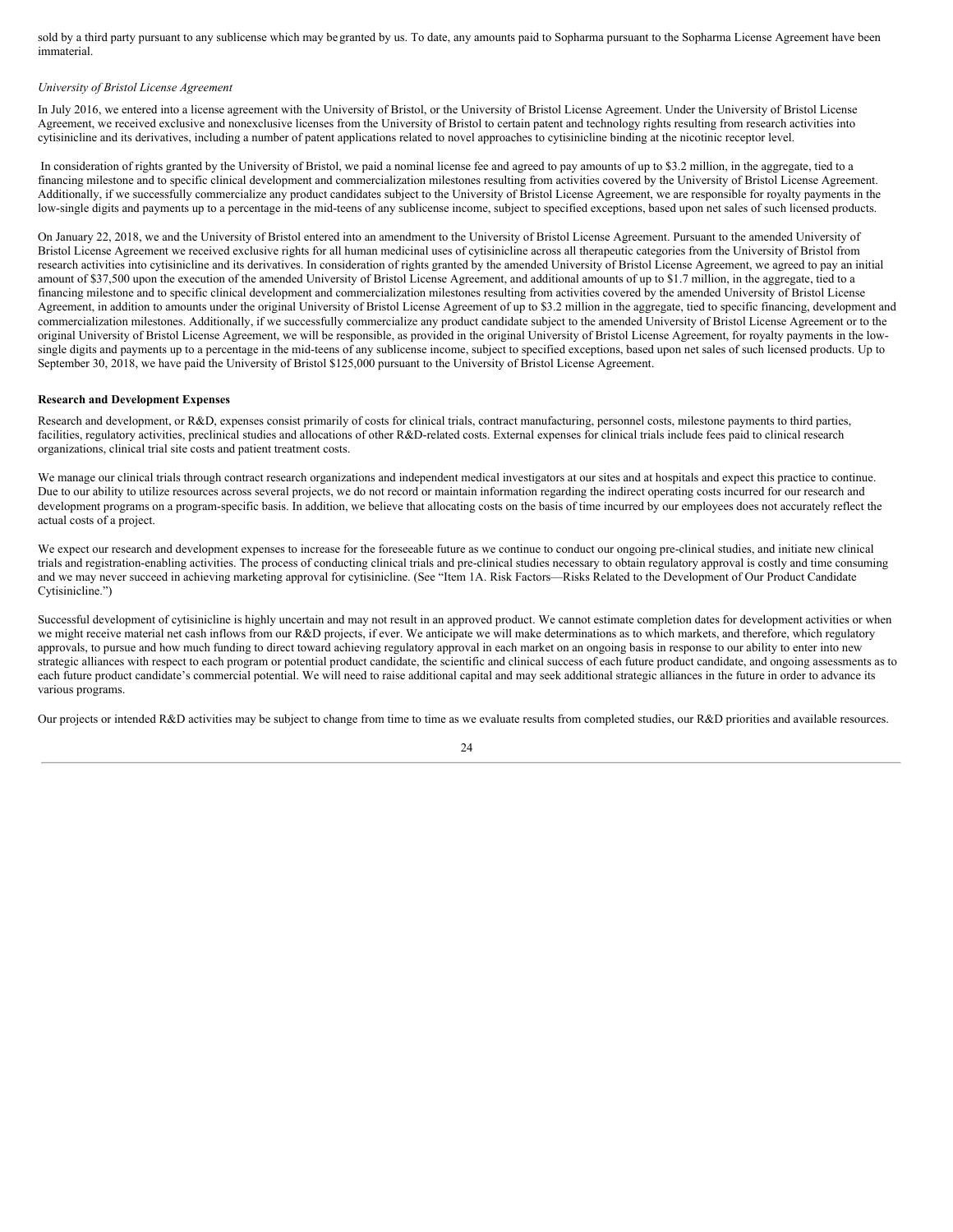#### **General and Administrative Expenses**

General and administrative, or G&A, expenses consist primarily of salaries and related costs for our personnel in executive, finance and accounting, corporate communications and other administrative functions, as well as consulting costs, including market research, business consulting, human resources and intellectual property. Other costs include professional fees for legal and auditing services, insurance and facility costs.

#### **Warrant Liability**

The following is a summary of outstanding warrants to purchase common stock that are classified as liabilities at September 30, 2018:

|                                                     | <b>Total</b>       |                 |                        |
|-----------------------------------------------------|--------------------|-----------------|------------------------|
|                                                     | Outstanding        | <b>Exercise</b> |                        |
|                                                     | and                | price per       |                        |
|                                                     | <b>Exercisable</b> | <b>Share</b>    | <b>Expiration Date</b> |
| (1) Series A Warrants issued in July 2014 financing | 25,272             | 440.000         | July 2019              |
| (2) Series B Warrants issued in July 2014 financing | 6.093              | 440.000         | July 2019              |

No warrants classified as liabilities were exercised during the three and nine months ended September 30, 2018 or 2017.

We reassess the fair value of the common stock warrants classified as liabilities at each reporting date utilizing a Black-Scholes pricing model. Inputs used in the pricing model include estimates of stock price volatility, expected warrant life and risk-free interest rate. The computation of expected volatility was based on the historical volatility of comparable companies from a representative peer group selected based on industry and market capitalization.

#### **Results of Operations**

*For the three and nine months ended September 30, 2018 and 2017*

#### *Research and development expenses*

Our research and development expenses for our clinical development program for the three and nine months ended September 30, 2018 and 2017 are as follows (in thousands):

|                                                | Three months ended<br>September 30, |       |      |     | <b>Nine Months Ended</b><br>September 30, |       |      |     |  |
|------------------------------------------------|-------------------------------------|-------|------|-----|-------------------------------------------|-------|------|-----|--|
|                                                | 2018                                |       | 2017 |     | 2018                                      |       | 2017 |     |  |
| Clinical development programs:                 |                                     |       |      |     |                                           |       |      |     |  |
| Cytisinicline                                  |                                     | . 541 |      | 825 |                                           | 3.787 |      | 948 |  |
| <b>Total research and development expenses</b> |                                     | 1.541 |      | 825 |                                           | 3,787 |      | 948 |  |

Research and development expenses for the three and nine months ended September 30, 2018 increased to \$1.5 million and \$3.8 million from \$0.8 million and \$0.9 million for the three and nine months ended September 30, 2017, respectively. The increase in 2018 as compared to 2017 was due to increased research and development activity for our cytisinicline clinical development program, including costs associated with the repeat dose pharmacokinetics trial, and a food effect study on a new cytisinicline formulation and increased employee expenses and facilities costs resulting from the Arrangement.

#### *General and administrative expenses*

General and administrative expenses for the three and nine months ended September 30, 2018 increased to \$1.8 million and \$5.3 million from \$1.6 million and \$1.9 million for the three and nine months ended September 30, 2017. The increase in 2018 as compared to 2017 was due to increases in employee headcount, consulting fees, legal fees and professional fees as a result of the closing of the Arrangement and the integration of OncoGenex with our operations.

#### **Liquidity and Capital Resources**

We have incurred an accumulated deficit of \$21.7 million through September 30, 2018 and we expect to incur substantial additional losses in the future as we operate our business and continue or expand our R&D activities and other operations. We have not generated any revenue from product sales to date, and we may not generate product sales revenue in the near future, if ever. As of

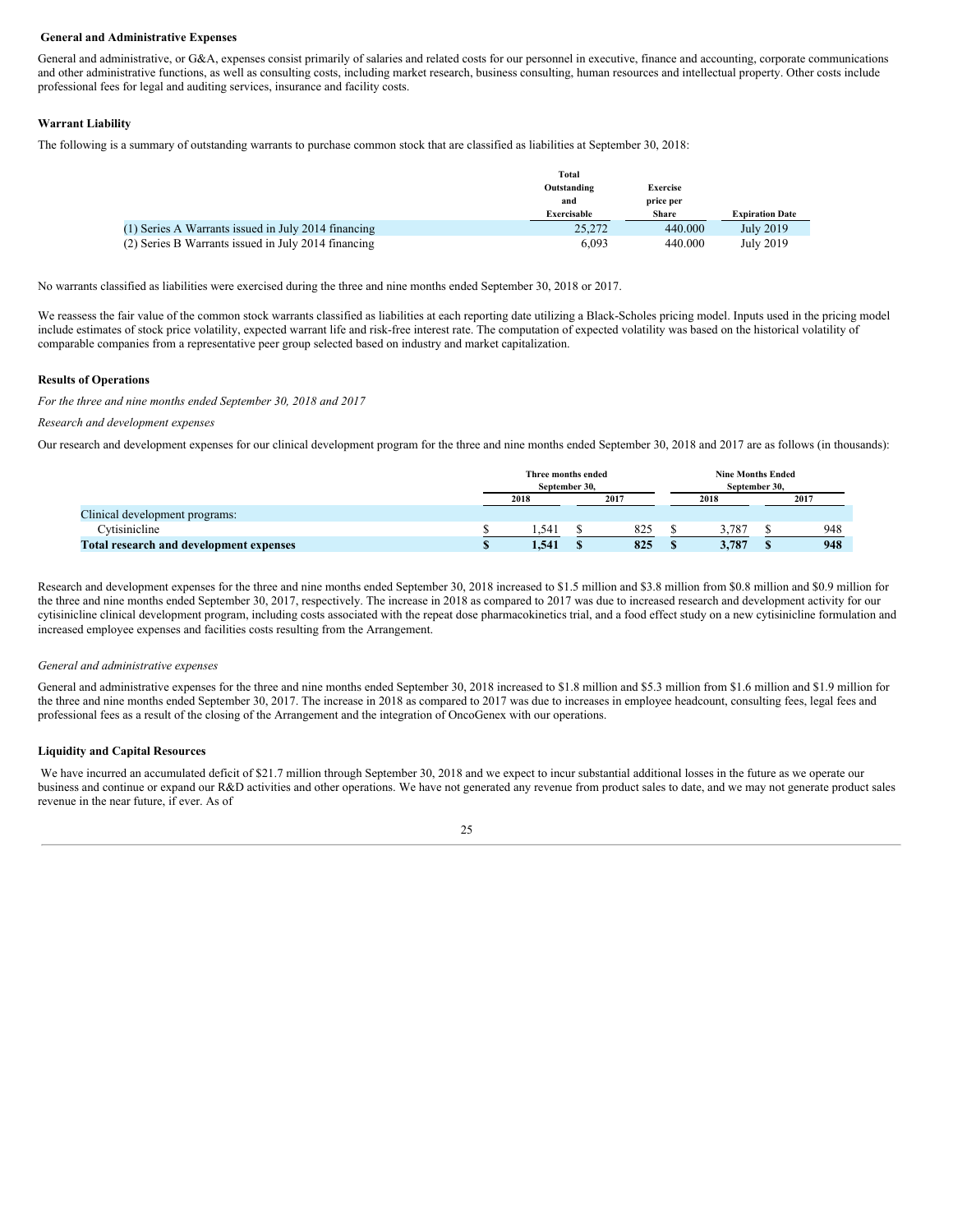September 30, 2018, we had a cash, cash equivalents and short term investments balance of \$13.2 million and a positive working capital balance of \$10.6 million

The financial results have been prepared assuming we will continue to operate as a going concern, which contemplates the realization of assets and liabilities and commitments in the normal course of business.

Substantial doubt exists as to our ability to continue as a going concern. Our ability to continue as a going concern is uncertain and dependent on our ability to obtain additional financing. There is no assurance that we will obtain financing from other sources. We have, thus far, financed our operations through payments from former collaborators and equity financings. Without additional funds, we may be forced to delay, scale back or eliminate some of our research and development activities or other operations and potentially delay product development in an effort to provide sufficient funds to continue our operations. If any of these events occur, our ability to achieve our development and commercialization goals would be adversely affected. In addition, we expect to incur significant expenses and increasing operating losses for at least the next several years as we continue our clinical development of, and seek regulatory approval for, cytisinicline and add personnel necessary to operate as a public company with an advanced clinical candidate. We expect that our operating losses will fluctuate significantly from quarter to quarter and year to year due to timing of clinical development programs and efforts to achieve regulatory approval.

Our current resources are insufficient to fund our planned operations for the next 12 months. We will continue to require substantial additional capital to continue our clinical development activities. Accordingly, we will need to raise substantial additional capital to continue to fund our operations from the sale of our securities, partnering arrangements or other financing transactions in order to finance the commercialization of our product candidate. The amount and timing of our future funding requirements will depend on many factors, including the pace and results of our clinical development efforts. Failure to raise capital as and when needed, on favorable terms or at all, will have a negative impact on our financial condition and our ability to develop our product candidate.

The consolidated financial results do not include any adjustments to the amounts and classification of assets and liabilities that might be necessary should we be unable to continue as a going concern. Such adjustments could be material.

#### *Lincoln Park Capital Equity Line*

On September 14, 2017, we and Lincoln Park Capital Fund, LLC, or LPC, entered into a share and unit purchase agreement, or Purchase Agreement, pursuant to which we have the right to sell to LPC up to \$11.0 million in shares of our common stock, par value \$0.001 per share, subject to certain limitations and conditions set forth in the Purchase Agreement. On May 22, 2018 we obtained the requisite stockholder authorization to sell shares of our common stock to LPC in excess of 20% of our outstanding shares of common stock (as of the date we entered into the purchase agreement) in order to be able to sell to LPC the full amount remaining under the purchase agreement.

Pursuant to the Purchase Agreement, LPC initially purchased 32,895 of our units, or the Units, purchase price of \$30.40 per unit, with each Unit consisting of (a) one share of our Common Stock and (b) one warrant to purchase one-quarter of a share of Common Stock at an exercise price of \$34.96 per share, or Warrant. Each Warrant is exercisable six months following the issuance date until the date that is five years and six months after the issuance date and is subject to customary adjustments. The Warrants were issued only as part of the Units in the initial purchase of \$1.0 million and no warrants shall be issued in connection with any other purchases of common stock under the Purchase Agreement.

After the initial purchase, if our stock price is above \$1.00, as often as every other business day over the 30-month term of the Purchase Agreement, and up to an aggregate amount of an additional \$10.0 million (subject to certain limitations) of shares of common stock, we have the right, from time to time, in our sole discretion and subject to certain conditions to direct LPC to purchase up to 8,000 shares of common stock with such amounts increasing as the closing sale price of our common stock as reported on The Nasdaq Capital Market increases. The purchase price of shares of common stock pursuant to the Purchase Agreement will be based on prevailing market prices of common stock at the time of sales without any fixed discount, and we will control the timing and amount of any sales of common stock to LPC. In addition, we may direct LPC to purchase additional amounts as accelerated purchases if on the date of a regular purchase the closing sale price of the common stock is not below \$20.00 per share. As consideration for entering into the Purchase Agreement, we issued to LPC 12,351 shares of common stock; no cash proceeds were received from the issuance of these shares. The consideration of 12,352 shares of our common stock were fair valued based on the closing price of our common stock as at the transaction date and recognized as part of offering expenses.

From September 14, 2017 through November 7, 2018, we offered and sold 183,378 shares of our common stock pursuant to our Purchase Agreement with LPC, including the 32,895 shares that were part of the initial purchase of Units. These sales resulted in gross proceeds to us of approximately \$3.6 million and offering expenses of \$0.5 million. As of November 7, 2018, shares of our common stock having an aggregate value of approximately \$7.4 million remained available for sale under this offering program. However,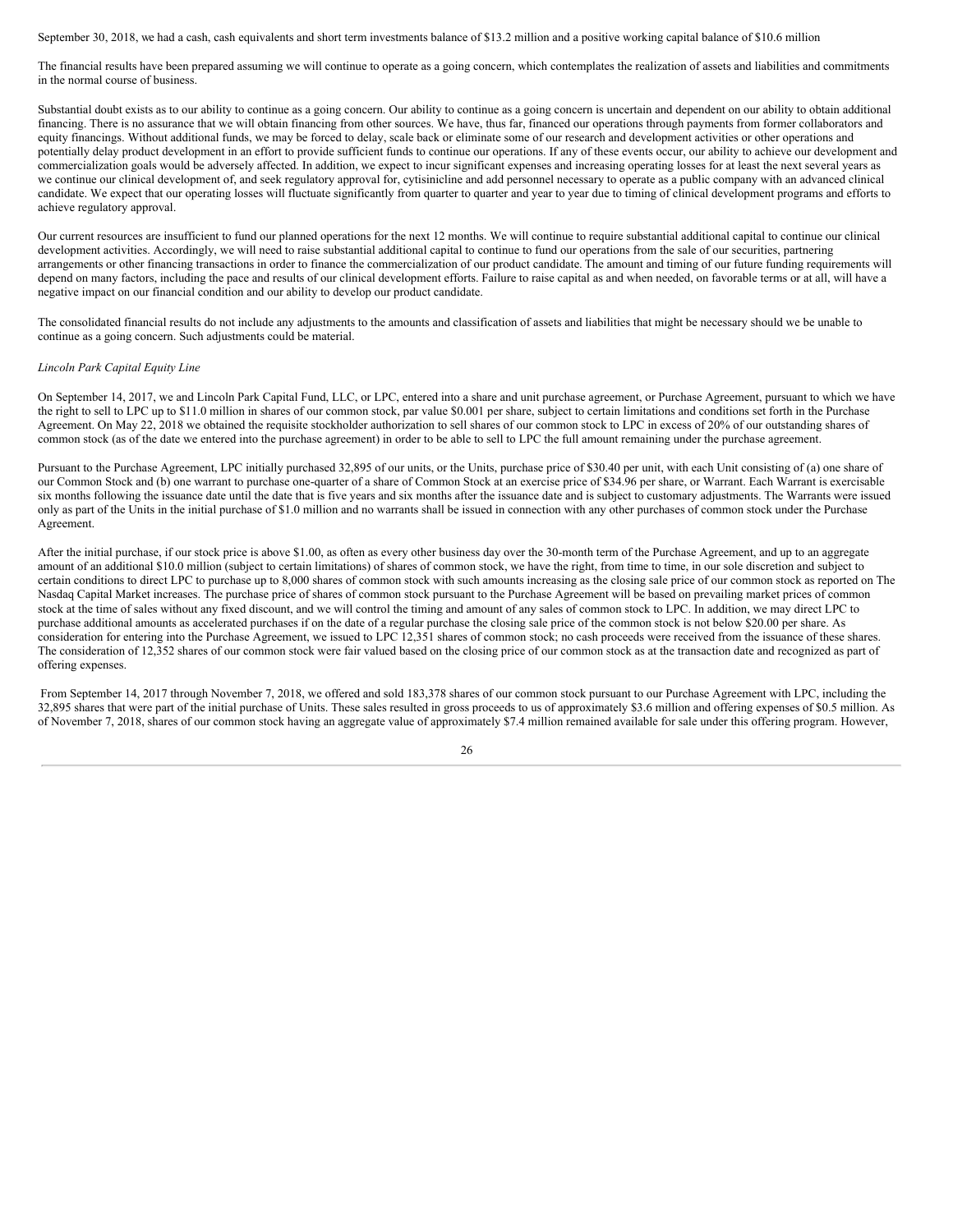pursuant to the terms of the June 2018 underwritten public offering, we are restricted from utilizing the Purchase Agreement, or any variable rate tranasction that results in additional shares of our common stock being issued at a price that is based upon or varies with our common stock trading price, for six months following the closing date.

#### *June 2018 Public Of ering*

On June 19, 2018, we completed an underwritten registered public offering, pursuant to which we sold 710,500 Class A Units at a price per unit of \$4.00 and 9,158 Class B Units at a price per unit of \$1,000.

Each Class A Unit consisted of one share of our common stock and a warrant to purchase one share of common stock.

Each Class B Unit consisted of one share of Series A Convertible Preferred Stock convertible at any time at the holder's option into 250 shares of common stock and warrants to purchase 250 shares of common stock.

Each warrant was immediately exercisable, expires on the five year anniversary of the date of issuance and is exercisable at a price per share of common stock of \$4.00. Additionally, subject to certain exceptions, if, after the June 19, 2018, (i) the volume weighted average price of our common stock for each of 30 consecutive trading days, or the Measurement Period, which Measurement Period commences on June 19, 2018, exceeds 300% of the exercise price (subject to adjustments for stock splits, recapitalizations, stock dividends and similar transactions), (ii) the average daily trading volume for such Measurement Period exceeds \$500,000 per trading day and (iii) certain other equity conditions are met, and subject to a beneficial ownership limitation, then we may call for cancellation of all or any portion of the warrants then outstanding

The Class A Units and Class B Units were not certificated and the shares of common stock, Series A Convertible preferred stock and warrants comprising such Units were immediately separable and were issued separately in the public offering. The Class A and B Units were offered by us pursuant to (i) the registration statement on Form S-1 (File No. 333-224840), and each amendment thereto, which was initially filed with the SEC, on May 10, 2018 and declared effective by the SEC on June 14, 2018, and the registration statement on Form S-1 (File No. 333- 225649) filed by the us with the SEC pursuant to Rule 462(b) of the Securities Act of 1933 on June 14, 2018.

In addition, pursuant to the Underwriting Agreement we entered into with Ladenburg Thalmann & Co. Inc., or the Underwriter, on June 15, 2018, we granted the Underwriter a 45 day option, or the Overallotment Option, to purchase up to 450,000 additional shares of common stock and/or warrants to purchase up to 450,000 shares of Common Stock solely to cover over-allotments. The Overallotment Option was exercised in full on June 18, 2018.

We received net proceeds of approximately \$12.2 million, after deducting underwriting discounts and commissions and offering expenses.

From June 19, 2018 to November 7, 2018, 8,579 shares of the Series A Convertible Preferred Stock had been converted into 2,144,750 shares of common stock, and 579 shares of the Series A Convertible Preferred Stock remained outstanding.

From June 19, 2018 through November 7, 2018, 330,500 of the warrants issued in the June 2018 financing were exercised at a per unit price of \$4.00, for proceeds of approximately \$1.3 million and 3,119,500 warrants remained outstanding.

#### *October 2018 Registered Direct Of ering*

On October 3, 2018, we completed a registered direct offering, pursuant to which we sold 1,789,258 shares of common stock at a price of \$3.1445. We also issued to the investors in a concurrent private placement unregistered warrants to purchase up to 0.5 shares of common stock for each share purchased in the registered direct offering, with an exercise price of \$3.1445 per share. The warrants were exercisable immediately upon issuance and will expire five years following the date of issuance.

The registered direct offering raised total gross proceeds of \$5.6 million and after deducting approximately \$0.6 million in placement agent fees and offering expenses, we received net proceeds of \$5.0 million.

#### **Cash Flows**

#### *Cash Used by Operations*

For the nine months ended September 30, 2018, net cash used in operating activities was \$7.1 million compared to \$5.5 million for the nine months ended September 30, 2017. The increase in cash used in operations in 2018 as compared to 2017 was primarily attributable to increased personnel and facilities assumed in the Arrangement and increased research and development expenses for our cytisinicline program.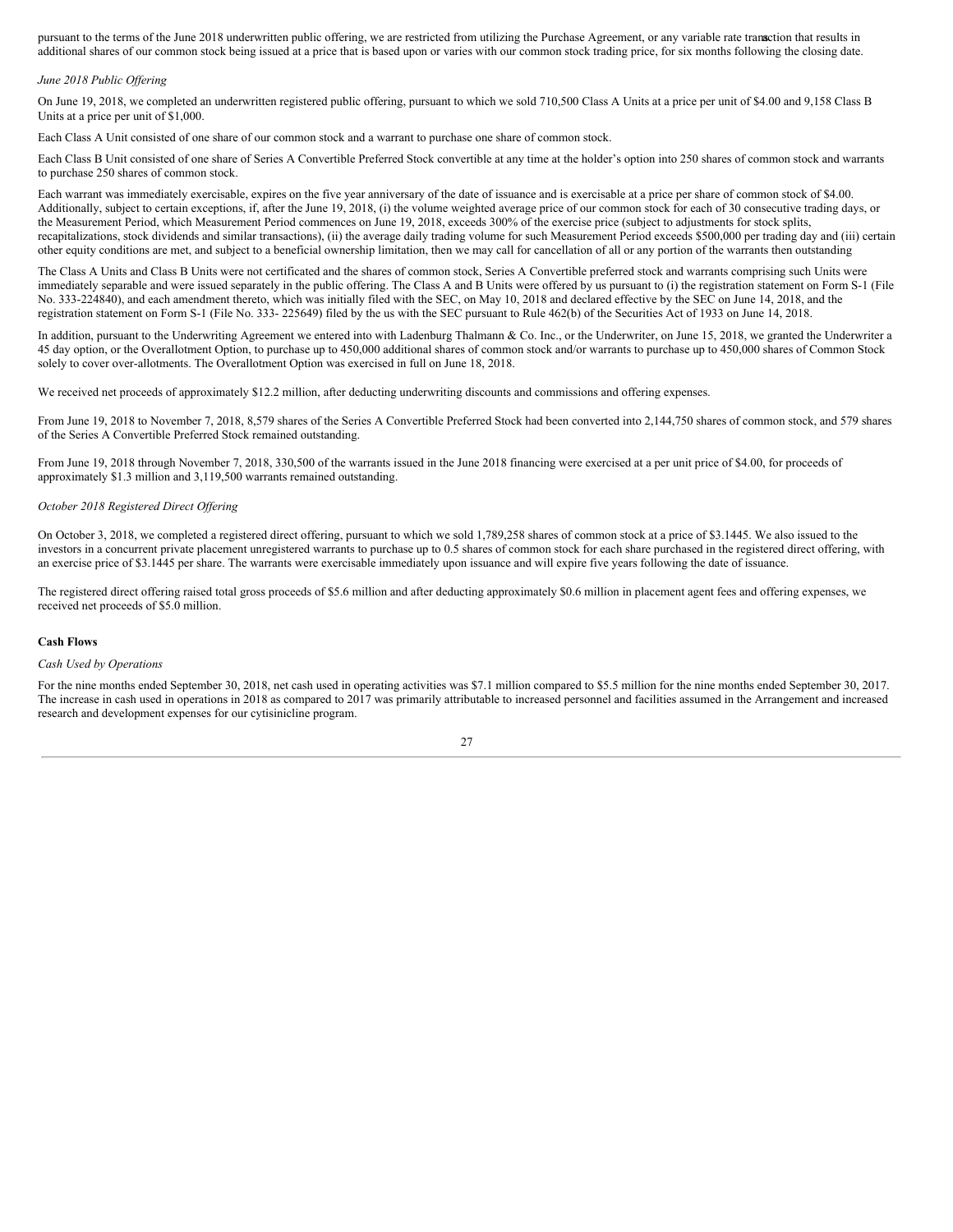#### *Cash Provided by Financing Activities*

For the nine months ended September 30, 2018, net cash provided by financing activities was \$14.7 million compared to \$1.1 million for the nine months ended September 30, 2017. Net cash provided by financing activities in the nine months ended September 30, 2018 relates to proceeds received from our June 2018 financing, our September 2018 financing, our purchase agreement with LPC and exercise of warrants. Net cash provided by financing activities in the nine months ended September 30, 2017 relates to proceeds from promissory notes payable to a certain shareholder.

#### *Cash Used by Investing Activities*

Net cash used by investing activities for the nine months ended September 30, 2018 was \$1.4 million compared to \$12.4 million provided by for the nine months ended September 30, 2017. Net cash used by investing activities in the nine months ended September 30, 2018 relates to transactions involving marketable securities in the normal course of business and the purchase of capital assets. Net cash provided by investing activities in the nine months ended September 30, 2017 relates to the reverse merger with OncoGenex.

#### **Off-Balance Sheet Arrangements**

We did not have any off-balance sheet financing arrangements at September 30, 2018.

#### **Commitments and Contingencies**

We previously disclosed certain contractual obligations and contingencies and commitments relevant to us within the financial statements and Management's Discussion and Analysis of Financial Condition and Results of Operations in our Annual Report on Form 10-K for the year ended December 31, 2017, as filed with the SEC on March 1, 2018. There have been no material changes to our "Contractual Obligations" table in Part II, Item 7, "Management's Discussion and Analysis of Financial Condition and Results of Operations" of our 2017 Form 10-K. For more information regarding our current contingencies and commitments, see note 9 to the financial statements included above.

#### **Material Changes in Financial Condition**

|                          | September 30, |      | December 31, |  |
|--------------------------|---------------|------|--------------|--|
| (in thousands)           | 2018          | 2017 |              |  |
| <b>Total Assets</b>      | \$<br>17.141  | ъ    | 9,892        |  |
| <b>Total Liabilities</b> | 2.977         |      | 2,013        |  |
| <b>Total Equity</b>      | 14.164        |      | 7,879        |  |

The increase in assets at September 30, 2018 compared to December 31, 2017 was due to proceeds received from our June 2018 financing, September 2018 financing, our purchase agreement with Lincoln Park and the exercise of our warrants. The increase in liabilities at September 30, 2018 compared to December 31, 2017 was primarily due to higher clinical related trade payables associated with increased cytisinicline development activity.

#### **Critical Accounting Policies and Estimates**

The preparation of financial statements in accordance with U.S. GAAP requires management to make estimates and assumptions that affect reported amounts and related disclosures. We have discussed those estimates that we believe are critical and require the use of complex judgment in their application in our audited financial statements for the year ended December 31, 2017 in our Annual Report on Form 10-K filed with the SEC, on March 1, 2018. Since December 31, 2017, there have been no material changes to our critical accounting policies or the methodologies or assumptions we apply under them.

#### **New Accounting Standards**

See Note 2, "Accounting Policies," of the consolidated financial statements for information related to the adoption of new accounting standards in 2018 and the future adoption of recently issued accounting standards. We expect the adoption of ASU No. 2016-02, Leases, to have a significant impact on our accounting for our lease arrangements, particularly our current operating lease arrangements, as well as our disclosures.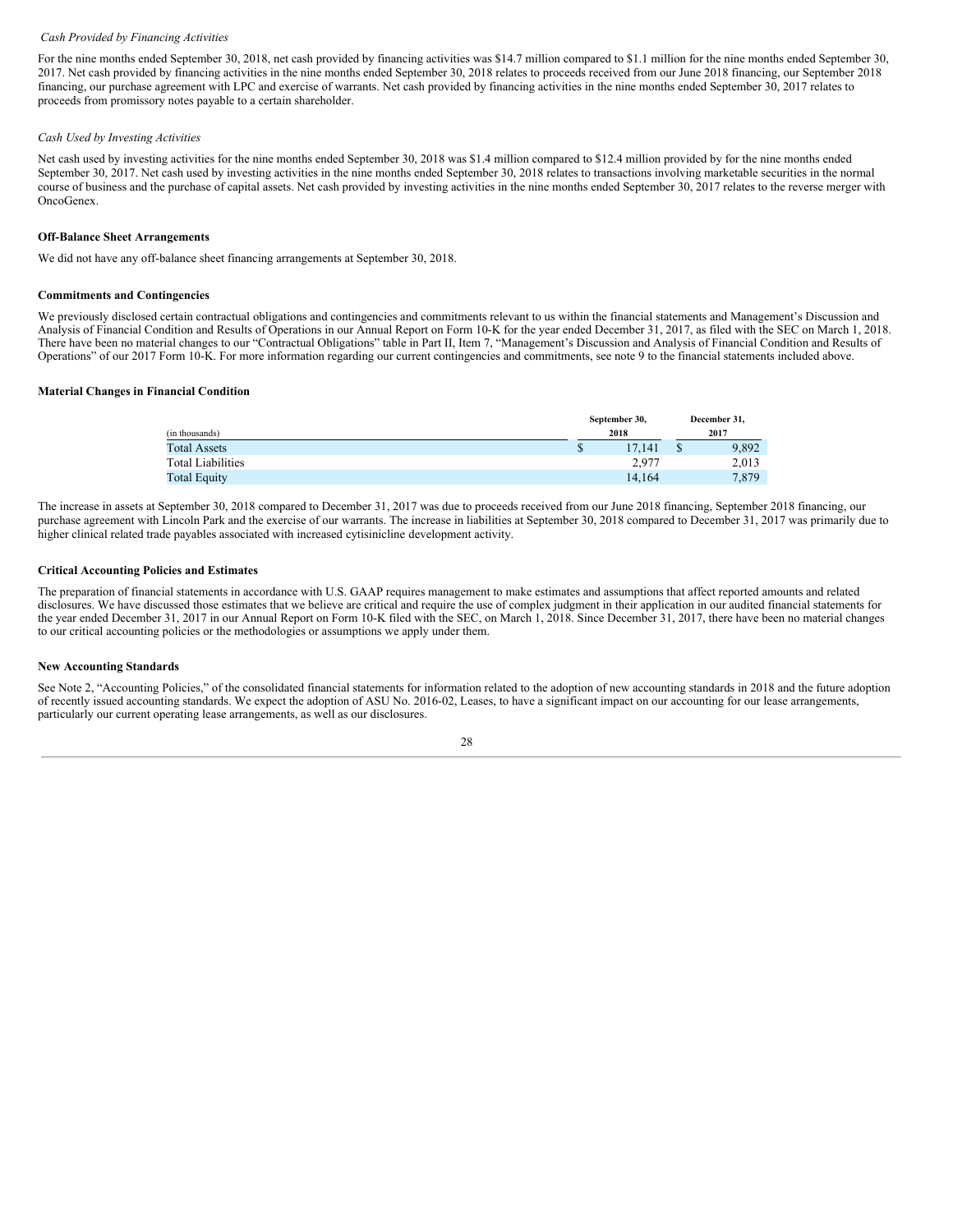#### <span id="page-28-0"></span>**Item 4. Controls and Procedures**

#### **Evaluation of Disclosure Controls and Procedures**

We maintain disclosure controls and procedures that are designed to ensure that material information required to be disclosed in our periodic reports filed or submitted under the Securities Exchange Act of 1934, as amended, or the Exchange Act, is recorded, processed, summarized and reported within the time periods specified in the SEC's rules and forms. Our disclosure controls and procedures are also designed to ensure that information required to be disclosed in the reports we file or submit under the Exchange Act are accumulated and communicated to our management, including our principal executive officer and principal financial officer as appropriate, to allow timely decisions regarding required disclosure.

During the quarter ended September 30, 2018, we carried out an evaluation, under the supervision and with the participation of our management, including our principal executive officer and principal financial officer, of the effectiveness of the design and operation of our disclosure controls and procedures, as defined in Rules 13a-15(e) and 15d-15(e) under the Exchange Act. Based upon that evaluation, our principal executive officer and principal financial officer concluded that our disclosure controls and procedures were effective, as of the end of the period covered by this report.

#### **Changes in Internal Control Over Financial Reporting**

We have not made any changes to our internal control over financial reporting (as defined in Rule 13a-15(f) and 15d-15(f) under the Exchange Act) during the quarter ended September 30, 2018 that have materially affected, or are reasonably likely to materially affect, our internal control over financial reporting.

#### **Limitations on Effectiveness of Controls**

Our management does not expect that our disclosure controls and procedures or our internal controls will prevent all errors and all fraud. A control system, no matter how well conceived and operated, can provide only reasonable, not absolute, assurance that the objectives of the control system are met. Further, the design of a control system must reflect the fact that there are resource constraints, and the benefits of controls must be considered relative to their costs. Because of the inherent limitations in all control systems, no evaluation of controls can provide absolute assurance that all control issues and instances of fraud, if any, within our company have been detected.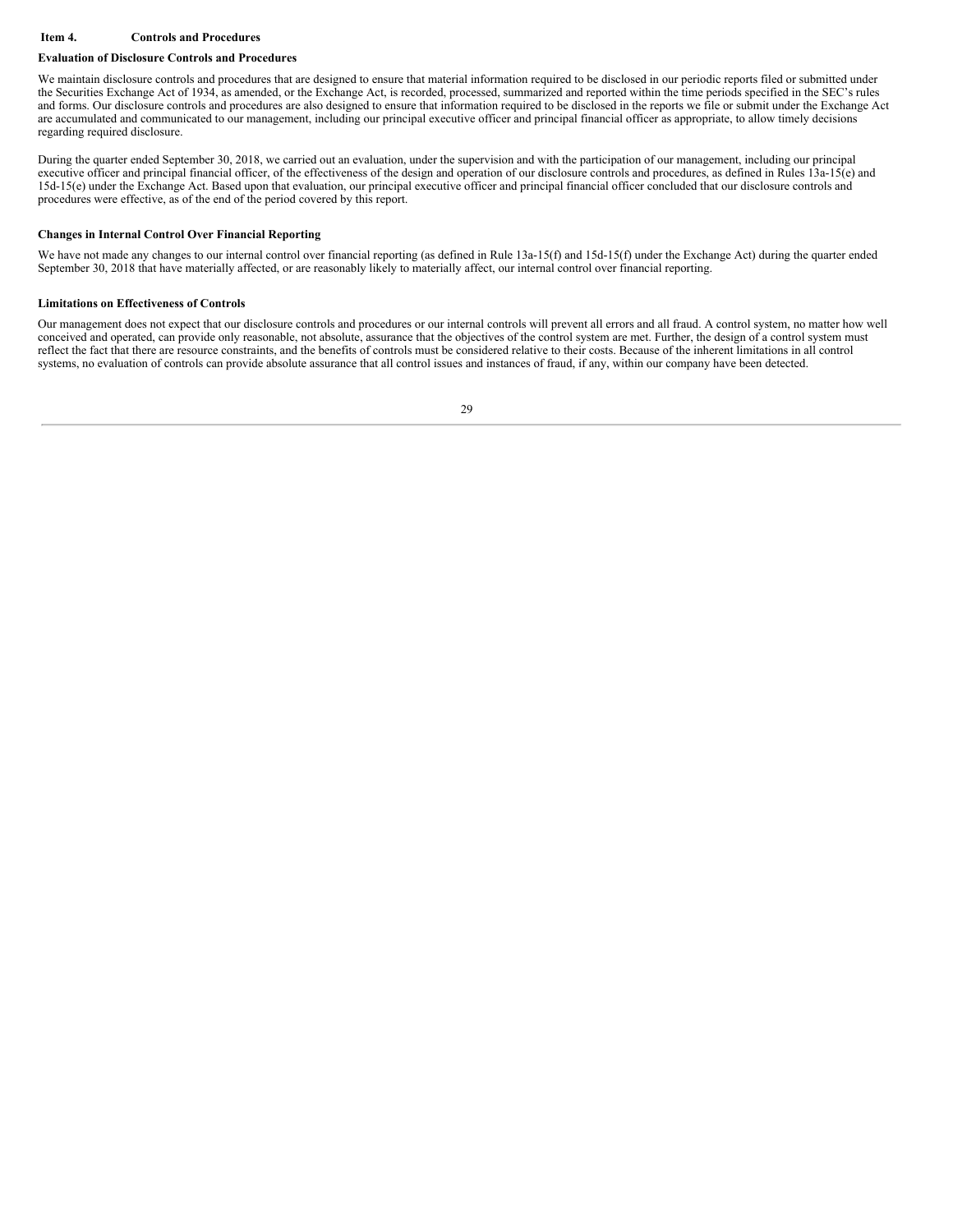#### <span id="page-29-0"></span>**PART II. OTHER INFORMATION**

#### <span id="page-29-1"></span>**Item 1A. Risk Factors**

#### **Risks Related to Our Business**

Investing in our common stock involves a high degree of risk. You should consider carefully the risks and uncertainties described below, together with all of the other information contained in this Quarterly Report on Form 10-Q and in the other periodic and current reports and other documents we file with the Securities and Exchange Commission, before deciding to invest in our common stock. If any of the following risks materialize, our business, financial condition, results of operation and future prospects will likely be materially and adversely affected. In that event, the market price of our common stock could decline and you could lose all or part of your investment. This list is not exhaustive and the order of presentation does not reflect management's determination of priority or likelihood.

#### **Risks Related to Our Financial Condition, Integration and Capital Requirements**

#### We have incurred losses since inception, have a limited operating history on which to assess our business and anticipate that we will continue to incur losses for the foreseeable future. We have never had any products available for commercial sale and we may never achieve or sustain profitability.

We are a clinical development-stage specialty pharmaceutical company with a limited operating history, are not profitable,have incurred losses in each year since our inception and do not expect to become profitable in the foreseeable future. We have never had any products available for commercial sale, and we have not generated any revenue from product sales, nor do we anticipate that we will generate revenue from product sales in the near future.

Pharmaceutical product development is a highly speculative undertaking and involves a substantial degree of risk. We have devoted substantially all of our financial resources to identify, acquire, and develop cytisinicline, including providing general and administrative support for our operations. To date, we have financed our operations primarily through the sale of equity securities and convertible promissory notes. The amount of our future net losses will depend, in part, on the rate of our future expenditures and our ability to obtain funding through equity or debt financings, strategic collaborations, or grants.

We expect to continue to incur significant expenses and increasing operating losses for the foreseeable future. We further expect that our expenses will increase substantially if and as we:

- continue the clinical development of cytisinicline;
- advance cytisinicline development into larger, more expensive clinical trials;
- initiate additional pre-clinical, clinical, or other trials or studies for cytisinicline;
- seek to attract and retain skilled personnel;
- undertake the manufacturing of cytisinicline or increase volumes manufactured by third parties;
- seek regulatory and marketing approvals and reimbursement for cytisinicline;
- make milestone, royalty or other payments under third-party license and/or supply agreements;
- establish a sales, marketing, and distribution infrastructure to commercialize any product for which we may obtain marketing approval and market for ourselves;
- continue efforts to discover new product candidates;
- seek to identify, assess, acquire, and/or develop other product candidates;
- seek to establish, maintain, protect, and expand our intellectual property portfolio; and
- experience any delays or encounter issues with the development and potential for regulatory approval of cytisinicline such as safety issues, clinical trial accrual delays, longer follow-up for planned studies, additional major studies, or supportive studies necessary to support marketing approval.

Further, the net losses we incur may fluctuate significantly from quarter to quarter and year to year, such that a period-to-period comparison of our results of operations may not be a good indication of our future performance.

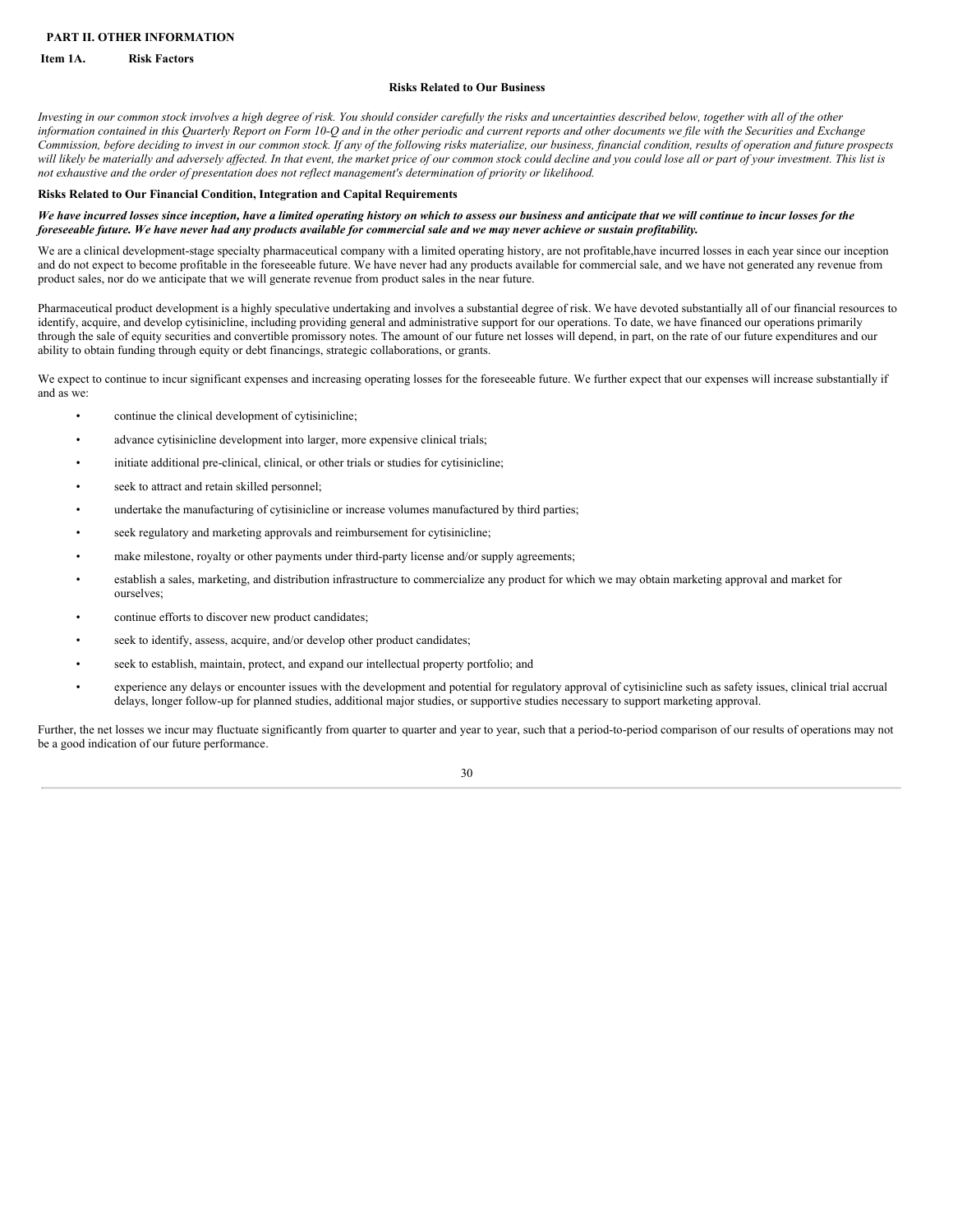#### Substantial doubt exists as to our ability to continue as a going concern. Our ability to continue as a going concern is uncertain and dependent on our success at raising additional capital sufficient to meet our obligations on a timely basis. If we fail to obtain additional financing when needed, we may be unable to complete the development, *regulatory approval and commercialization of our product candidate.*

Substantial doubt exists as to our ability to continue as a going concern. Our ability to continue as a going concern is uncertain and dependent on our ability to obtain additional financing. We have expended and continue to expend substantial funds in connection with our product development activities and clinical trials and regulatory approvals.

In addition, we expect to incur significant expenses and increasing operating losses for at least the next several years as we continue our clinical development of, and seek regulatory approval for, cytisinicline and add personnel necessary to operate as a public company with an advanced clinical candidate. We expect that our operating losses will fluctuate significantly from quarter to quarter and year to year due to timing of clinical development programs and efforts to achieve regulatory approval.

Our current capital resources are insufficient to fund our planned operations for the next 12 months. We will continue to require substantial additional capital to continue our clinical development activities. Accordingly, we will need to raise substantial additional capital to continue to fund our operations from the sale of our securities, partnering arrangements or other financing transactions in order to finance the commercialization of our product candidate. The current financing environment in the United States, particularly for biotechnology companies like us, is exceptionally challenging and we can provide no assurances as to when such environment will improve. For these reasons, among others, we cannot be certain that additional financing will be available when and as needed or, if available, that it will be available on acceptable terms. If financing is available, it may be on terms that adversely affect the interests of our existing stockholders. If adequate financing is not available, we may need to continue to reduce or eliminate our expenditures for research and development of cytisinicline, and may be required to suspend development of cytisinicline. Our actual capital requirements will depend on numerous factors, including:

- our commercialization activities and arrangements;
- the progress and results of our research and development programs;
- the progress of our pre-clinical and clinical testing;
- the time and cost involved in obtaining regulatory approvals for our product candidate;
- the cost of filing, prosecuting, defending and enforcing any patent claims and other intellectual property rights with respect to our intellectual property;
- the effect of competing technological and market developments;
- the effect of changes and developments in our existing collaborative, licensing and other relationships; and
- the terms of any new collaborative, licensing and other arrangements that we may establish.

We may not be able to secure sufficient financing on acceptable terms, or at all. Without additional funds, we may be forced to delay, scale back or eliminate some of our research and development activities or other operations and potentially delay product development in an effort to provide sufficient funds to continue our operations. If any of these events occur, our ability to achieve our development and commercialization goals would be adversely affected.

#### *We have never generated any revenue from product sales and may never be profitable.*

We have no products approved for commercialization and have never generated any revenue from product sales. Our ability to generate revenue and achieve profitability depends on our ability, alone or with strategic collaborators, to successfully complete the development of, and obtain the regulatory and marketing approvals necessary to commercialize cytisinicline. We do not anticipate generating revenue from product sales for the foreseeable future. Our ability to generate future revenue from product sales depends heavily on our success in many areas, including but not limited to:

- completing research and development of cytisinicline;
- obtaining regulatory and marketing approvals for cytisinicline;
- manufacturing product and establishing and maintaining supply and manufacturing relationships with third parties that are commercially feasible, satisfy regulatory requirements and meet our supply needs in sufficient quantities to satisfy market demand for cytisinicline, if approved;
- marketing, launching and commercializing any product for which we obtain regulatory and marketing approval, either directly or with a collaborator or distributor;
- obtaining reimbursement or pricing for cytisinicline that supports profitability;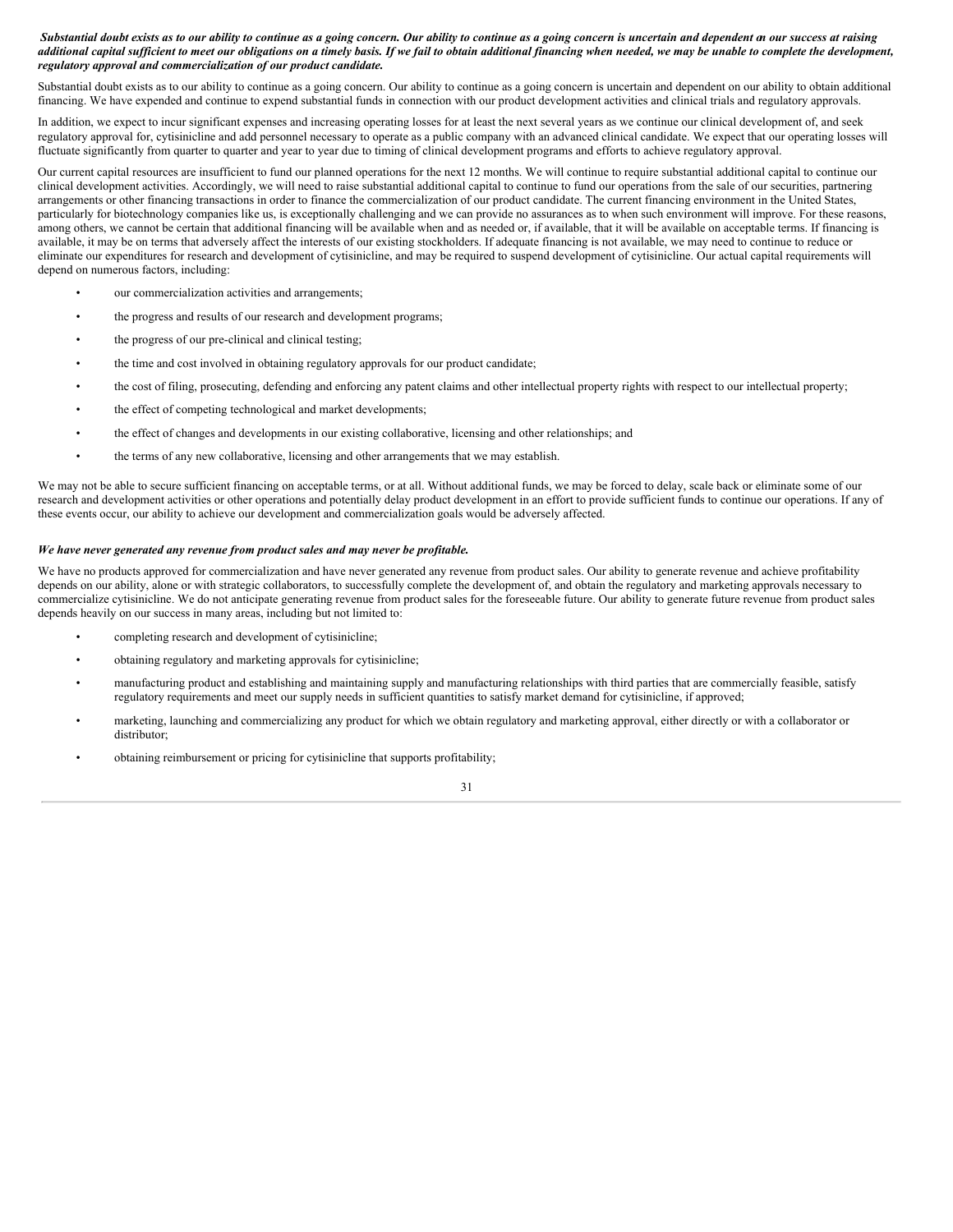- gaining market acceptance of cytisinicline as a treatment option;
- addressing any competing products including the potential for generic cytisinicline products;
- protecting and enforcing our intellectual property rights, if any, including patents, trade secrets, and know-how;
- negotiating favorable terms in any collaboration, licensing, or other arrangements into which we may enter; and
- attracting, hiring, and retaining qualified personnel.

Even if a product candidate that we develop is approved for commercial sale, we anticipate incurring significant costs associated with commercializing that candidate. Additionally, if we are not able to generate sufficient revenue from the sale of any approved products to cover our operating costs, we may never become profitable. If we obtain regulatory approval to market a product candidate, our future revenue will depend upon the size of any markets in which our product candidate may receive approval, and our ability to achieve sufficient market acceptance, pricing, reimbursement from third-party payors, and adequate market share for our product candidate in those markets.

#### *We are dependent upon a single company for the manufacture and supply of cytisinicline.*

Our single product candidate, cytisinicline, has been in-licensed from a third party. We are required to continue to contract with Sopharma AD, or Sopharma, to continue our development and commercialization, if any, of cytisinicline pursuant to a supply agreement with Sopharma. If the supply agreement with Sopharma is terminated, we will need to develop or acquire alternative supply and manufacturing capabilities for cytisinicline, which we may not be able to do on commercially viable terms or at all.

#### We recently completed the merger with OncoGenex Pharmaceuticals, Inc. and the failure to integrate successfully the operations of the combined company could adversely *af ect our future results.*

Our success will depend, in significant part, on our ability to realize the anticipated benefits from combining the operations of the combined Achieve-OncoGenex enterprise. The failure to integrate successfully and to manage successfully the challenges presented by the integration process may result in our failure to achieve some or all of the anticipated benefits of the merger. Potential difficulties that may be encountered in the integration process include the following:

- using our cash and assets efficiently to develop our business;
- appropriately managing our liabilities;
- potential unknown or currently unquantifiable liabilities associated with the merger and our operations;
- operating as a public company under our combined management team, some members of which have limited public company experience; and
- performance shortfalls as a result of the diversion of the management's attention caused by integrating the companies' operations.

#### We will incur costs and demands upon management as a result of complying with the laws and regulations affecting public companies.

We incur significant legal, accounting and other expenses associated with public company reporting requirements. We also incur costs associated with corporate governance requirements, including requirements under the Sarbanes-Oxley Act, as well as rules implemented by the SEC and The Nasdaq Capital Market. These rules and regulations impose significant legal and financial compliance costs and make some activities more time-consuming and costly. For example, our management team consists of certain executive officers of Achieve prior to the merger, some of whom have not previously managed and operated a public company. These executive officers and other personnel will need to devote substantial time to gaining expertise regarding operations as a public company and compliance with applicable laws and regulations. In addition, it may be more difficult for us to attract and retain qualified individuals to serve on our board of directors or as executive officers, which may adversely affect investor confidence in our post-merger company and could cause our business or stock price to suffer.

#### Recently enacted comprehensive tax reform bills could increase our tax burden and adversely affect our business and financial condition.

The U.S. government has recently enacted comprehensive tax legislation that includes significant changes to the taxation of business entities. These changes include, among others, (i) a permanent reduction to the corporate income tax rate, (ii) a partial limitation on the deductibility of business interest expense, (iii) a shift of the U.S. taxation of multinational corporations from a tax on worldwide

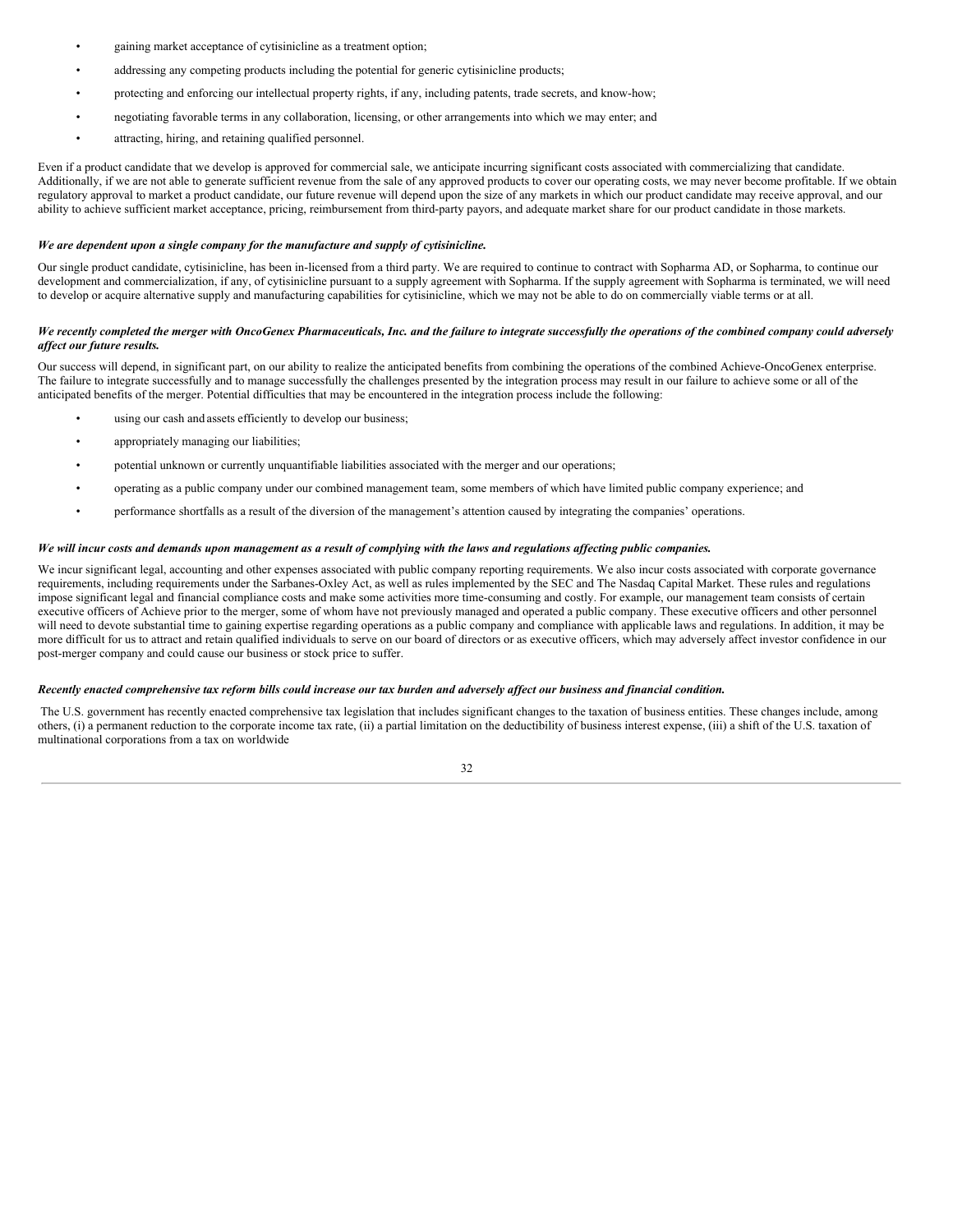income to a territorial system (along with certain rules designed to prevent erosion of the U.S. income taxbase) and (iv) a one-time tax on accumulated offshore earnings held in cash and illiquid assets, with the latter taxed at a lower rate.

In addition, beginning in 2022, the newly enacted tax legislation will require research and experimental expenditures to be capitalized and amortized ratably over a five-year period. Any such expenditures attributable to research conducted outside the U.S. must be capitalized and amortized over a 15-year period.

Notwithstanding the reduction in the corporate income tax rate, the overall impact of this tax reform is uncertain, and our business and financial condition could be adversely affected. In addition, it is uncertain if and to what extent various states will conform to the newly enacted federal tax law.

#### **Risks Related to the Development of Our Product Candidate Cytisinicline**

#### Cytisinicline is currently our sole product candidate and there is no guarantee that we will be able to successfully develop and commercialize cytisinicline.

We are currently dependent on the potential development of a single product candidate, cytisinicline. We are still developing our sole product candidate, and cytisinicline cannot be marketed or sold in the United States or in foreign markets until regulatory approval has been obtained from the U.S. Food and Drug Administration, or the FDA, or applicable foreign regulatory agencies. The process of obtaining regulatory approval is expensive and time consuming. The FDA and foreign regulatory authorities may never approve cytisinicline for sale and marketing, and even if cytisinicline is ultimately approved, regulatory approval may be delayed or limited in the United States or in other jurisdictions. Even if we are authorized to sell and market cytisinicline in one or more markets, there is no assurance that we will be able to successfully market cytisinicline or that cytisinicline will achieve market acceptance sufficient to generate profits. If we are unable to successfully develop and commercialize cytisinicline due to failure to obtain regulatory approval for cytisinicline, to successfully market cytisinicline, to generate profits from the sale of cytisinicline, or due to other risk factors outlined in this report, it would have material adverse effects on our business, financial condition, and results of operations as cytisinicline is currently our sole product candidate.

#### Results of earlier clinical trials of cytisinicline are not necessarily predictive of future results, and any advances of cytisinicline into clinical trials may not have favorable *results or receive regulatory approval.*

Even if our clinical trials are completed as planned, we cannot be certain that their results will be consistent with the results of the earlier clinical trials of cytisinicline. Positive results in pre-clinical testing and past clinical trials with respect to the safety and efficacy of cytisinicline do not ensure that results from subsequent clinical trials will also be positive, and we cannot be sure that the results of subsequent clinical trials will replicate the results of prior clinical trials and pre-clinical testing. This failure may cause us to abandon cytisinicline, which would negatively affect our ability to generate any product revenues.

#### Clinical trials are costly, time consuming and inherently risky, and we may fail to demonstrate safety and efficacy to the satisfaction of applicable regulatory authorities.

Clinical development is expensive, time consuming and involves significant risk. We cannot guarantee that any clinical trial will be conducted as planned or completed on schedule, if at all. A failure of one or more clinical trials can occur at any stage of development. Events that may prevent successful or timely completion of clinical development include, but are not limited to:

- delays in reaching agreement on acceptable terms with clinical research organizations, or CROs, and clinical trial sites, the terms of which can be subject to extensive negotiation and may vary significantly among different CROs and clinical trial sites;
- delays in obtaining required institutional review board, or IRB, approval at each clinical trial site;
- failure to permit the conduct of a clinical trial by regulatory authorities, after review of an investigational new drug or equivalent foreign application or amendment;
- delays in recruiting qualified patients in its clinical trials;
- failure by clinical sites, CROs or other third parties to adhere to clinical trial requirements;
- failure by clinical sites, CROs or other third parties to perform in accordance with the good clinical practices requirements of the FDA or applicable foreign regulatory guidelines;
- patients terminating enrollment in our clinical trials;
- adverse events or tolerability issues significant enough for the FDA or other regulatory agencies to put any or all clinical trials on hold;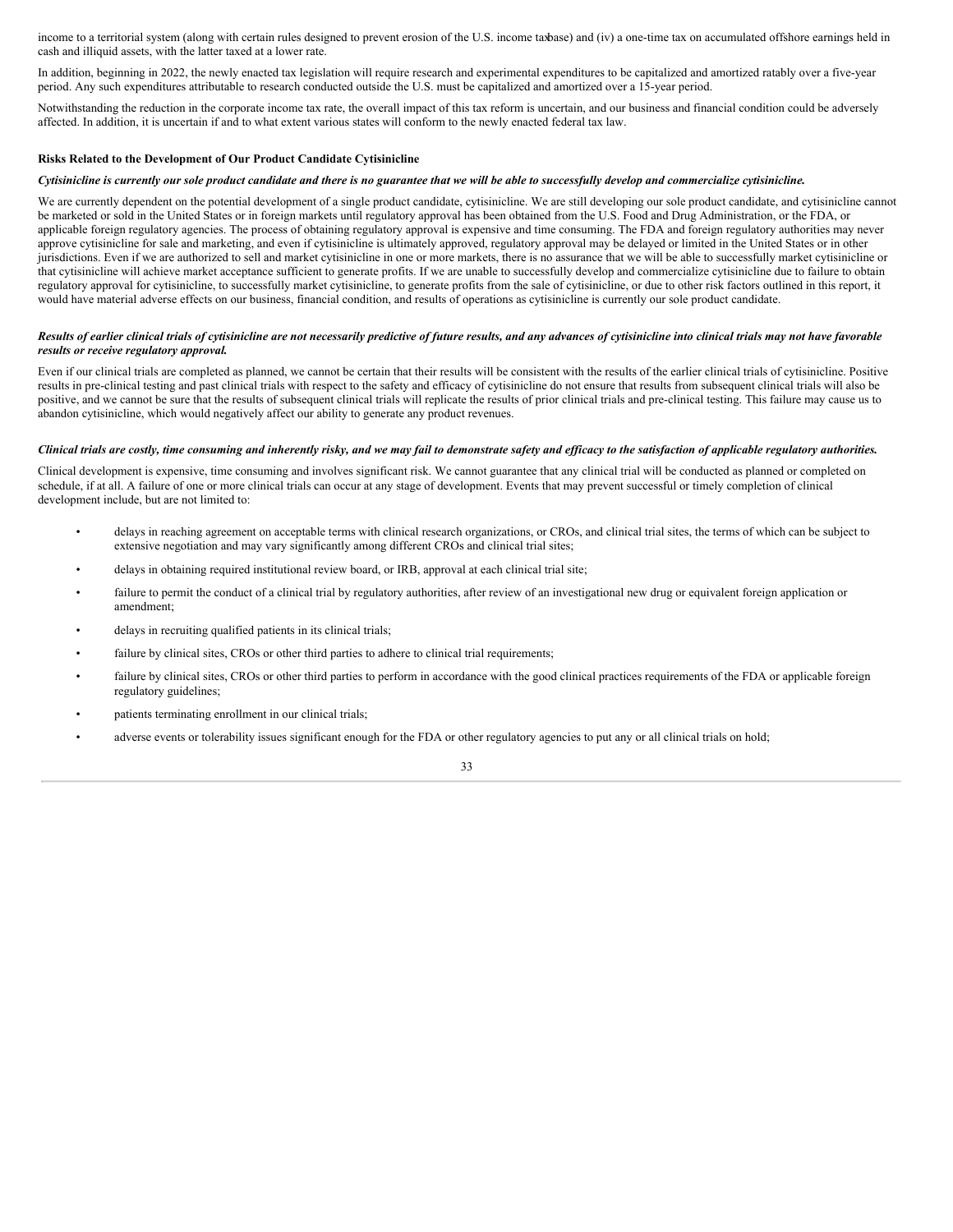- inability to generate satisfactory pre-clinical, toxicology, or other in vivo or in vitro data or diagnostics to support the initiation or continuation of clinical trials;
- animal toxicology issues significant enough for the FDA or other regulatory agencies to disallow investigation in humans;
- occurrence of adverse events associated with our product candidate;
- changes in regulatory requirements and guidance that require amending or submitting new clinical protocols;
- the cost of clinical trials of cytisinicline;
- negative or inconclusive results from our clinical trials which may result in us deciding, or regulators requiring us, to conduct additional clinical trials or abandon development programs in other ongoing or planned indications for cytisinicline; and
- delays in the time for manufacture of sufficient quantities of cytisinicline for use in clinical trials.

Any inability to successfully complete clinical development and obtain regulatory approval for cytisinicline could result in additional costs to us or impair our ability to generate revenue. In addition, if we make manufacturing or formulation changes to cytisinicline, we may need to conduct additional pre-clinical trials or the results obtained from such new formulation may not be consistent with previous results obtained. Clinical trial delays could also shorten any periods during which our products have patent protection and may allow competitors to develop and bring products to market before we do, which could impair our ability to successfully commercialize cytisinicline and may harm our business and results of operations.

#### Cytisinicline may cause undesirable side effects or have other properties that could delay or prevent their regulatory approval, limit the commercial viability of an approved *label, or result in significant negative consequences following marketing approval, if any.*

Undesirable side effects caused by cytisinicline could cause us or regulatory authorities to interrupt, delay, or terminate clinical trials or even if approved, result in a restrictive label or delay regulatory approval by the FDA or comparable foreign authorities.

Additionally, even if cytisinicline receives marketing approval, and we or others later identify undesirable side effects caused by cytisinicline, potentially significant negative consequences could result, including but not limited to:

- regulatory authorities may withdraw approvals of cytisinicline;
- regulatory authorities may require additional warnings on the cytisinicline label;
- we may be required to create a Risk Evaluation and Mitigation Strategy, or REMS, plan, which could include a medication guide outlining the risks of such side effects for distribution to patients, a communication plan for healthcare providers, and/or other elements to assure safe use;
- we could be sued and held liable for harm caused to patients; and
- our reputation may suffer.

Any of these events could prevent us from achieving or maintaining market acceptance of cytisinicline, even if approved, and could significantly harm our business, results of operations, and prospects.

#### Our product development program may not uncover all possible adverse events that patients who take cytisinicline or our other product candidates may experience. The number of subjects exposed to cytisinicline or our other product candidates and the average exposure time in the clinical development program may be inadequate to detect rare adverse events, or chance findings, that may only be detected once the product is administered to more patients and for greater periods of time.

Clinical trials by their nature utilize a sample of the potential patient population. However, we cannot be fully assured that rare and severe side effects of cytisinicline will be uncovered. Such rare and severe side effects may only be uncovered with a significantly larger number of patients exposed to cytisinicline. If such safety problems occur or are identified after cytisinicline reaches the market in the United States, or if such safety problems occur or are identified in foreign markets where cytisinicline is currently marketed, the FDA may require that we amend the labeling of cytisinicline or recall it, or may even withdraw approval for cytisinicline.

If the use or misuse of cytisinicline harms patients, or is perceived to harm patients even when such harm is unrelated to cytisinicline, our regulatory approvals. if any. could be revoked or otherwise negatively impacted and we could be subject to costly and damaging product liability claims. If we are unable to obtain adequate insurance *or are required to pay for liabilities resulting*

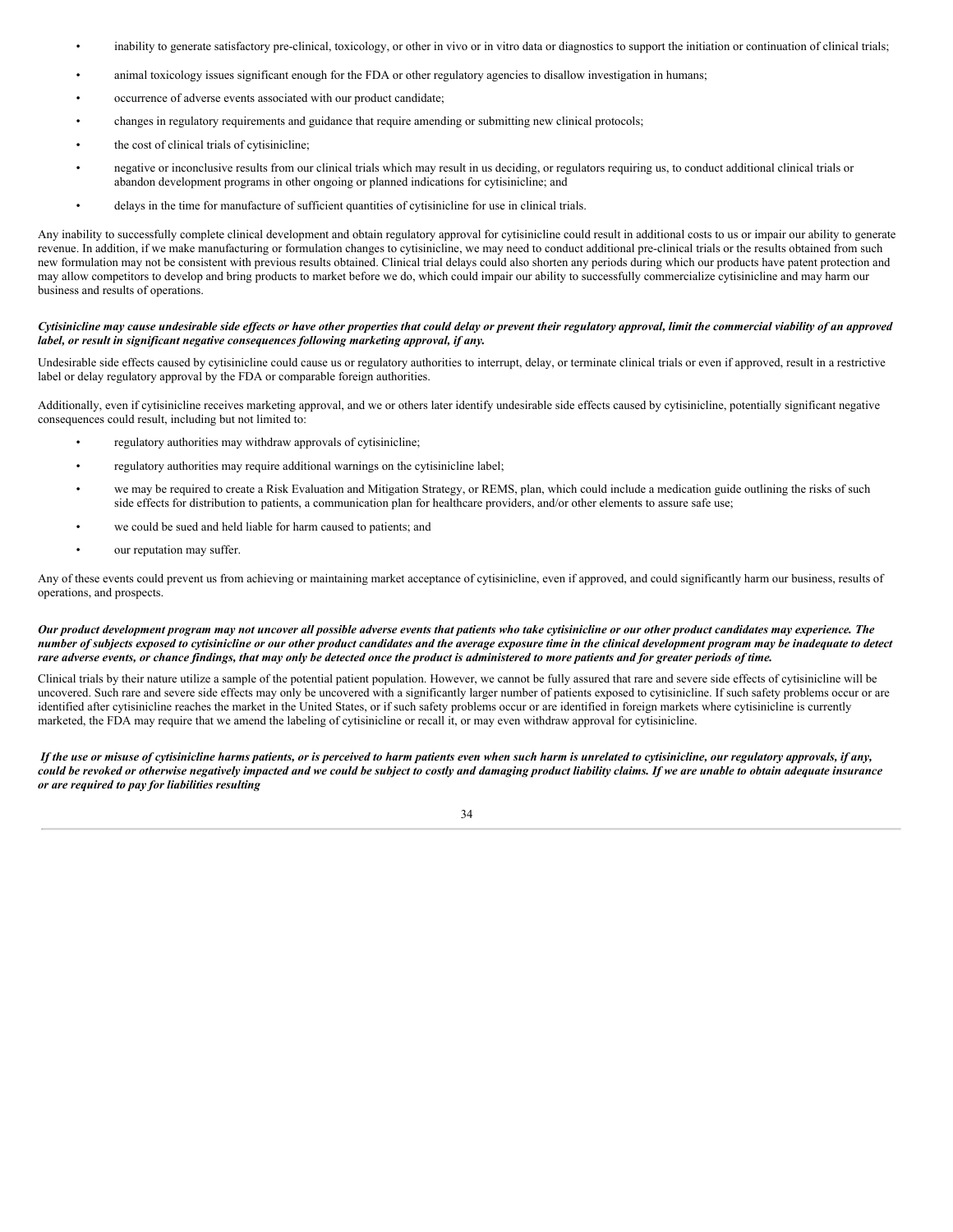#### from a claim excluded from, or beyond the limits of, our insurance coverage, a material liability claim could adversely affect our financial condition.

The use or misuse of cytisinicline in clinical trials and the sale of cytisinicline if marketing approval is obtained, exposes us to the risk of potential product liability claims. Product liability claims might be brought against us by consumers, healthcare providers, pharmaceutical companies or others selling or otherwise coming into contact with our product. There is a risk that cytisinicline may induce adverse events. If we cannot successfully defend against product liability claims, we could incur substantial liability and costs. During the course of treatment, patients may suffer adverse events for reasons that may be related to cytisinicline. Such events could subject us to costly litigation, require us to pay substantial amounts of money to injured patients, delay, negatively impact or end our opportunity to receive or maintain regulatory approval to market cytisinicline, if any, or require us to suspend or abandon our commercialization efforts. Even in a circumstance in which an adverse event is unrelated to cytisinicline, the investigation into the circumstance may be time-consuming or inconclusive. These investigations may delay our regulatory approval process or impact and limit the type of regulatory approvals cytisinicline receives or maintains. As a result of these factors, a product liability claim, even if successfully defended, could have a material adverse effect on our business, financial condition or results of operations.

If we obtain marketing approval for cytisinicline, we will need to expand our insurance coverage to include the sale of commercial products. There is no way to know if we will be able to continue to obtain product liability coverage and obtain expanded coverage if we require it, in sufficient amounts to protect us against losses due to liability, on acceptable terms, or at all. We may not have sufficient resources to pay for any liabilities resulting from a claim excluded from, or beyond the limits of, our insurance coverage. Where we have provided indemnities in favor of third parties under our agreements with them, there is also a risk that these third parties could incur liability and bring a claim under such indemnities. An individual may bring a product liability claim against us alleging that cytisinicline causes, or is claimed to have caused, an injury or is found to be unsuitable for consumer use. Any such product liability claims may include allegations of defects in manufacturing, defects in design, a failure to warn of dangers inherent in the product, negligence, strict liability, and a breach of warranties. Claims could also be asserted under state consumer protection acts. Any product liability claim brought against us, with or without merit, could result in:

- withdrawal of clinical trial volunteers, investigators, patients or trial sites or limitations on approved indications;
- the inability to commercialize, or if commercialized, decreased demand for, cytisinicline;
- if commercialized, product recalls, withdrawals of labeling, marketing or promotional restrictions or the need for product modification;
- initiation of investigations by regulators;
- loss of revenues;
- substantial costs of litigation, including monetary awards to patients or other claimants;
- liabilities that substantially exceed our product liability insurance, which we would then be required to pay ourselves;
- an increase in our product liability insurance rates or the inability to maintain insurance coverage in the future on acceptable terms, if at all;
- the diversion of management's attention from our business; and
- damage to our reputation and the reputation of our products and our technology.

Product liability claims may subject us to the foregoing and other risks, which could have a material adverse effect on our business, financial condition or results of operations.

#### The development of our product candidate is dependent upon securing sufficient quantities of cytisinicline from the Laburnum anagyroides plant, which plant grows in a *limited number of locations outside of the United States.*

The therapeutic component of our product candidate, cytisinicline, is derived from the seeds of the*Laburnum anagyroides* plant, which grows in the mountains of Southern Europe. We currently secure cytisinicline exclusively from Sopharma, a Bulgarian third-party supplier. Our current supply agreement with Sopharma expires on July 28, 2037, unless extended by mutual agreement of us and Sopharma. There can be no assurances that *Laburnum anagyroides* will continue to grow in sufficient quantities to meet commercial supply requirements or that the countries from which we can secure *Laburnum anagyroides* will continue to allow the exportation of cytisinicline. Sopharma currently has planted approximately 225 acres of *Laburnum* trees, saplings and seedlings in multiple locations in Central and Eastern Bulgaria and is in the process of planting another 150 acres. Sopharma plans to plant additional trees to manage supply for major markets. Each tree takes approximately four to five years to reach maturity for harvesting and has a productive life expectancy of 20 to 25 years. Although Sopharma has plans to plant significant numbers of additional trees, there is no guarantee that they will do so or that the trees will produce the anticipated yield of cytisinicline. In the event we are no longer able to obtain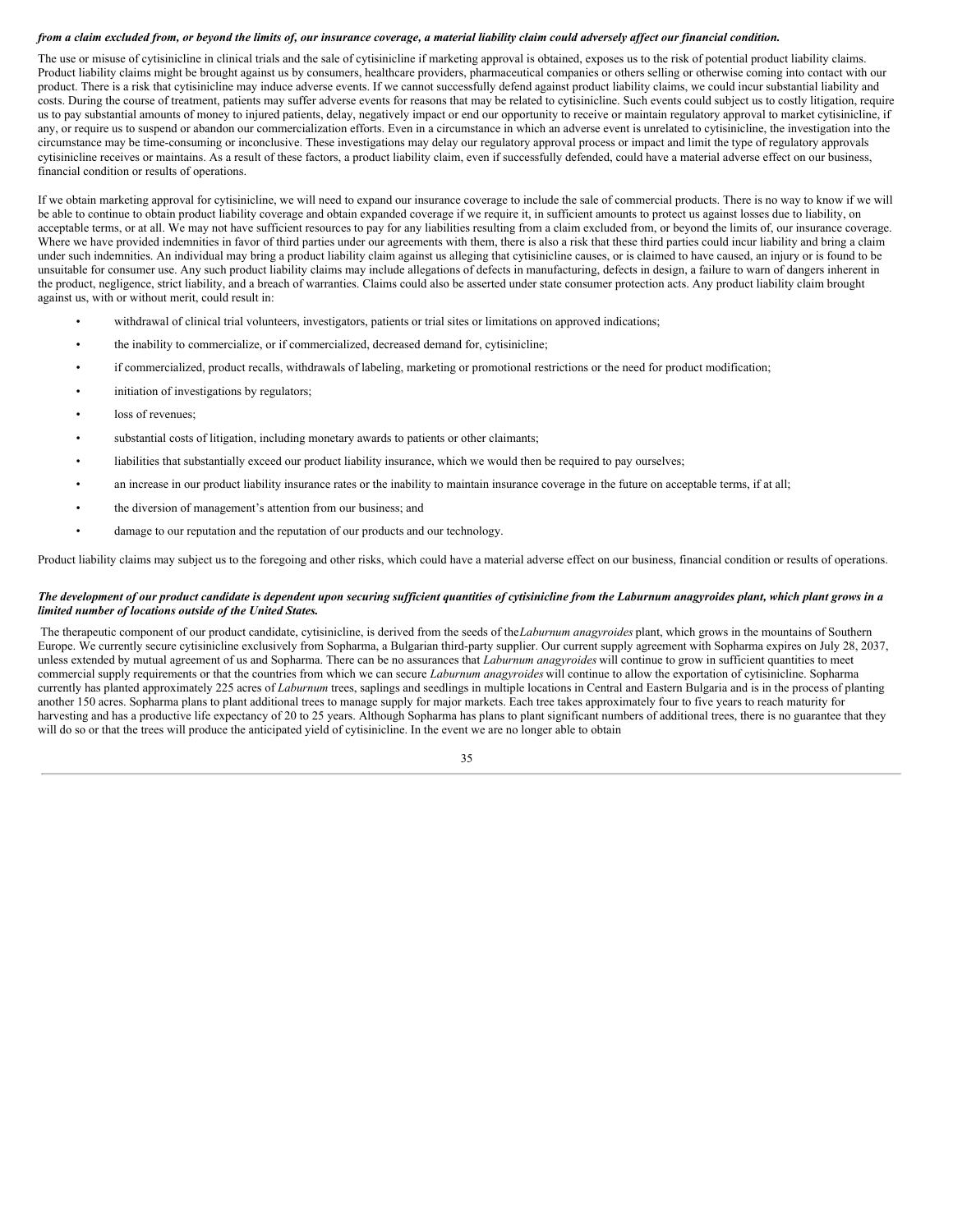cytisinicline from Sopharma, or in sufficient quantities, we may not be able to produce our proposed products and our business will be adversely affected.

#### Our business may be negatively affected by weather conditions and the availability of natural resources, as well as by climate change.

In recent years, extreme weather events and changing weather patterns such as storms, flooding, drought, and temperature changes, appear to have become more common. The production of cytisinicline from the *Laburnum anagyroides* plant depends on the availability of natural resources, including sufficient rainfall. Our exclusive supplier of cytisinicline, Sopharma, could be adversely affected if it experiences a shortage of fresh water due to droughts or other weather conditions. As a result of such events, we could experience cytisinicline shortages from Sopharma, all of which could have a material adverse effect on our business, financial condition and results of operations.

In addition, the manufacturing and other operations of Sopharma are located near earthquake fault lines in Sofia, Bulgaria. In the event of a major earthquake, we could experience business interruptions from the disruption of our cytisinicline supplies, which could have a material adverse effect on our business, financial condition and results of operations.

#### *We may conduct clinical trials internationally, which may trigger additional risks.*

If we decide to conduct clinical trials in Europe or other countries outside of the United States, we will have additional regulatory requirements that we will have to meet in connection with our manufacturing, distribution, use of data and other matters. The failure of us to meet such regulatory requirements could delay our clinical trials, the approval, if any, of cytisinicline by the FDA, or the commercialization of cytisinicline, or result in higher costs or deprive us of potential product revenues.

#### We may use our financial and human resources to pursue a particular research program or product candidate and fail to capitalize on programs or product candidates that *may be more profitable or for which there is a greater likelihood of success.*

Because we have limited financial and human resources, we may forego or delay pursuit of opportunities with some programs or product candidates or for other indications that later prove to have greater commercial potential. Our resource allocation decisions may cause us to fail to capitalize on viable commercial products or more profitable market opportunities. Our spending on current and future research and development programs and future product candidates for specific indications may not yield any commercially viable products. We may also enter into additional strategic collaboration agreements to develop and commercialize some of our programs and potential product candidates in indications with potentially large commercial markets. If we do not accurately evaluate the commercial potential or target market for a particular product candidate, we may relinquish valuable rights to that product candidate through strategic collaborations, licensing or other royalty arrangements in cases in which it would have been more advantageous for us to retain sole development and commercialization rights to such product candidate, or we may allocate internal resources to a product candidate in a therapeutic area in which it would have been more advantageous to enter into a partnering arrangement.

#### **Risks Related to Regulatory Approval of Cytisinicline and Other Legal Compliance Matters**

#### If we do not obtain the necessary regulatory approvals in the United States and/or other countries, we will not be able to sell cytisinicline.

We will need approval from the FDA, to commercialize cytisinicline in the United States and approvals from similar regulatory authorities in foreign jurisdictions to commercialize cytisinicline in those jurisdictions. In order to obtain FDA approval of cytisinicline, we must submit an NDA to the FDA, demonstrating that cytisinicline is safe, pure and potent, and effective for its intended use. This demonstration requires significant research including completion of clinical trials. Satisfaction of the FDA's regulatory requirements typically takes many years, depending upon the type, complexity and novelty of the product candidate and requires substantial resources for research, development and testing. We cannot predict whether our clinical trials will demonstrate the safety and efficacy of cytisinicline or if the results of any clinical trials will be sufficient to advance to the next phase of development or for approval from the FDA. We also cannot predict whether our research and clinical approaches will result in data that the FDA considers safe and effective for the proposed indications of cytisinicline. The FDA has substantial discretion in the product approval process. The approval process may be delayed by changes in government regulation, future legislation or administrative action or changes in FDA policy that occur prior to or during our regulatory review. Even if we comply with all FDA requests, the FDA may ultimately reject one or more of our applications. We may never obtain regulatory approval for cytisinicline. Failure to obtain approval from the FDA or comparable regulatory authorities in foreign jurisdictions to commercialize cytisinicline will leave us without saleable products and therefore without any source of revenues. In addition, the FDA may require us to conduct additional clinical testing or to perform post-marketing studies, as a condition to granting marketing approval of a product or permit continued marketing, if previously approved. If conditional marketing approval is obtained, the results generated after approval could result in

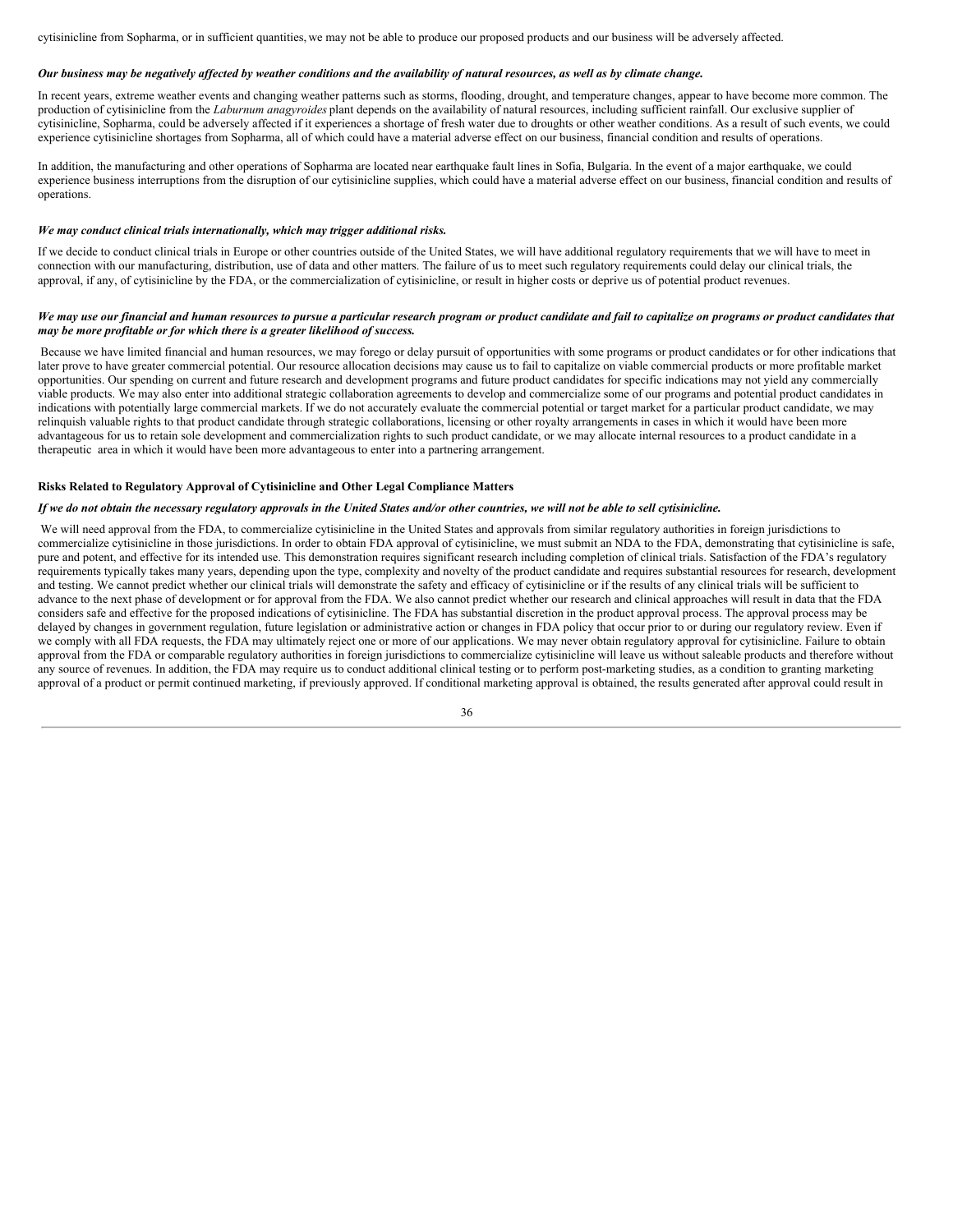loss of marketing approval, changes in product labeling, and/or new or increased concerns about the side effects or efficacy of aproduct. The FDA has significant post-market authority, including the explicit authority to require post-market studies and clinical trials, labeling changes based on new safety information and compliance with FDAapproved risk evaluation and mitigation strategies. The FDA's exercise of its authority has in some cases resulted, and in the future could result, in delays or increased costs during product development, clinical trials and regulatory review, increased costs to comply with additional post-approval regulatory requirements and potential restrictions on sales of approved products. In foreign jurisdictions, the regulatory approval processes generally include the same or similar risks as those associated with the FDA approval procedures described above. We cannot be certain that we will receive the approvals necessary to commercialize cytisinicline for sale either within or outside the United States.

## Even if we obtain regulatory approval for cytisinicline, we will remain subject to ongoing regulatory requirements in connection with the sale and distribution of *cytisinicline.*

Even if cytisinicline is approved by the FDA or comparable foreign regulatory authorities, we will be subject to ongoing regulatory requirements with respect to manufacturing, labeling, packaging, storage, advertising, promotion, sampling, record-keeping, conduct of post-marketing clinical trials, and submission of safety, efficacy and other postapproval information, including both federal and state requirements in the United States and the requirements of comparable foreign regulatory authorities. Compliance with such regulatory requirements will likely be costly and the failure to comply would likely result in penalties, up to and including, the loss of such approvals from the FDA or comparable foreign regulatory authorities.

Manufacturers and manufacturers' facilities are required to continuously comply with FDA and comparable foreign regulatory authority requirements, including ensuring that quality control and manufacturing procedures conform to current Good Manufacturing Practices, or cGMP, regulations and corresponding foreign regulatory manufacturing requirements. As such, we, Sopharma and other contract manufacturers, if any, will be subject to continual review and inspections to assess compliance with cGMP and adherence to commitments made in any NDA or marketing authorization application.

## Ongoing post-approval monitoring and clinical trial obligations may be costly to us and the failure to meet such obligations may result in the withdrawal of such approvals.

Any regulatory approvals that we receive for cytisinicline, if any, may be subject to limitations on the approved indicated uses for which cytisinicline may be marketed or to the conditions of approval, or contain requirements for potentially costly post-marketing testing, including Phase 4 clinical trials, and surveillance to monitor the safety and efficacy of cytisinicline. We will be required to report adverse reactions and production problems, if any, to the FDA and comparable foreign regulatory authorities. Any new legislation addressing product safety issues could result in delays in product development or commercialization, or increased costs to assure compliance. If our original marketing approval for cytisinicline was obtained through an accelerated approval pathway, we could be required to conduct a successful post-marketing clinical trial in order to confirm the clinical benefit for our products. An unsuccessful post-marketing clinical trial or failure to complete such a trial could result in the withdrawal of marketing approval.

If a regulatory agency discovers previously unknown problems with a product, such as adverse events of unanticipated severity or frequency, or problems with the facility where the product is manufactured, or disagrees with the promotion, marketing or labeling of a product, the regulatory agency may impose restrictions on that product or us, including requiring withdrawal of the product from the market. If we fail to comply with applicable regulatory requirements, a regulatory agency or enforcement authority may, among other things:

- issue warning letters;
- impose civil or criminal penalties;
- suspend or withdraw regulatory approval;
- suspend any of our ongoing clinical trials;
- refuse to approve pending applications or supplements to approved applications submitted by us;
- impose restrictions on our operations, including closing our contract manufacturers' facilities; or
- require a product recall.

Any government investigation of alleged violations of law would be expected to require us to expend significant time and resources in response and could generate adverse publicity. Any failure to comply with ongoing regulatory requirements may significantly and adversely affect our ability to develop and commercialize our products and the value of us and our operating results would be adversely affected.

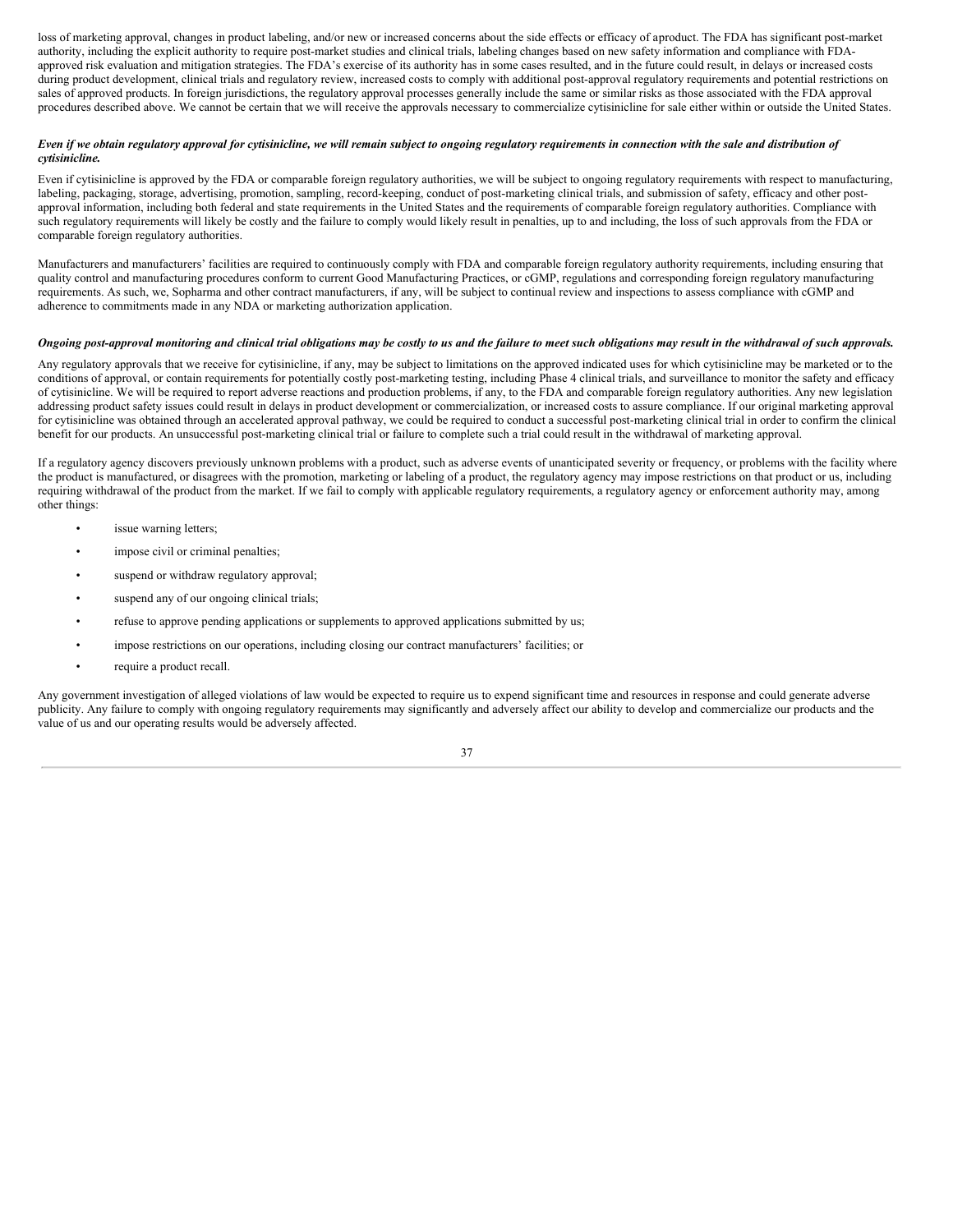## We may be subject, directly or indirectly, to federal and state healthcare fraud and abuse laws, false claims laws, and health information privacy and security laws. If we *are unable to comply, or have not fully complied, with such laws, we could face substantial penalties.*

If we obtain FDA approval for cytisinicline and begin commercializing it in the United States, our operations may be subject to various federal and state fraud and abuse laws, including, without limitation, the federal Anti-Kickback Statute, the federal False Claims Act, and physician sunshine laws and regulations. These laws may impact, among other things, our proposed sales, marketing, and education programs. In addition, we may be subject to patient privacy regulation by both the federal government and the states in which we conduct our business. The laws that may affect our ability to operate include:

- the federal Anti-Kickback Statute, which prohibits, among other things, persons from knowingly and willfully soliciting, receiving, offering or paying remuneration, directly or indirectly, to induce, or in return for, the purchase or recommendation of an item or service reimbursable under a federal healthcare program, such as the Medicare and Medicaid programs;
- federal civil and criminal false claims laws and civil monetary penalty laws, which prohibit, among other things, individuals or entities from knowingly presenting, or causing to be presented, claims for payment from Medicare, Medicaid, or other third-party payors that are false or fraudulent;
- the federal Health Insurance Portability and Accountability Act of 1996, or HIPAA, which created new federal criminal statutes that prohibit executing a scheme to defraud any healthcare benefit program and making false statements relating to healthcare matters;
- HIPAA, as amended by the Health Information Technology and Clinical Health Act, and its implementing regulations, which imposes specified requirements relating to the privacy, security, and transmission of individually identifiable health information;
- HIPAA, as amended by the Health Information Technology and Clinical Health Act, and its implementing regulations, which imposes specified requirements relating to the privacy, security, and transmission of individually identifiable health information;
- the federal physician sunshine requirements under the Patient Protection and Affordable Care Act, as amended by the Health Care and Education Reconciliation Act, or the Health Care Reform Law, requires manufacturers of products, devices, biologics, and medical supplies to report annually to the U.S. Department of Health and Human Services information related to payments and other transfers of value to physicians, other healthcare providers, and teaching hospitals, and ownership and investment interests held by physicians and other healthcare providers and their immediate family members and applicable group purchasing organizations; and
- state law equivalents of each of the above federal laws, such as anti-kickback and false claims laws that may apply to items or services reimbursed by any third-party payor, including governmental and private payors, to comply with the pharmaceutical industry's voluntary compliance guidelines and the relevant compliance guidance promulgated by the federal government, or otherwise restrict payments that may be made to healthcare providers and other potential referral sources; state laws that require product manufacturers to report information related to payments and other transfers of value to physicians and other healthcare providers or marketing expenditures, and state laws governing the privacy and security of health information in specified circumstances, many of which differ from each other in significant ways and may not have the same effect, thus complicating compliance efforts.

Because of the breadth of these laws and the narrowness of the statutory exceptions and safe harbors available, it is possible that some of our business activities could be subject to challenge under one or more of such laws. In addition, recent health care reform legislation has strengthened these laws. For example, the Health Care Reform Law, among other things, amends the intent requirement of the federal anti-kickback and criminal healthcare fraud statutes. A person or entity no longer needs to have actual knowledge of this statute or specific intent to violate it. Moreover, the Health Care Reform Law provides that the government may assert that a claim including items or services resulting from a violation of the federal anti-kickback statute constitutes a false or fraudulent claim for purposes of the False Claims Act.

If our operations are found to be in violation of any of the laws described above or any other governmental regulations that apply to us, we may be subject to penalties, including civil and criminal penalties, damages, fines, exclusion from participation in government health care programs, such as Medicare and Medicaid, imprisonment, and the curtailment or restructuring of our operations, any of which could adversely affect our ability to operate our business and its results of operations.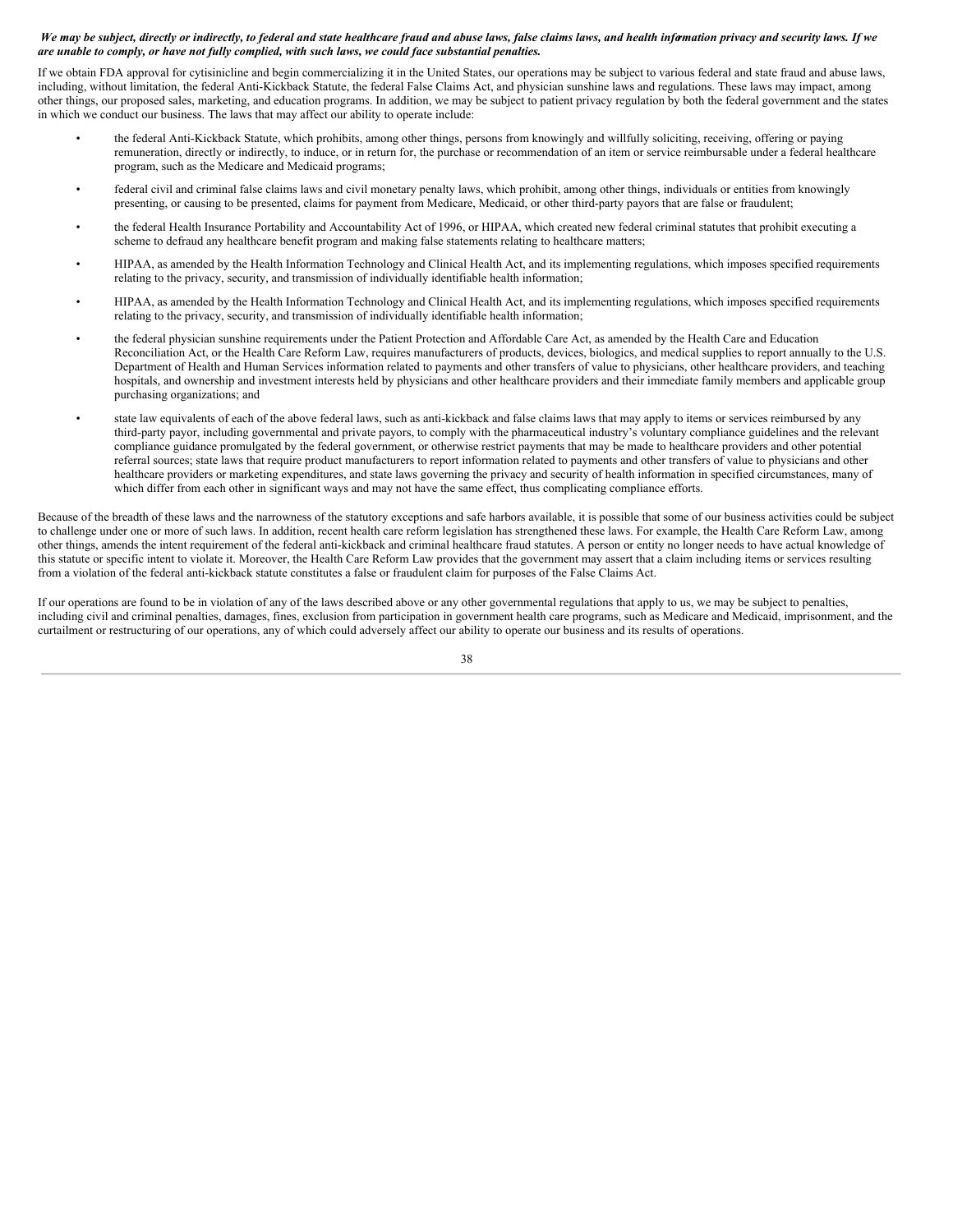#### Healthcare legislative and executive reform measures may have a material adverse effect on our business, financial condition or results of operations.

In the United States, there have been and continue to be a number of legislative initiatives to contain healthcare costs. For example, in March 2010, the Health Care Reform Law was passed, which substantially changes the way health care is financed by both governmental and private insurers, and significantly impacts the U.S. pharmaceutical industry. The Health Care Reform Law, among other things, addresses a new methodology by which rebates owed by manufacturers under the Medicaid Drug Rebate Program are calculated for products that are inhaled, infused, instilled, implanted, or injected, increases the minimum Medicaid rebates owed by manufacturers under the Medicaid Drug Rebate Program and extends the rebate program to individuals enrolled in Medicaid managed care organizations, establishes annual fees and taxes on manufacturers of specified branded prescription products, and promotes a new Medicare Part D coverage gap discount program.

On January 20, 2017, President Donald Trump issued an Executive Order to initiate the repeal of the Health Care Reform Law and we expect that additional state and federal healthcare measures under the Trump administration will be adopted in the future, any of which could limit the amounts that federal and state governments will pay for healthcare products and services, which could result in reduced demand or lower pricing for cytisinicline, or additional pricing pressures. Currently, the Health Care Reform Law provides coverage for smoking cessation-related activities, including two counseling attempts for smoking cessation per year and prescription drugs for smoking cessation, but not over-the-counter treatments. If these provisions are repealed, in whole or in part, our business, financial condition, or results of operations could be negatively affected.

The United Kingdom is currently a member state of the European Union. However, the United Kingdom has signaled its intention to withdraw from the European Union (commonly known as Brexit). If Brexit, which is likely to occur in 2019, does occur, the United Kingdom will no longer be a member state within the European Union. Since a significant portion of the regulatory framework in the United Kingdom is derived from the regulations of the European Union, Brexit could materially change the regulatory framework applicable to the approval of cytisinicline, which could have a material adverse effect on us and our operations. Brexit may also result in other significant regulatory and legislative changes in the United Kingdom, which could, for example, affect the pricing of pharmaceutical products in the United Kingdom, which could in turn result in diminished performance for us. Even if the substance of regulatory changes resulting from Brexit does not have a significant impact on our operations, it is reasonable to expect that we would incur potentially significant costs in connection with complying with any new regulations. Further, the European Medicines Agency is currently located in the United Kingdom. It is possible that Brexit would result in the relocation of the European Medicines Agency or disruption to the European Medicines Agency's review process, either of which could have an adverse effect on our operations in the United Kingdom and the European Union.

Brexit may also have adverse effects on potential customers and collaborators of ours, which could indirectly have an adverse effect on us.

## **Risks Related to our Business Operations**

#### It is difficult to evaluate our current business, predict our future prospects and forecast our financial performance and growth.

To date our business activities have been focused primarily on the development and regulatory approval of cytisinicline and its various alternative forms. Although we have not generated revenue to date, we expect that, after any regulatory approval, any receipt of revenue will be attributable to sales of cytisinicline, primarily in the United States, the European Union (including the United Kingdom) and Asia. Because we devote substantially all of our resources to the development of cytisinicline and rely on cytisinicline as our sole source of potential revenue for the foreseeable future, any factors that negatively impact this product, or result in decreasing product sales, would materially and adversely affect our business, financial condition and results of operations.

## Our future success depends in part on our ability to attract, retain, and motivate other qualified personnel.

We will need to expand and effectively manage our managerial, operational, financial, development and other resources in order to successfully pursue our development and commercialization efforts for our existing and future product candidates. We expect to need additional scientific, technical, operational, financial and other personnel.Our success depends on our continued ability to attract, retain and motivate highly qualified personnel, such as management, clinical and preclinical personnel, including our executive officers Richard Stewart, John Bencich, Cindy Jacobs, Anthony Clarke and Jaime Welch. In addition, although we have entered into employment agreements with each of Mr. Stewart, Mr. Bencich, Dr. Jacobs, Dr. Clarke and Ms. Welch, such agreements permit those executives to terminate their employment with us at any time, subject to providing us with advance written notice

We may not be able to attract and retain personnel on acceptable terms, if at all, given the competition among numerous pharmaceutical and biotechnology companies for individuals with similar skill sets. In addition, failure to succeed in development and commercialization of cytisinicline may make it more challenging to recruit and retain qualified personnel. The inability to recruit and retain qualified personnel, or the loss of the services of our current personnel may impede the progress of our research, development, and commercialization objectives and would negatively impact our ability to succeed in our product development strategy.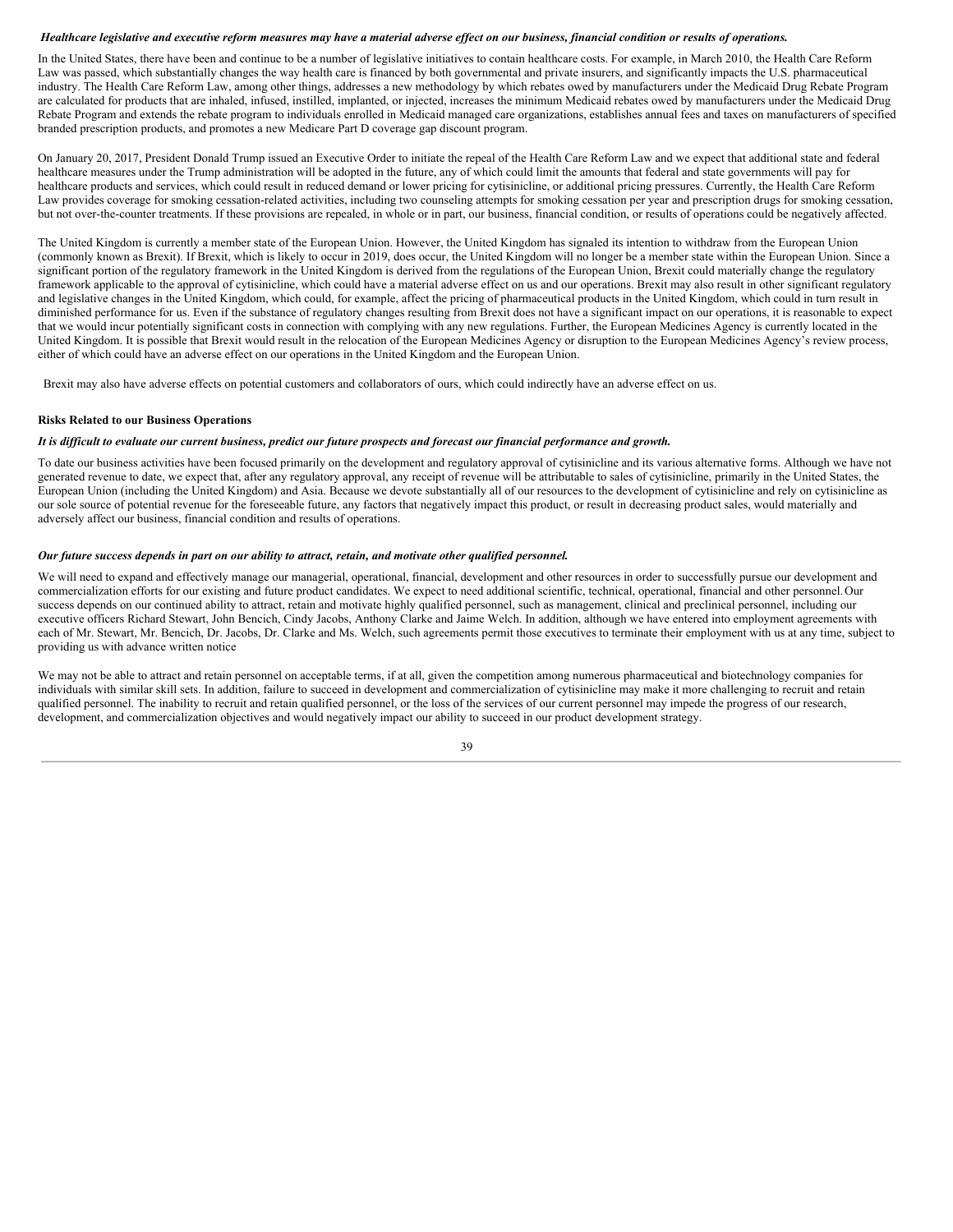#### We will need to expand our organization and we may experience difficulties in managing this growth, which could disrupt our operations.

We may need to divert a disproportionate amount of our attention away from our day-to-day activities and devote a substantial amount of time to managing these growth activities. We may not be able to effectively manage the expansion of our operations, which may result in weaknesses in its infrastructure, operational mistakes, loss of business opportunities, loss of employees, and reduced productivity among remaining employees. Our expected growth could require significant capital expenditures and may divert financial resources from other projects, such as the development of additional product candidates. If we are unable to effectively manage our growth, our expenses may increase more than expected, our ability to generate and/or grow revenue could be reduced and we may not be able to implement our business strategy. Our future financial performance and our ability to commercialize product candidates and compete effectively will depend, in part, on our ability to effectively manage any future growth.

#### **Risks Related to Our Reliance on Third Parties**

We expect to continue to rely on third parties to manufacture cytisinicline for use in clinical trials, and we intend to exclusively rely on Sopharma to produce and process cytisinicline, if approved. Our commercialization of cytisinicline could be stopped, delayed or made less profitable if Sopharma fails to obtain approval of government regulators, fails to provide us with sufficient quantities of product, or fails to do so at acceptable quality levels or prices.

We do not currently have nor do we currently plan to develop the infrastructure or capability internally to manufacture our clinical supplies for use in the conduct of our clinical trials, and we lack the resources and the capability to manufacture cytisinicline on a clinical or commercial scale. We currently exclusively rely on Sopharma to manufacture cytisinicline for use in clinical trials and plan to continue relying on Sopharma to manufacture cytisinicline on a commercial scale, if approved.

Our reliance on Sopharma exposes us to the following additional risks:

- Sopharma might be unable to timely manufacture cytisinicline or produce the quantity and quality required to meet our clinical and commercial needs, if any;
- we may be unable to identify manufacturers other than Sopharma on acceptable terms or at all;
- Sopharma may not be able to execute our manufacturing procedures appropriately;
- Sopharma may not perform as agreed or may not remain in the contract manufacturing business for the time required to supply our clinical trials or to successfully produce, store and distribute our products;
- Sopharma is or will be subject to ongoing periodic unannounced inspection by the FDA and corresponding state agencies to ensure strict compliance with cGMPs and other government regulations and corresponding foreign standards. We do not have control over Sopharma's compliance with these regulations and standards;
- we may not own, or may have to share, the intellectual property rights to any improvements made by Sopharma in the manufacturing process for cytisinicline;
- we do not own the intellectual property rights to cytisinicline, and Sopharma could license such rights to third parties or begin supplying other third parties with cytisinicline; and
- Sopharma could breach or terminate their agreement with us.

Each of these risks could delay our clinical trials, the approval, if any of cytisinicline by the FDA or the commercialization of cytisinicline or result in higher costs or deprive us of potential product revenue.

The manufacture of medical products is complex and requires significant expertise and capital investment, including the development of advanced manufacturing techniques and process controls. Manufacturers of medical products often encounter difficulties in production, particularly in scaling up and validating initial production and absence of contamination. These problems include difficulties with production costs and yields, quality control, including stability of the product, quality assurance testing, operator error, shortages of qualified personnel, as well as compliance with strictly enforced federal, state and foreign regulations. Furthermore, if contaminants are discovered in the supply of cytisinicline or in the Sopharma manufacturing facilities, such manufacturing facilities may need to be closed for an extended period of time to investigate and remedy the contamination. We cannot be assured that any stability or other issues relating to the manufacture of cytisinicline will not occur in the future. Additionally, Sopharma may experience manufacturing difficulties due to resource constraints or as a result of labor disputes or political instability in the countries in which Sopharma conducts its operations. If Sopharma were to encounter any of these difficulties, or otherwise fail to comply with its contractual obligations, our ability to provide our product candidate to patients in clinical trials could be delayed or suspended. Any delay or interruption in the supply of clinical trial supplies could delay the completion of clinical trials, increase the costs associated with maintaining clinical trial programs and, depending upon the period of delay, require us to commence new clinical trials at additional expense or terminate clinical trials completely. Similar political instability could also harm the commercial production and supply of cytisinicline in the event that cytisinicline is ultimately approved for commercial sale.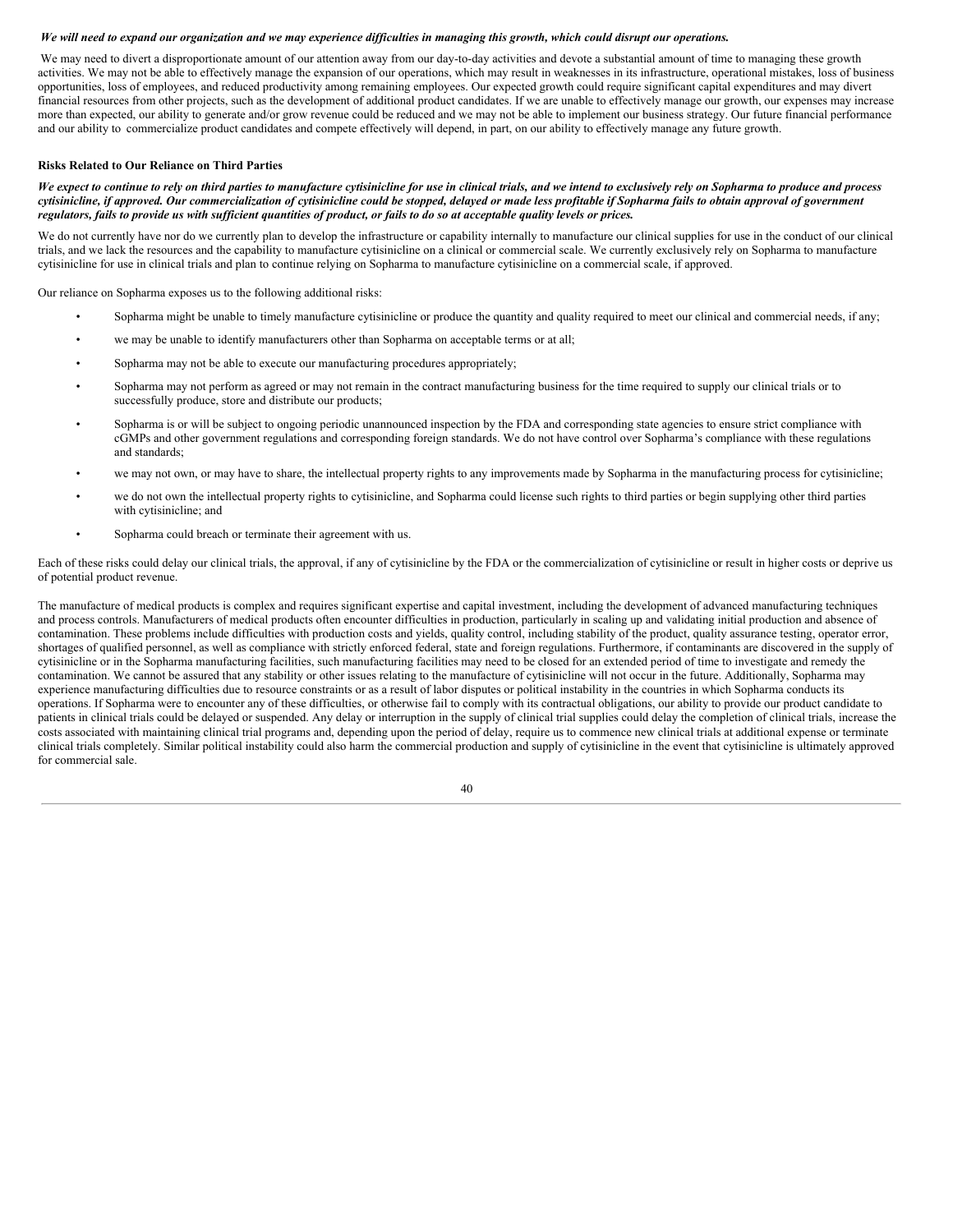## We rely on third parties to conduct our clinical trials and perform other services. If these third parties do not successfully perform and comply with regulatory requirements, we may not be able to successfully complete clinical development, obtain regulatory approval or commercialize cytisinicline and our business could be *substantially harmed.*

We plan to rely upon third-party CROs to conduct, monitor and manage our ongoing clinical programs. We rely on these parties for execution of clinical trials and manage and control only some aspects of their activities. We remain responsible for ensuring that each of our trials is conducted in accordance with the applicable protocol, legal, regulatory, and scientific standards and our reliance on the CROs does not relieve us of our regulatory responsibilities. We and our CROs and other vendors are required to comply with all applicable laws, regulations and guidelines, including those required by the FDA and comparable foreign regulatory authorities for all of our product candidates in clinical development. If we or any of our CROs or vendors fail to comply with applicable laws, regulations and guidelines, the results generated in our clinical trials may be deemed unreliable and the FDA or comparable foreign regulatory authorities may require us to perform additional clinical trials before approving our marketing applications. We cannot be assured that our CROs and other vendors will meet these requirements, or that upon inspection by any regulatory authority, such regulatory authority will determine that efforts, including any of our clinical trials, comply with applicable requirements. Our failure to comply with these laws, regulations and guidelines may require us to repeat clinical trials, which would be costly and delay the regulatory approval process.

If any of our relationships with these third-party CROs terminate, we may not be able to enter into arrangements with alternative CROs in a timely manner or do so on commercially reasonable terms. In addition, our CROs may not prioritize our clinical trials relative to those of other customers and any turnover in personnel or delays in the allocation of CRO employees by the CRO may negatively affect our clinical trials. If CROs do not successfully carry out their contractual duties or obligations or meet expected deadlines, continued development of cytisinicline may be delayed or terminated and we may not be able to meet our current plans with respect to cytisinicline. CROs may also involve higher costs than anticipated, which could negatively affect our financial condition and operations.

## We may not be able to establish or maintain the third-party relationships that are necessary to develop or potentially commercialize cytisinicline.

Our business plan relies heavily on third party collaborators, partners, licensees, clinical research organizations, clinical investigators, vendors or other third parties to support our research and development efforts and to conduct clinical trials for cytisinicline. We cannot guarantee that we will be able to successfully negotiate agreements for, or maintain relationships with, these third parties on a commercially reasonable basis, if at all. If we fail to establish or maintain such third-party relationships as anticipated, our business could be adversely affected.

#### We may be unable to realize the potential benefits of any collaborations which we may enter into with other companies for the development and commercialization of *cytisinicline.*

We may enter into a collaboration with third parties concerning the development and/or commercialization of cytisinicline; however, there is no guarantee that any such collaboration will be successful. Collaborations may pose a number of risks, including:

- collaborators often have significant discretion in determining the efforts and resources that they will apply to the collaboration, and may not commit sufficient resources to the development, marketing or commercialization of cytisinicline;
- collaborators may not perform their obligations as expected;
- any such collaboration may significantly limit our share of potential future profits from the associated program, and may require us to relinquish potentially valuable rights to cytisinicline, or other potential products or proprietary technologies or grant licenses on terms that are not favorable to us;
- collaborators may cease to devote resources to the development or commercialization of cytisinicline if the collaborators view cytisinicline as competitive with their own products or product candidates;
- disagreements with collaborators, including disagreements over proprietary rights, contract interpretation or the course of development, might cause delays or termination of the development or commercialization of cytisinicline, and might result in legal proceedings, which would be time consuming, distracting and expensive;
- collaborators may be impacted by changes in their strategic focus or available funding, or business combinations involving them, which could cause them to divert resources away from the collaboration;
- collaborators may infringe the intellectual property rights of third parties, which may expose us to litigation and potential liability;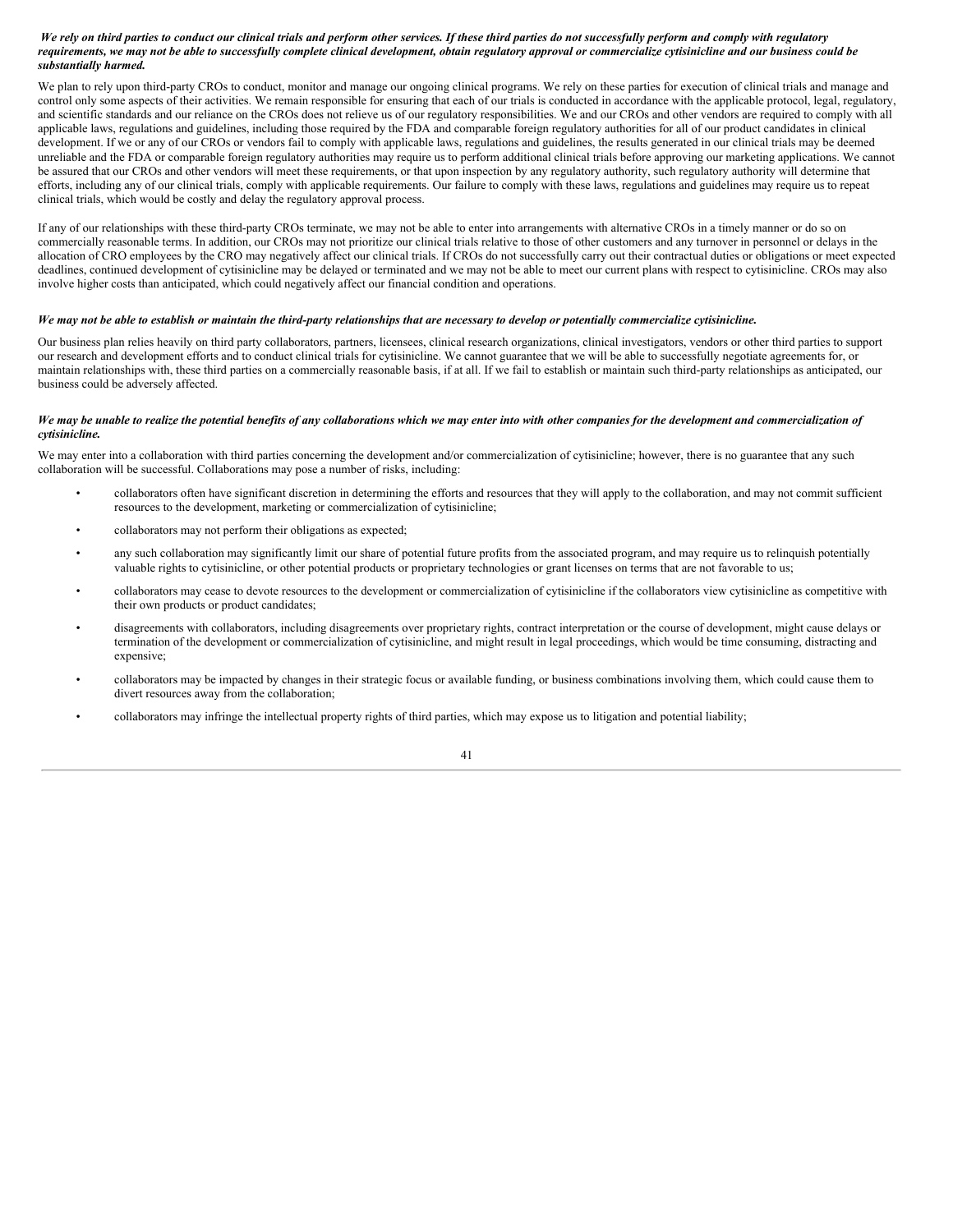- the collaborations may not result in us achieving revenues to justify such transactions; and
- collaborations may be terminated and, if terminated, may result in a need for us to raise additional capital to pursue further development or commercialization of cytisinicline.

As a result, a collaboration may not result in the successful development or commercialization of cytisinicline.

#### We enter into various contracts in the normal course of our business in which we indemnify the other party to the contract. In the event we have to perform under these indemnification provisions, it could have a material adverse effect on our business, financial condition and results of operations.

In the normal course of business, we enter into academic, commercial, service, collaboration, licensing, consulting and other agreements that contain indemnification provisions. With respect to our academic and other research agreements, we typically indemnify the institution and related parties from losses arising from claims relating to the products, processes or services made, used, sold or performed pursuant to the agreements for which we have secured licenses, and from claims arising from our or our sublicensees' exercise of rights under the agreement. With respect to our collaboration agreements, we indemnify our collaborators from any third-party product liability claims that could result from the production, use or consumption of the product, as well as for alleged infringements of any patent or other intellectual property right by a third party. With respect to consultants, we indemnify them from claims arising from the good faith performance of their services.

Should our obligation under an indemnification provision exceed applicable insurance coverage or if we were denied insurance coverage, our business, financial condition and results of operations could be adversely affected. Similarly, if we are relying on a collaborator to indemnify us and the collaborator is denied insurance coverage or th e indemnification obligation exceeds the applicable insurance coverage, and if the collaborator does not have other assets available to indemnify us, our business, financial condition and results of operations could be adversely affected.

## **Risks Related to Commercialization of Cytisinicline**

### We face substantial competition and our competitors may discover, develop or commercialize products faster or more successfully than us.

The development and commercialization of new products is highly competitive. We face competition from major pharmaceutical companies, specialty pharmaceutical companies, biotechnology companies, universities and other research institutions worldwide with respect to cytisinicline and the other product candidates that we may seek to develop or commercialize in the future. We are aware that many companies have therapeutics marketed or in development for smoking cessation, including, Pfizer Inc., GlaxoSmithKline Plc, Merck & Co., Novartis, Pharmacia Polanica, Invion, Embera Neurotherapeutics, Redwood Scientific Technologies, Inc., 22nd Century Group, Inc., Quit4Good, zpharm, Chrono Therapeutics, NAL Pharmaceuticals, Selecta Biosciences, Aradigm, Adamed, Aflofarm and others.

Many of our competitors have substantially greater financial, name recognition, manufacturing, marketing, research, technical and other resources than us. Additional mergers and acquisitions in the biotechnology and pharmaceutical industries may result in even more resources being concentrated in our competitors. Further, our competitors may develop new products that are safer, more effective or more cost-efficient than cytisinicline. Large pharmaceutical companies in particular have extensive expertise in preclinical and clinical testing and in obtaining regulatory approvals for products. In addition, academic institutions, government agencies, and other public and private organizations conducting research may seek patent protection with respect to potentially competitive products or technologies. These organizations may also establish exclusive collaborative or licensing relationships with our competitors. Failure of cytisinicline to effectively compete against established treatment options or in the future with new products currently in development would harm our business, financial condition, results of operations and prospects.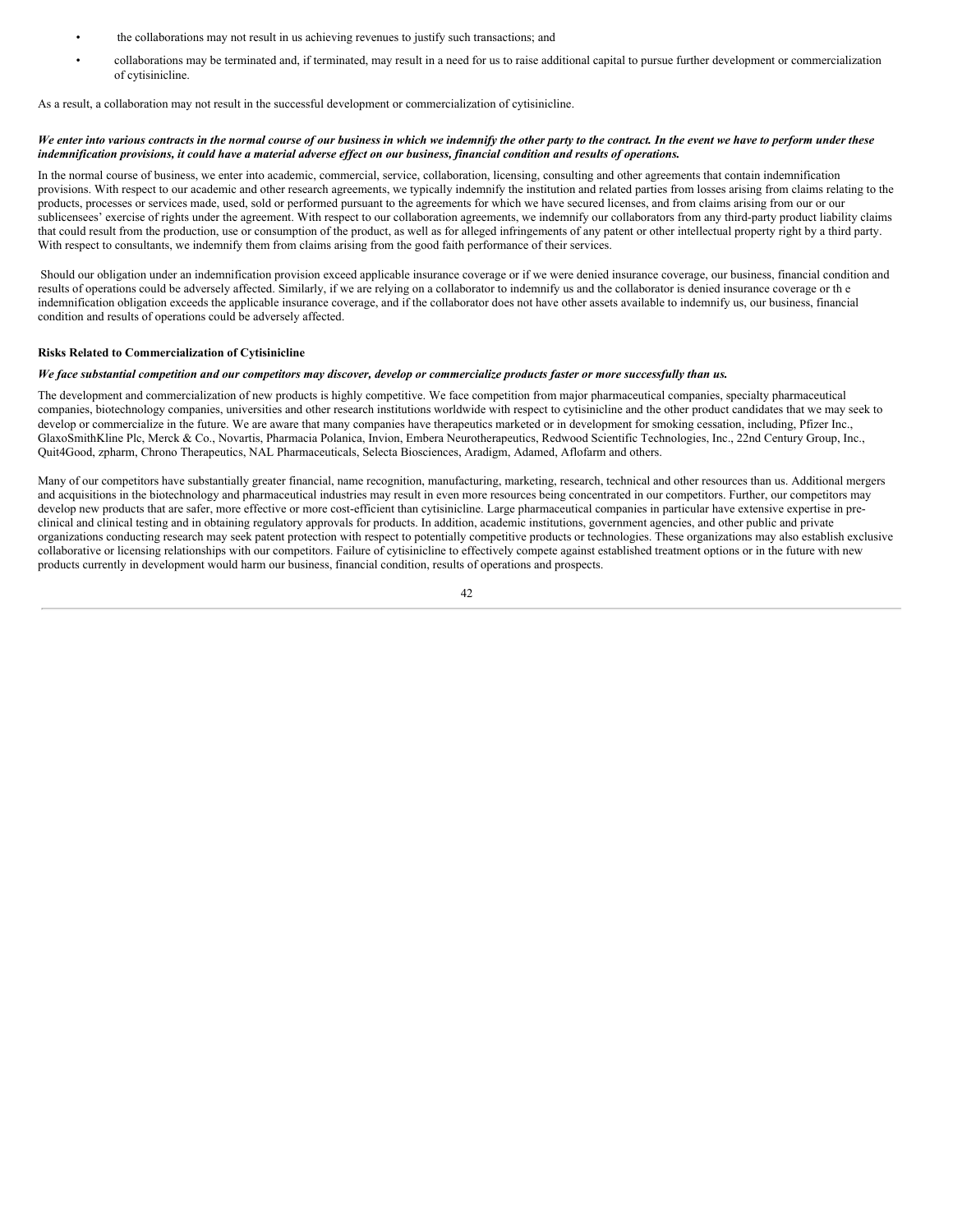## The commercial success of cytisinicline will depend upon the degree of market acceptance by physicians, patients, third-party payors, and others in the medical community. Failure to obtain or maintain adequate reimbursement or insurance coverage for products, if any, could limit our ability to market cytisinicline and decrease *our ability to generate revenue.*

Even with the approvals from the FDA and comparable foreign regulatory authorities, the commercial success of cytisinicline will depend in part on the health care providers, patients, and third-party payors accepting cytisinicline as medically useful, cost-effective, and safe. Cytisinicline may not gain market acceptance by physicians, patients and third-party payors. The degree of market acceptance of cytisinicline will depend on a number of factors, including but not limited to:

- the efficacy, if any, of cytisinicline as demonstrated in clinical trials and potential advantages over competing treatments, if any;
- the clinical indications for which approval is granted, if any, including any limitations or warnings contained in cytisinicline's approved labeling;
- the cost of treatment;
- the perceived ratio of risk and benefit of these therapies by physicians and the willingness of physicians to recommend the product to patients based on such risks and benefits;
- the marketing, sales and distribution support for cytisinicline;
- the publicity concerning cytisinicline or competing products and treatments;
- the pricing and availability of third-party insurance coverage and reimbursement; and
- negative perceptions or experiences with our competitor's products may be ascribed to cytisinicline; and
- availability of cytisinicline from other suppliers and/or distributors.

Even if cytisinicline displays a favorable efficacy and safety profile upon approval, market acceptance of cytisinicline remains uncertain. Efforts to educate the medical community and third-party payors on the benefits of cytisinicline, if any, may require significant investment and resources and may never be successful. Additionally, thirdparty payors, including governmental and private insurers, may also encourage the use of generic products instead of cytisinicline, or a generic version of cytisinicline, which require a prescription. If our products fail to achieve an adequate level of acceptance by physicians, patients, third-party payors, and other health care providers, we will not be able to generate sufficient revenue to become or remain profitable.

The pricing, coverage, and reimbursement of cytisinicline, if any, must be sufficient to support our commercial efforts and other development programs and the availability and adequacy of coverage and reimbursement by third-party payors, including governmental and private insurers, are essential for most patients to be able to afford treatments. Sales of cytisinicline, if any, will depend substantially, both domestically and abroad, on the extent to which the costs of cytisinicline will be paid for or reimbursed by health maintenance, managed care, pharmacy benefit and similar healthcare management organizations, or government payors and private payors. If coverage and reimbursement are not available, or are available only in limited amounts, we may have to subsidize or provide cytisinicline for free or we may not be able to successfully commercialize cytisinicline.

In addition, there is significant uncertainty related to the insurance coverage and reimbursement for newly approved products. In the United States, the principal decisions about coverage and reimbursement for new products are typically made by the Centers for Medicare and Medicaid Services, or CMS, an agency within the U.S. Department of Health and Human Services, as CMS decides whether and to what extent a new product will be covered and reimbursed under Medicare. Private payors tend to follow the coverage reimbursement policies established by CMS to a substantial degree. It is difficult to predict what CMS will decide with respect to reimbursement for novel product candidates such as cytisinicline and what reimbursement codes cytisinicline may receive if approved.

Outside the United States, selling operations are generally subject to extensive governmental price controls and other price-restrictive regulations, and we believe the increasing emphasis on cost-containment initiatives in Europe, Canada, and other countries has and will continue to put pressure on the pricing and usage of products. In many countries, the prices of products are subject to varying price control mechanisms as part of national health systems. Price controls or other changes in pricing regulation could restrict the amount that we are able to charge for our products, if any. Accordingly, in markets outside the United States, the potential revenue may be insufficient to generate commercially reasonable revenue and profits.

Moreover, increasing efforts by governmental and private payors in the United States and abroad to limit or reduce healthcare costs may result in restrictions on coverage and the level of reimbursement for new products and, as a result, they may not cover or provide adequate payment for our products. We expect to experience pricing pressures in connection with products due to the increasing trend toward managed healthcare, including the increasing influence of health maintenance organizations and additional legislative changes.

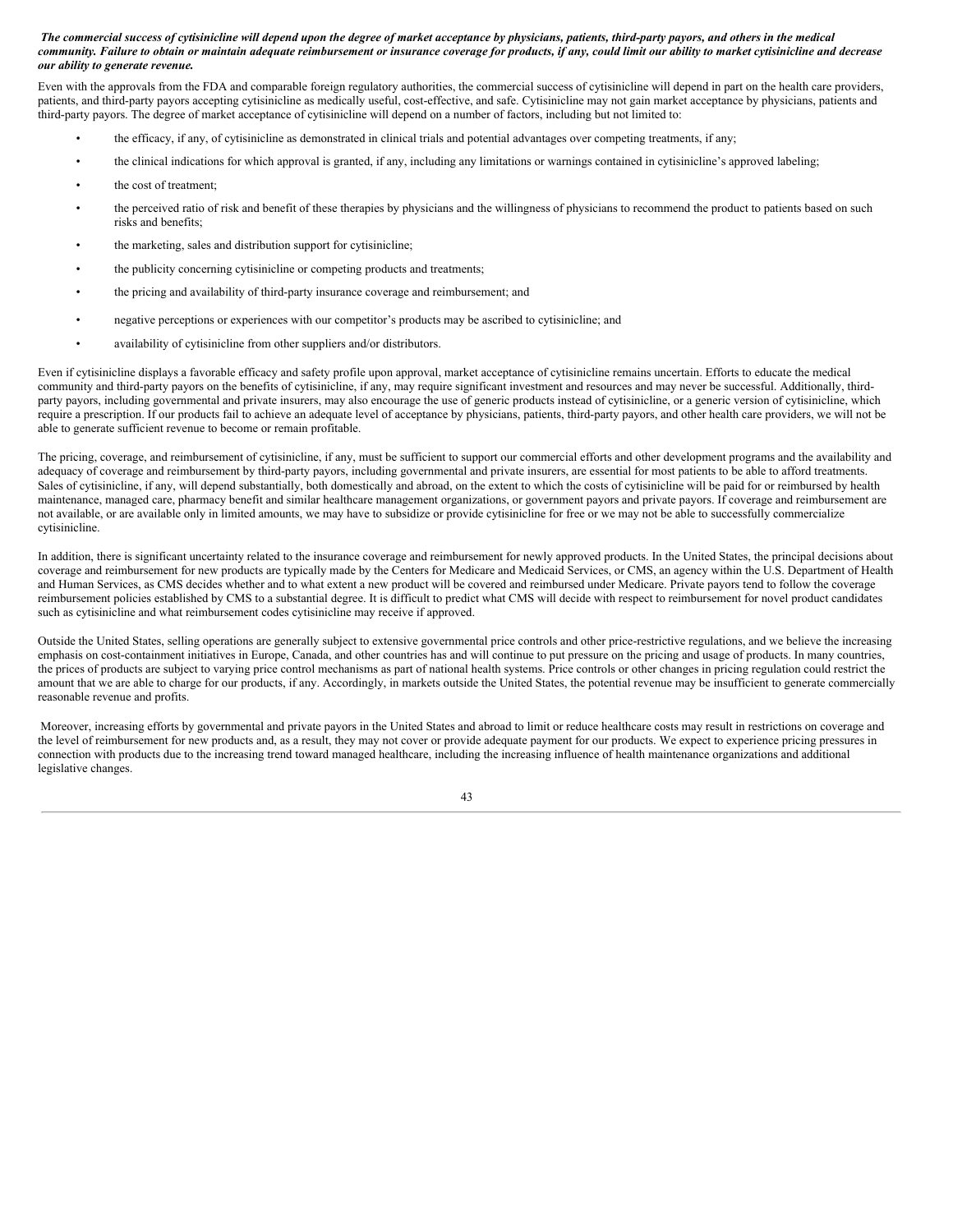The downward pressure on healthcare costs in general, particularly prescription products has and is expected to continue to increase in the future. As a result, profitability of cytisinicline, if any, may be more difficult to achieve even if regulatory approval is received.

## Sopharma may breach its supply agreement with us and sell cytisinicline into our territories or permit third parties to export cytisinicline into our territories and negatively *af ect our commercialization ef orts of our products in our territories.*

We are currently dependent on the exclusivity provisions of our supply agreement with Sopharma to conduct our business and to prevent Sopharma from competing, directly and indirectly, with us in the United States and Western Europe. If Sopharma were to breach the exclusivity provisions of the supply agreement with us and sell or distribute cytisinicline directly into our territories or permit third parties to export cytisinicline into our territories, among other things, the increase in competition within our anticipated markets could have a material adverse effect on our business, results of operations and financial condition.

#### The illegal distribution and sale by third parties of counterfeit versions of cytisinicline, stolen products, or alternative third party distribution and sale of cytisinicline could *have a negative impact on our financial performance or reputation.*

Cytisinicline is not patentable in the United States as it is a naturally occurring substance. As such, third parties are able to manufacture, sell or distribute cytisinicline without royalties or other payments to us and compete with our products in the United States and potentially worldwide and negatively impact our commercialization efforts of our products. We are aware of additional cytisinicline products approved in several European countries and we may not be able to block other third parties from launching generic versions of cytisinicline. Third parties may also sell or distribute cytisinicline as a herbal or homeopathic product. Other than regulatory exclusivity or other limitations, there may be little to nothing to stop these third parties from manufacturing, selling or distributing cytisinicline. Because we have no ability to set rigorous safety standards or control processes over third party manufacturers, sellers or distributors of cytisinicline, excluding Sopharma, these formulations of cytisinicline may be unsafe or cause adverse effects to patients and negatively impact the reputation of cytisinicline as a safe and effective smoking cessation aid.

Third parties could illegally distribute and sell counterfeit versions of cytisinicline, especially on online marketplaces, which do not meet the rigorous manufacturing and testing standards under cGMP. Counterfeit products are frequently unsafe or ineffective, and may even be life-threatening. Counterfeit medicines may contain harmful substances, the wrong dose of the active pharmaceutical ingredient or no active pharmaceutical ingredients at all. However, to distributors and users, counterfeit products may be visually indistinguishable from the authentic version.

Reports of adverse reactions to counterfeit products, increased levels of counterfeiting, or unsafe cytisinicline products could materially affect patient confidence in our cytisinicline product. It is possible that adverse events caused by unsafe counterfeit or other non-Achieve cytisinicline products will mistakenly be attributed to our cytisinicline product. In addition, thefts of inventory at warehouses, plants or while in-transit, which are not properly stored and which are sold through unauthorized channels could adversely impact patient safety, our reputation, and our business. Public loss of confidence in the integrity in cytisinicline as a result of counterfeiting, theft, or improper manufacturing processes could have a material adverse effect on our business, results of operations, and financial condition.

It is illegal to sell unapproved prescription medicines in the United States. Sopharma's cytisinicline brand, Tabex, is currently approved for sale in certain Central and Eastern European countries. Cytisinicline has not yet received a marketing approval from the FDA or the European Medicines Agency, and we intend to conduct the requisite clinical trials to obtain approval for the marketing of cytisinicline in the United States and in Europe. We are aware that products purporting to be Tabex are available, via third party internet sites, for importation in the United States and other global markets. We have no control over the authenticity of products purchased through these sites, which may be counterfeit or sourced from distributors in Central and Eastern Europe without authorization to sell into the United States or European Union.

#### We may attempt to form collaborations in the future with respect to cytisinicline, but we may not be able to do so, which may cause us to alter our development and *commercialization plans.*

We may attempt to form strategic collaborations, create joint ventures or enter into licensing arrangements with third parties with respect to our programs that we believe will complement or augment our existing business. We may face significant competition in seeking appropriate strategic collaborators, and the negotiation process to secure appropriate terms is time consuming and complex. We may not be successful in our efforts to establish such a strategic collaboration for cytisinicline on terms that are acceptable to us, or at all. This may be because cytisinicline may be deemed to be at too early of a stage of development for collaborative effort, our research and development pipeline may be viewed as insufficient, the competitive or intellectual property landscape may be viewed as too intense or risky, or cytisinicline's patent protection insufficient, and/or third parties may not view cytisinicline as having sufficient potential for commercialization, including the likelihood of an adequate safety and efficacy profile.

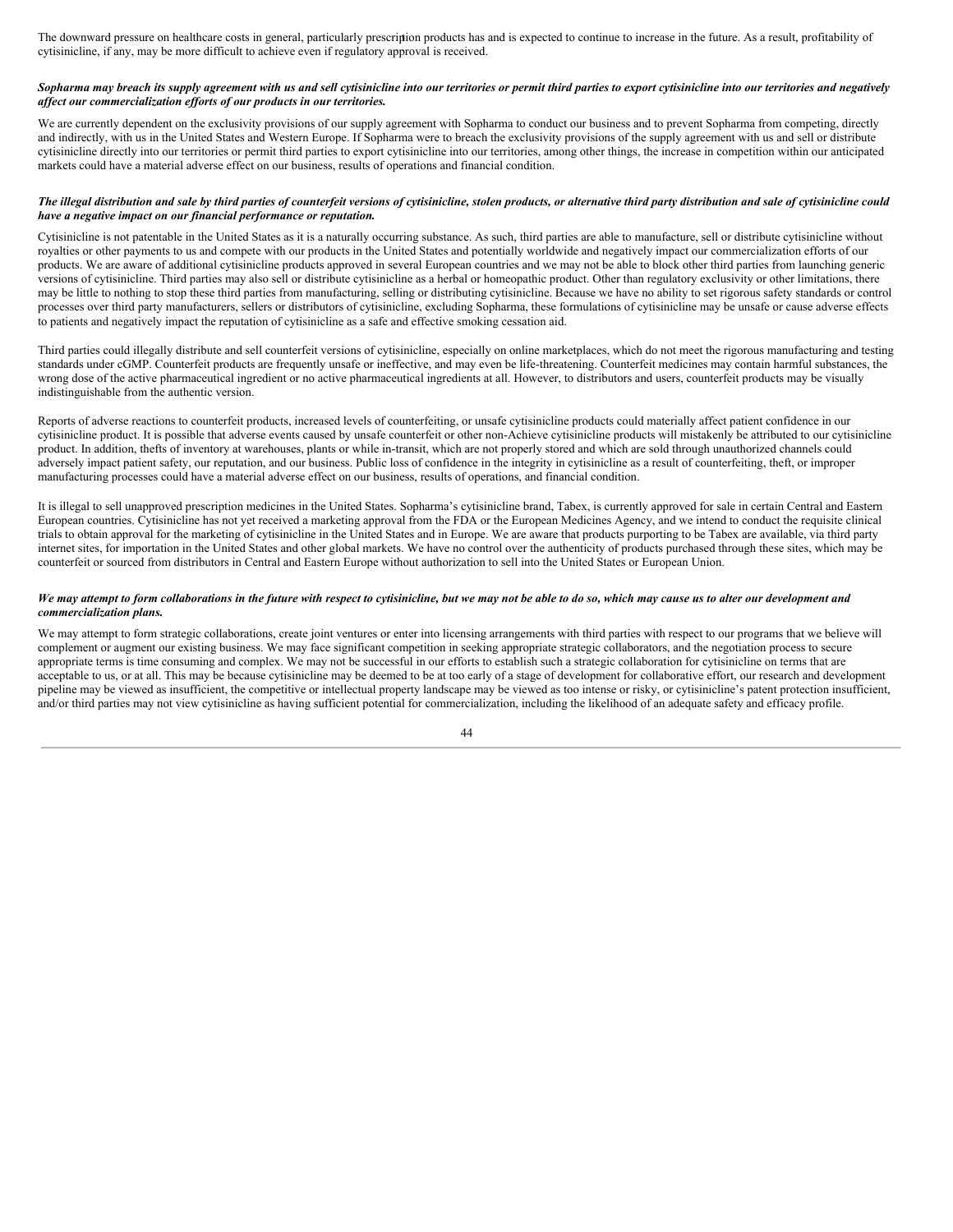Any delays in identifying suitable collaborators and entering into agreements to develop and/or commercialize cytisinicline could delay the development or commercialization of cytisinicline, which may reduce our competitiveness even if we reach the market. Absent a strategic collaborator, we would need to undertake development and/or commercialization activities at our own expense. If we elect to fund and undertake development and/or commercialization activities on our own, we may need to obtain additional expertise and additional capital, which may not be available to us on acceptable terms or at all. If we are unable to do so, we may not be able to develop our product candidate cytisinicline or bring it to market and our business may be materially and adversely affected.

## We may not be successful in any efforts to identify, license, discover, develop, or commercialize additional product candidates.

Although a substantial amount of our effort will focus on clinical testing, approval, and potential commercialization of cytisinicline, our sole product candidate, the success of our business is also expected to depend in part upon our ability to identify, license, discover, develop, or commercialize additional product candidates. Research programs to identify new product candidates require substantial technical, financial, and human resources. We may focus our efforts and resources on potential programs or product candidates that ultimately prove to be unsuccessful. Our research programs or licensing efforts may fail to yield additional product candidates for clinical development and commercialization for a number of reasons, including but not limited to the following:

- Our research or business development methodology or search criteria and process may be unsuccessful in identifying potential product candidates;
- we may not be able or willing to assemble sufficient resources to acquire or discover additional product candidates;
- our potential product candidates may not succeed in pre-clinical or clinical testing;
- our potential product candidates may be shown to have harmful side effects or may have other characteristics that may make the products unmarketable or unlikely to receive marketing approval;
- competitors may develop alternatives that render our potential product candidates obsolete or less attractive;
- potential product candidates we develop may be covered by third parties' patents or other exclusive rights;
- the market for a potential product candidate may change during our program so that such a product may become unreasonable to continue to develop;
- a potential product candidate may not be capable of being produced in commercial quantities at an acceptable cost, or at all; and
- a potential product candidate may not be accepted as safe and effective by patients, the medical community, or third-party payors.

If any of these events occur, we may be forced to abandon our development efforts for a program or programs, or we may not be able to identify, license, discover, develop, or commercialize additional product candidates, which would have a material adverse effect on our business, financial condition or results of operations and could potentially cause us to cease operations.

## **Risks Related to our Intellectual Property**

#### We may not be successful in obtaining or maintaining necessary rights to cytisinicline, product compounds and processes for our development pipeline through *acquisitions and in-licenses.*

Presently, we have rights to the intellectual property through trade secrets, licenses from third parties and patent applications that we own. Our product candidate may require specific formulations to work effectively and efficiently and these rights may be held by others. We may be unable to acquire or in-license any compositions, methods of use, processes or other third-party intellectual property rights from third parties that we identify. The licensing and acquisition of third-party intellectual property rights is a competitive area, and a number of more established companies are also pursuing strategies to license or acquire third-party intellectual property rights that we may consider attractive. These established companies may have a competitive advantage over us due to their size, cash resources and greater clinical development and commercialization capabilities. In addition, companies that perceive us to be a competitor may be unwilling to assign or license rights to us. We also may be unable to license or acquire third-party intellectual property rights on terms that would allow us to make an appropriate return on our investment. If we are unable to successfully obtain rights to third-party intellectual property rights, our business, financial condition and prospects for growth could suffer.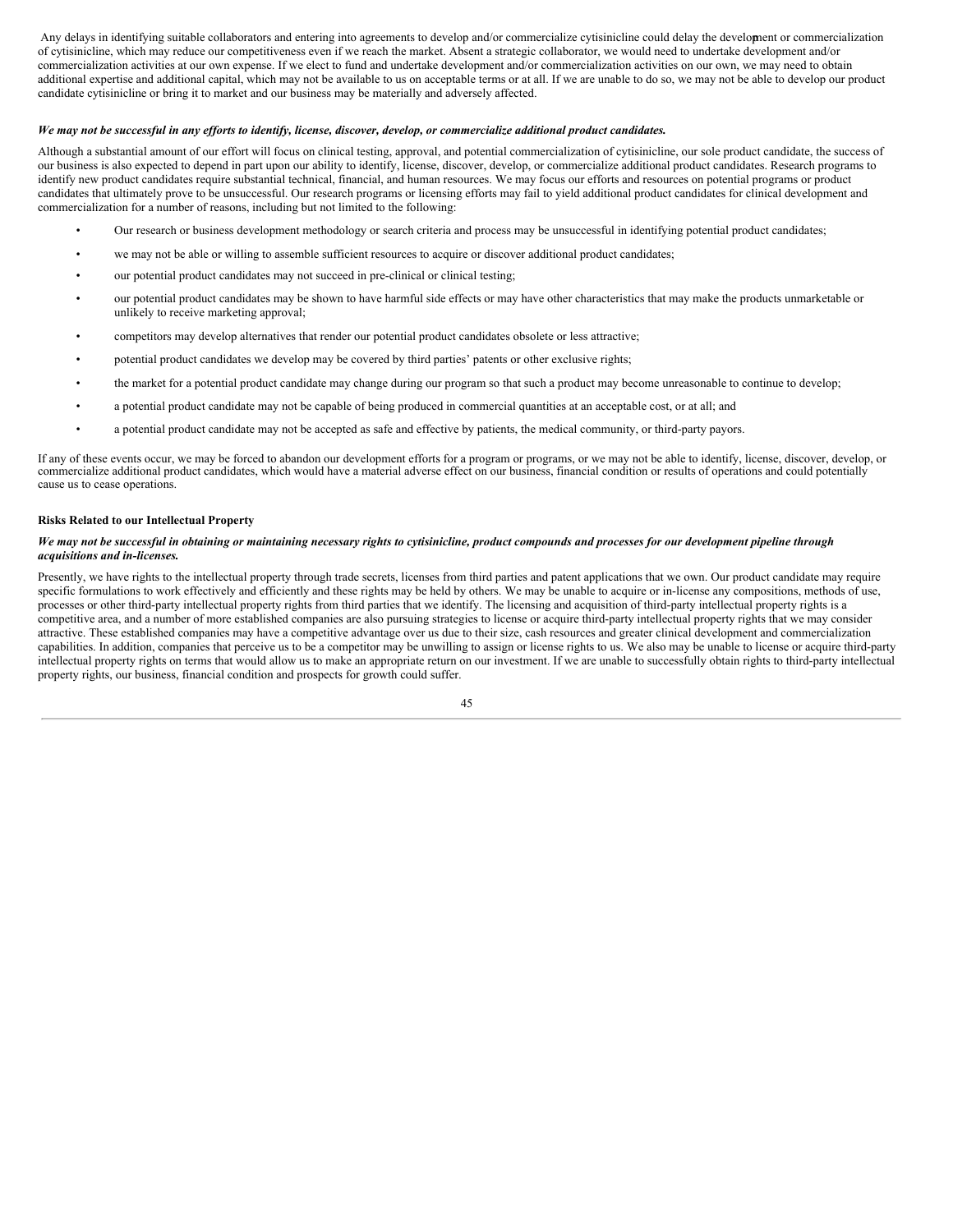## If we are unable to maintain effective proprietary rights for our product candidate or any future product candidates, we may not be able to compete effectively in our *proposed markets.*

We currently rely primarily on trade secret protection and on confidentiality agreements to protect proprietary know-how that is not patentable or that we elect not to patent, processes for which patents are difficult to enforce and any other elements of our product candidate discovery and development processes that involve proprietary know-how, information or technology that is not covered by patents. Trade secrets can be difficult to protect, however, and even where they are protected they generally provide less intellectual property protection to the holder of the trade secret than to a holder of a patent. We seek to protect our proprietary technology and processes, in part, by entering into confidentiality agreements with our employees, consultants, scientific advisors, and contractors. We also seek to preserve the integrity and confidentiality of our data and trade secrets by maintaining physical security of our premises and physical and electronic security of our information technology systems. While we have confidence in these individuals, organizations and systems, agreements or security measures may be breached, and we may not have adequate remedies for any breach. In addition, our trade secrets may otherwise become known or be independently discovered by competitors.

Although we expect all of our employees and consultants to assign their inventions to us, and all of our employees, consultants, advisors, and any third parties who have access to our proprietary know-how, information, or technology to enter into confidentiality agreements, we cannot provide any assurances that all such agreements have been duly executed or that our trade secrets and other confidential proprietary information will not be disclosed or that competitors will not otherwise gain access to our trade secrets or independently develop substantially equivalent information and techniques. Misappropriation or unauthorized disclosure of our trade secrets could impair our competitive position and may have a material adverse effect on our business, financial condition or results of operations. Additionally, if the steps taken to maintain our trade secrets are deemed inadequate, we may have insufficient recourse against third parties for misappropriating the trade secret.

#### Third-party claims of intellectual property infringement may prevent or delay our development and commercialization efforts.

We are currently developing cytisinicline for smoking cessation. Our commercial success depends in part on our ability to develop, manufacture, market and sell our product candidates and use our proprietary technology without infringing the patent rights of third parties. We are not aware of any patents or patent applications that would prevent the development, manufacture or marketing of cytisinicline for smoking cessation.

We are aware of U.S. and foreign patents and pending patent applications owned by third parties that cover certain other therapeutic uses of cytisinicline. We are currently monitoring these patents and patent applications. We may in the future pursue available proceedings in the U.S. and foreign patent offices to challenge the validity of these patents and patent applications. In addition, or alternatively, we may consider whether to seek to negotiate a license of rights to technology covered by one or more of such patents and patent applications for these certain additional therapeutic uses. If any third party patents or patent applications cover our product candidates or technologies in other therapeutic uses, we may not be free to manufacture or market our product candidates for additional therapeutic uses, absent such a license, which may not be available to us on commercially reasonable terms, or at all.

It is also possible that we have failed to identify relevant third-party patents or applications. For example, applications filed before November 29, 2000 and applications filed after that date that will not be filed outside the United States remain confidential until patents issue. Moreover, it is difficult for industry participants, including us, to identify all third-party patent rights that may be relevant to our product candidates and technologies because patent searching is imperfect due to differences in terminology among patents, incomplete databases and the difficulty in assessing the meaning of patent claims. We may fail to identify relevant patents or patent applications or may identify pending patent applications of potential interest but incorrectly predict the likelihood that such patent applications may issue with claims of relevance to our technology. In addition, we may be unaware of one or more issued patents that would be infringed by the manufacture, sale or use of a current or future product candidate, or we may incorrectly conclude that a third-party patent is invalid, unenforceable or not infringed by our activities. Additionally, pending patent applications that have been published can, subject to specified limitations, be later amended in a manner that could cover our technologies, our product candidates or the use of our product candidates.

There have been many lawsuits and other proceedings involving patent and other intellectual property rights in the pharmaceutical industries, including patent infringement lawsuits, interferences, oppositions, and reexamination proceedings before the USPTO and corresponding foreign patent offices. U.S. and foreign issued patents and pending patent applications, which are owned by third parties, exist in the fields in which we are developing our product candidate. As the biotechnology and pharmaceutical industries expand and more patents are issued, the risk increases that our product candidate may be subject to claims of infringement of the patent rights of third parties.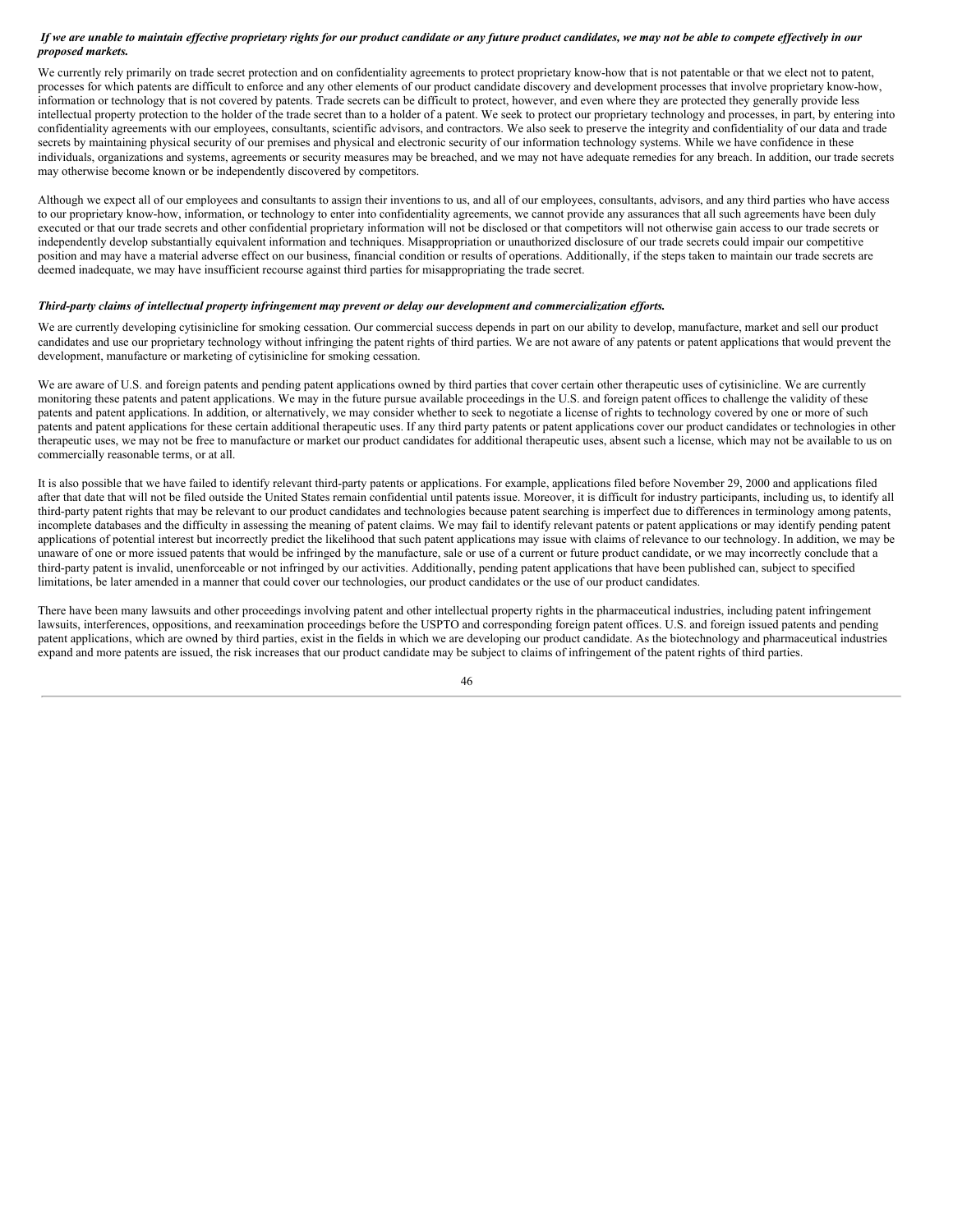Parties making claims against us may obtain injunctive or other equitable relief, which could effectively block our ability to further develop and commercialize one or more of our product candidates. Defense of these claims, regardless of their merit, would involve substantial litigation expense and would be a substantial diversion of employee resources from our business. In the event of a successful claim of infringement against us, we may have to pay substantial damages, including treble damages and attorneys' fees for willful infringement, pay royalties, redesign our infringing products or obtain one or more licenses from third parties, which may be impossible or require substantial time and monetary expenditure.

#### We intend to rely on patent rights for certain aspects of our product candidates and certain future product candidates. If we are unable to obtain or maintain an adequate *proprietary position from this approach, we may not be able to compete ef ectively in our markets.*

Although we rely or will rely primarily on trade secret protection as part of our intellectual property rights strategies, we also intend to rely on patent rights to protect certain aspects of our technologies and upon the patent rights of third parties from which we license certain of our technologies.

We have sought to protect our proprietary position by filing patent applications in the United Kingdom and intend to file patent applications in the United States related to future product candidates. This process is expensive and time consuming, and we may not be able to file and prosecute all necessary or desirable patent applications at a reasonable cost or in a timely manner or at all. It is also possible that we will fail to identify patentable aspects of our research and development output before it is too late to obtain patent protection.

The patent position of pharmaceutical companies generally is highly uncertain and involves complex legal and factual questions for which legal principles remain unsolved. The patent applications that we own may fail to result in issued patents with claims that cover our product candidates in the United States or in other foreign countries. There is no assurance that all potentially relevant prior art relating to our patent applications or our patents (once issued) have been found, which can invalidate a patent or prevent a patent from issuing from a pending patent application. Even if patents do successfully issue, and even if such patents cover our future product candidates, third parties may challenge their validity, enforceability, or scope, which may result in such patents being narrowed, found unenforceable or invalidated. Furthermore, even if they are unchallenged, our patents and patent applications may not adequately protect our intellectual property, provide exclusivity for our future product candidates, or prevent others from designing around our claims. Any of these outcomes could impair our ability to prevent competition from third parties, which may have an adverse impact on our business.

We cannot offer any assurances about which, if any, patents will issue, the breadth of any such patent or whether any issued patents will be found invalid and unenforceable or will be threatened by third parties. Any successful opposition to these patents or any other patents owned by or licensed to us after patent issuance could deprive us of rights necessary for the successful commercialization of any future product candidates that we may develop. Further, if we encounter delays in regulatory approvals, the period of time during which we could market a future product candidate under patent protection could be reduced.

If we cannot obtain and maintain effective protection of exclusivity from our regulatory efforts and intellectual property rights, including patent protection or data exclusivity, for our product candidates, we may not be able to compete effectively and our business and results of operations would be harmed.

## Changes in patent law could diminish the value of patents in general, thereby impairing our ability to protect our product candidates.

Obtaining and enforcing patents in the biopharmaceutical industry involves both technological and legal complexity, and is therefore costly, time-consuming, and inherently uncertain. In addition, the United States has recently enacted and is currently implementing wide-ranging patent reform legislation. Recent U.S. Supreme Court rulings have narrowed the scope of patent protection available in certain circumstances and weakened the rights of patent owners in certain situations. In addition to increasing uncertainty with regard to our ability to obtain patents in the future, this combination of events has created uncertainty with respect to the value of patents once obtained, if any. Depending on decisions by the U.S. Congress, the federal courts and the U.S. Patent and Trademark Office, or the USPTO, the laws and regulations governing patents could change in unpredictable ways that would weaken our ability to obtain new patents or to enforce our existing patents and patents that we might obtain in the future.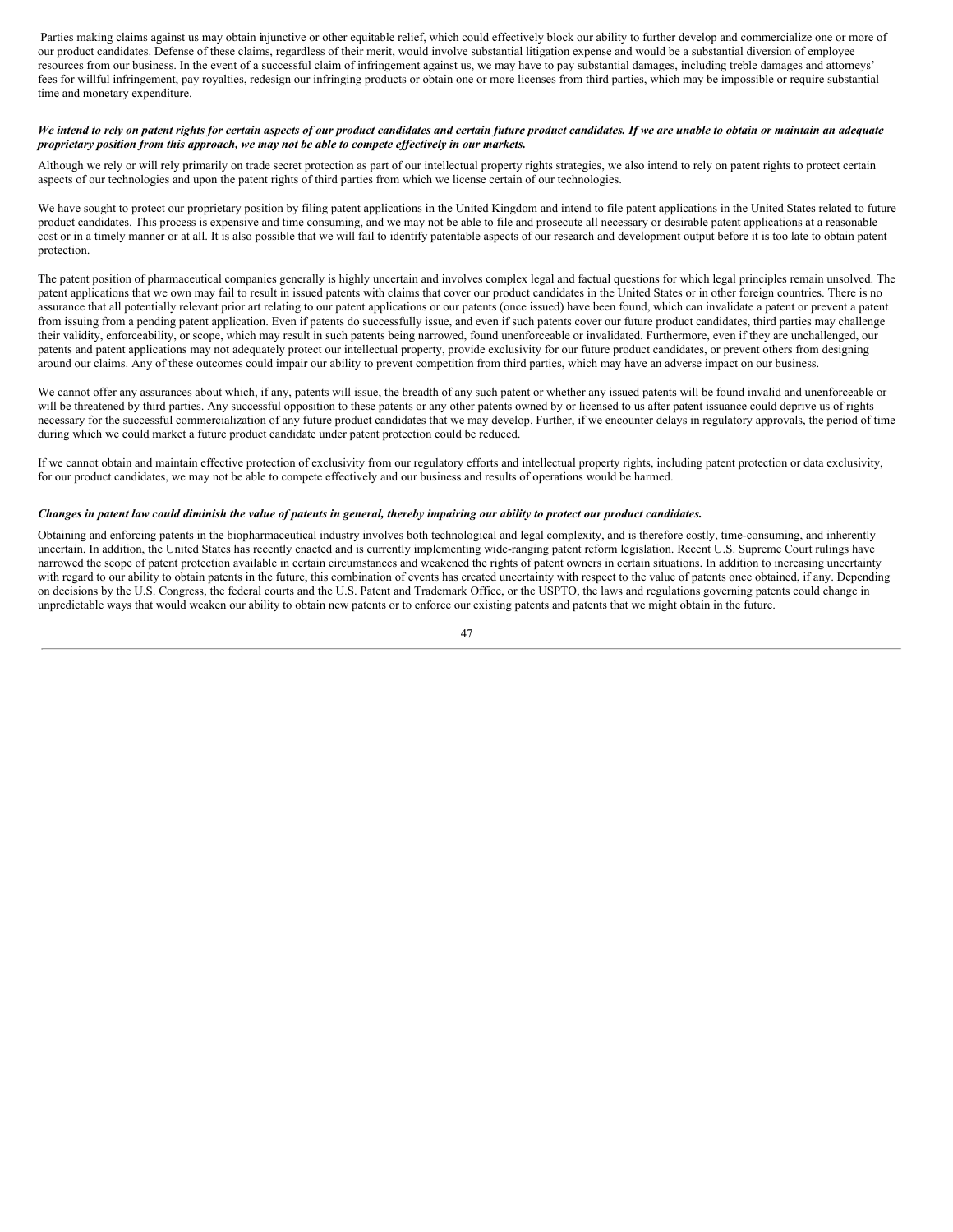In a recent case, Assoc. for Molecular Pathology v. Myriad Genetics, Inc., the U.S. Supreme Court held that certain claims to naturally-occurring substances are not patentable. Cytisinicline is a naturally-occurring product and is not patentable. Our intellectual property strategy involves novel formulations of cytisinicline and there is no guarantee that such patents will be issued or if issued, will be broad enough to prevent competitors from developing competing cytisinicline products. Although we do not believe that any patents that may issue from our pending patent applications directed at our product candidate, if issued in their currently pending forms, as well as patent rights licensed by us, will be found invalid based on this decision, we cannot predict how future decisions by the courts, the U.S. Congress or the USPTO may impact the value of our patent rights. There could be similar changes in the laws of foreign jurisdictions that may impact the value of our patent rights or our other intellectual property rights.

## We may be subject to claims that our employees, consultants, or independent contractors have wrongfully used or disclosed confidential information of third parties or that *our employees have wrongfully used or disclosed alleged trade secrets of their former employers.*

We employ individuals who were previously employed at other biotechnology or pharmaceutical companies. Although we have written agreements and make every effort to ensure that our employees, consultants, and independent contractors do not use the proprietary information or intellectual property rights of others in their work for us, we may in the future be subject to any claims that our employees, consultants, or independent contractors have wrongfully used or disclosed confidential information of third parties. Litigation may be necessary to defend against these claims. If we fail in defending any such claims, in addition to paying monetary damages, we may lose valuable intellectual property rights or personnel, which could adversely impact our business. Even if we are successful in defending against such claims, litigation could result in substantial costs and be a distraction to management and other employees.

## **Risks Related to our Common Stock**

## *The price for our common stock is volatile.*

The market prices for our common stock and thatof early-stage pharmaceutical, biotechnology and other life sciences companies have historically been particularly volatile. Some of the factors that may cause the market price of our common stock to fluctuate include:

- our ability to raise additional capital, the terms of such capital, and our ability to continue as a going concern;
- the ability of us or our partners to develop cytisinicline and other product candidates and conduct clinical trials that demonstrate such product candidates are safe and effective;
- the ability of us or our partners to obtain regulatory approvals for cytisinicline or other product candidates, and delays or failures to obtain such approvals;
- failure of any of our product candidates to demonstrate safety and efficacy, receive regulatory approval and achieve commercial success;
- failure to maintain our existing third party license, manufacturing and supply agreements;
- failure by us or our licensors to prosecute, maintain, or enforce our intellectual property rights;
- changes in laws or regulations applicable to our candidates;
- any inability to obtain adequate supply of product candidates or the inability to do so at acceptable prices;
- adverse regulatory authority decisions;
- introduction of new or competing products by our competitors;
- failure to meet or exceed financial and development projections we may provide to the public;
- the perception of the pharmaceutical industry by the public, legislatures, regulators and the investment community;
- announcements of significant acquisitions, strategic partnerships, joint ventures, or capital commitments by us or our competitors;
- disputes or other developments relating to proprietary rights, including patents, litigation matters, and our ability to obtain intellectual property protection for our technologies;
- additions or departures of key personnel;
- significant lawsuits, including intellectual property or stockholder litigation;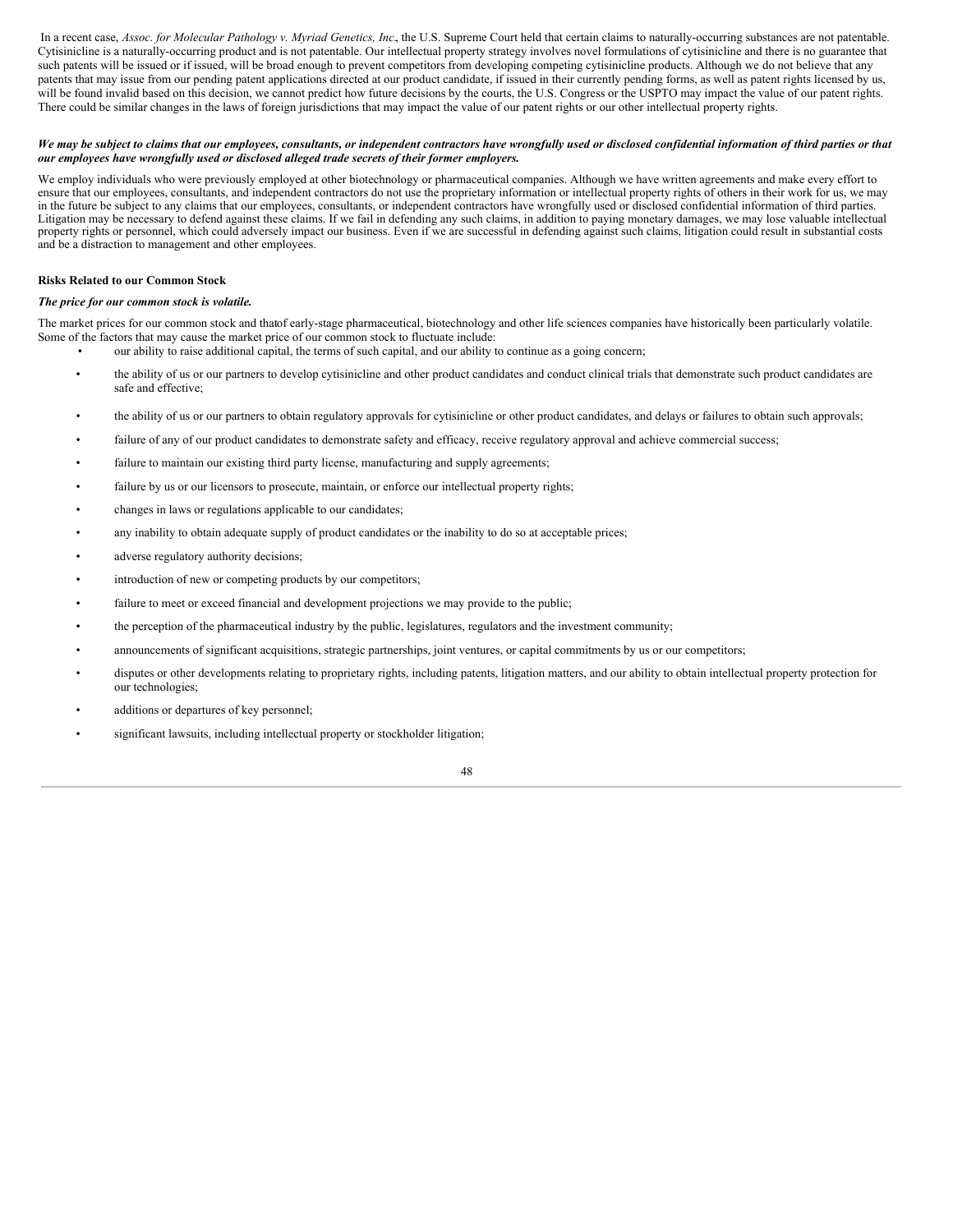- if securities or industry analysts do not publish research or reports about us, or if they issue an adverse or misleading opinion regarding our business and stock;
- changes in the market valuations of similar companies;
- general market or macroeconomic conditions;
- sales of our common stock us or our stockholders in the future;
- trading volume of our common stock;
- adverse publicity relating to our markets generally, including with respect to other products and potential products in such markets;
- changes in the structure of health care payment systems; and
- period-to-period fluctuations in our financial results.

Moreover, the stock markets in general have experienced substantial volatility that has often been unrelated to the operating performance of individual companies. These broad market fluctuations may also adversely affect the trading price of our common stock. An increase in the market price of our common stock, which is uncertain and unpredictable, may be the sole source of gain from an investment in our common stock. An investment in our common stock may not be appropriate for investors who require dividend income. We have never declared or paid cash dividends on our capital stock and do not anticipate paying any cash dividends on our capital stock in the foreseeable future. We currently intend to retain all available funds and any future earnings to fund the development and growth of our business. As a result, capital appreciation, if any, of our common stock will be the sole source of gain for stockholders for the foreseeable future. Accordingly, an investment in our common stock may not be appropriate for investors who require dividend income or investors who are not prepared to bear a significant risk of losses from such an investment.

## *We are at risk of securities class action litigation.*

In the past, securities class action litigation has often been brought against a company following a decline in the market price of its securities, including in circumstances where such declines occur in close proximity to the announcement of clinical trial results. Additionally, our stock price and those of other biotechnology and biopharmaceutical companies have experienced significant stock price volatility in recent years. If we face such litigation, it could result in substantial costs and a diversion of management's attention and resources, which could harm our business.

## Because our recent merger resulted in an ownership change under Section 382 of the Code for OncoGenex, pre-merger net operating loss carryforwards and certain other *tax attributes are now subject to limitations.*

If a corporation undergoes an "ownership change" within the meaning of Section 382 of the Code, the corporation's net operating loss carryforwards and certain other tax attributes arising from before the ownership change are subject to limitations on use after the ownership change. In general, an ownership change occurs if there is a cumulative change in the corporation's equity ownership by certain stockholders that exceeds fifty percentage points over a rolling three-year period. Similar rules may apply under state tax laws. Our recent merger involving OncoGenex and Achieve Life Sciences, Inc. resulted in an ownership change for OncoGenex and, accordingly, OncoGenex's net operating loss carryforwards and certain other tax attributes will be subject to limitations on their use after the merger. Additional ownership changes in the future could result in additional limitations on the combined organization's net operating loss carryforwards. Consequently, even if we achieve profitability, we may not be able to utilize a material portion of our net operating loss carryforwards and other tax attributes, which could have a material adverse effect on cash flow and results of operations.

#### Anti-takeover provisions under Delaware law could make an acquisition of us more difficult and may prevent attempts by our stockholders to replace or remove our *management.*

Because we are incorporated in Delaware, we are governed by the provisions of Section 203 of the Delaware General Corporate Law, which prohibits stockholders owning in excess of 15% of our outstanding voting stock from merging or combining with us. Although we believe these provisions collectively will provide for an opportunity to receive higher bids by requiring potential acquirors to negotiate with our board of directors, they would apply even if the offer may be considered beneficial by some stockholders. In addition, these provisions may frustrate or prevent any attempts by our stockholders to replace or remove then current management by making it more difficult for stockholders to replace members of the board of directors, which is responsible for appointing the members of management.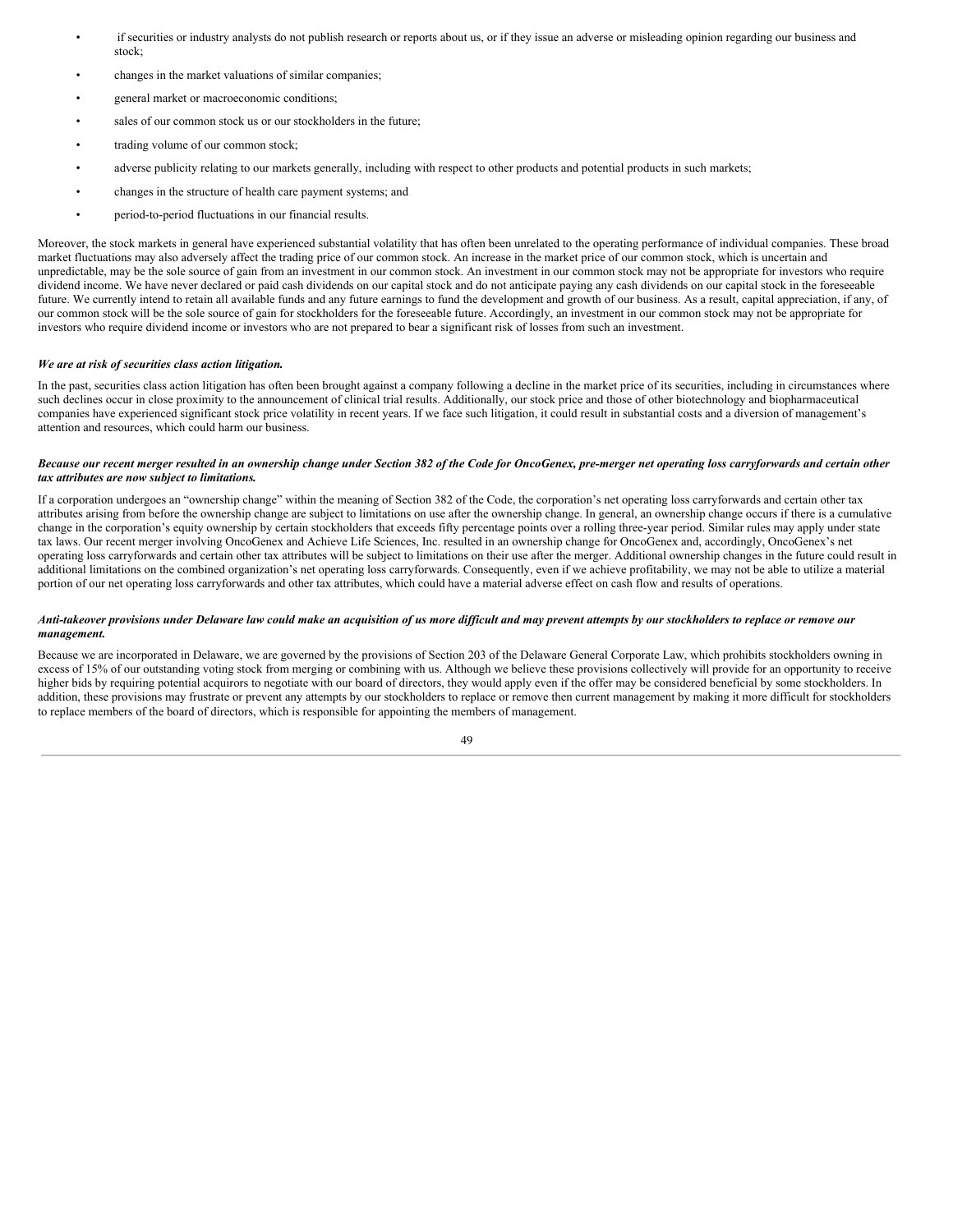## Our bylaws provide that the Court of Chancery of the State of Delaware is the exclusive forum for substantially all disputes between us and our stockholders, which could limit our stockholders' ability to obtain a favorable judicial forum for disputes with us or our directors, officers or other employees.

Our bylaws provide that the Court of Chancery of the State of Delaware is the sole and exclusive forum for any derivative action or proceeding brought on our behalf, any action asserting a breach of fiduciary duty owed by any of our directors, officers or other employees to us or our stockholders, any action asserting a claim against us arising pursuant to any provisions of the Delaware General Corporation Law, our certificate of incorporation or our bylaws, or any action asserting a claim against us that is governed by the internal affairs doctrine. The choice of forum provision may limit a stockholder's ability to bring a claim in a judicial forum that it finds favorable for disputes with us or our directors, officers or other employees, which may discourage such lawsuits against us and our directors, officers and other employees. If a court were to find the choice of forum provision contained in the bylaws to be inapplicable or unenforceable in an action, we may incur additional costs associated with resolving such action in other jurisdictions.

#### The sale of additional shares of common stock to LPC may cause the price of our common stock to decline and result in dilution to our existing stockholders

Pursuant to our purchase agreement with LPC, we have the right, from time to time, in our sole discretion and subject to certain conditions, to direct LPC to purchase additional shares of common stock having an aggregate value of \$10.0 million and we have exercised this right. We have directed LPC to purchase additional shares and may further direct LPC to purchase additional shares as often as every business day over the 30-month term of the Purchase Agreement in increments of up to 8,000 shares of common stock, with such amounts increasing as the closing sale price of our common stock increases. The purchase price of shares of common stock pursuant to the Purchase Agreement have been and will be based on prevailing market prices of common stock at the time of sale without any fixed discount, and we have controlled and will control the timing and amount of any sales of common stock to LPC. In addition, we have directed and we may direct LPC in the future to purchase additional amounts as accelerated purchases if on the date of a regular purchase the closing sale price of the common stock is not below \$20.00 per share. The sale of additional shares of our common stock pursuant to our purchase agreement with LPC has or will have a dilutive impact on our existing stockholders. Sales by us to LPC could cause the market price of our common stock to decline significantly. Sales of our common stock under the purchase agreement, or the perception that such sales will occur, could also encourage short sales by third parties, which could contribute to the further decline of our stock price. Additionally, the sale of a substantial number of shares of our common stock under the purchase agreement, or the perception that such sales will occur, could make it more difficult for us to sell equity or equity-related securities in the future at a time and at a price that we might otherwise wish.

#### If we raise additional capital, the terms of the financing transactions may cause dilution to existing stockholders or contain terms that are not favorable to us.

In the future, we may seek to raise additional financing through private placements or public offerings of our equity or debt securities. We cannot be certain that additional funding will be available on acceptable terms, if at all. To the extent that we raise additional financing by issuing equity securities, we may do so at a price per share that represents a discount to the then-current per share trading price of our common stock and our stockholders may experience significant dilution. Any debt financing, if available, may involve restrictive covenants, such as limitations on our ability to incur additional indebtedness, limitations on our ability to acquire or license intellectual property rights and other operating restrictions that could adversely affect our ability to conduct our business.

#### We are a smaller reporting company and we cannot be certain if the reduced disclosure requirements applicable to smaller reporting companies will make our common *stock less attractive to investors.*

We are currently a "smaller reporting company" as defined in the Securities Exchange Act of 1934, and are thus allowed to provide simplified executive compensation disclosures in our filings, are exempt from the provisions of Section 404(b) of the Sarbanes-Oxley Act requiring that an independent registered public accounting firm provide an attestation report on the effectiveness of internal control over financial reporting and have certain other decreased disclosure obligations in our SEC filings. We cannot predict whether investors will find our common stock less attractive because of our reliance on any of these exemptions. If some investors find our common stock less attractive as a result, there may be a less active trading market for our common stock and our stock price may be more volatile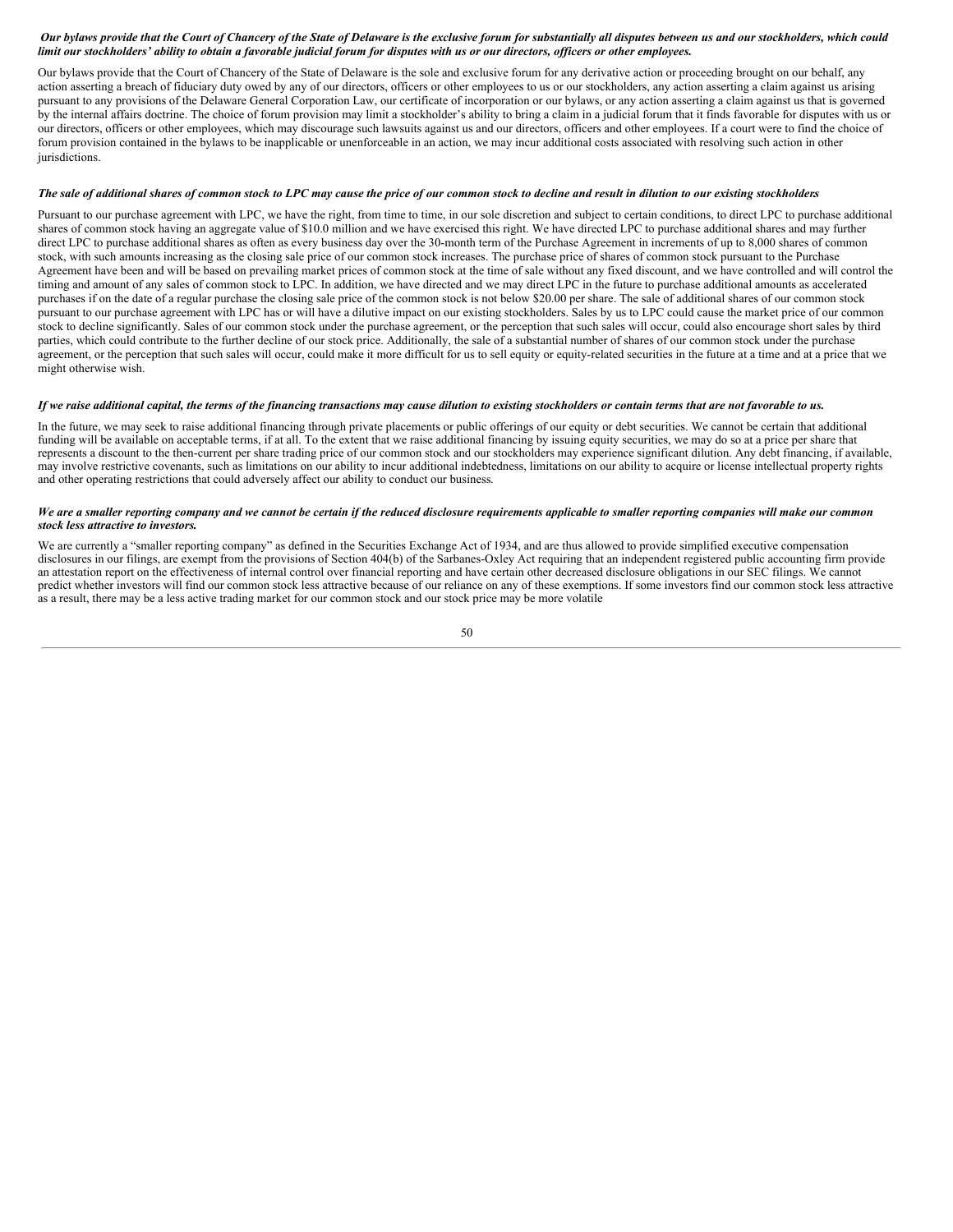| Item 6.           | <b>Exhibits</b>                                                                                                                                                                                  |
|-------------------|--------------------------------------------------------------------------------------------------------------------------------------------------------------------------------------------------|
| Exhibit<br>Number | <b>Description</b>                                                                                                                                                                               |
| 3.1               | Amendment to Sixth Amended and Restated Bylaws.                                                                                                                                                  |
| 4.1               | Form of Common Stock Purchase Warrant (2018 Private Placement) (Incorporated by reference to Exhibit 4.1 to our Current Report on Form 8-K filed with the<br>SEC on October 1, 2018.)            |
| 10.1              | Achieve Life Sciences 2018 Equity Incentive Plan                                                                                                                                                 |
| 31.1              | Certification of Chief Executive Officer pursuant to Rule 13a-14(a) or 15d-14(a) of the Securities Exchange Act of 1934, as adopted pursuant to Section 302 of<br>the Sarbanes-Oxley Act of 2002 |
| 31.2              | Certification of Chief Financial Officer pursuant to Rule 13a-14(a) or 15d-14(a) of the Securities Exchange Act of 1934, as adopted pursuant to Section 302 of<br>the Sarbanes-Oxley Act of 2002 |
| 32.1#             | Certification of Chief Executive Officer pursuant to 18 U.S.C. Section 1350, as adopted pursuant to Section 906 of the Sarbanes-Oxley Act of 2002                                                |
| 32.2#             | Certification of Chief Financial Officer pursuant to 18 U.S.C. Section 1350, as adopted pursuant to Section 906 of the Sarbanes-Oxley Act of 2002                                                |
| 101.INS           | <b>XBRL</b> Instance Document                                                                                                                                                                    |
| 101.SCH           | XBRL Taxonomy Extension Schema Document                                                                                                                                                          |
| 101.CAL           | XBRL Taxonomy Extension Calculation Linkbase Document                                                                                                                                            |
| 101.DEF           | XBRL Taxonomy Extension Definition Linkbase Document                                                                                                                                             |
| 101.LAB           | XBRL Taxonomy Extension Label Linkbase Document                                                                                                                                                  |
| 101.PRE           | XBRL Taxonomy Extension Presentation Linkbase Document                                                                                                                                           |

# The certifications attached as Exhibits 32.1 and 32.2 accompany this Quarterly Report on Form 10-Q pursuant to 18 U.S.C. Section 1350, as adopted pursuant to Section 906 of the Sarbanes-Oxley Act of 2002, and shall not be deemed filed for purposes of Section 18 of the Securities Exchange Act of 1934, as amended.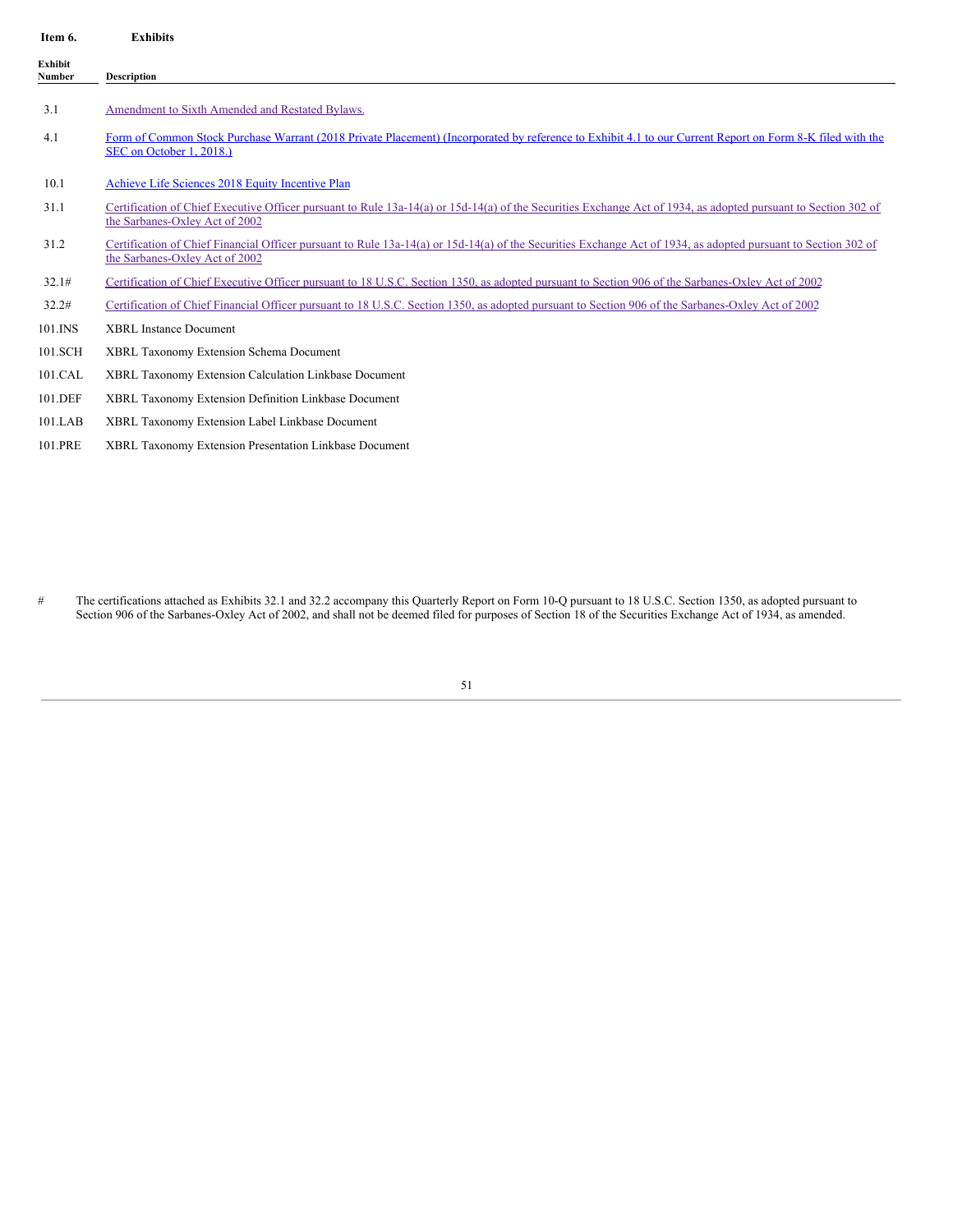## **SIGNATURES**

Pursuant to the requirements of the Securities Exchange Act of 1934, the registrant has duly caused this report to be signed on its behalf by the undersigned, thereunto duly authorized.

Date: November 7, 2018

# ACHIEVE LIFE SCIENCES, INC.

Date: November 7, 2018 By: /s/ Richard Stewart

Richard Stewart Chairman and Chief Executive Officer

By: <u>/s/ John Bencich</u><br>John Bencich Executive Vice President, Chief Financial Officer and Chief Operating Officer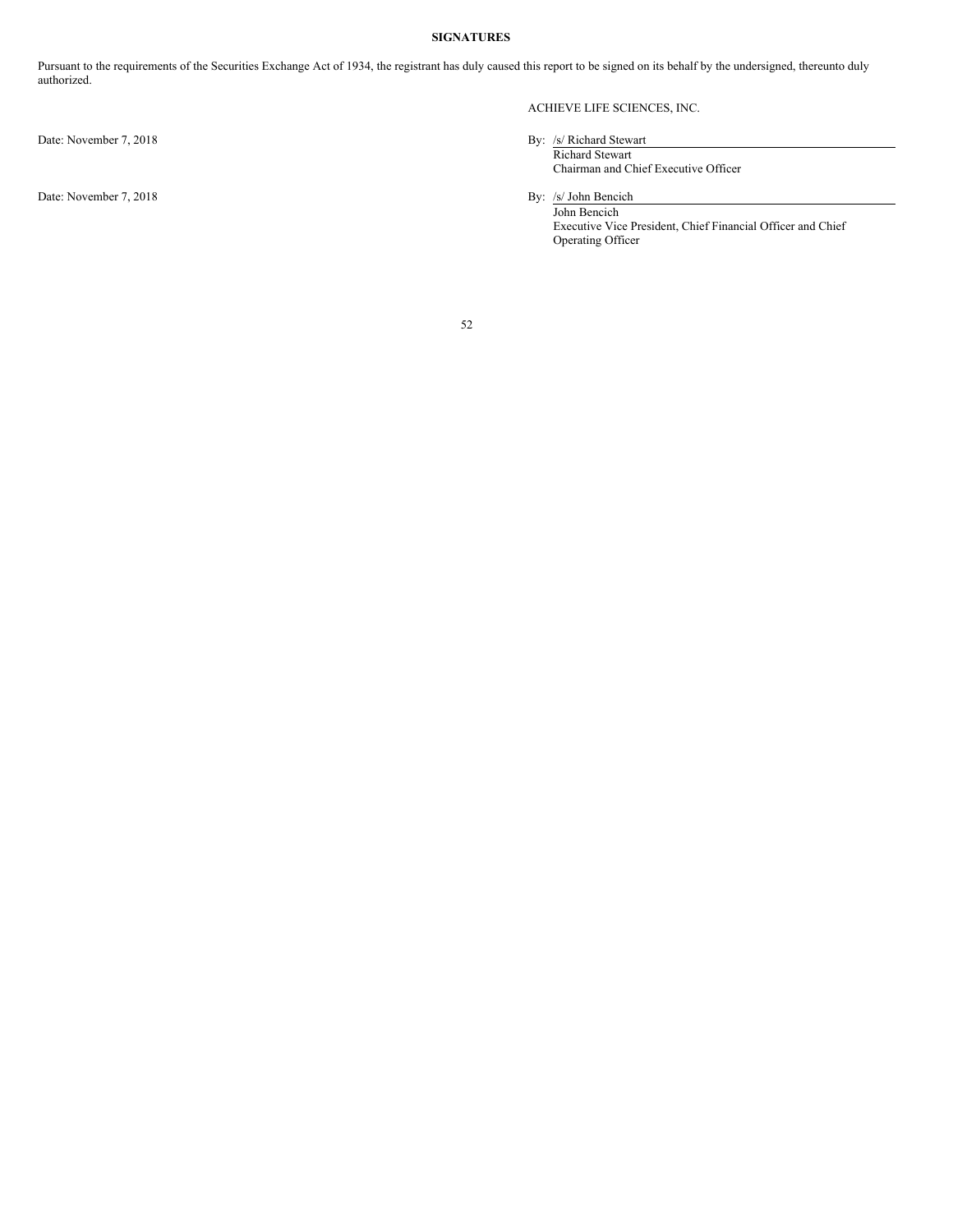## **AMENDMENT TO SIXTH AMENDED AND RESTATED BYLAWS OF ACHIEVE LIFE SCIENCES**

<span id="page-52-0"></span>Section 2.3 of the Sixth Amended & Restated Bylaws of Achieve Life Sciences, as adopted on January 5, 2017, shall be amended and replaced in its entirety by the following provision:

2.3. Place of Meeting. All meetings of the stockholders for the election of directors or for any other purpose shall be held either at a place, within or without the State of Delaware, or solely by means of remote communication in accordance with Section 211(a)(2) of the General Corporate Law of the State of Delaware, which may include a virtual meeting, as the board of directors in its sole discretion may determine. If authorized by the board of directors in its sole discretion, and subject to such guidelines and procedures as the board of directors may adopt, any stockholders and proxy holders not physically present at a meeting of stockholders may, by means of remote communication, including virtual meeting technology, (a) participate in a meeting of stockholders and (b) be deemed present in person and vote at a meeting of stockholders; whether such meeting is to be held at a designated place or solely by means of remote communication, provided that (i) the corporation shall implement reasonable measures to verify that each person deemed present and permitted to vote at the meeting by means of remote communication is a stockholder or proxy holder; (ii) the corporation shall implement reasonable measures to provide such stockholders and proxy holders a reasonable opportunity to participate in the meeting and to vote on matters submitted to the stockholders, including an opportunity to read or hear the proceedings of the meeting substantially concurrently with such proceedings; and (iii) if any stockholder or proxy holder votes or takes other action at the meeting by means of remote communication, a record of such vote or other action shall be maintained by the corporation. Any adjourned session of any meeting of the stockholders shall be held at the place announced at the meeting at which the adjournment is taken.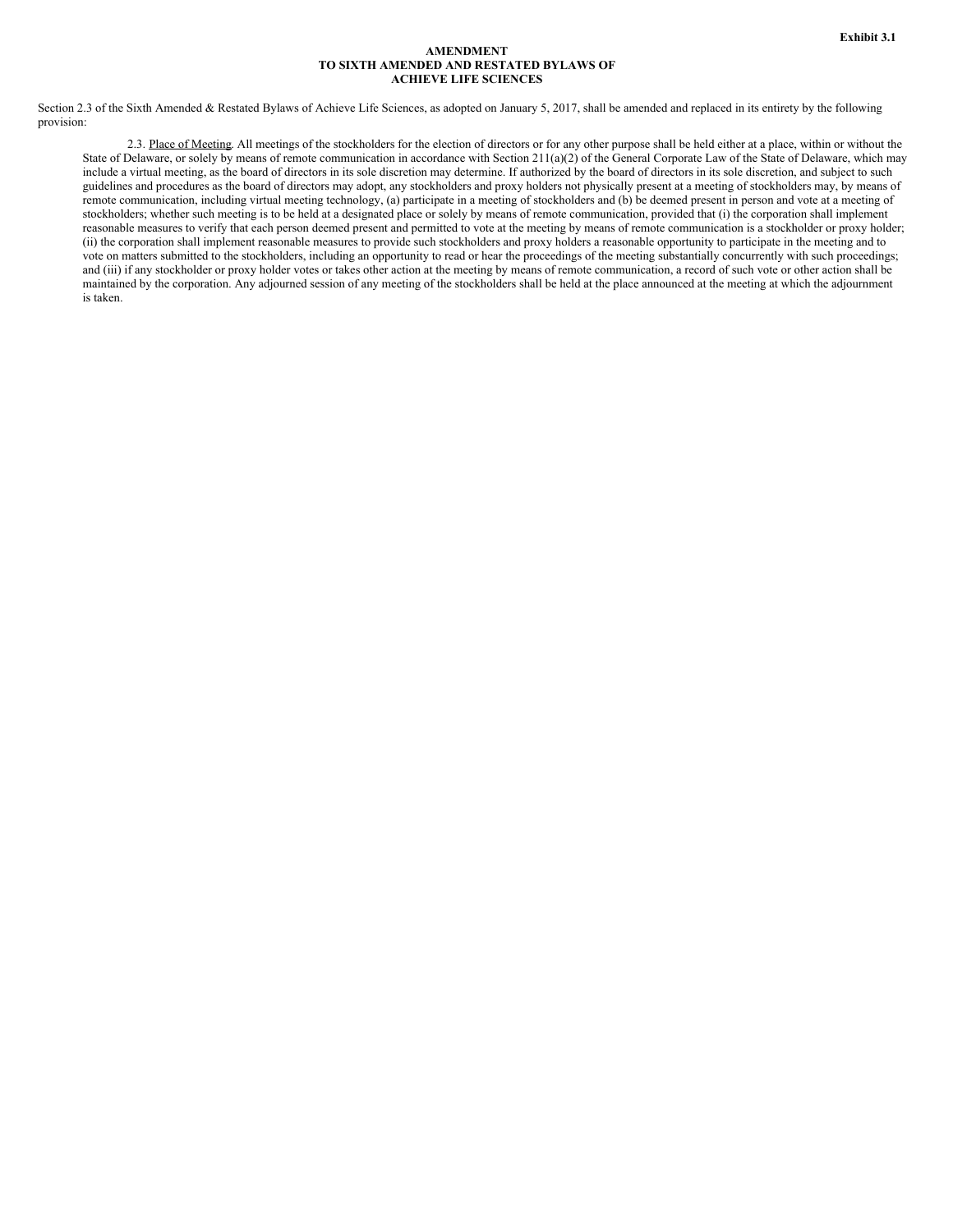## **ACHIEVE LIFE SCIENCES, INC. 2018 EQUITY INCENTIVE PLAN**

**1. PURPOSE**. The purpose of this Plan is to provide incentives to attract, retain and motivate eligible persons whose present and potential contributions are important to the success of the Company, and any Parents, Subsidiaries and Affiliates that exist now or in the future, by offering them an opportunity to participate in the Company's future performance through the grant of Awards. Capitalized terms not defined elsewhere in the text are defined in Section 28.

#### **2. SHARES SUBJECT TO THE PLAN.**

2.1 Number of Shares Available. Subject to Sections 2.6 and 21 and any other applicable provisions hereof, the total number of Shares reserved and available for grant and issuance pursuant to this Plan as of the date of adoption of the Plan by the Board, is  $1,000,000$ , plus (a) any reserved shares not issued or subject to outstanding grants under the Company's 2017 Equity Incentive Plan (the "*Prior Plan*") on the Effective Date, (b) shares that are subject to stock options or other awards granted under the Prior Plan that cease to be subject to such stock options or other awards, by forfeiture or otherwise, after the Effective Date, (c) shares issued under the Prior Plan before or after the Effective Date pursuant to the exercise of stock options that are forfeited after the Effective Date, (d) shares issued under the Prior Plan that are repurchased by the Company at the original issue price and (e) shares that are subject to stock options or other awards under the Prior Plan that are used to pay the exercise price of an option or withheld to satisfy the tax withholding obligations related to any award.

**2.2** Lapsed, Returned Awards. Shares subject to Awards, and Shares issued under the Plan under any Award, will again be available for grant and issuance in connection with subsequent Awards under this Plan to the extent such Shares: (a) are subject to issuance upon exercise of an Option or SAR granted under this Plan but which cease to be subject to the Option or SAR for any reason other than exercise of the Option or SAR; (b) are subject to Awards granted under this Plan that are forfeited or are repurchased by the Company at the original issue price; (c) are subject to Awards granted under this Plan that otherwise terminate without such Shares being issued; or (d) are surrendered pursuant to an Exchange Program. To the extent an Award under the Plan is paid out in cash or other property rather than Shares, such cash payment will not result in reducing the number of Shares available for issuance under the Plan. Shares used to pay the exercise price of an Award or withheld to satisfy the tax withholding obligations related to an Award will become available for future grant or sale under the Plan. For the avoidance of doubt, Shares that otherwise become available for grant and issuance because of the provisions of this Section 2.2 shall not include Shares subject to Awards that initially became available because of the substitution clause in Section 21.2 hereof.

2.3 Minimum Share Reserve. At all times the Company shall reserve and keep available a sufficient number of Shares as shall be required to satisfy the requirements of all outstanding Awards granted under this Plan.

2.4 Automatic Share Reserve Increase. The number of Shares available for grant and issuance under the Plan shall be increased on January 1, of each of 2018 through 2027, by the lesser of (a) five percent (5%) of the number of Shares issued and outstanding on each December 31 immediately prior to the date of increase or (b) such number of Shares determined by the Board.

**2.5** Limitations. No more than 2,000,000 Shares shall be issued pursuant to the exercise of ISOs.

2.6 Adjustment of Shares. If the number of outstanding Shares is changed by a stock dividend, extraordinary dividends or distributions (whether in cash, shares or other property, other than a regular cash dividend), spin-off, recapitalization, stock split, reverse stock split, subdivision, combination, reclassification or similar change in the capital structure of the Company, without consideration, then (a) the number of Shares reserved for issuance and future grant under the Plan set forth in Section 2.1, including Shares reserved under sub-clauses (a)–(e) of Section 2.1, (b) the Exercise Prices of and number of Shares subject to outstanding Options and SARs, (c) the number of Shares subject to other outstanding Awards, and (d) the maximum number of Shares that may be issued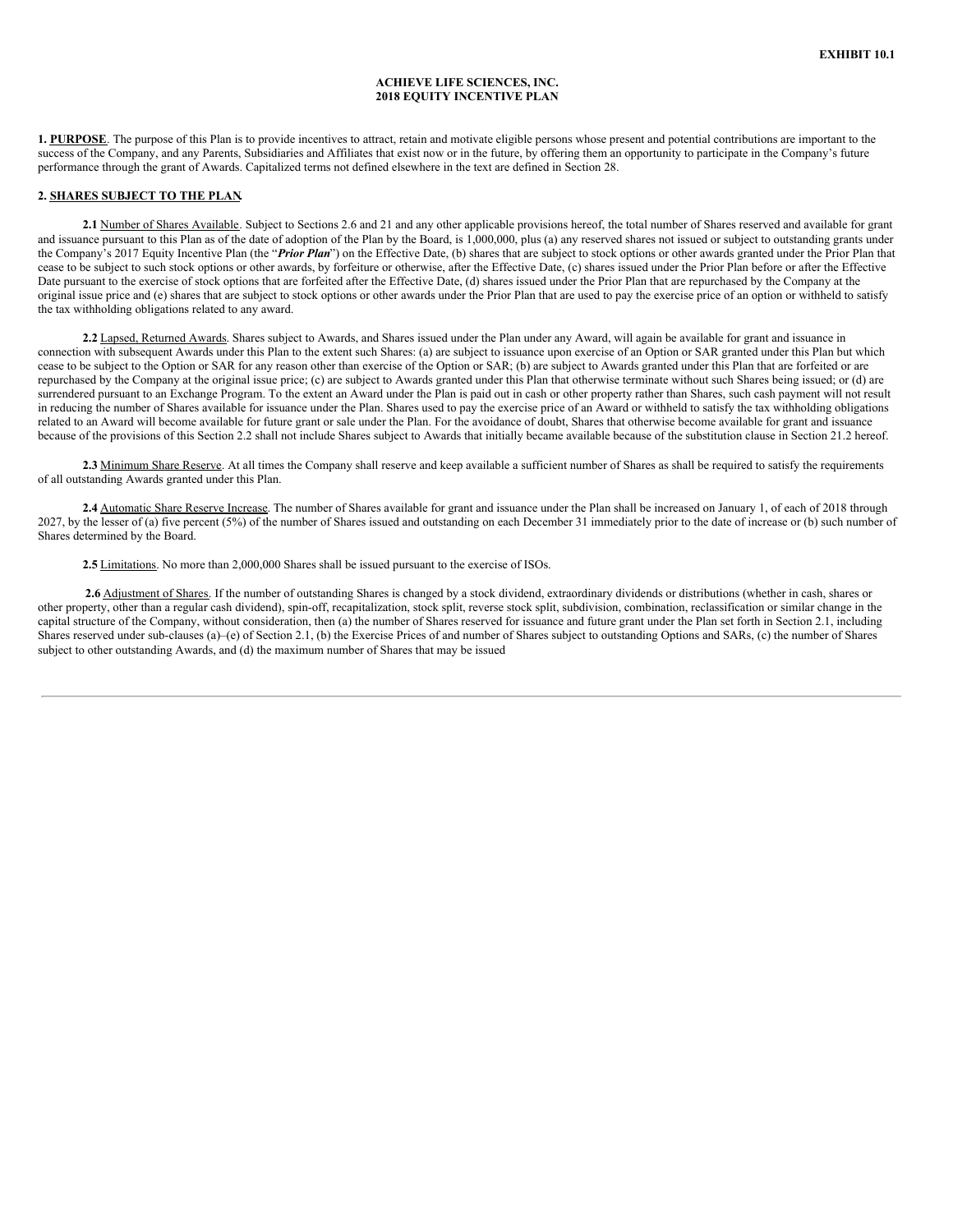as ISOs set forth in Section 2.5 shall be proportionately adjusted, subject to any required action by the Board or the stockholders of the Company and in compliance with applicable securities laws; provided that fractions of a Share will not be issued.

If, by reason of an adjustment pursuant to this Section 2.6, a Participant's Award Agreement or other agreement related to any Award or the Shares subject to such Award covers additional or different shares of stock or securities, then such additional or different shares, and the Award Agreement or such other agreement in respect thereof, shall be subject to all of the terms, conditions and restrictions which were applicable to the Award or the Shares subject to such Award prior to such adjustment.

**3. ELIGIBILITY**. ISOs may be granted only to Employees. All other Awards may be granted to Employees, Consultants, Directors and Non-Employee Directors; provided such Consultants, Directors and Non-Employee Directors render bona fide services not in connection with the offer and sale of securities in a capital-raising transaction.

## **4. ADMINISTRATION.**

**4.1** Committee Composition; Authority. This Plan will be administered by the Committee or by the Board acting as the Committee. Subject to the general purposes, terms and conditions of this Plan, and to the direction of the Board, the Committee will have full power to implement and carry out this Plan, except, however, the Board shall establish the terms for the grant of an Award to Non-Employee Directors. The Committee will have the authority to:

(a) construe and interpret this Plan, any Award Agreement and any other agreement or document executed pursuant to this Plan;

(b) prescribe, amend and rescind rules and regulations relating to this Plan or any Award;

(c) select persons to receive Awards;

(d) determine the form and terms and conditions, not inconsistent with the terms of the Plan, of any Award granted hereunder. Such terms and conditions include, but are not limited to, the exercise price, the time or times when Awards may vest and be exercised (which may be based on performance criteria) or settled, any vesting acceleration or waiver of forfeiture restrictions, the method to satisfy tax withholding obligations or any other tax liability legally due and any restriction or limitation regarding any Award or the Shares relating thereto, based in each case on such factors as the Committee will determine;

(e) determine the number of Shares or other consideration subject to Awards;

(f) determine the Fair Market Value in good faith and interpret the applicable provisions of this Plan and the definition of Fair Market Value in connection with circumstances that impact the Fair Market Value, if necessary;

(g) determine whether Awards will be granted singly, in combination with, in tandem with, in replacement of, or as alternatives to, other Awards under this Plan or any other incentive or compensation plan of the Company or any Parent, Subsidiary or Affiliate;

(h) grant waivers of Plan or Award conditions;

(i) determine the vesting, exercisability and payment of Awards;

(j) correct any defect, supply any omission or reconcile any inconsistency in this Plan, any Award or any Award Agreement;

(k) determine whether an Award has been earned or has vested;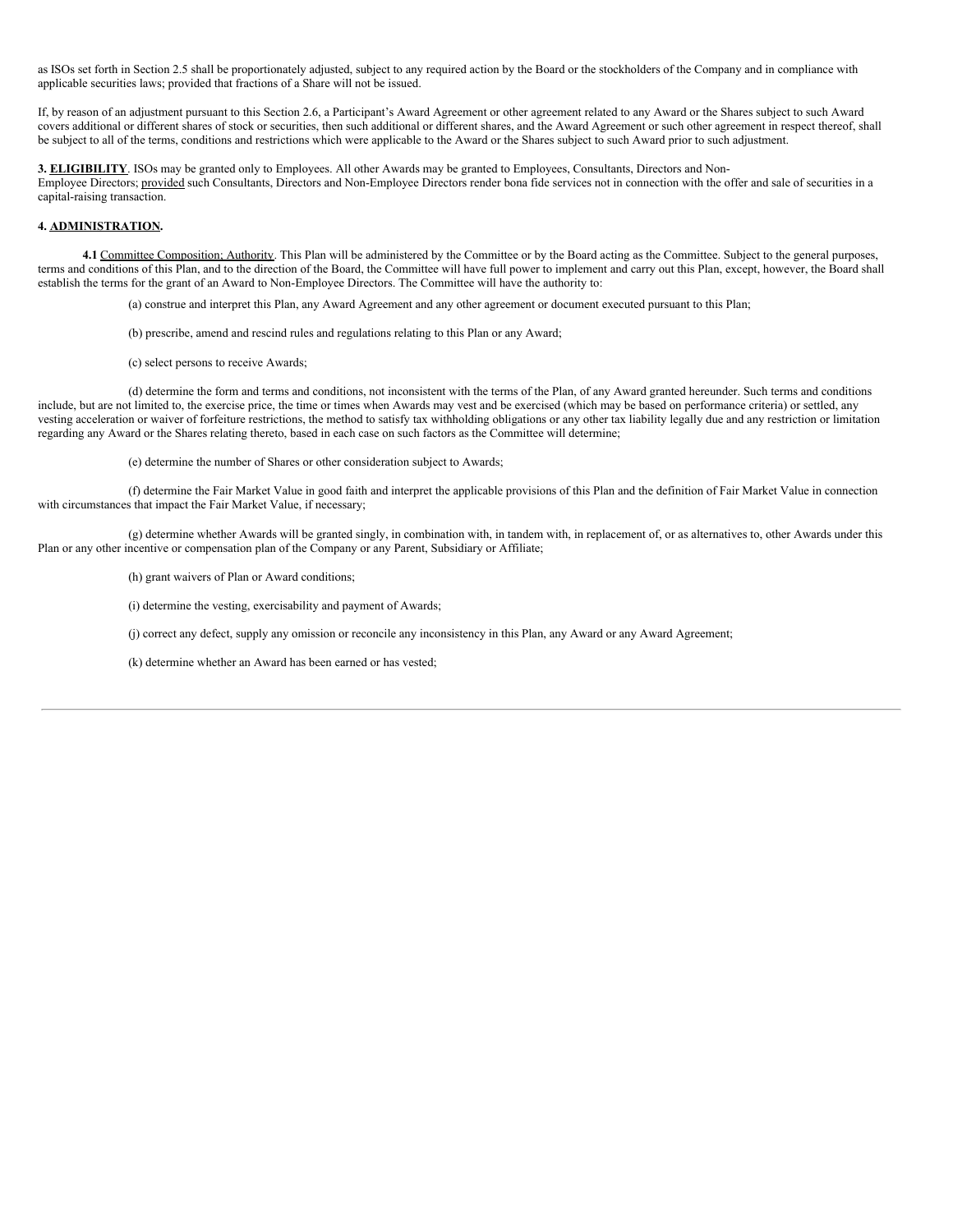(l) determine the terms and conditions of any, and to institute any Exchange Program;

(m) reduce or waive any criteria with respect to Performance Factors;

(n) adjust Performance Factors to take into account changes in law and accounting or tax rules as the Committee deems necessary or appropriate to reflect the impact of extraordinary or unusual items, events or circumstances to avoid windfalls or hardships;

(o) adopt rules and/or procedures (including the adoption of any subplan under this Plan) relating to the operation and administration of the Plan to accommodate requirements of local law and procedures outside of the United States or qualify Awards for special tax treatment under laws of jurisdictions other than the United States;

(p) make all other determinations necessary or advisable for the administration of this Plan;

(q) delegate any of the foregoing to one or more executive officers pursuant to a specific delegation as permitted by applicable law, including Section 157(c) of the Delaware General Corporation Law; and

(r) to exercise negative discretion on Performance Awards, reducing or eliminating the amount to be paid to Participants.

4.2 Committee Interpretation and Discretion. Any determination made by the Committee with respect to any Award shall be made in its sole discretion at the time of grant of the Award or, unless in contravention of any express term of the Plan or Award, at any later time, and such determination shall be final and binding on the Company and all persons having an interest in any Award under the Plan. Any dispute regarding the interpretation of the Plan or any Award Agreement shall be submitted by the Participant or Company to the Committee for review. The resolution of such a dispute by the Committee shall be final and binding on the Company and the Participant. The Committee may delegate to one or more executive officers the authority to review and resolve disputes with respect to Awards held by Participants who are not Insiders, and such resolution shall be final and binding on the Company and the Participant.

**4.3** Section 16 of the Exchange Act. Awards granted to Participants who are subject to Section 16 of the Exchange Act must be approved by two or more "nonemployee directors" (as defined in the regulations promulgated under Section 16 of the Exchange Act).

4.4 Documentation. The Award Agreement for a given Award, the Plan and any other documents may be delivered to, and accepted by, a Participant or any other person in any manner (including electronic distribution or posting) that meets applicable legal requirements.

4.5 Foreign Award Recipients. Notwithstanding any provision of the Plan to the contrary, in order to comply with the laws and practices in other countries in which the Company and its Subsidiaries and Affiliates operate or have employees or other individuals eligible for Awards, the Committee, in its sole discretion, shall have the power and authority to: (a) determine which Subsidiaries and Affiliates shall be covered by the Plan; (b) determine which individuals outside the United States are eligible to participate in the Plan, which may include individuals who provide services to the Company, Subsidiary or Affiliate under an agreement with a foreign nation or agency; (c) modify the terms and conditions of any Award granted to individuals outside the United States or foreign nationals to comply with applicable foreign laws, policies, customs and practices; (d) establish subplans and modify exercise procedures and other terms and procedures, to the extent the Committee determines such actions to be necessary or advisable (and such subplans and/or modifications shall be attached to this Plan as appendices); provided, however, that no such subplans and/or modifications shall increase the share limitations contained in Section 2.1 hereof; and (e) take any action, before or after an Award is made, that the Committee determines to be necessary or advisable to obtain approval or comply with any local governmental regulatory exemptions or approvals. Notwithstanding the foregoing, the Committee may not take any actions hereunder, and no Awards shall be granted, that would violate the Exchange Act or any other applicable United States securities law, the Code, or any other applicable United States governing statute or law.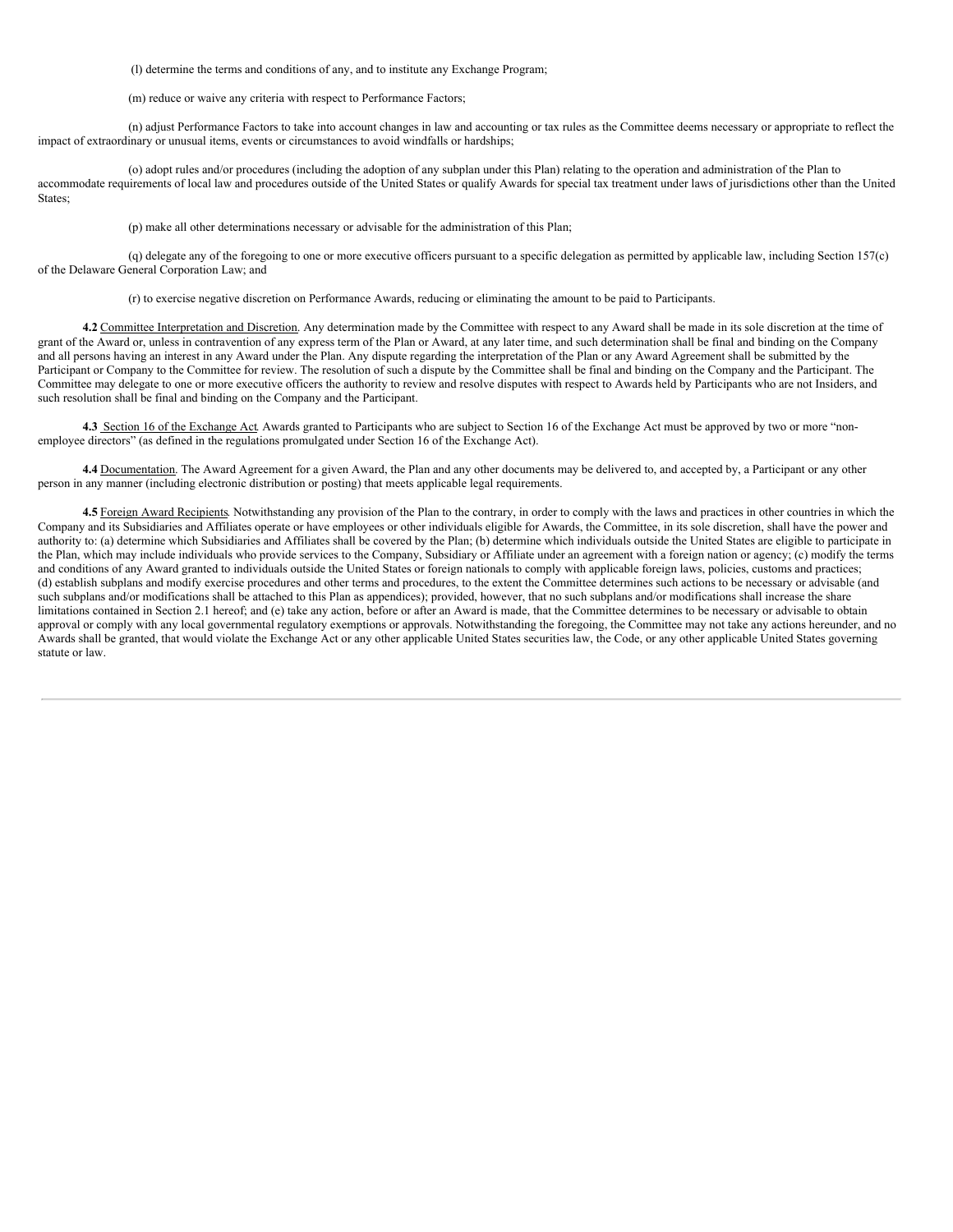**5. OPTIONS**. An Option is the right but not the obligation to purchase a Share, subject to certain conditions, if applicable. The Committee may grant Options to eligible Employees, Consultants and Directors and will determine whether such Options will be Incentive Stock Options within the meaning of the Code ("*ISOs*") or Nonqualified Stock Options ("*NSOs*"), the number of Shares subject to the Option, the Exercise Price of the Option, the period during whichthe Option may vest and be exercised, and all other terms and conditions of the Option, subject to the following terms of this section.

**5.1** Option Grant. Each Option granted under this Plan will identify the Option as an ISO or an NSO. An Option may be, but need not be, awarded upon satisfaction of such Performance Factors during any Performance Period as are set out in advance in the Participant's individual Award Agreement. If the Option is being earned upon the satisfaction of Performance Factors, then the Committee will: (a) determine the nature, length and starting date of any Performance Period for each Option; and (b) select from among the Performance Factors to be used to measure the performance, if any. Performance Periods may overlap and Participants may participate simultaneously with respect to Options that are subject to different performance goals and other criteria.

**5.2** Date of Grant. The date of grant of an Option will be the date on which the Committee makes the determination to grant such Option, or a specified future date. The Award Agreement and a copy of this Plan will be delivered to the Participant within a reasonable time after the granting of the Option.

**5.3** Exercise Period. Options may be vested and exercisable within the times or upon the conditions as set forth in the Award Agreement governing such Option; provided, however, that no Option will be exercisable after the expiration of ten (10) years from the date the Option is granted; and provided further that no ISO granted to a person who, at the time the ISO is granted, directly or by attribution owns more than ten percent (10%) of the total combined voting power of all classes of stock of the Company or of any Parent or Subsidiary ("*Ten Percent Stockholder*") will be exercisable after the expiration of five (5) years from the date the ISO is granted. The Committee also may provide for Options to become exercisable at one time or from time to time, periodically or otherwise, in such number of Shares or percentage of Shares as the Committee determines.

**5.4** Exercise Price. The Exercise Price of an Option will be determined by the Committee when the Option is granted; provided that: (a) the Exercise Price of an Option will be not less than one hundred percent (100%) of the Fair Market Value of the Shares on the date of grant and (b) the Exercise Price of any ISO granted to a Ten Percent Stockholder will not be less than one hundred ten percent (110%) of the Fair Market Value of the Shares on the date of grant. Payment for the Shares purchased may be made in accordance with Section 11 and the Award Agreement and in accordance with any procedures established by the Company.

5.5 Method of Exercise. Any Option granted hereunder will be vested and exercisable according to the terms of the Plan and at such times and under such conditions as determined by the Committee and set forth in the Award Agreement. An Option may not be exercised for a fraction of a Share. An Option will be deemed exercised when the Company receives: (a) notice of exercise (in such form as the Committee may specify from time to time) from the person entitled to exercise the Option (and/or via electronic execution through the authorized third-party administrator), and (b) full payment for the Shares with respect to which the Option is exercised (together with applicable withholding taxes). Full payment may consist of any consideration and method of payment authorized by the Committee and permitted by the Award Agreement and the Plan. Shares issued upon exercise of an Option will be issued in the name of the Participant. Until the Shares are issued (as evidenced by the appropriate entry on the books of the Company or of a duly authorized transfer agent of the Company), no right to vote or receive dividends or any other rights as a stockholder will exist with respect to the Shares, notwithstanding the exercise of the Option. The Company will issue (or cause to be issued) such Shares promptly after the Option is exercised. No adjustment will be made for a dividend or other right for which the record date is prior to the date the Shares are issued, except as provided in Section 2.6 of the Plan. Exercising an Option in any manner will decrease the number of Shares thereafter available, both for purposes of the Plan and for sale under the Option, by the number of Shares as to which the Option is exercised.

5.6 Termination of Service. If the Participant's Service terminates for any reason except for Cause or the Participant's death or Disability, then the Participant may exercise such Participant's Options only to the extent that such Options would have been exercisable by the Participant on the date Participant's Service terminates no later than three (3) months after the date Participant's Service terminates (or such shorter time period not less than thirty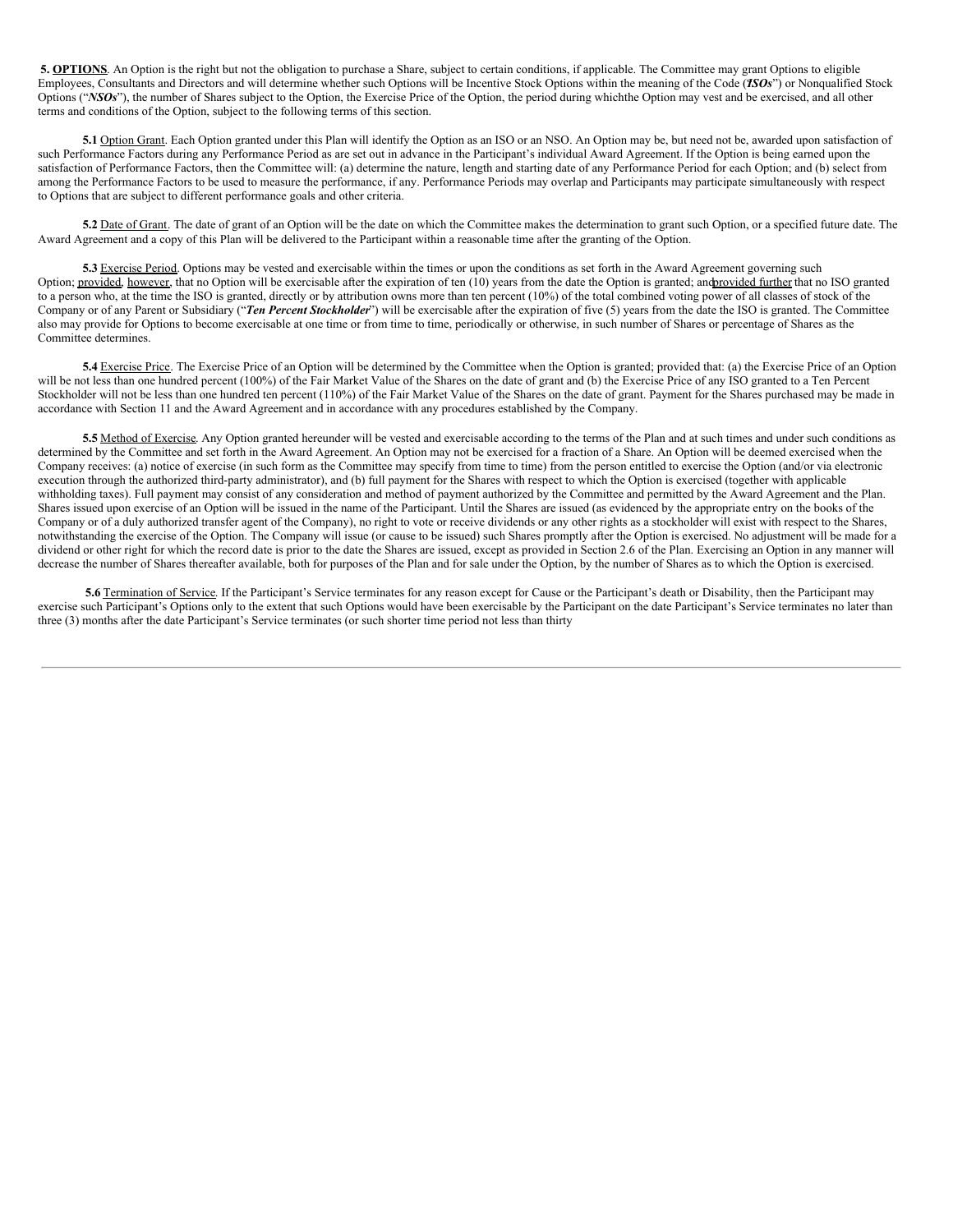(30) days or longer time period as may be determined by the Committee, with any exercise beyond three (3) months after the date Participant's Service terminates deemed to be the exercise of an NSO), but in any event no later than the expiration date of the Options.

(a) Death. If the Participant's Service terminates because of the Participant's death (or the Participant dies within three (3) months after Participant's Service terminates other than for Cause or because of the Participant's Disability), then the Participant's Options may be exercised only to the extent that such Options would have been exercisable by the Participant on the date Participant's Service terminates and must be exercised by the Participant's legal representative, or authorized assignee, no later than twelve (12) months after the date Participant's Service terminates (or such shorter time period not less than six (6) months or longer time period as may be determined by the Committee), but in any event no later than the expiration date of the Options.

(b) Disability. If the Participant's Service terminates because of the Participant's Disability, then the Participant's Options may be exercised only to the extent that such Options would have been exercisable by the Participant on the date Participant's Service terminates and must be exercised by the Participant (or the Participant's legal representative or authorized assignee) no later than twelve (12) months after the date Participant's Service terminates (or such shorter time period not less than six (6) months or longer time period as may be determined by the Committee, with any exercise beyond (a) three (3) months after the date Participant's Service terminates when the termination of Service is for a Disability that is not a "permanent and total disability" as defined in Section 22(e)(3) of the Code, or (b) twelve (12) months after the date Participant's Service terminates when the termination of Service is for a Disability that is a "permanent and total disability" as defined in Section 22(e)(3) of the Code, deemed to be exercise of an NSO), but in any event no later than the expiration date of the Options.

(c) Cause. If the Participant's Service is terminated for Cause, then Participant's Options shall expire on such Participant's date of termination of Service, or at such later time and on such conditions as are determined by the Committee, but in any event no later than the expiration date of the Options. Unless otherwise provided in an employment agreement or the Award Agreement, Cause shall have the meaning set forth in the Plan.

5.7 Limitations on Exercise. The Committee may specify a minimum number of Shares that may be purchased on any exercise of an Option, provided that such minimum number will not prevent any Participant from exercising the Option for the full number of Shares for which it is then exercisable.

5.8 Limitations on ISOs. With respect to Awards granted as ISOs, to the extent that the aggregate Fair Market Value of the Shares with respect to which such ISOs are exercisable for the first time by the Participant during any calendar year (under all plans of the Company and any Parent or Subsidiary) exceeds one hundred thousand dollars (\$100,000), such Options will be treated as NSOs. For purposes of this Section 5.8, ISOs will be taken into account in the order in which they were granted. The Fair Market Value of the Shares will be determined as of the time the Option with respect to such Shares is granted. In the event that the Code or the regulations promulgated thereunder are amended after the Effective Date to provide for a different limit on the Fair Market Value of Shares permitted to be subject to ISOs, such different limit will be automatically incorporated herein and will apply to any Options granted after the effective date of such amendment.

5.9 Modification, Extension or Renewal. The Committee may modify, extend or renew outstanding Options and authorize the grant of new Options in substitution therefor, provided that any such action may not, without the written consent of a Participant, impair any of such Participant's rights under any Option previously granted. Any outstanding ISO that is modified, extended, renewed or otherwise altered will be treated in accordance with Section 424(h) of the Code.

5.10 No Disqualification. Notwithstanding any other provision in this Plan, no term of this Plan relating to ISOs will be interpreted, amended or altered, nor will any discretion or authority granted under this Plan be exercised, so as to disqualify this Plan under Section 422 of the Code or, without the consent of the Participant affected, to disqualify any ISO under Section 422 of the Code.

**6. RESTRICTED STOCK AWARDS**. A Restricted Stock Award is an offer by the Company to sell to an eligible Employee, Consultant, or Director Shares that are subject to restrictions ("*Restricted Stock*"). The Committee will determine to whom an offer will be made, the number of Shares the Participant may purchase, the Purchase Price,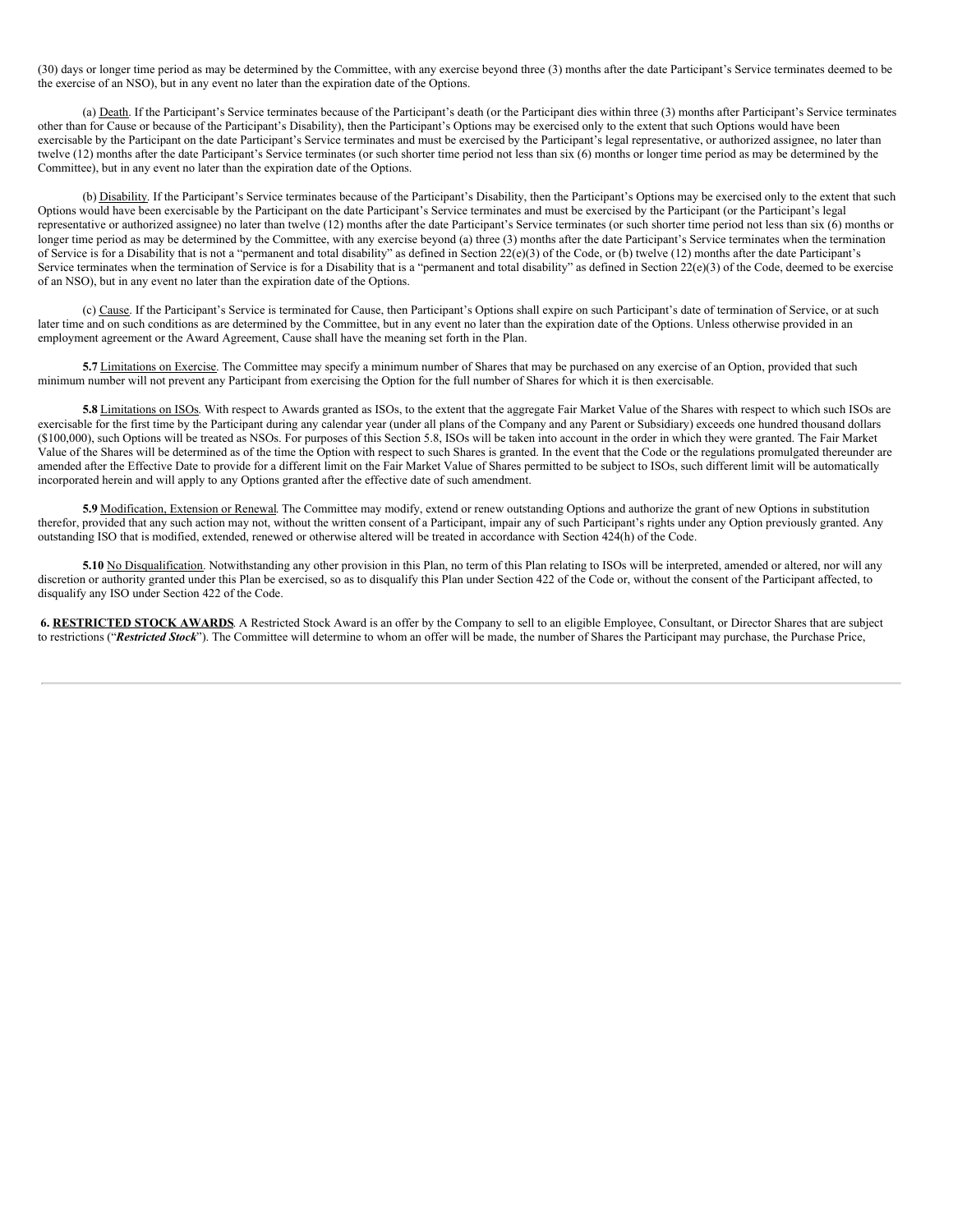the restrictions under which the Shares will be subject and all other terms and conditions of the Restricted Stock Award, subject to the Plan.

**6.1** Restricted Stock Purchase Agreement. All purchases under a Restricted Stock Award will be evidenced by an Award Agreement. Except as may otherwise be provided in an Award Agreement, a Participant accepts a Restricted Stock Award by signing and delivering to the Company an Award Agreement with full payment of the Purchase Price, within thirty (30) days from the date the Award Agreement was delivered to the Participant. If the Participant does not accept such Award within thirty (30) days, then the offer of such Restricted Stock Award will terminate, unless the Committee determines otherwise.

**6.2** Purchase Price. The Purchase Price for a Restricted Stock Award will be determined by the Committee and may be less than Fair Market Value on the date the Restricted Stock Award is granted. Payment of the Purchase Price must be made in accordance with Section 11 of the Plan, and the Award Agreement and in accordance with any procedures established by the Company.

**6.3** Terms of Restricted Stock Awards. Restricted Stock Awards will be subject to such restrictions as the Committee may impose or are required by law. These restrictions may be based on completion of a specified number of years of service with the Company or upon completion of Performance Factors, if any, during any Performance Period as set out in advance in the Participant's Award Agreement. Prior to the grant of a Restricted Stock Award, the Committee shall: (a) determine the nature, length and starting date of any Performance Period for the Restricted Stock Award; (b) select from among the Performance Factors to be used to measure performance goals, if any; and (c) determine the number of Shares that may be awarded to the Participant. Performance Periods may overlap and a Participant may participate simultaneously with respect to Restricted Stock Awards that are subject to different Performance Periods and having different performance goals and other criteria.

**6.4** Termination of Service. Except as may be set forth in the Participant's Award Agreement, vesting ceases on such date Participant's Service terminates (unless determined otherwise by the Committee).

**7. STOCK BONUS AWARDS**. A Stock Bonus Award is an award to an eligible Employee, Consultant, or Director of Shares for Services to be rendered or for past Services already rendered to the Company or any Parent, Subsidiary or Affiliate. All Stock Bonus Awards shall be made pursuant to an Award Agreement. No payment from the Participant will be required for Shares awarded pursuant to a Stock Bonus Award.

**7.1.** Terms of Stock Bonus Awards. The Committee will determine the number of Shares to be awarded to the Participant under a Stock Bonus Award and any restrictions thereon. These restrictions may be based upon completion of a specified number of years of service with the Company or upon satisfaction of performance goals based on Performance Factors during any Performance Period as set out in advance in the Participant's Stock Bonus Agreement. Prior to the grant of any Stock Bonus Award the Committee shall: (a) determine the nature, length and starting date of any Performance Period for the Stock Bonus Award; (b) select from among the Performance Factors to be used to measure performance goals; and (c) determine the number of Shares that may be awarded to the Participant. Performance Periods may overlap and a Participant may participate simultaneously with respect to Stock Bonus Awards that are subject to different Performance Periods and different performance goals and other criteria.

**7.2**. Form of Payment to Participant. Payment may be made in the form of cash, whole Shares, or a combination thereof, based on the Fair Market Value of the Shares earned under a Stock Bonus Award on the date of payment, as determined in the sole discretion of the Committee.

**7.3**. Termination of Service. Except as may be set forth in the Participant's Award Agreement, vesting ceases on such date Participant's Service terminates (unless determined otherwise by the Committee).

**8. STOCK APPRECIATION RIGHTS**. A Stock Appreciation Right ("*SAR*") is an award to an eligible Employee, Consultant, or Director that may be settled in cash, or Shares (which may consist of Restricted Stock), having a value equal to (a) the difference between the Fair Market Value on the date of exercise over the Exercise Price multiplied by (b) the number of Shares with respect to which the SAR is being settled (subject to any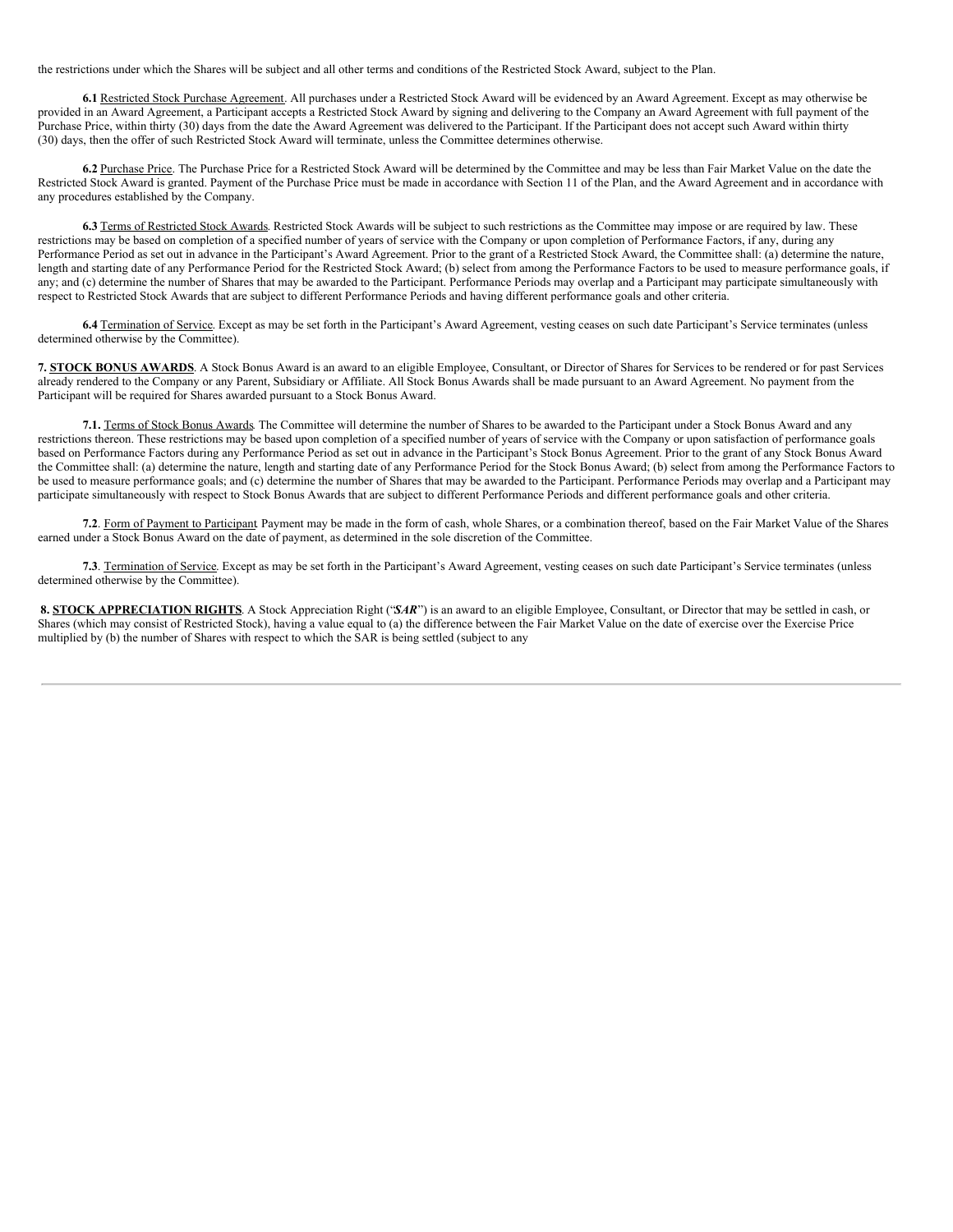maximum number of Shares that may be issuable as specified in an Award Agreement). All SARs shall be made pursuant to an Award Agreement.

8.1 Terms of SARs. The Committee will determine the terms of each SAR including, without limitation: (a) the number of Shares subject to the SAR; (b) the Exercise Price and the time or times during which the SAR may be settled; (c) the consideration to be distributed on settlement of the SAR; and (d) the effect of the Participant's termination of Service on each SAR. The Exercise Price of the SAR will be determined by the Committee when the SAR is granted, and may not be less than Fair Market Value. A SAR may be awarded upon satisfaction of Performance Factors, if any, during any Performance Period as are set out in advance in the Participant's individual Award Agreement. If the SAR is being earned upon the satisfaction of Performance Factors, then the Committee will: (x) determine the nature, length and starting date of any Performance Period for each SAR; and (y) select from among the Performance Factors to be used to measure the performance, if any. Performance Periods may overlap and Participants may participate simultaneously with respect to SARs that are subject to different Performance Factors and other criteria.

8.2 Exercise Period and Expiration Date. A SAR will be exercisable within the times or upon the occurrence of events determined by the Committee and set forth in the Award Agreement governing such SAR. The SAR Agreement shall set forth the expiration date; provided that no SAR will be exercisable after the expiration of ten (10) years from the date the SAR is granted. The Committee may also provide for SARs to become exercisable at one time or from time to time, periodically or otherwise (including, without limitation, upon the attainment during a Performance Period of performance goals based on Performance Factors), in such number of Shares or percentage of the Shares subject to the SAR as the Committee determines. Except as may be set forth in the Participant's Award Agreement, vesting ceases on the date Participant's Service terminates (unless determined otherwise by the Committee). Notwithstanding the foregoing, the rules of Section 5.6 also will apply to SARs.

8.3 Form of Settlement. Upon exercise of a SAR, a Participant will be entitled to receive payment from the Company in an amount determined by multiplying (a) the difference between the Fair Market Value of a Share on the date of exercise over the Exercise Price; times (b) the number of Shares with respect to which the SAR is exercised. At the discretion of the Committee, the payment from the Company for the SAR exercise may be in cash, in Shares of equivalent value, or in some combination thereof. The portion of a SAR being settled may be paid currently or on a deferred basis with such interest or Dividend Equivalent Right, if any, as the Committee determines, provided that the terms of the SAR and any deferral satisfy the requirements of Section 409A of the Code.

8.4 Termination of Service. Except as may be set forth in the Participant's Award Agreement, vesting ceases on such date Participant's Service terminates (unless determined otherwise by the Committee).

**9. RESTRICTED STOCK UNITS**. A Restricted Stock Unit ("*RSU*") is an award to an eligible Employee, Consultant, or Director covering a number of Shares that may be settled in cash, or by issuance of those Shares (which may consist of Restricted Stock). All RSUs shall be made pursuant to an Award Agreement.

**9.1** Terms of RSUs. The Committee will determine the terms of an RSU including, without limitation: (a) the number of Shares subject to the RSU; (b) the time or times during which the RSU may be settled; (c) the consideration to be distributed on settlement; and (d) the effect of the Participant's termination of Service on each RSU; provided that no RSU shall have a term longer than ten (10) years. An RSU may be awarded upon satisfaction of such performance goals based on Performance Factors during any Performance Period as are set out in advance in the Participant's Award Agreement. If the RSU is being earned upon satisfaction of Performance Factors, then the Committee will: (x) determine the nature, length and starting date of any Performance Period for the RSU; (y) select from among the Performance Factors to be used to measure the performance, if any; and (z) determine the number of Shares deemed subject to the RSU. Performance Periods may overlap and participants may participate simultaneously with respect to RSUs that are subject to different Performance Periods and different performance goals and other criteria.

**9.2** Form and Timing of Settlement. Payment of earned RSUs shall be made as soon as practicable after the date(s) determined by the Committee and set forth in the Award Agreement. The Committee, in its sole discretion, may settle earned RSUs in cash, Shares, or a combination of both. The Committee may also permit a Participant to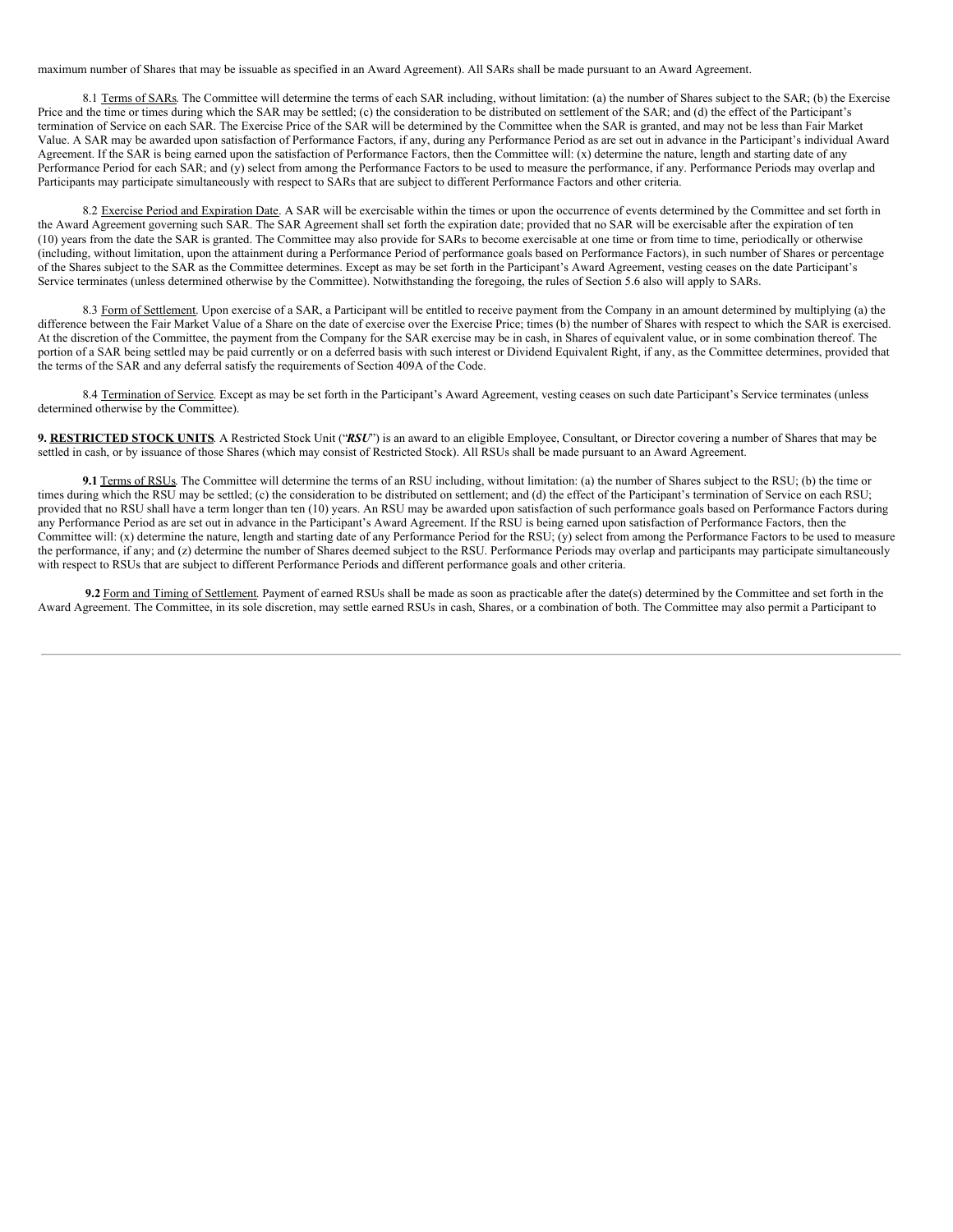defer payment under a RSU to a date or dates after the RSU is earned provided that the terms of the RSU and any deferral satisfy the requirements of Section 409A of the Code.

**9.3** Termination of Service. Except as may be set forth in the Participant's Award Agreement, vesting ceases on such date Participant's Service terminates (unless determined otherwise by the Committee).

**10. PERFORMANCE AWARDS**. A Performance Award is an award to an eligible Employee, Consultant, or Director of the Company or any Parent, Subsidiary or Affiliate that is based upon the attainment of performance goals, as established by the Committee, and other terms and conditions specified by the Committee, and may be settled in cash, Shares (which may consist of, without limitation, Restricted Stock), other property, or any combination thereof. Grants of Performance Awards shall be made pursuant to an Award Agreement that cites Section 10 of the Plan.

**10.1** Types of Performance Awards. Performance Awards shall include Performance Shares, Performance Units, and cash-based Awards as set forth in Sections 10.1(a), 10.1(b), and 10.1(c) below.

(a) Performance Shares. The Committee may grant Awards of Performance Shares, designate the Participants to whom Performance Shares are to be awarded and determine the number of Performance Shares and the terms and conditions of each such Award.

(b) Performance Units. The Committee may grant Awards of Performance Units, designate the Participants to whom Performance Units are to be awarded and determine the number of Performance Units and the terms and conditions of each such Award.

(c) Cash-Settled Performance Awards. The Committee may also grant cash-settled Performance Awards to Participants under the terms of this Plan.

The amount to be paid under any Performance Award may be adjusted on the basis of such further consideration as the Committee shall determine in its sole discretion.

10.2 Terms of Performance Awards. Performance Awards will be based on the attainment of performance goals using the Performance Factors within this Plan that are established by the Committee for the relevant Performance Period. The Committee will determine, and each Award Agreement shall set forth, the terms of each Performance Award including, without limitation: (a) the amount of any cash bonus, (b) the number of Shares deemed subject to an award of Performance Shares; (c) the Performance Factors and Performance Period that shall determine the time and extent to which each award of Performance Shares shall be settled; (d) the consideration to be distributed on settlement, and (e) the effect of the Participant's termination of Service on each Performance Award. In establishing Performance Factors and the Performance Period the Committee will: (x) determine the nature, length and starting date of any Performance Period; (y) select from among the Performance Factors to be used; and (z) determine the number of Shares deemed subject to the award of Performance Shares. Each Performance Share will have an initial value equal to the Fair Market Value of a Share on the date of grant. Prior to settlement the Committee shall determine the extent to which Performance Awards have been earned. Performance Periods may overlap and Participants may participate simultaneously with respect to Performance Awards that are subject to different Performance Periods and different performance goals and other criteria.

**10.3** Termination of Service. Except as may be set forth in the Participant's Award Agreement, vesting ceases on the date Participant's Service terminates (unless determined otherwise by the Committee).

**11. PAYMENT FOR SHARE PURCHASES**. Payment from a Participant for Shares purchased pursuant to this Plan may be made in cash or by check or, where approved for the Participant by the Committee and where permitted by law (and to the extent not otherwise set forth in the applicable Award Agreement):

(a) by cancellation of indebtedness of the Company to the Participant;

(b) by surrender of Shares held by the Participant that have a Fair Market Value on the date of surrender equal to the aggregate exercise price of the Shares as to which said Award will be exercised or settled;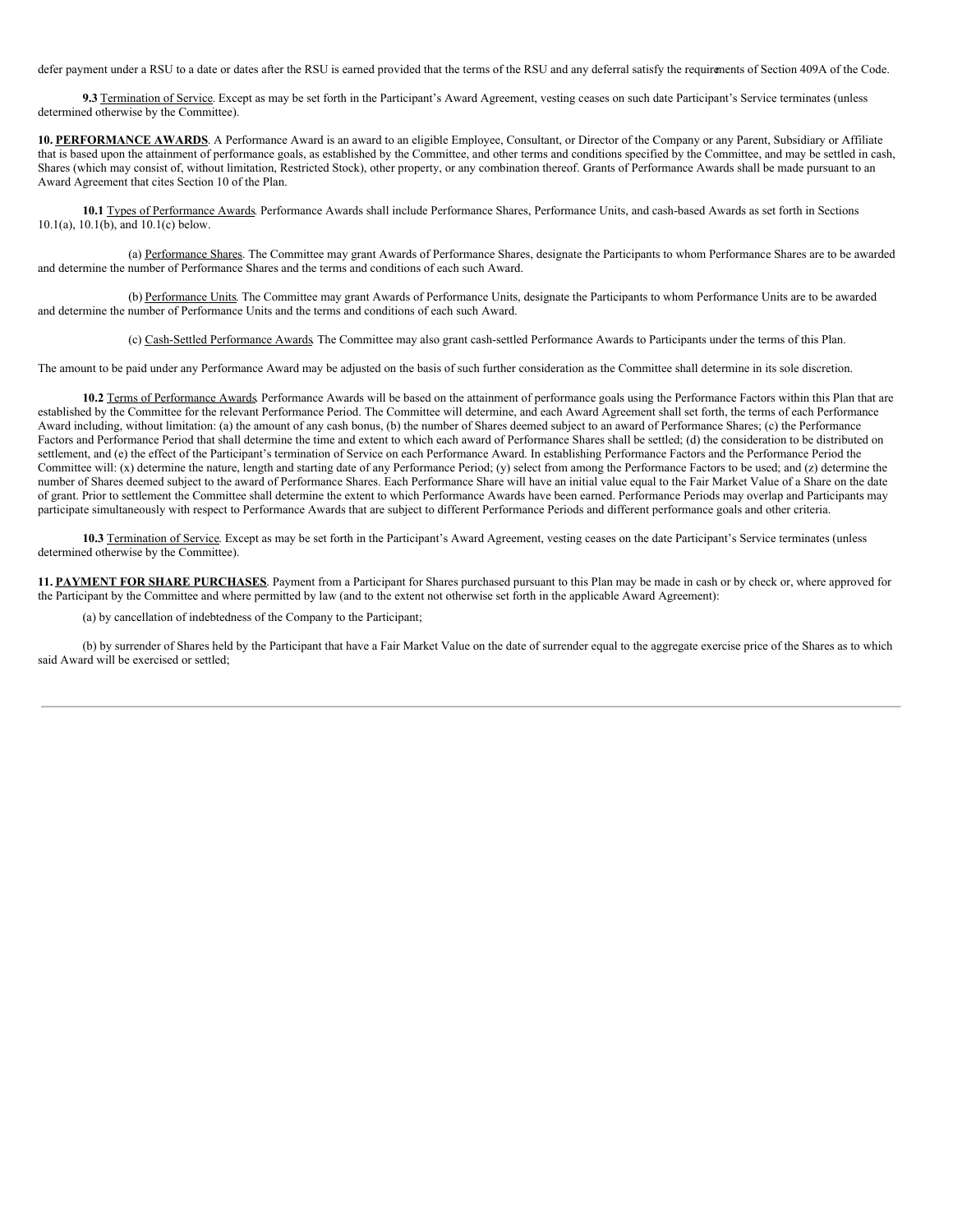(c) by waiver of compensation due or accrued to the Participant for services rendered or to be rendered to the Company or a Parent, Subsidiary or Affiliate;

(d) by consideration received by the Company pursuant to a broker-assisted or other form of cashless exercise program implemented by the Company in connection with the Plan;

- (e) by any combination of the foregoing; or
- (f) by any other method of payment as is permitted by applicable law.

The Committee may limit the availability of any method of payment, to the extent the Committee determines, in its discretion, that such limitation is necessary or advisable to comply with applicable law or facilitate the administration of the Plan.

**12. GRANTS TO NON-EMPLOYEE DIRECTORS**. Non-Employee Directors are eligible to receive any type of Award offered under this Plan except ISOs. Awards pursuant to this Section 12 may be automatically made pursuant to policy adopted by the Board, or made from time to time as determined in the discretion of the Board. The aggregate grant date fair value of Awards granted to a Non-Employee Director pursuant to this Section 12 in any calendar year shall not exceed \$500,000, except that the aggregate grant date fair value of Awards granted to a new Non-Employee Director pursuant to this Section 12 in the calendar year in which they commence their service to the Company shall not exceed \$1,000,000.

**12.1**. Eligibility. Awards pursuant to this Section 12 shall be granted only to Non-Employee Directors. A Non-Employee Director who is elected or re-elected as a member of the Board will be eligible to receive an Award under this Section 12.

**12.2**. Vesting, Exercisability and Settlement. Except as set forth in Section 21, Awards shall vest, become exercisable and be settled as determined by the Board. With respect to Options and SARs, the exercise price granted to Non-Employee Directors shall not be less than the Fair Market Value of the Shares at the time that such Option or SAR is granted.

**12.3.** Election to receive Awards in Lieu of Cash. A Non-Employee Director may elect to receive his or her annual retainer payments and/or meeting fees from the Company in the form of cash or Awards or a combination thereof, as determined by the Committee. Such Awards shall be issued under the Plan. An election under this Section 12.3 shall be filed with the Company on the form prescribed by the Company.

# **13. WITHHOLDING TAXES.**

**13.1.** Withholding Generally. Whenever Shares are to be issued in satisfaction of Awards granted under this Plan or a tax event occurs, the Company may require the Participant to remit to the Company, or to the Parent, Subsidiary or Affiliate, as applicable, to which the Participant provides Service, an amount sufficient to satisfy applicable U.S. federal, state, local and international withholding tax requirements or any other tax or social insurance liability (collectively, "*Tax-Related Items*") legally due from the Participant prior to the delivery of Shares pursuant to exercise or settlement of any Award. Whenever payments in satisfaction of Awards granted under this Plan are to be made in cash, such payment will be net of an amount sufficient to satisfy applicable Tax-Related Items legally due from the Participant. Unless otherwise determined by the Committee, the Fair Market Value of the Shares will be determined as of the date that the taxes are required to be withheld and such Shares shall be valued based on the value of the actual trade or, if there is none, the Fair Market Value of the Shares as of the previous trading day.

13.2. Stock Withholding. The Committee, or its delegate(s), as permitted by applicable law, in its sole discretion and pursuant to such procedures as it may specify from time to time and to limitations of local law, may require or permit a Participant to satisfy such Tax-Related Items legally due from the Participant, in whole or in part by (without limitation) (a) paying cash, (b) electing to have the Company withhold otherwise deliverable cash or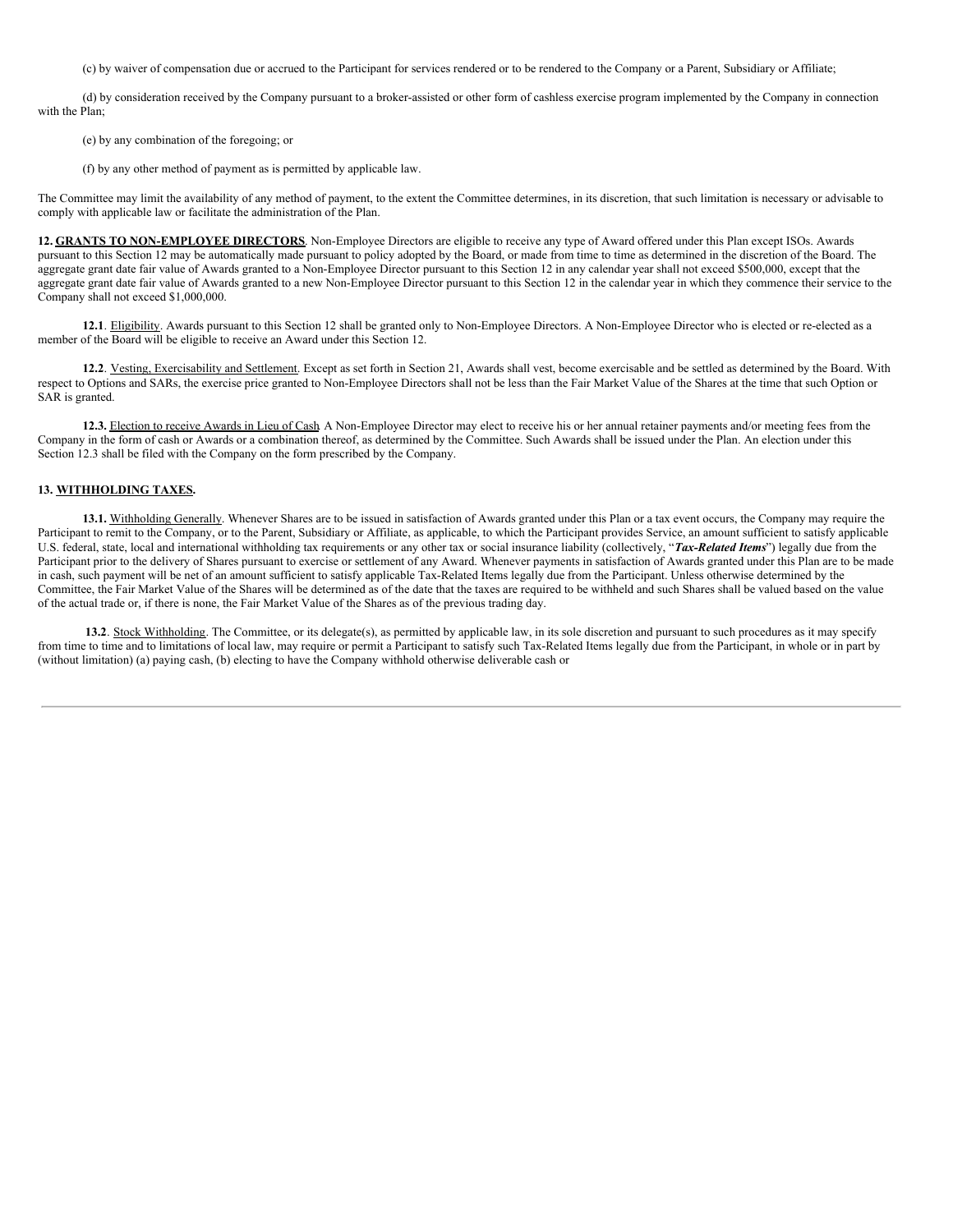Shares having a Fair Market Value equal to the Tax-Related Items to be withheld, (c) delivering to the Company already-owned Shares having a Fair Market Value equal to the Tax-Related Items to be withheld or (d) withholding from proceeds of the sale of otherwise deliverable Shares acquired pursuant to an Award either through a voluntary sale or through a mandatory sale arranged by the Company. The Company may withhold or account for these Tax-Related Items by considering applicable statutory withholding rates or other applicable withholding rates, including up to the maximum permissible statutory tax rate for the applicable tax jurisdiction, to the extent consistent with applicable laws.

## **14. TRANSFERABILITY.**

**14.1.** Transfer Generally. Unless determined otherwise by the Committee or pursuant to Section 14.2, an Award may not be sold, pledged, assigned, hypothecated, transferred, or disposed of in any manner other than by will or by the laws of descent or distribution. If the Committee makes an Award transferable, including, without limitation, by instrument to an inter vivos or testamentary trust in which the Awards are to be passed to beneficiaries upon the death of the trustor (settlor) or by gift or by domestic relations order to a Permitted Transferee, such Award will contain such additional terms and conditions as the Committee deems appropriate. All Awards shall be exercisable: (a) during the Participant's lifetime only by (i) the Participant, or (ii) the Participant's guardian or legal representative; (b) after the Participant's death, by the legal representative of the Participant's heirs or legatees; and (c) in the case of all awards except ISOs, by a Permitted Transferee.

**14.2.** Award Transfer Program. Notwithstanding any contrary provision of the Plan, the Committee shall have all discretion and authority to determine and implement the terms and conditions of any Award Transfer Program instituted pursuant to this Section 14.2 and shall have the authority to amend the terms of any Award participating, or otherwise eligible to participate in, the Award Transfer Program, including (but not limited to) the authority to (a) amend (including to extend) the expiration date, posttermination exercise period and/or forfeiture conditions of any such Award, (b) amend or remove any provisions of the Award relating to the Award holder's continued Service to the Company or its Parent, Subsidiary, or Affiliate, (c) amend the permissible payment methods with respect to the exercise or purchase of any such Award, (d) amend the adjustments to be implemented in the event of changes in the capitalization and other similar events with respect to such Award, and (e) make such other changes to the terms of such Award as the Committee deems necessary or appropriate in its sole discretion. Notwithstanding anything to the contrary in the Plan, in no event will the Committee have the right to determine and implement the terms and conditions of any Award Transfer Program without stockholder approval.

# **15. PRIVILEGES OF STOCK OWNERSHIP; RESTRICTIONS ON SHARES.**

15.1 Voting and Dividends. No Participant will have any of the rights of a stockholder with respect to any Shares until the Shares are issued to the Participant, except for any Dividend Equivalent Rights permitted by an applicable Award Agreement. The Committee may provide that any Dividend Equivalent Rights permitted by an applicable Award Agreement shall be deemed to have been reinvested in additional Shares or otherwise reinvested. After Shares are issued to the Participant, the Participant will be a stockholder and have all the rights of a stockholder with respect to such Shares, including the right to vote and receive all dividends or other distributions made or paid with respect to such Shares; provided, that if such Shares are Restricted Stock, then any new, additional or different securities the Participant may become entitled to receive with respect to such Shares by virtue of a stock dividend, stock split or any other change in the corporate or capital structure of the Company will be subject to the same restrictions as the Restricted Stock; provided, further, that the Participant will have no right to retain such stock dividends or stock distributions with respect to Shares that are repurchased at the Participant's Purchase Price or Exercise Price, as the case may be, pursuant to Section 15.2. However, the Committee, in its discretion, may provide in the Award Agreement evidencing any Award that the Participant shall be entitled to Dividend Equivalent Rights with respect to the payment of cash dividends on Shares underlying an Award during the period beginning on the date the Award is granted and ending, with respect to each Share subject to the Award, on the earlier of the date on which the Award is exercised or settled or the date on which it is forfeited. Such Dividend Equivalent Rights, if any, shall be credited to the Participant in the form of additional whole Shares as of the date of payment of such cash dividends on Shares. Notwithstanding the foregoing, dividends and Dividend Equivalent Rights may accrue with respect to unvested Awards, but will not be paid or issued until such Award is fully vested and the Shares are issued to Participant and such Shares are no longer subject to any vesting requirements or repurchase rights on behalf of the Company.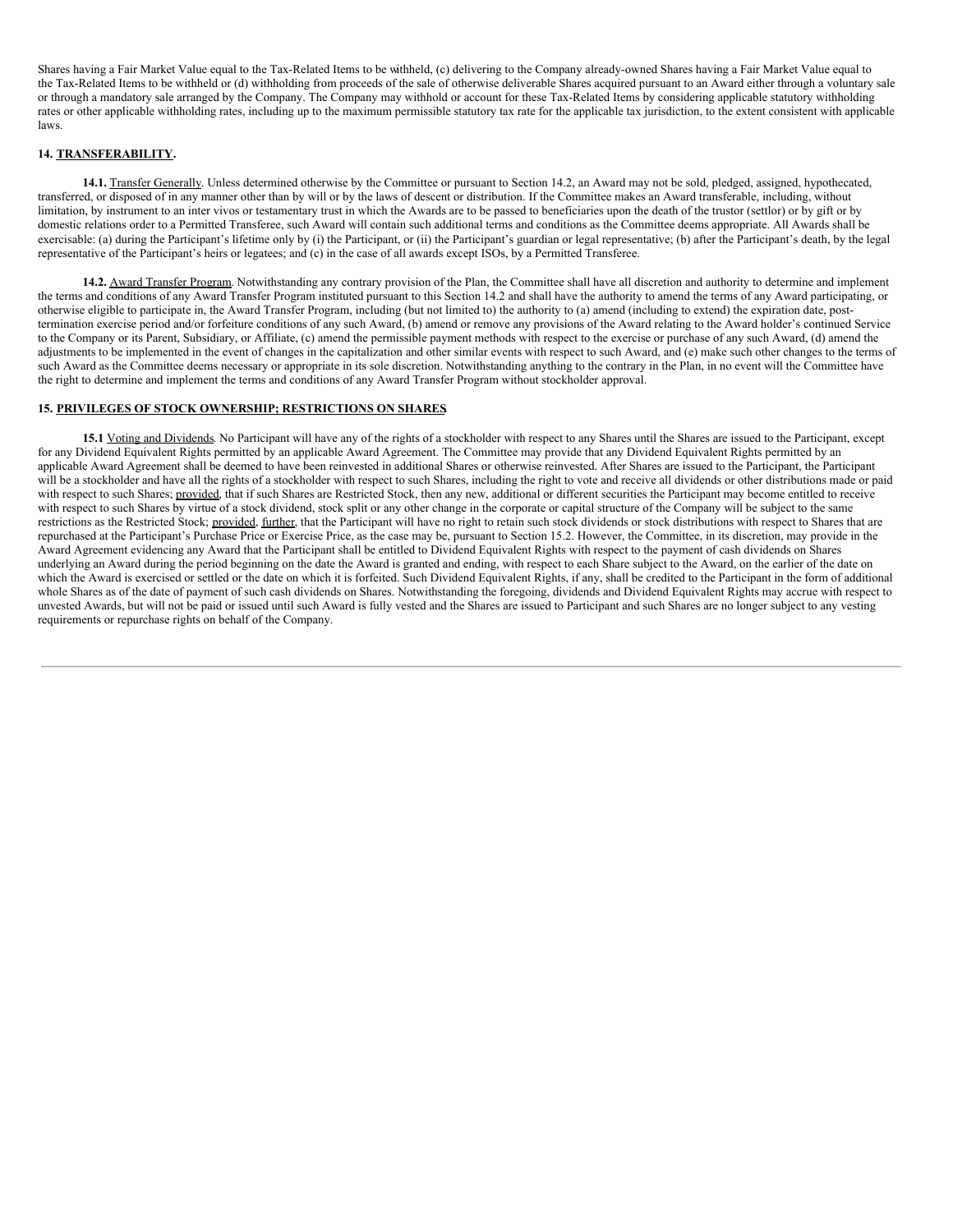**15.2** Restrictions on Shares. At the discretion of the Committee, the Company may reserve to itself and/or its assignee(s) a right to repurchase (a "*Right of Repurchase*") a portion of any or all Unvested Shares held by a Participant following such Participant's termination of Service at any timewithin ninety (90) days (or such longer or shorter time determined by the Committee) after the later of the date Participant's Service terminates and the date the Participant purchases Shares under this Plan, for cash and/or cancellation of purchase money indebtedness, at the Participant's Purchase Price or Exercise Price, as the case may be.

**16. CERTIFICATES.** All Shares or other securities whether or not certificated, delivered under this Plan will be subject to such stock transfer orders, legends and other restrictions as the Committee may deem necessary or advisable, including restrictions under any applicable U.S. federal, state or foreign securities law, or any rules, regulations and other requirements of the SEC or any stock exchange or automated quotation system upon which the Shares may be listed or quoted and any non-U.S. exchange controls or securities law restrictions to which the Shares are subject.

**17. ESCROW; PLEDGE OF SHARES**. To enforce any restrictions on a Participant's Shares, the Committee may require the Participant to deposit all certificates representing Shares, together with stock powers or other instruments of transfer approved by the Committee, appropriately endorsed in blank, with the Company or an agent designated by the Company to hold in escrow until such restrictions have lapsed or terminated, and the Committee may cause a legend or legends referencing such restrictions to be placed on the certificates. Any Participant who is permitted to execute a promissory note as partial or full consideration for the purchase of Shares under this Plan will be required to pledge and deposit with the Company all or part of the Shares so purchased as collateral to secure the payment of the Participant's obligation to the Company under the promissory note; provided, however, that the Committee may require or accept other or additional forms of collateral to secure the payment of such obligation and, in any event, the Company will have full recourse against the Participant under the promissory note notwithstanding any pledge of the Participant's Shares or other collateral. In connection with any pledge of the Shares, the Participant will be required to execute and deliver a written pledge agreement in such form as the Committee will from time to time approve. The Shares purchased with the promissory note may be released from the pledge on a pro rata basis as the promissory note is paid.

18. **EXCHANGE AND BUYOUT OF AWARDS**. Without prior stockholder approval, the Committee may, with the consent of the respective Participants (unless not required pursuant to Section 5.9 of the Plan), pay cash or issue new Awards in exchange for the surrender and cancellation of any, or all, outstanding Awards.

**19. SECURITIES LAW AND OTHER REGULATORY COMPLIANCE**. An Award will not be effective unless such Award is in compliance with all applicable U.S. and foreign federal and state securities and exchange control laws, rules and regulations of any governmental body, and the requirements of any stock exchange or automated quotation system upon which the Shares may then be listed or quoted, as they are in effect on the date of grant of the Award and also on the date of exercise or other issuance. Notwithstanding any other provision in this Plan, the Company will have no obligation to issue or deliver certificates for Shares under this Plan prior to: (a) obtaining any approvals from governmental agencies that the Company determines are necessary or advisable; and/or (b) completion of any registration or other qualification of such Shares under any state or federal or foreign law or ruling of any governmental body that the Company determines to be necessary or advisable. The Company will be under no obligation to register the Shares with the SEC or to effect compliance with the registration, qualification or listing requirements of any foreign or state securities laws, exchange control laws, stock exchange or automated quotation system, and the Company will have no liability for any inability or failure to do so.

**20. NO OBLIGATION TO EMPLOY**. Nothing in this Plan or any Award granted under this Plan will confer or be deemed to confer on any Participant any right to continue in the employ of, or to continue any other relationship with, the Company or any Parent, Subsidiary or Affiliate or limit in any way the right of the Company or any Parent, Subsidiary or Affiliate to terminate Participant's employment or other relationship at any time.

## **21. CORPORATE TRANSACTIONS.**

21.1. Assumption or Replacement of Awards by Successor. In the event that the Company is subject to a Corporate Transaction, outstanding Awards acquired under the Plan shall be subject to the agreement evidencing the Corporate Transaction, which need not treat all outstanding Awards in an identical manner. Such agreement, without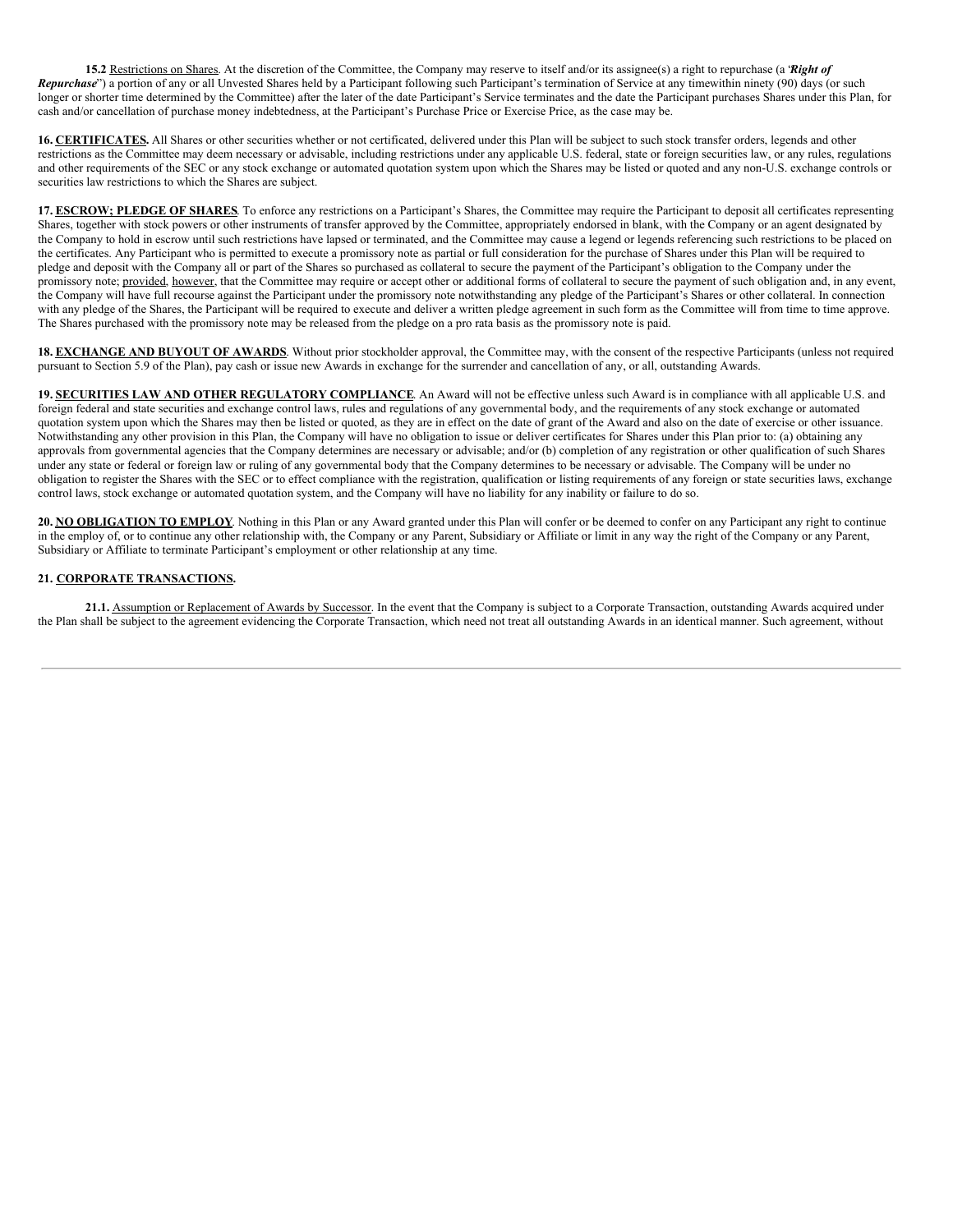the Participant's consent, shall provide for one or more of the following with respect to all outstanding Awards as of the effective date of such Corporate Transaction:

(a) The continuation of an outstanding Award by the Company (if the Company is the successor entity).

(b) The assumption of an outstanding Award by the successor or acquiring entity (if any) of such Corporate Transaction (or by its parents, if any), which assumption, will be binding on all selected Participants; provided that the exercise price and the number and nature of shares issuable upon exercise of any such option or stock appreciation right, or any award that is subject to Section 409A of the Code, will be adjusted appropriately pursuant to Section 424(a) of the Code and/or Section 409A of the Code, as applicable.

(c) The substitution by the successor or acquiring entity in such Corporate Transaction (or by its parents, if any) of equivalent awards with substantially the same terms for such outstanding Awards (except that the exercise price and the number and nature of shares issuable upon exercise of any such option or stock appreciation right, or any award that is subject to Section 409A of the Code, will be adjusted appropriately pursuant to Section 424(a) of the Code and/or Section 409A of the Code, as applicable).

(d) The full or partial acceleration of exercisability or vesting and accelerated expiration of an outstanding Award and lapse of the Company's right to repurchase or re-acquire shares acquired under an Award or lapse of forfeiture rights with respect to shares acquired under an Award.

(e) The settlement of the full value of such outstanding Award (whether or not then vested or exercisable) in cash, cash equivalents, or securities of the successor entity (or its parent, if any) with a Fair Market Value equal to the required amount, followed by the cancellation of such Awards; provided however, that such Award may be cancelled if such Award has no value, as determined by the Committee, in its discretion. Subject to Section 409A of the Code, such payment may be made in installments and may be deferred until the date or dates the Award would have become exercisable or vested. Such payment may be subject to vesting based on the Participant's continued service, provided that the vesting schedule shall not be less favorable to the Participant than the schedule under which the Award would have become vested or exercisable. For purposes of this Section 21.1(e), the Fair Market Value of any security shall be determined without regard to any vesting conditions that may apply to such security.

(f) The cancellation of outstanding Awards in exchange for no consideration.

The Board shall have full power and authority to assign the Company's right to repurchase or re-acquire or forfeiture rights to such successor or acquiring corporation. In addition, in the event such successor or acquiring corporation (if any) refuses to assume, convert, replace or substitute Awards, as provided above, pursuant to a Corporate Transaction, the Committee will notify the Participant in writing or electronically that such Award will be exercisable for a period of time determined by the Committee in its sole discretion, and such Award will terminate upon the expiration of such period. Awards need not be treated similarly in a Corporate Transaction.

**21.2.** Assumption of Awards by the Company. The Company, from time to time, also may substitute or assume outstanding awards granted by another company, whether in connection with an acquisition of such other company or otherwise, by either; (a) granting an Award under this Plan in substitution of such other company's award; or (b) assuming such award as if it had been granted under this Plan if the terms of such assumed award could be applied to an Award granted under this Plan. Such substitution or assumption will be permissible if the holder of the substituted or assumed award would have been eligible to be granted an Award under this Plan if the other company had applied the rules of this Plan to such grant. In the event the Company assumes an award granted by another company, the terms and conditions of such award will remain unchanged (except that the Purchase Price or the Exercise Price, as the case may be, and the number and nature of Shares issuable upon exercise or settlement of any such Award will be adjusted appropriately pursuant to Section 424(a) of the Code and/or Section 409A of the Code, as applicable). In the event the Company elects to grant a new Option in substitution rather than assuming an existing option, such new Option may be granted with a similarly adjusted Exercise Price. Substitute Awards shall not be deducted from the number of Shares authorized for grant under the Plan or authorized for grant to a Participant in a calendar year.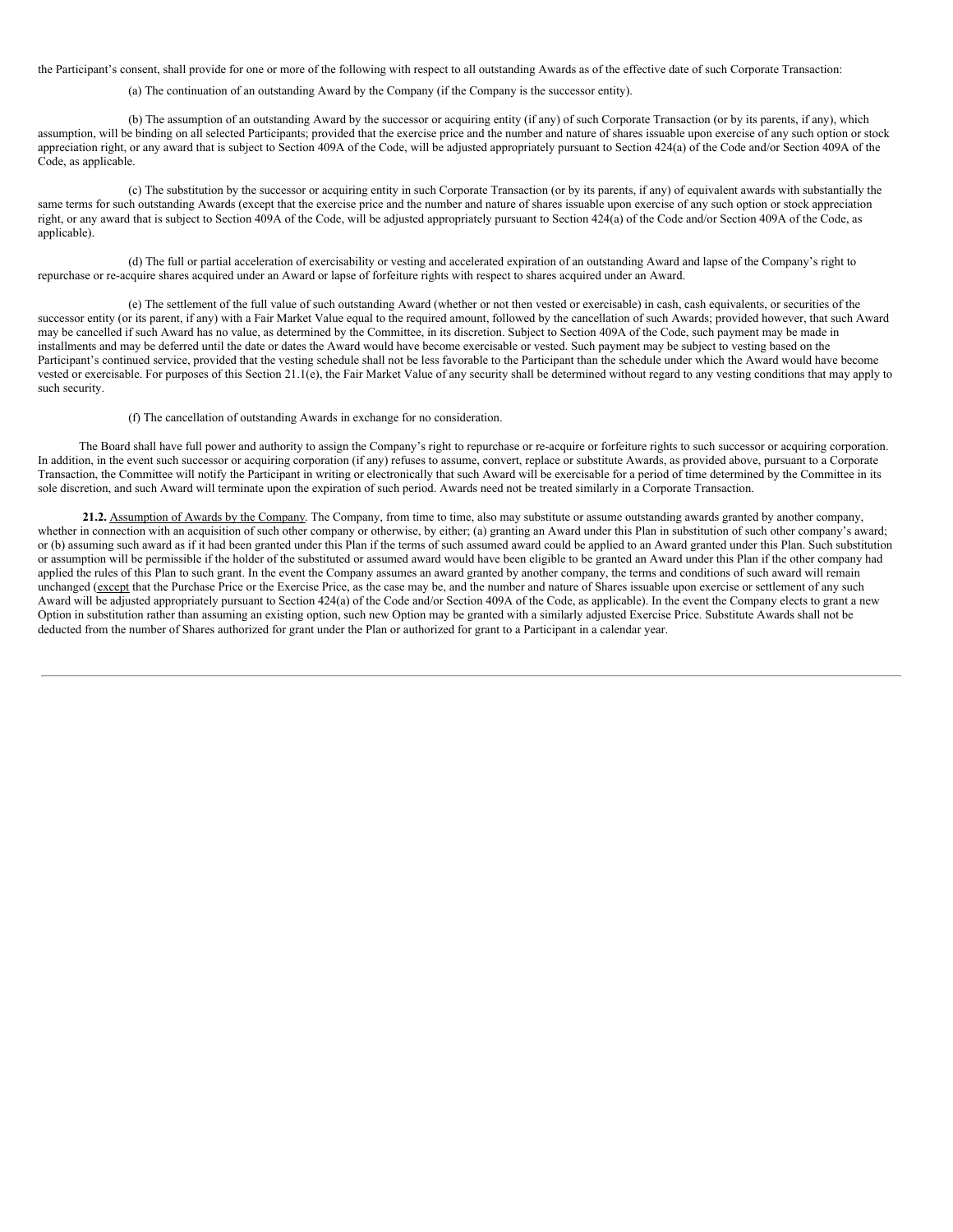**21.3** Non-Employee Directors' Awards. Notwithstanding any provision to the contrary herein, in the event of a Corporate Transaction, the vesting of all Awards granted to Non-Employee Directors shall accelerate and such Awards shall become exercisable (as applicable) in full prior to the consummation of such event at such times and on such conditions as the Committee determines.

**22. ADOPTION AND STOCKHOLDER APPROVAL**. This Plan shall be submitted for the approval of the Company's stockholders, consistent with applicable laws, within twelve (12) months before or after the date this Plan is adopted by the Board.

**23. TERM OF PLAN/GOVERNING LAW**. Unless earlier terminated as provided herein, this Plan will become effective on the Effective Date and will terminate ten (10) years from the date this Plan is adopted by the Board. This Plan and all Awards granted hereunder shall be governed by and construed in accordance with the laws of the State of Delaware (excluding its conflict of law rules).

**24. AMENDMENT OR TERMINATION OF PLAN**. The Board may at any time terminate or amend this Plan in any respect, including, without limitation, amendment of any form of Award Agreement or instrument to be executed pursuant to this Plan; provided, however, that the Board will not, without the approval of the stockholders of the Company, amend this Plan in any manner that requires such stockholder approval; provided further, that a Participant's Award shall be governed by the version of this Plan then in effect at the time such Award was granted. No termination or amendment of the Plan shall affect any then-outstanding Award unless expressly provided by the Committee; in any event, no termination or amendment of the Plan or any outstanding Award may adversely affect any then outstanding Award without the consent of the Participant, unless such termination or amendment is necessary to comply with applicable law, regulation or rule.

**25. NONEXCLUSIVITY OF THE PLAN**. Neither the adoption of this Plan by the Board, the submission of this Plan to the stockholders of the Company for approval, nor any provision of this Plan will be construed as creating any limitations on the power of the Board to adopt such additional compensation arrangements as it may deem desirable, including, without limitation, the granting of stock awards and bonuses otherwise than under this Plan, and such arrangements may be either generally applicable or applicable only in specific cases.

**26. INSIDER TRADING POLICY**. Each Participant who receives an Award shall comply with any policy adopted by the Company from time to time covering transactions in the Company's securities by Employees, officers and/or directors of the Company.

**27. ALL AWARDS SUBJECT TO COMPANY CLAWBACK OR RECOUPMENT POLICY**. All Awards shall, subject to applicable law, be subject to clawback or recoupment pursuant to any compensation clawback or recoupment policy adopted by the Board or required by law during the term of Participant's employment or other service with the Company that is applicable to executive officers, employees, directors or other service providers of the Company, and in addition to any other remedies available under such policy and applicable law, may require the cancelation of outstanding Awards and the recoupment of any gains realized with respect to Awards.

**28. DEFINITIONS**. As used in this Plan, and except as elsewhere defined herein, the following terms will have the following meanings:

**28.1.** "*Af iliate*" means any person or entity that directly or indirectly through one or more intermediaries controls, or is controlled by, or is under common control with, the Company, including any general partner, managing member, officer or director of the Company, in each case as of the date on which, or at any time during the period for which, the determination of affiliation is being made. For purposes of this definition, the term "control" (including the correlative meanings of the terms "controlled by" and "under common control with"), as used with respect to any person or entity, means the possession, directly or indirectly, of the power to direct or cause the direction of the management policies of such person or entity, whether through the ownership of voting securities or by contract or otherwise.

**28.2** "*Award*" means any award under the Plan, including any Option, Restricted Stock, Stock Bonus, Stock Appreciation Right, Restricted Stock Unit or award of Performance Shares.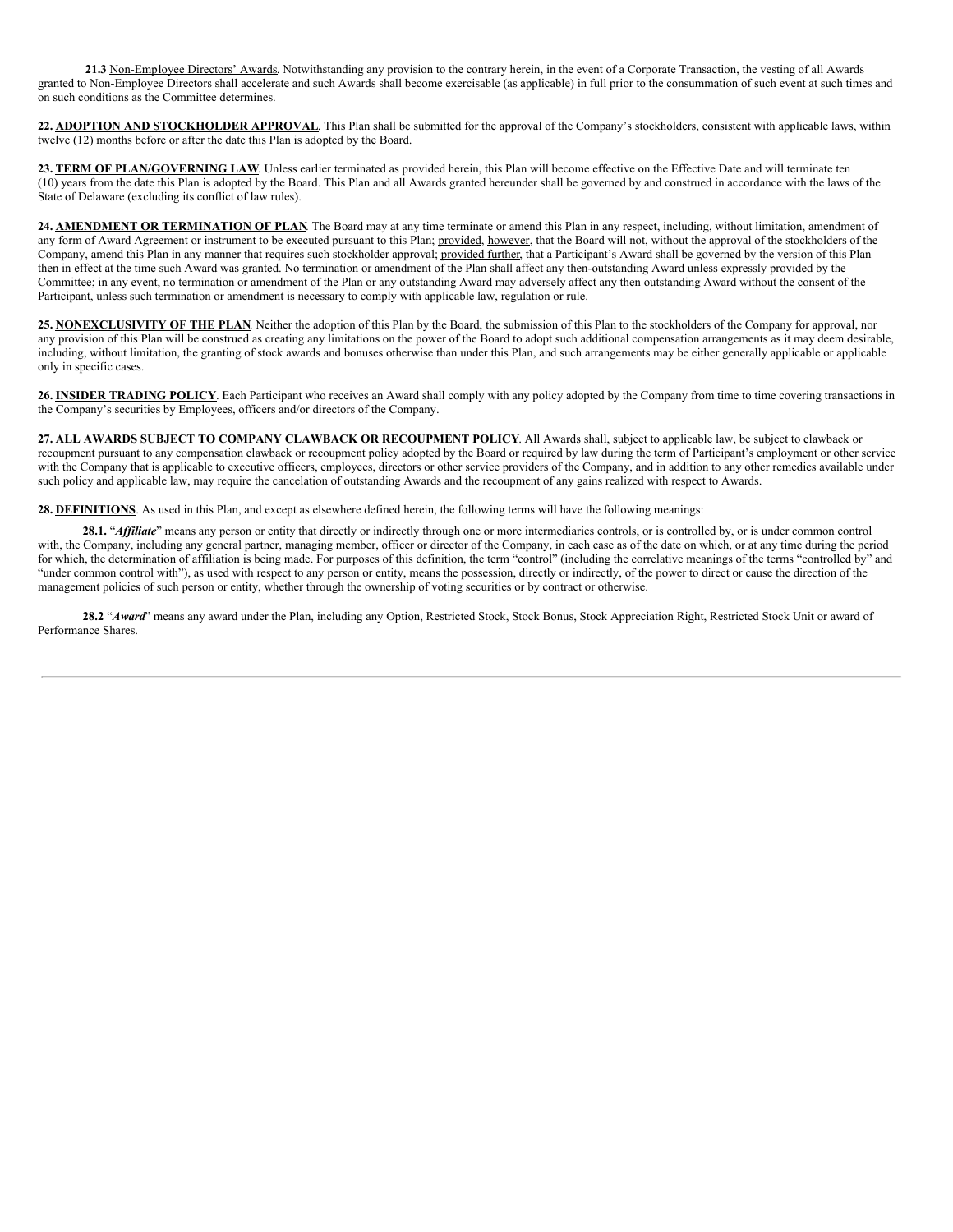**28.3** "*Award Agreement*" means, with respect to each Award, the written or electronic agreement between the Company and the Participantsetting forth the terms and conditions of the Award, and country-specific appendix thereto for grants to non-U.S. Participants, which shall be in substantially a form (which need not be the same for each Participant) that the Committee (or in the case of Award agreements that are not used for Insiders, the Committee's delegate(s)) has from time to time approved, and will comply with and be subject to the terms and conditions of this Plan.

**28.4** "*Award Transfer Program*" means any program instituted by the Committee which would permit Participants the opportunity to transfer any outstanding Awards to a financial institution or other person or entity approved by the Committee.

**28.5** "*Board*" means the Board of Directors of the Company.

**28.6** "*Cause*" means (i) Participant's willful failure substantially to perform his or her duties and responsibilities to the Company or deliberate violation of a Company policy; (ii) Participant's commission of any act of fraud, embezzlement, dishonesty or any other willful misconduct that has caused or is reasonably expected to result in material injury to the Company; (iii) unauthorized use or disclosure by Participant of any proprietary information or trade secrets of the Company or any other party to whom the Participant owes an obligation of nondisclosure as a result of his or her relationship with the Company; or (iv) Participant's willful breach of any of his or her obligations under any written agreement or covenant with the Company. The determination as to whether a Participant's Service is being terminated for Cause shall be made in good faith by the Company and shall be final and binding on the Participant. The foregoing definition does not in any way limit the Company's ability to terminate a Participant's employment or consulting relationship at any time as provided in Section 20 above, and the term "Company" will be interpreted to include any Subsidiary or Parent, as appropriate. Notwithstanding the foregoing, the foregoing definition of "Cause" may, in part or in whole, be modified or replaced in each individual employment agreement or Award Agreement with any Participant, provided that such document supersedes the definition provided in this Section 28.6.

**28.7** "*Code*" means the United States Internal Revenue Code of 1986, as amended, and the regulations promulgated thereunder.

28.8 "*Committee*" means the Compensation Committee of the Board or those persons to whom administration of the Plan, or part of the Plan, has been delegated as permitted by law.

**28.9** "*Common Stock*" means the common stock of the Company.

**28.10** "*Company*" means Achieve Life Sciences, Inc., or any successor corporation.

**28.11** "*Consultant*" means any natural person, including an advisor or independent contractor, engaged by the Company or a Parent, Subsidiary or Affiliate to render services to such entity.

**28.12** "*Corporate Transaction*" means the occurrence of any of the following events:

(a) any "Person" (as such term is used in Sections 13(d) and 14(d) of the Exchange Act) becomes the "beneficial owner" (as defined in Rule 13d-3 of the Exchange Act), directly or indirectly, of securities of the Company representing more than fifty percent (50%) of the total voting power represented by the Company's then-outstanding voting securities; provided, however, that for purposes of this subclause (a) the acquisition of additional securities by any one Person who is considered to own more than fifty percent (50%) of the total voting power of the securities of the Company will not be considered a Corporate Transaction;

(b) the consummation of the sale or disposition by the Company of all or substantially all of the Company's assets;

(c) the consummation of a merger or consolidation of the Company with any other corporation, other than a merger or consolidation which would result in the voting securities of the Company outstanding immediately prior thereto continuing to represent (either by remaining outstanding or by being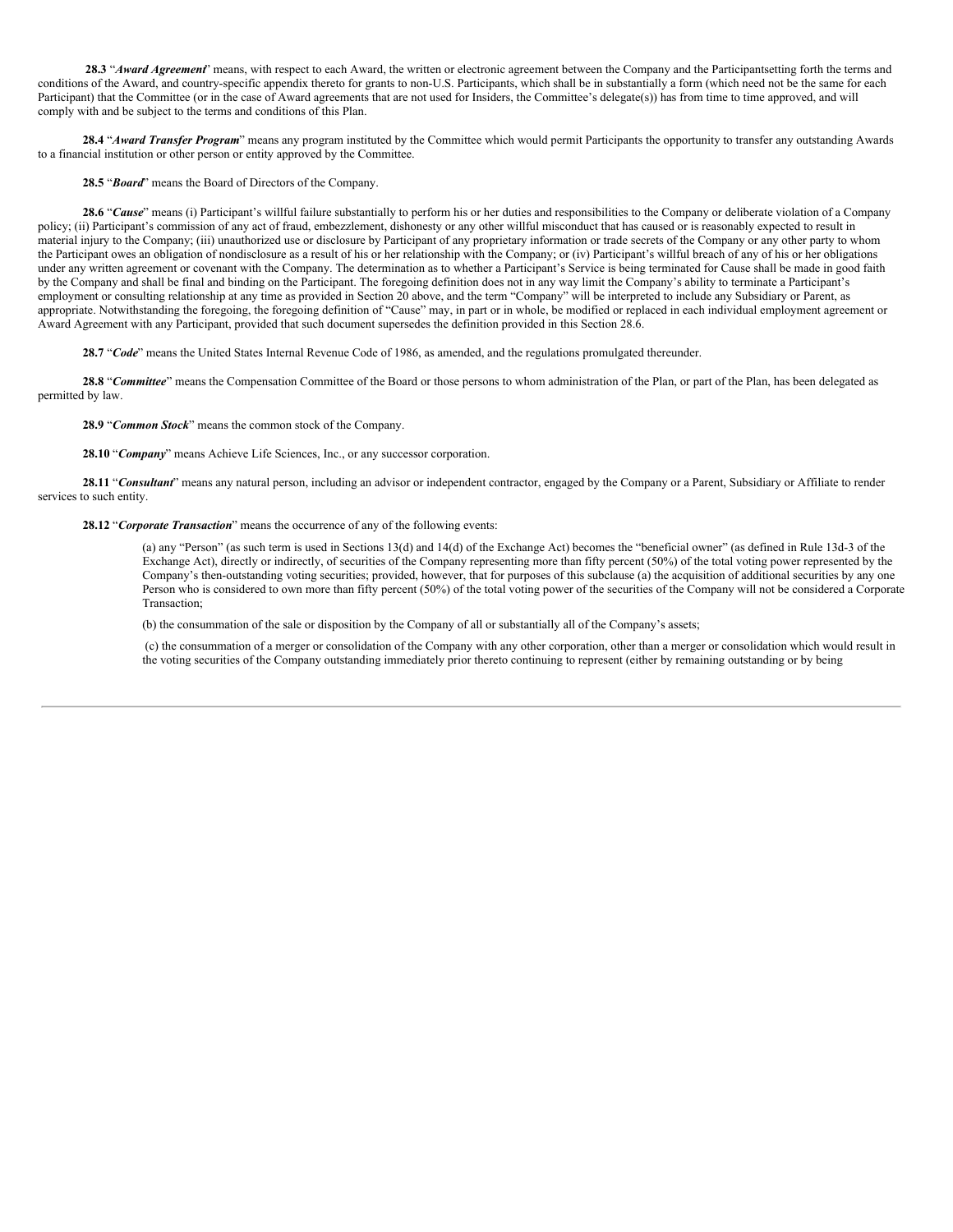converted into voting securities of the surviving entity or its parent) at least fifty percent (50%) of the total voting power represented by the voting securities of the Company or such surviving entity or its parent outstanding immediately after such merger or consolidation;

(d) any other transaction which qualifies as a "corporate transaction" under Section 424(a) of the Code wherein the stockholders of the Company give up all of their equity interest in the Company (except for the acquisition, sale or transfer of all or substantially all of the outstanding shares of the capital stock of the Company) or

(e) a change in the effective control of the Company that occurs on the date that a majority of members of the Board is replaced during any twelve (12) month period by members of the Board whose appointment or election is not endorsed by a majority of the members of the Board prior to the date of the appointment or election. For purpose of this subclause (e), if any Person is considered to be in effective control of the Company, the acquisition of additional control of the Company by the same Person will not be considered a Corporate Transaction.

For purposes of this definition, Persons will be considered to be acting as a group if they are owners of a corporation that enters into a merger, consolidation, purchase or acquisition of stock, or similar business transaction with the Company. Notwithstanding the foregoing, to the extent that any amount constituting deferred compensation (as defined in Section 409A of the Code) would become payable under this Plan by reason of a Corporate Transaction, such amount shall become payable only if the event constituting a Corporate Transaction would also qualify as a change in ownership or effective control of the Company or a change in the ownership of a substantial portion of the assets of the Company, each as defined within the meaning of Code Section 409A, as it has been and may be amended from time to time, and any proposed or final Treasury Regulations and IRS guidance that has been promulgated or may be promulgated thereunder from time to time.

**28.13.** "*Director*" means a member of the Board.

**28.14.** "*Dividend Equivalent Right*" means the right of a Participant, granted at the discretion of the Committee or as otherwise provided by the Plan, to receive a credit for the account of such Participant in an amount equal to the cash, stock or other property dividends in amounts equal equivalent to cash, stock or other property dividends for each Share represented by an Award held by such Participant.

28.15. "Disability" means in the case of incentive stock options, total and permanent disability as defined in Section 22(e)(3) of the Code and in the case of other Awards, that the Participant is unable to engage in any substantial gainful activity by reason of any medically determinable physical or mental impairment that can be expected to result in death or can be expected to last for a continuous period of not less than 12 months.

28.16. "*Effective Date*" means the date on which this Plan is adopted by the Board.

**28.17.** "*Employee*" means any person, including Officers and Directors, employed by the Company or any Parent, Subsidiary or Affiliate. Neither service as a Director nor payment of a director's fee by the Company will be sufficient to constitute "employment" by the Company.

**28.18.** "*Exchange Act*" means the United States Securities Exchange Act of 1934, as amended.

**28.19.** "*Exchange Program*" means a program pursuant to which outstanding Awards are surrendered, cancelled or exchanged for cash, the same type of Award or a different Award (or combination thereof).

**28.20.** "*Exercise Price*" means, with respect to an Option, the price at which a holder may purchase the Shares issuable upon exercise of an Option and with respect to a SAR, the price at which the SAR is granted to the holder thereof.

**28.21.** "*Fair Market Value*" means, as of any date, the value of a share of the Company's Common Stock determined as follows: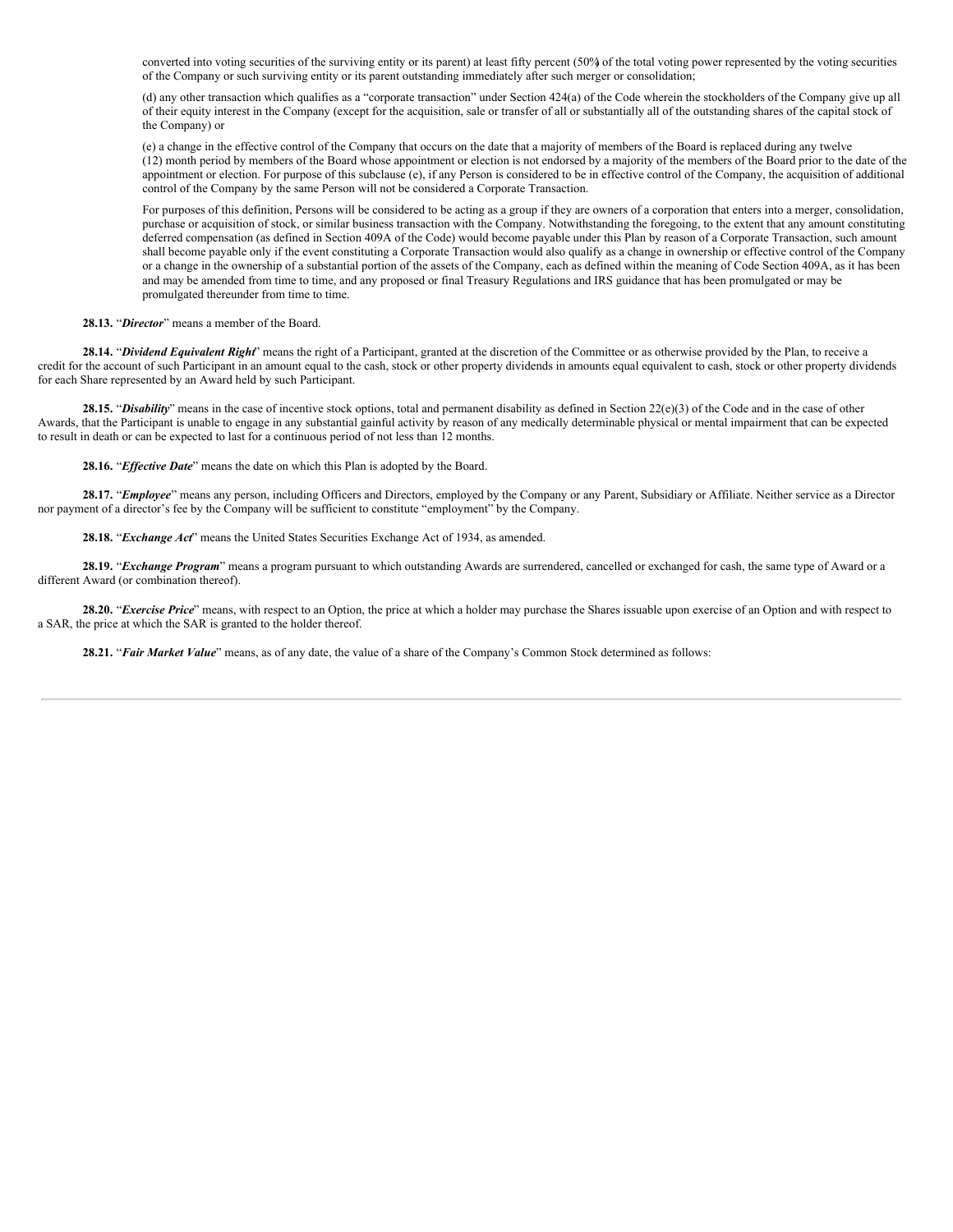(a) if such Common Stock is publicly traded and is then listed on a national securities exchange, its closing price on the date of determination on the principal national securities exchange on which the Common Stock is listed or admitted to trading as reported in*The Wall Street* Journal or such other source as the Committee deems reliable;

(b) if such Common Stock is publicly traded but is neither listed nor admitted to trading on a national securities exchange, the average of the closing bid and asked prices on the date of determination as reported in *The Wall Street Journal* or such other source as the Committee deems reliable; or

(c) if none of the foregoing is applicable, by the Board or the Committee in good faith.

**28.22.** "*Insider*" means an officer or director of the Company or any other person whose transactions in the Company's Common Stock are subject to Section 16 of the Exchange Act.

**28.23.** "*IRS*" means the United States Internal Revenue Service.

**28.24.** "*Non-Employee Director*" means a Director who is not an Employee of the Company or any Parent, Subsidiary or Affiliate.

**28.25.** "*Option*" means an award of an option to purchase Shares pursuant to Section 5.

**28.26.** "*Parent*" means any corporation (other than the Company) in an unbroken chain of corporations ending with the Company if each of such corporations other than the Company owns stock possessing fifty percent (50%) or more of the total combined voting power of all classes of stock in one of the other corporations in such chain.

**28.27.** "*Participant*" means a person who holds an Award under this Plan.

**28.28.** "*Performance Award*" means an award covering cash, Shares or other property granted pursuant to Section 10 or Section 12 of the Plan.

**28.29.** "*Performance Factors*" means any of the factors selected by the Committee and specified in an Award Agreement, from among the following objective measures, either individually, alternatively or in any combination, applied to the Company as a whole or any business unit or Subsidiary, either individually, alternatively, or in any combination, on a GAAP or non-GAAP basis, and measured, to the extent applicable on an absolute basis or relative to a pre-established target, to determine whether the performance goals established by the Committee with respect to applicable Awards have been satisfied:

(a) Profit Before Tax;

(b) Sales;

- (c) Expenses;
- (d) Billings;
- (e) Revenue
- (f) Net revenue;

(g) Earnings (which may include earnings before interest and taxes, earnings before taxes, net earnings, stock-based compensation expenses, depreciation and

amortization);

(h) Operating income;

(i) Operating margin;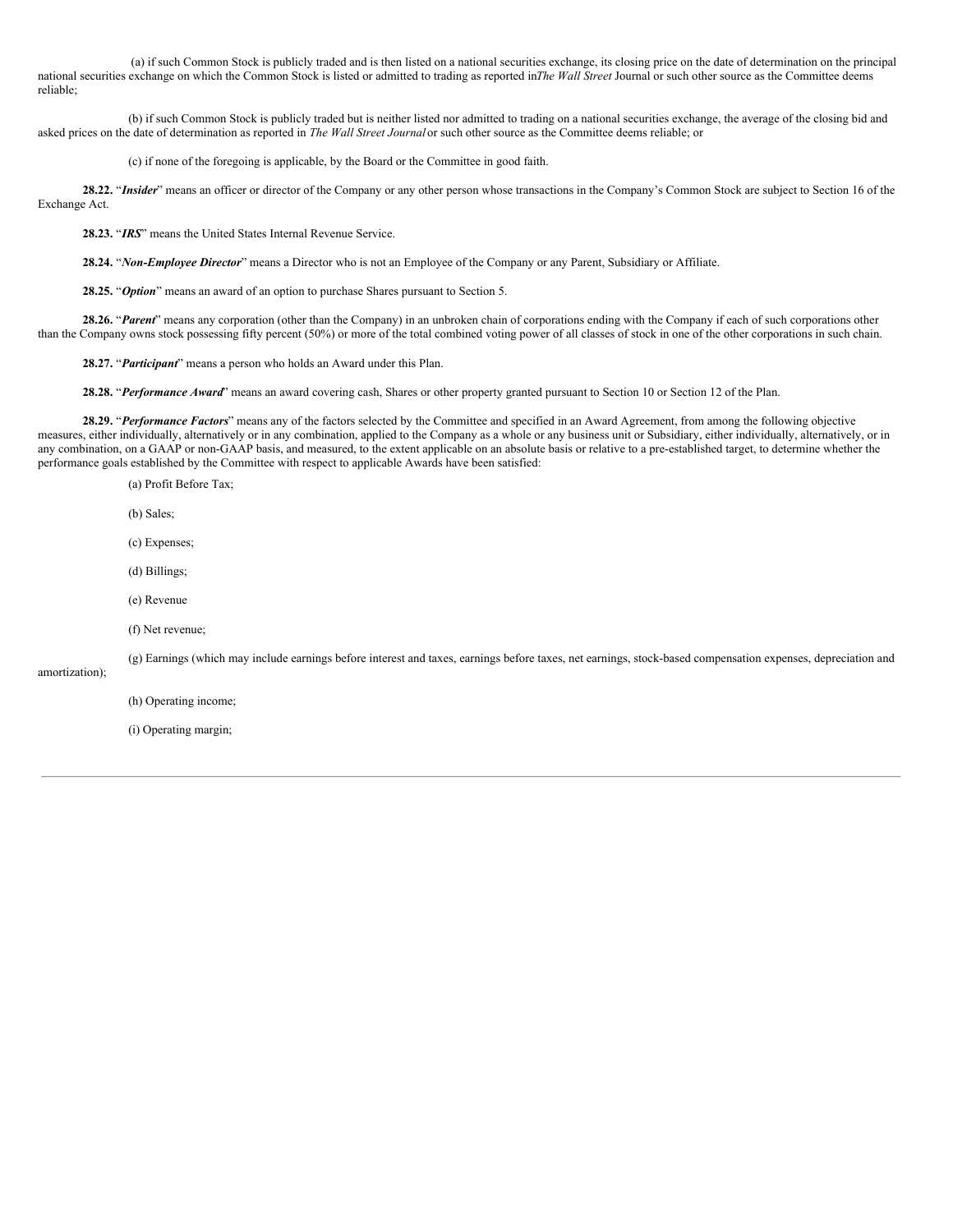(j) Operating profit;

(k) Controllable operating profit, or net operating profit;

(l) Net profit;

- (m) Gross margin;
- (n) Operating expenses or operating expenses as a percentage of revenue;
- (o) Net income;
- (p) Earnings per share;
- (q) Total stockholder return;
- (r) Market share;
- (s) Return on assets or net assets;
- (t) The Company's stock price;
- (u) Growth in stockholder value relative to a pre-determined index;
- (v) Return on equity;
- (w) Return on invested capital;
- (x) Cash Flow (including fee cash flow or operating cash flows);
- (y) Balance of cash, cash equivalents and marketable securities;
- (z) Cash conversion cycle;
- (aa) Economic value added;
- (bb) Individual confidential business objectives;
- (cc) Contract awards or backlog;
- (dd) Overhead or other expense reduction;
- (ee) Credit rating;
- (ff) Completion of an identified special project;
- (gg) Completion of a joint venture or other corporate transaction;
- (hh) Strategic plan development and implementation;
- (ii) Succession plan development and implementation;
- (jj) Improvement in workforce diversity;
- (kk) Employee satisfaction;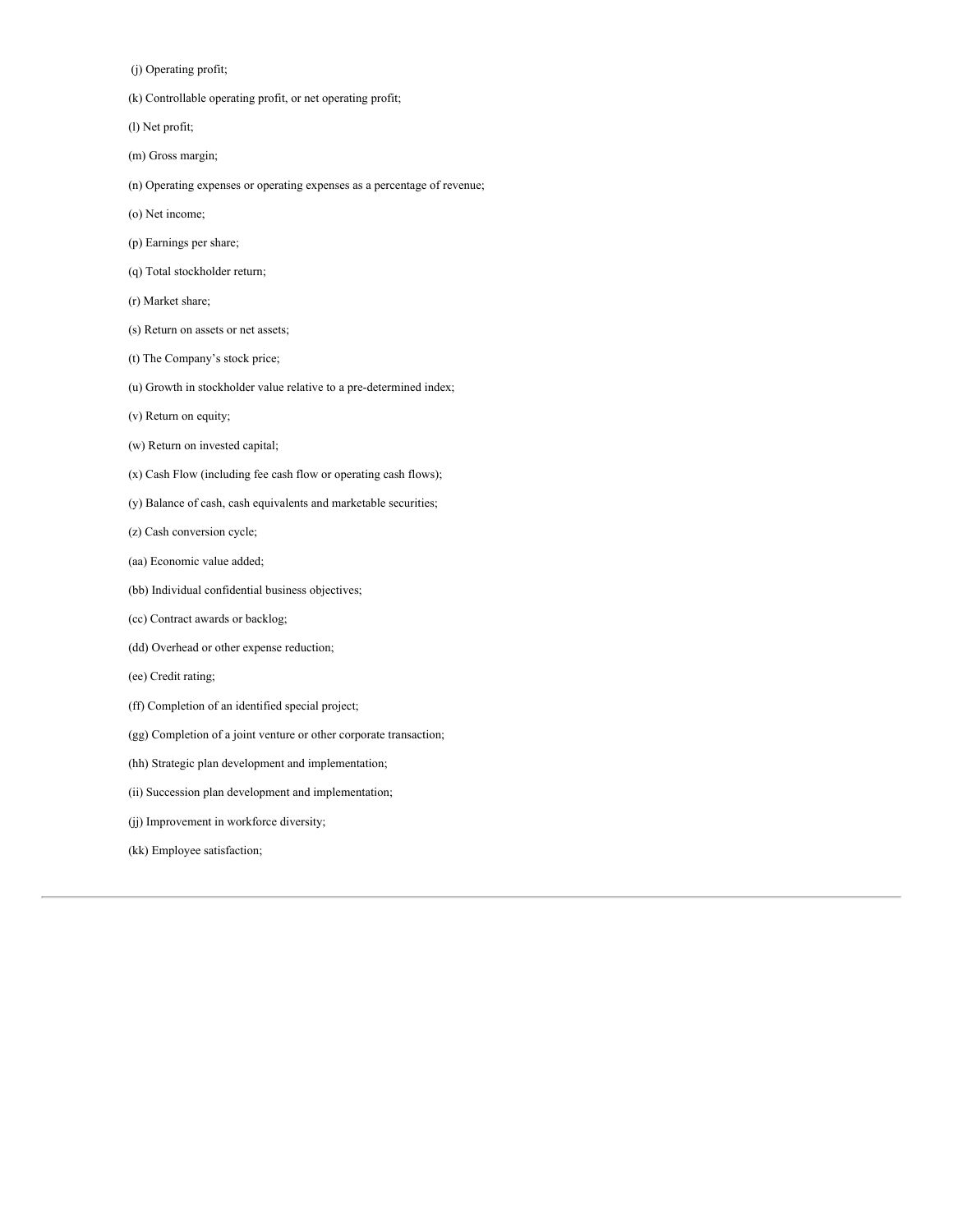(ll) Employee retention;

(mm) Customer indicators and/or satisfaction;

(nn) New product invention or innovation;

(oo) Research and development expenses;

(pp) Attainment of research and development milestones;

(qq) Improvements in productivity;

(rr) Bookings;

(ss) Working-capital targets and changes in working capital;

(tt) Attainment of objective operating goals and employee metrics; and

(uu) Any other metric that is capable of measurement as determined by the Committee.

The Committee may, in recognition of unusual or non-recurring items such as acquisition-related activities or changes in applicable accounting rules, provide for one or more equitable adjustments (based on objective standards) to the Performance Factors to preserve the Committee's original intent regarding the Performance Factors at the time of the initial award grant. It is within the sole discretion of the Committee to make or not make any such equitable adjustments.

**28.30.** "*Performance Period*" means one or more periods of time, which may be of varying and overlapping durations, as the Committee may select, over which the attainment of one or more Performance Factors will be measured for the purpose of determining a Participant's right to, and the payment of, a Performance Award.

**28.31.** "*Performance Share*" means an Award granted pursuant to Section 10 or Section 12 of the Plan, consisting of a unit valued by reference to a designated number of Shares, the value of which may be paid to the Participant by delivery of Shares or, if set forth in the instrument evidencing the Award, of such property as the Committee shall determine, including, without limitation, cash, other property, or any combination thereof, upon the attainment of performance goals, as established by the Committee, and other terms and conditions specified by the Committee.

28.32. "Performance Unit" means an Award granted pursuant to Section 10 or Section 12 of the Plan, consisting of a unit valued by reference to a designated amount of property other than Shares, which value may be paid to the Participant by delivery of such property as the Committee shall determine, including, without limitation, cash, Shares, other property, or any combination thereof, upon the attainment of performance goals, as established by the Committee, and other terms and conditions specified by the Committee.

**28.33.** "*Permitted Transferee*" means any child, stepchild, grandchild, parent, stepparent, grandparent, spouse, former spouse, sibling, niece, nephew, mother-inlaw, father-in-law, son-in-law, daughter-in-law, brother-in-law, or sister-in-law (including adoptive relationships) of the Employee, any person sharing the Employee's household (other than a tenant or employee), a trust in which these persons (or the Employee) have more than 50% of the beneficial interest, a foundation in which these persons (or the Employee) control the management of assets, and any other entity in which these persons (or the Employee) own more than 50% of the voting interests.

**28.34.** "*Plan*" means this Achieve Life Sciences, Inc., 2018 Equity Incentive Plan.

**28.35.** "*Purchase Price*" means the price to be paid for Shares acquired under the Plan, other than Shares acquired upon exercise of an Option or SAR.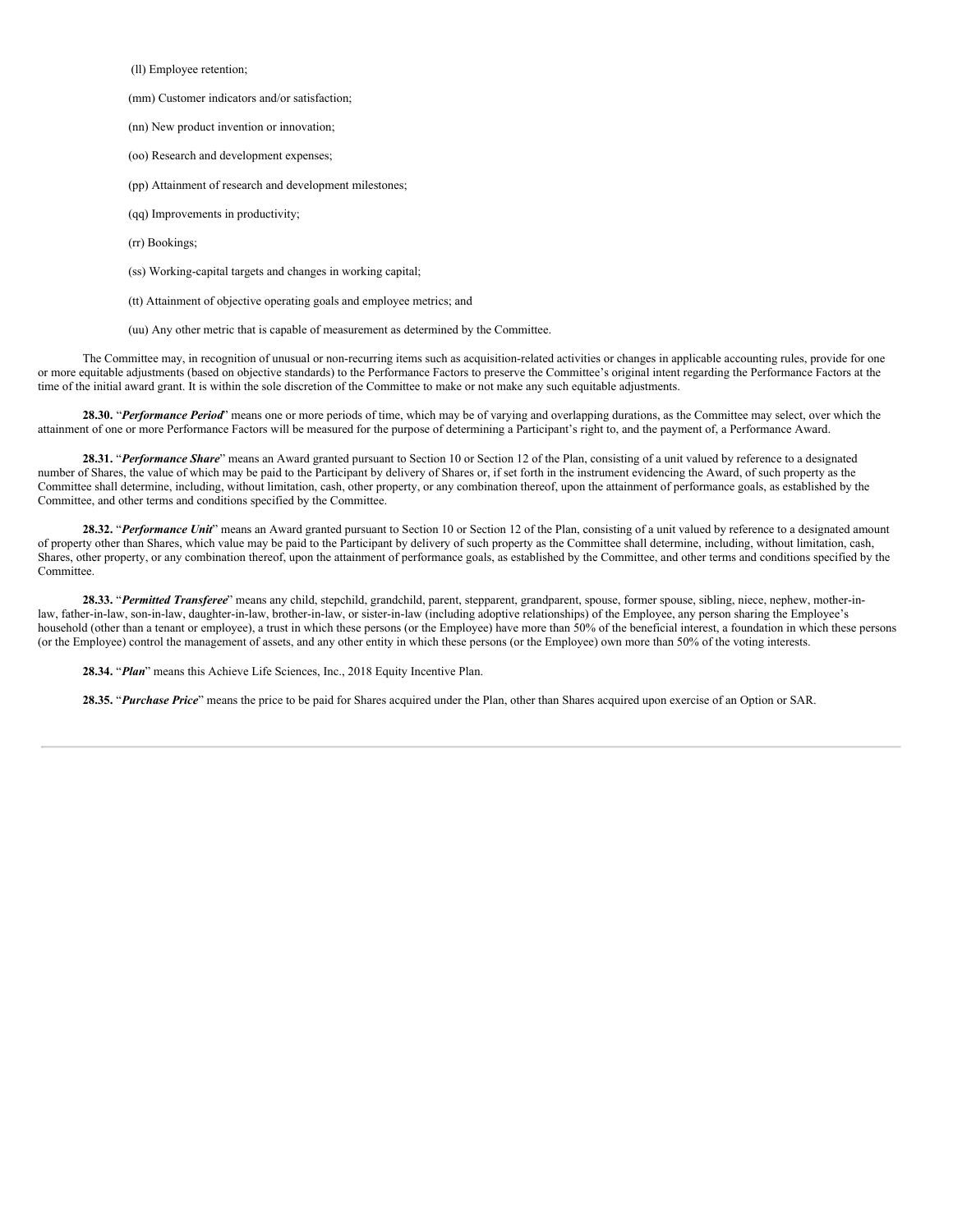**28.36.** "*Restricted Stock Award*" means an award of Shares pursuant to Section 6 or Section 12 of the Plan, or issued pursuant to the early exercise of an Option.

**28.37.** "*Restricted Stock Unit*" means an Award granted pursuant to Section 9 or Section 12 of the Plan.

**28.38.** "*SEC*" means the United States Securities and Exchange Commission.

**28.39.** "*Securities Act*" means the United States Securities Act of 1933, as amended.

**28.40.** "*Service*" shall mean service as an Employee, Consultant, Director or Non-Employee Director, to the Company or a Parent, Subsidiary or Affiliate, subject to such further limitations as may be set forth in the Plan or the applicable Award Agreement. An Employee will not be deemed to have ceased to provide Service in the case of (a) sick leave, (b) military leave, or (c) any other leave of absence approved by the Company; provided, that such leave is for a period of not more than 90 days (x) unless reemployment upon the expiration of such leave is guaranteed by contract or statute, or (y) unless provided otherwise pursuant to formal policy adopted from time to time by the Company's Board and issued and promulgated to employees in writing. In the case of any Employee on an approved leave of absence or a reduction in hours worked (for illustrative purposes only, a change in schedule from that of full-time to part-time), the Committee may make such provisions respecting suspension of or modification to vesting of the Award while on leave from the employ of the Company or a Parent, Subsidiary or Affiliate or during such change in working hours as it may deem appropriate, except that in no event may an Award be exercised after the expiration of the term set forth in the applicable Award Agreement. In the event of military or other protected leave, if required by applicable laws, vesting shall continue for the longest period that vesting continues under any other statutory or Company approved leave of absence and, upon a Participant's returning from such leave (under conditions that would entitle him or her to protection upon such return under the Uniform Services Employment and Reemployment Rights Act or other applicable law), he or she shall be given vesting credit with respect to Awards to the same extent as would have applied had the Participant continued to provide Service to the Company throughout the leave on the same terms as he or she was providing Service immediately prior to such leave. An employee shall have terminated employment as of the date he or she ceases to provide Service (regardless of whether the termination is in breach of local employment laws or is later found to be invalid) and employment shall not be extended by any notice period or garden leave mandated by local law, *provided*, *however*, that a change in status from an employee to a consultant or advisor shall not terminate the service provider's Service, unless determined by the Committee, in its discretion. The Committee will have sole discretion to determine whether a Participant has ceased to provide Service and the effective date on which the Participant ceased to provide Service.

**28.41.** "*Shares*" means shares of Common Stock and the common stock of any successor entity.

**28.42.** "*Stock Appreciation Right*" means an Award granted pursuant to Section 8 or Section 12 of the Plan.

**28.43.** "*Stock Bonus*" means an Award granted pursuant to Section 7 or Section 12 of the Plan.

**28.44.** "*Subsidiary*" means any corporation (other than the Company) in an unbroken chain of corporations beginning with the Company if each of the corporations other than the last corporation in the unbroken chain owns stock possessing fifty percent (50%) or more of the total combined voting power of all classes of stock in one of the other corporations in such chain.

**28.45.** "*Treasury Regulations*" means regulations promulgated by the United States Treasury Department.

**28.46.** "*Unvested Shares*" means Shares that have not yet vested or are subject to a right of repurchase in favor of the Company (or any successor thereto).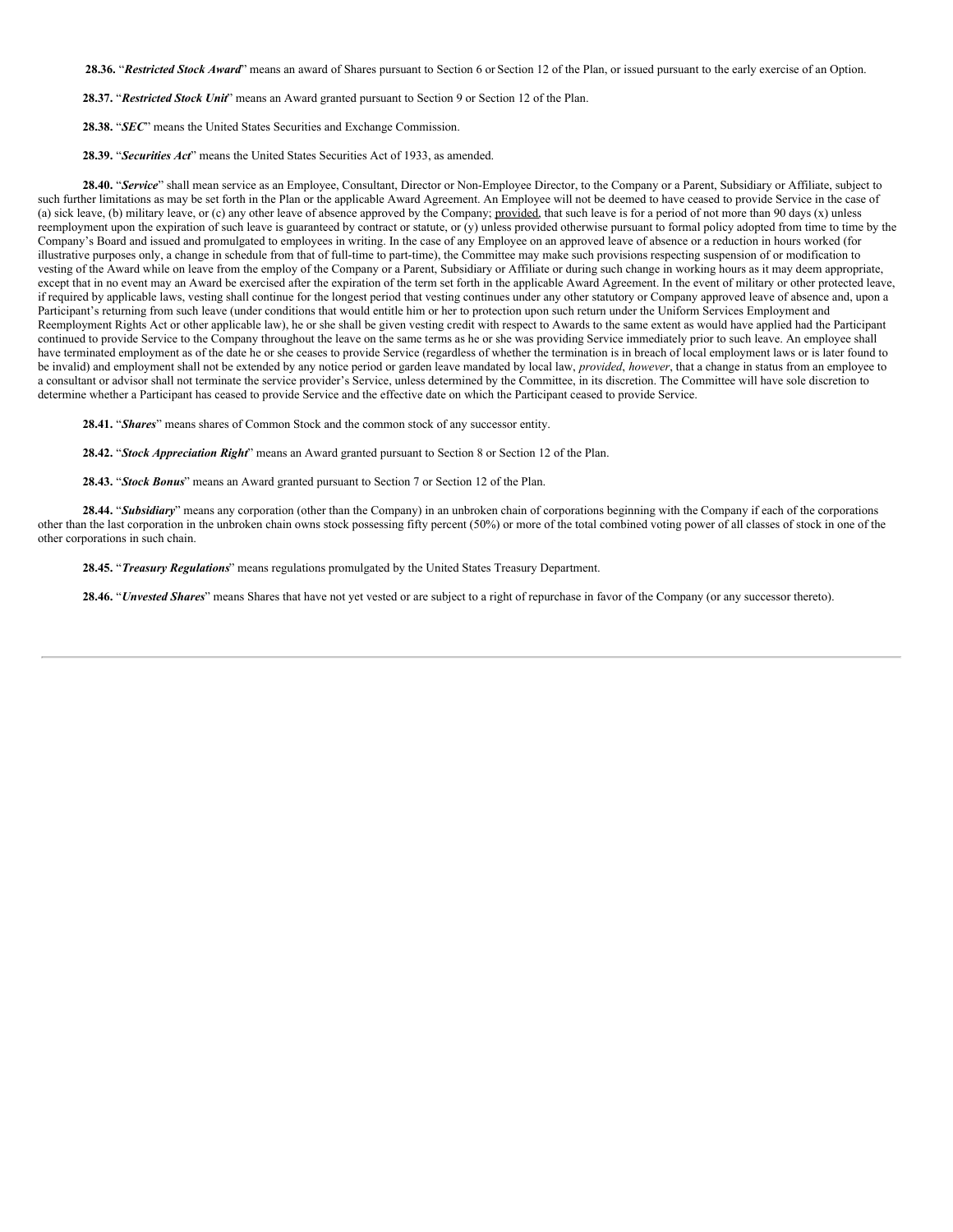# **NOTICE OF STOCK OPTION GRANT (UNITED STATES, CANADA, UNITED KINGDOM)**

## **ACHIEVE LIFE SCIENCES, INC. 2018 EQUITY INCENTIVE PLAN GRANT NUMBER:**

Unless otherwise defined herein, the terms defined in the Achieve Life Sciences, Inc. (the " *Company*"), 2018 Equity Incentive Plan (the "*Plan*") shall have the same meanings in this Notice of Stock Option Grant (the "*Notice of Grant*") and the attached Stock Option Agreement, including any special terms and conditions for your country set forth in the appendix attached thereto (collectively, the "*Option Agreement*"). You have been granted an Option to purchase shares of Common Stock of the Company under the Plan subject to the terms and conditions of the Plan, this Notice of Grant and the Option Agreement.

| Name:                             |                                                                                                                                                                                                                                                                                                                                                                                                                                                                                                   |
|-----------------------------------|---------------------------------------------------------------------------------------------------------------------------------------------------------------------------------------------------------------------------------------------------------------------------------------------------------------------------------------------------------------------------------------------------------------------------------------------------------------------------------------------------|
| <b>Address:</b>                   |                                                                                                                                                                                                                                                                                                                                                                                                                                                                                                   |
| <b>Number of Shares:</b>          |                                                                                                                                                                                                                                                                                                                                                                                                                                                                                                   |
| <b>Exercise Price Per Share:</b>  |                                                                                                                                                                                                                                                                                                                                                                                                                                                                                                   |
| Date of Grant:                    |                                                                                                                                                                                                                                                                                                                                                                                                                                                                                                   |
| <b>Vesting Commencement Date:</b> |                                                                                                                                                                                                                                                                                                                                                                                                                                                                                                   |
| <b>Type of Option:</b>            | Non-Qualified Stock Option<br>Incentive Stock Option                                                                                                                                                                                                                                                                                                                                                                                                                                              |
| <b>Expiration Date:</b>           | ; this Option expires earlier if your Service terminates earlier, as described<br>in the Option Agreement.                                                                                                                                                                                                                                                                                                                                                                                        |
| <b>Vesting Schedule:</b>          | [Sample vesting language:] [This Option becomes exercisable with respect to the first 25%<br>of the Shares subject to this Option when you complete 12 months of Service from the<br>Vesting Commencement Date. Thereafter, this Option becomes exercisable with respect to<br>an additional 1/48 <sup>th</sup> of the Shares subject to this Option when you complete each month of<br>Service.] [Note: actual vesting language to match vesting schedule approved by the Board<br>or Committee] |
| <b>Additional Terms:</b>          | If your address set forth above is an address located outside the United States, the additional<br>terms and conditions set forth on an Appendix attached hereto (as executed by the<br>Company) are applicable and are incorporated herein by reference. (No Appendix need be<br>attached if your address set forth above is an address located within the United States.)                                                                                                                       |
|                                   | (Signature page follows.)                                                                                                                                                                                                                                                                                                                                                                                                                                                                         |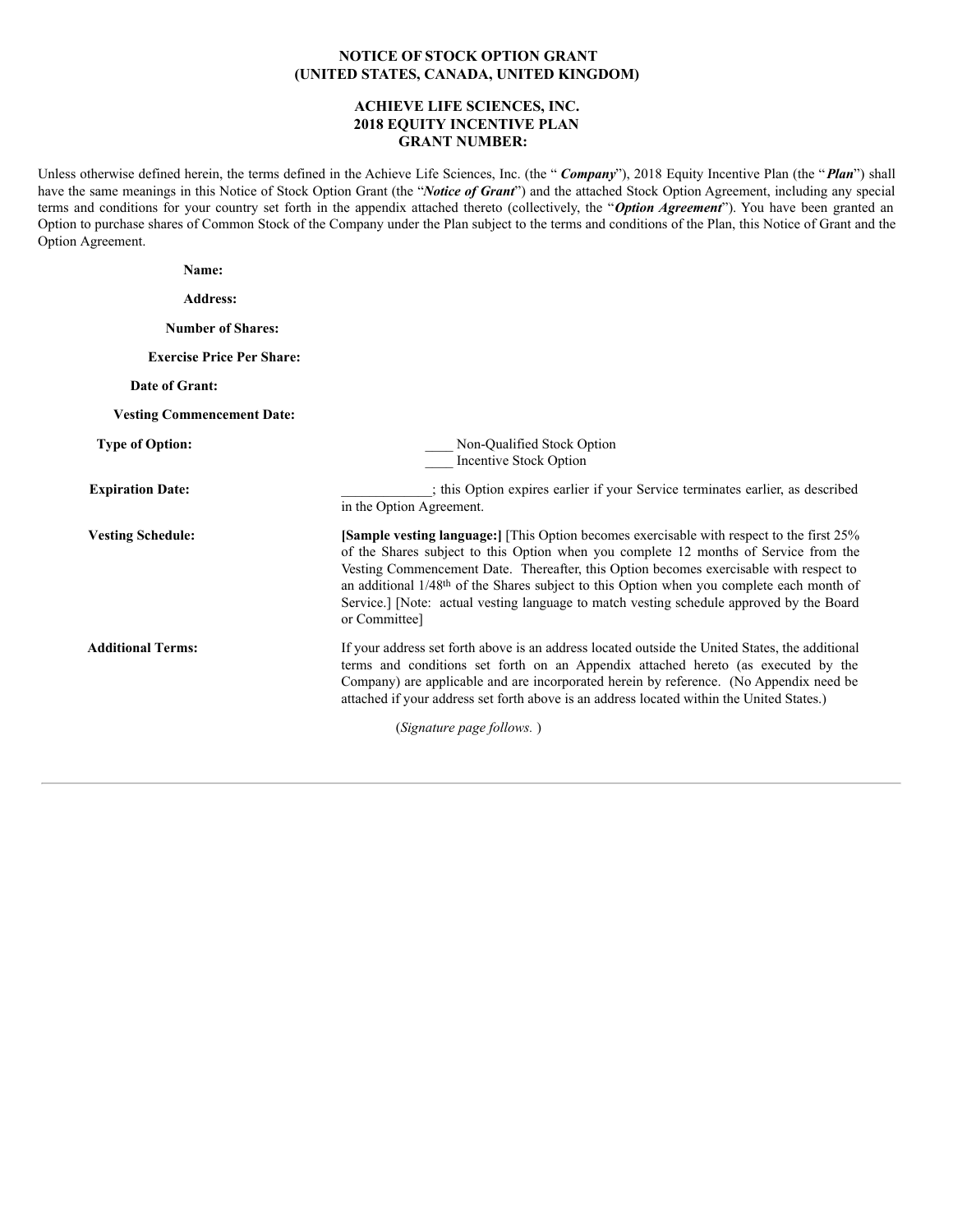You understand that your employment or consulting relationship with the Company or a Parent, Subsidiary or Affiliate is for an unspecified duration, can be terminated at any time, and that nothing in this Notice of Grant, the Option Agreement or the Plan changes the nature of that relationship. By accepting this Option, you and the Company agree that this Option is granted under and governed by the terms and conditions of the Plan, this Notice of Grant and the Option Agreement. By accepting this Option, you consent to the electronic delivery and acceptance as further set forth in the Option Agreement.

# **PARTICIPANT**

By: Name:

**ACHIEVE LIFE SCIENCES, INC.**

By: Name: Title: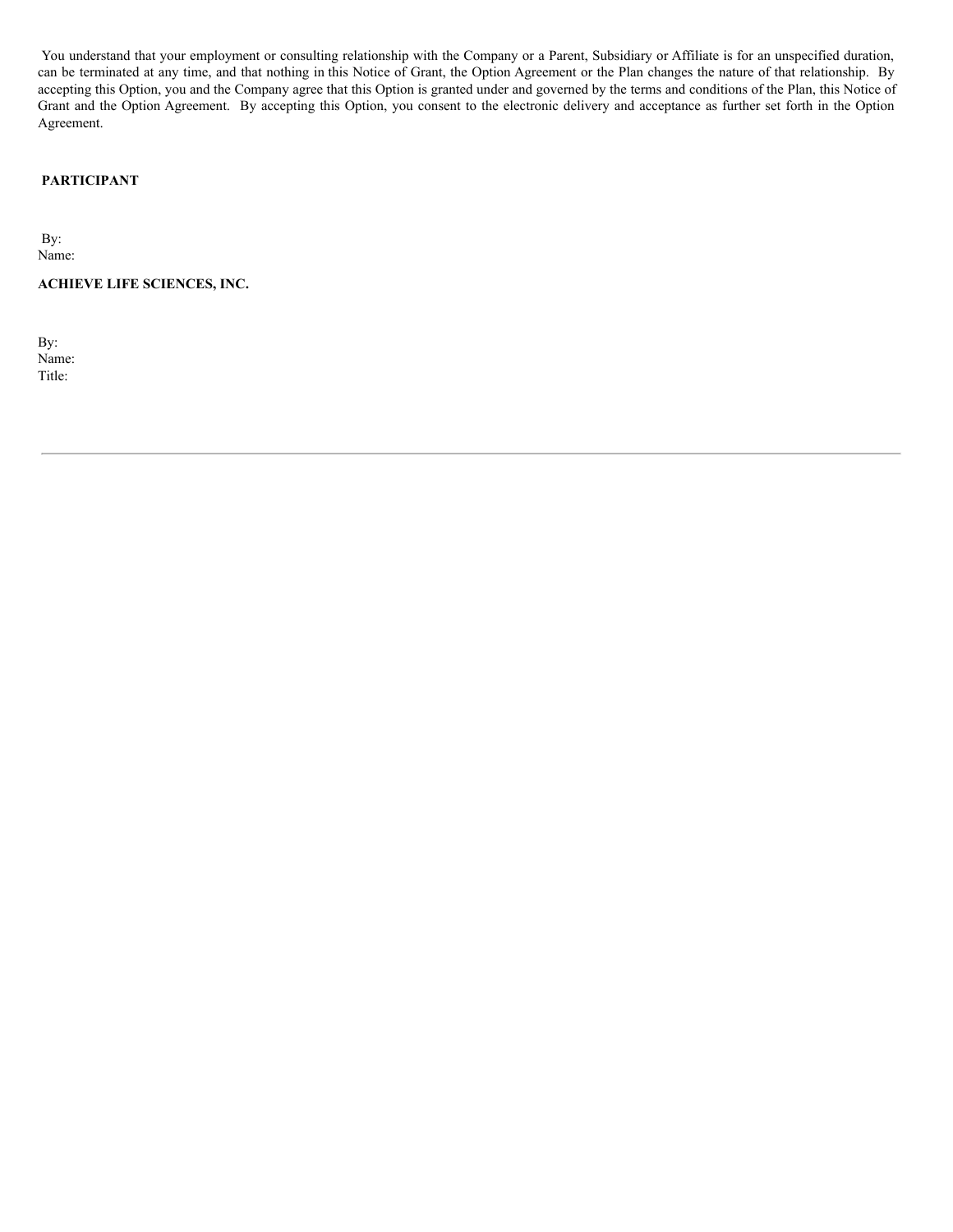# **STOCK OPTION AGREEMENT ACHIEVE LIFE SCIENCES, INC. 2018 EQUITY INCENTIVE PLAN**

You have been granted an Option by Achieve Life Sciences, Inc. (the "*Company*"), under the 2018 Equity Incentive Plan (the "*Plan*") to purchase Shares (the "*Option*"), subject to the terms, restrictions and conditions of the Plan, the Notice of Stock Option Grant (the "*Notice of Grant*") and this Stock Option Agreement, including any special terms and conditions for your country set forth in the appendix attached hereto (the "*Appendix*") (collectively, the "*Agreement*").

**1.Grant of Option**. You have been granted the Option for the number of Shares set forth in the Notice of Grant at the Exercise Price per Share set forth in the Notice of Grant. In the event of a conflict between the terms and conditions of the Plan and the terms and conditions of this Agreement, the terms and conditions of the Plan shall prevail.

If designated in the Notice of Grant as an Incentive Stock Option ("*ISO*"), this Option is intended to qualify as an Incentive Stock Option under Section 422 of the Code. However, if this Option is intended to be an ISO, to the extent that it exceeds the \$100,000 limit under Code Section 422(d), it shall be treated as a Nonqualified Stock Option ("*NSO*").

#### **2.Termination**.

(a)General Rule. If your Service terminates for any reason except death or Disability, and other than for Cause, then this Option will expire at the close of business at Company headquarters on the date three months after your termination of Service (subject to the expiration detailed in Section 6). If your Service is terminated for Cause, this Option will expire upon the date of such termination.

You acknowledge and agree that the vesting schedule set forth in the Notice of Grant may change prospectively in the event that your service status changes between full and part-time status in accordance with Company policies relating to work schedules and vesting of awards. You acknowledge that the vesting of the Shares pursuant to this Agreement is earned only by continuing Service.

(b)Death; Disability. If you die before your Service terminates (or you die within three months of your termination of Service other than for Cause), then this Option will expire at the close of business at Company headquarters on the date 12 months after the date of death (subject to the expiration detailed in Section 6). If your Service terminates because of your Disability, then this Option will expire at the close of business at Company headquarters on the date 12 months after your termination date (subject to the expiration detailed in Section 6).

(c)Termination Date. For purposes of this Option, your Service will be considered terminated as of the date you are no longer actively providing services to the Company or a Parent, Subsidiary or Affiliate (regardless of the reason for such termination and whether or not later found to be invalid or in breach of labor laws in the jurisdiction where you are employed or engaged or the terms of your employment or consulting agreement, if any), and your period of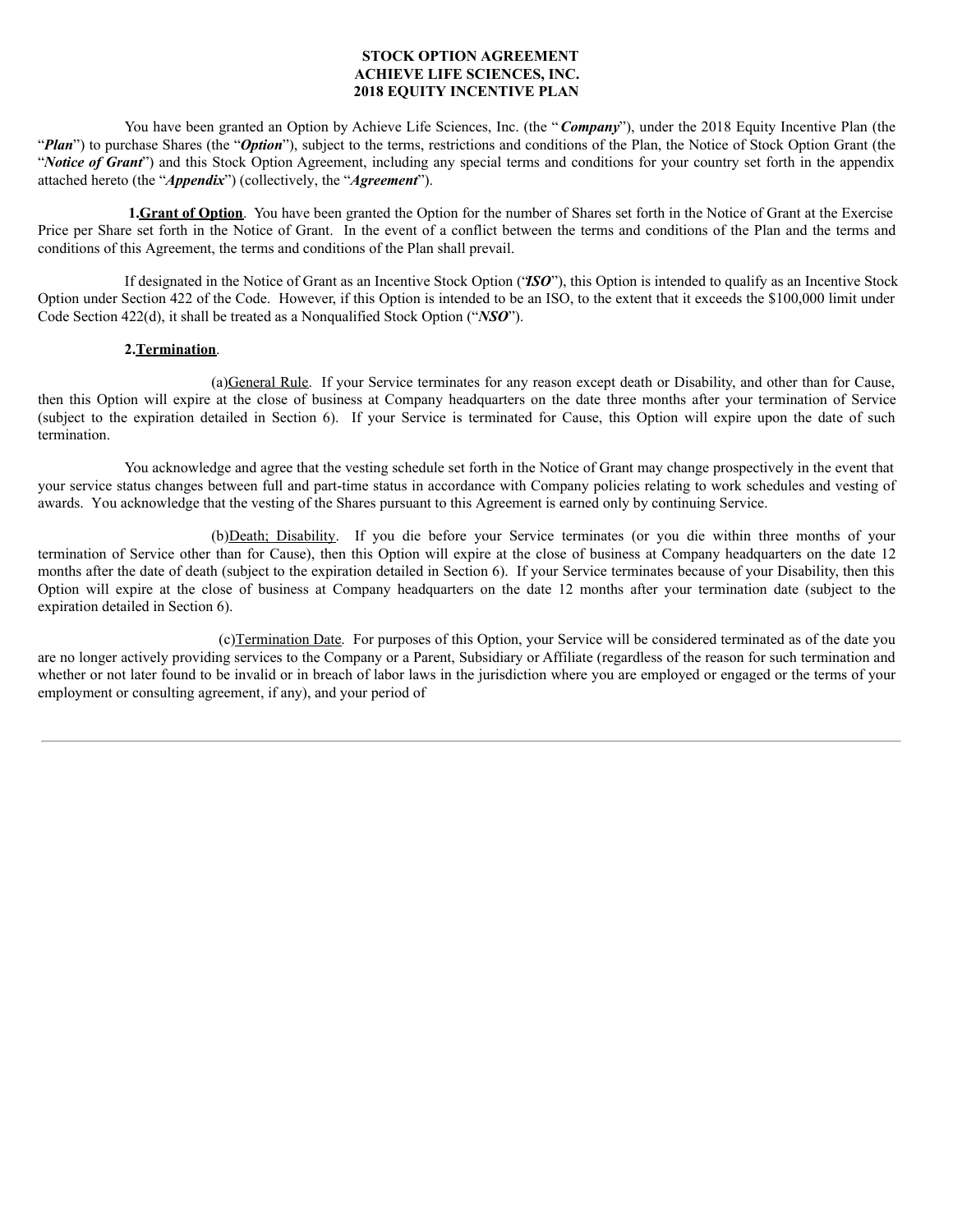Service will not include any contractual notice period or any period of "garden leave" or similar period mandated under labor laws in the jurisdiction where you are employed or engaged or the terms of your employment or consulting agreement, if any. The Committee shall have the exclusive discretion to determine when you are no longer actively providing services for purposes of this Option (including whether you may still be considered to be providing services while on a leave of absence).

(d)No Notice. You are responsible for keeping track of these exercise periods following your termination of Service for any reason. The Company will not provide further notice of such periods. In no event shall this Option be exercised later than the Expiration Date set forth in the Notice of Grant.

## **3.Exercise of Option**.

(a)Right to Exercise. This Option is exercisable during its term in accordance with the vesting schedule set forth in the Notice of Grant and the applicable provisions of the Plan and this Agreement. In the event of your death, Disability, or other cessation of Service, the exercisability of the Option is governed by the applicable provisions of the Plan, the Notice of Grant and this Agreement. This Option may not be exercised for a fraction of a Share.

(b)Method of Exercise. This Option is exercisable by delivery of an exercise notice in a form specified by the Company (the "*Exercise Notice*"), which shall state the election to exercise the Option, the number of Shares in respect of which the Option is being exercised (the "*Exercised Shares*"), and such other representations and agreements as may be required by the Company pursuant to the provisions of the Plan. The Exercise Notice shall be delivered in person, by mail, via electronic mail or facsimile or by other authorized method to the Secretary of the Company or other person designated by the Company. The Exercise Notice shall be accompanied by payment of the aggregate Exercise Price as to all Exercised Shares. This Option shall be deemed to be exercised upon receipt by the Company of a fully executed Exercise Notice accompanied by the aggregate Exercise Price and any applicable withholding of Tax-Related Items as detailed in Section 8 below.

(c)Exercise by Another. If another person wants to exercise this Option after it has been transferred to him or her in compliance with this Agreement, that person must prove to the Company's satisfaction that he or she is entitled to exercise this Option. That person must also complete the proper Exercise Notice form (as described above) and pay the Exercise Price (as described below) and any applicable withholding of Tax-Related Items as described below.

**4.Method of Payment**. Payment of the aggregate Exercise Price shall be by any of the following, or a combination thereof, at your election:

(a)your personal check, wire transfer, or a cashier's check;

(b)for U.S. taxpayers only: certificates for shares of Company stock that you own, along with any forms needed to effect a transfer of those shares to the Company; the value of the shares, determined as of the effective date of the Option exercise, will be applied to the Exercise Price. Instead of surrendering shares of Company stock, you may attest to the ownership of those shares on a form provided by the Company and have the same number of shares subtracted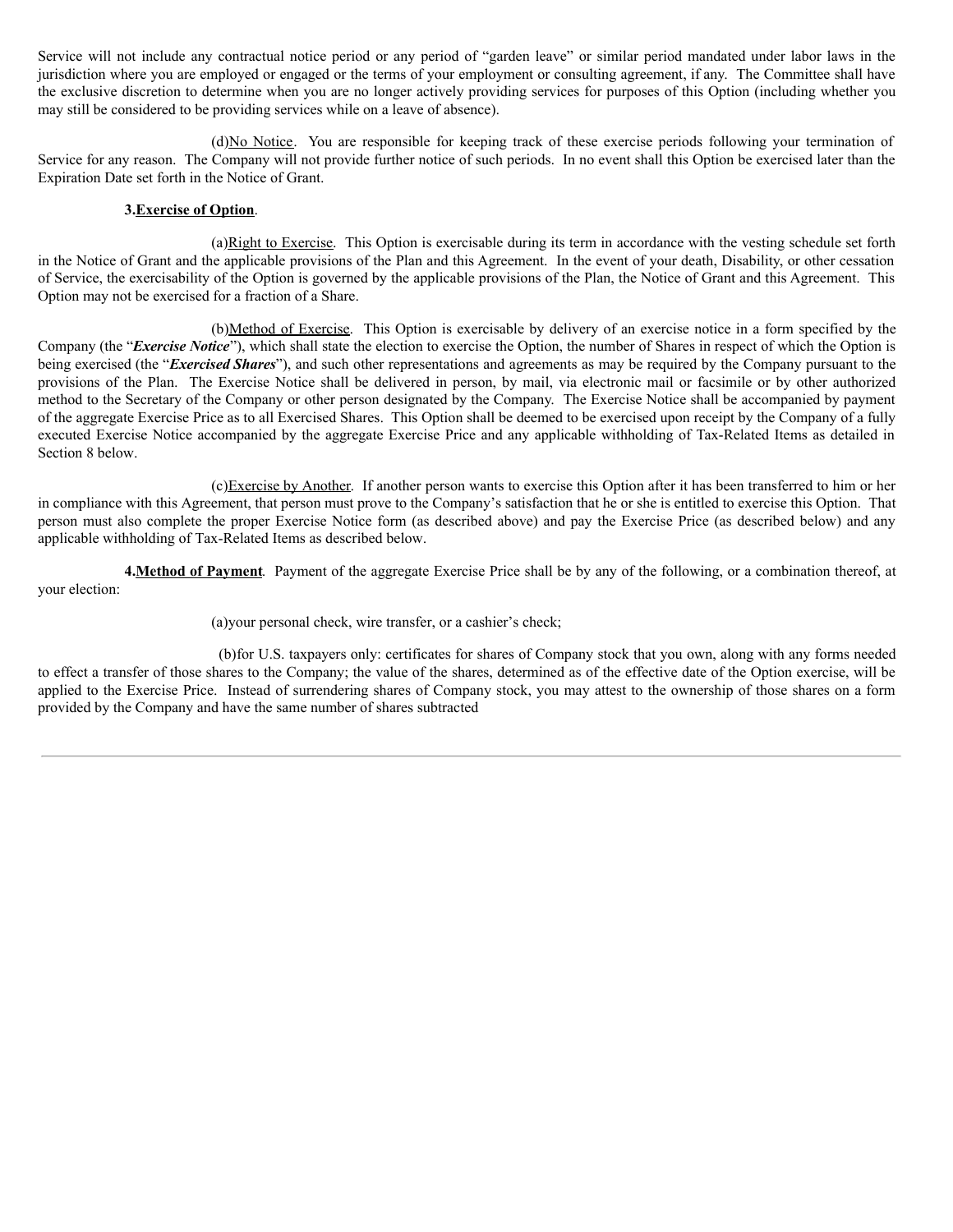from the Exercised Shares issued to you. However, you may not surrender, or attest to the ownership of, shares of Company stock in payment of the Exercise Price of your Option if your action would cause the Company to recognize compensation expense (or additional compensation expense) with respect to this Option for financial reporting purposes;

(c)cashless exercise through irrevocable directions to a securities broker approved by the Company to sell all or part of the Exercised Shares and to deliver to the Company from the sale proceeds an amount sufficient to pay the Exercise Price and any withholding of Tax-Related Items. The balance of the sale proceeds, if any, will be delivered to you. The directions must be given by signing a special notice of exercise form provided by the Company; or

(d)other method authorized by the Company.

**5.Non-Transferability of Option**. In general, except as provided below, only you may exercise this Option prior to your death. You may not transfer or assign this Option, except as provided below. For instance, you may not sell this Option or use it as security for a loan. If you attempt to do any of these things, this Option will immediately become invalid.

However, if you are a U.S. taxpayer, you may dispose of this Option in your will or in a beneficiary designation. If you are a U.S. taxpayer and this Option is designated as a NSO in the Notice of Grant, then the Committee may, in its sole discretion, allow you to transfer this Option as a gift to one or more family members. For purposes of this Agreement, "family member" means a child, stepchild, grandchild, parent, stepparent, grandparent, spouse, former spouse, sibling, niece, nephew, mother-in- law, father-in-law, son-in-law, daughter-in-law, brother-in-law or sister-in-law (including adoptive relationships), any individual sharing your household (other than a tenant or employee), a trust in which one or more of these individuals have more than 50% of the beneficial interest, a foundation in which you or one or more of these persons control the management of assets, and any entity in which you or one or more of these persons own more than 50% of the voting interest. In addition, if you are a U.S. taxpayer and this Option is designated as a NSO in the Notice of Grant, then the Committee may, in its sole discretion, allow you to transfer this Option to your spouse or former spouse pursuant to a domestic relations order in settlement of marital property rights. The Committee will allow you to transfer this Option only if both you and the transferee(s) execute the forms prescribed by the Committee, which include the consent of the transferee(s) to be bound by this Agreement.

This Option may not be transferred in any manner other than by will or by the laws of descent or distribution or court order and may be exercised during the lifetime of you only by you, your guardian, or legal representative, as permitted in the Plan and applicable local laws. The terms of the Plan and this Agreement shall be binding upon the executors, administrators, heirs, successors and assigns of you.

**6.Term of Option**. This Option shall in any event expire on the expiration date set forth in the Notice of Grant, which date is ten years after the grant date (five years after the grant date if this Option is designated as an ISO in the Notice of Grant and Section 5.3 of the Plan applies).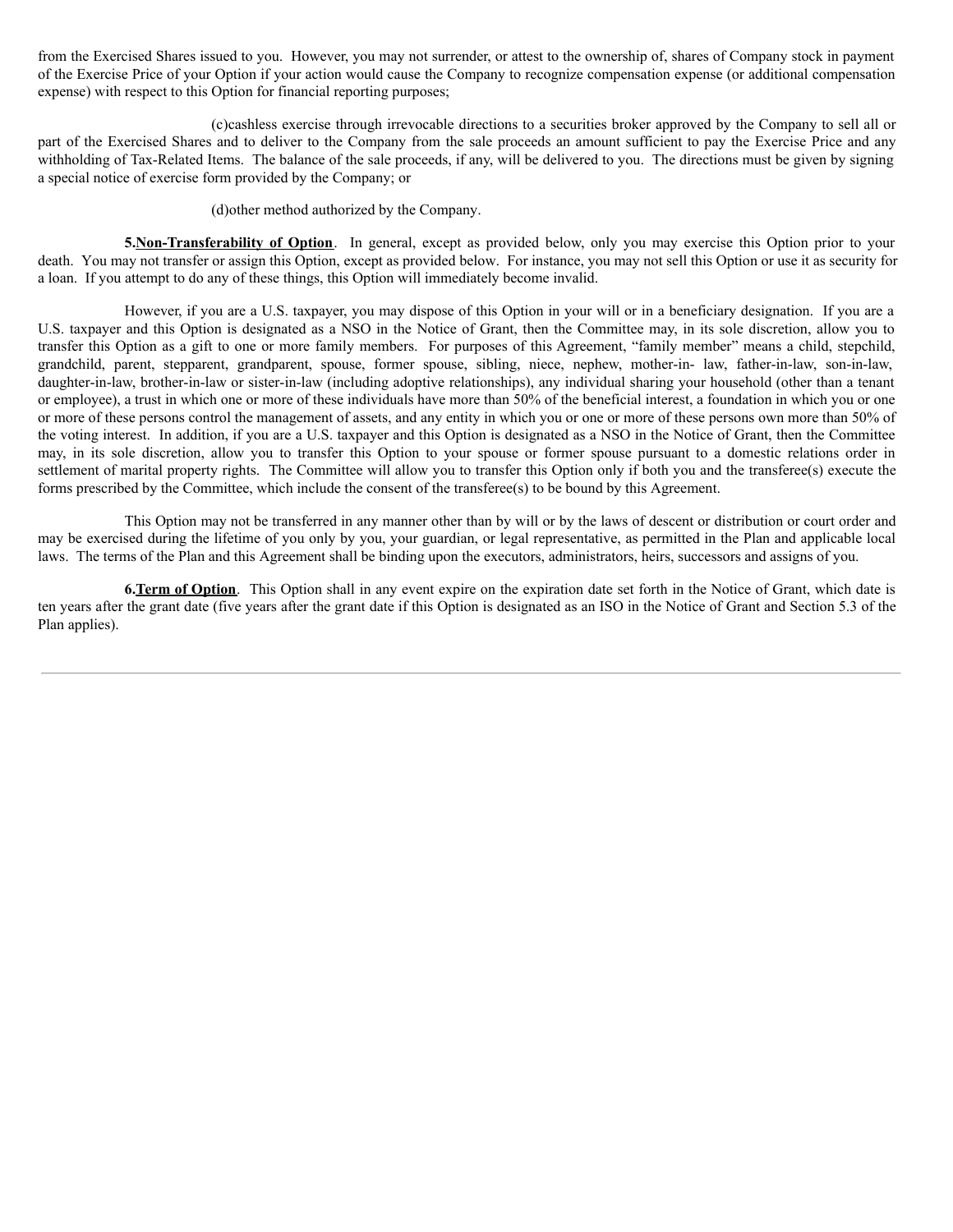7. Tax Consequences. You should consult a tax adviser for tax consequences relating to this Option in the jurisdiction in which you are subject to tax. YOU SHOULD CONSULT A TAX ADVISER BEFORE EXERCISING THIS OPTION OR DISPOSING OF THE SHARES.

(a)Exercising the Option. You will not be allowed to exercise this Option unless you make arrangements acceptable to the Company to pay any withholding of Tax-Related Items.

(b)Notice of Disqualifying Disposition of ISO Shares. If you sell or otherwise dispose of any of the Shares acquired pursuant to an ISO on or before the later of (i) two years after the grant date, or (ii) one year after the exercise date, you shall immediately notify the Company in writing of such disposition. You agree that you may be subject to income tax withholding by the Company on the compensation income recognized from such early disposition of ISO Shares by payment in cash or out of the current compensation paid to you.

**8.Responsibility for Taxes**. Regardless of any action the Company or, if different, your actual employer (the "*Employer*") takes with respect to any or all income tax, social insurance contributions, payroll tax, fringe benefits tax, payment on account or other tax-related withholding ("*Tax-Related Items*"), you acknowledge that the ultimate liability for all Tax-Related Items legally due by you is and remains your responsibility and that the Company and/or the Employer (1) make no representations or undertakings regarding the treatment of any Tax-Related Items in connection with any aspect of this Option, including the grant, vesting or exercise of this Option, the subsequent sale of Shares acquired pursuant to such exercise and the receipt of any dividends; and (2) do not commit to structure the terms of the grant or any aspect of this Option to reduce or eliminate your liability for Tax-Related Items or achieve any particular tax result. You acknowledge that if you are subject to Tax-Related Items in more than one jurisdiction, the Company and/or the Employer may be required to withhold or account for Tax-Related Items in more than one jurisdiction.

Prior to exercise of the Option, you shall pay or make adequate arrangements satisfactory to the Company and/or the Employer to satisfy all Tax-Related Item withholding and payment on account obligations of the Company and/or the Employer. In this regard, you authorize the Company and/or the Employer, and their respective agents, at their discretion, to withhold all applicable Tax-Related Items legally payable by you from your wages or other cash compensation paid to you by the Company and/or the Employer. With the Company's consent, these arrangements may also include, if permissible under local law, (a) withholding Shares that otherwise would be issued to you when you exercise this Option, provided that the Company only withholds the amount of Shares necessary to satisfy the minimum statutory withholding amount, (b) having the Company withhold taxes from the proceeds of the sale of the Shares, either through a voluntary sale or through a mandatory sale arranged by the Company (on your behalf and pursuant to this authorization), (c) your payment of a cash amount, or (d) any other arrangement approved by the Company; all under such rules as may be established by the Committee and in compliance with the Company's Insider Trading Policy and 10b5-1 Trading Plan Policy, if applicable; provided, however, that if you are a Section 16 officer of the Company under the Exchange Act, then the Committee (as constituted in accordance with Rule 16b-3 under the Exchange Act) shall establish the method of withholding from alternatives (a)-(d) above, and the Committee shall establish the method prior to the taxable or withholding event. The Fair Market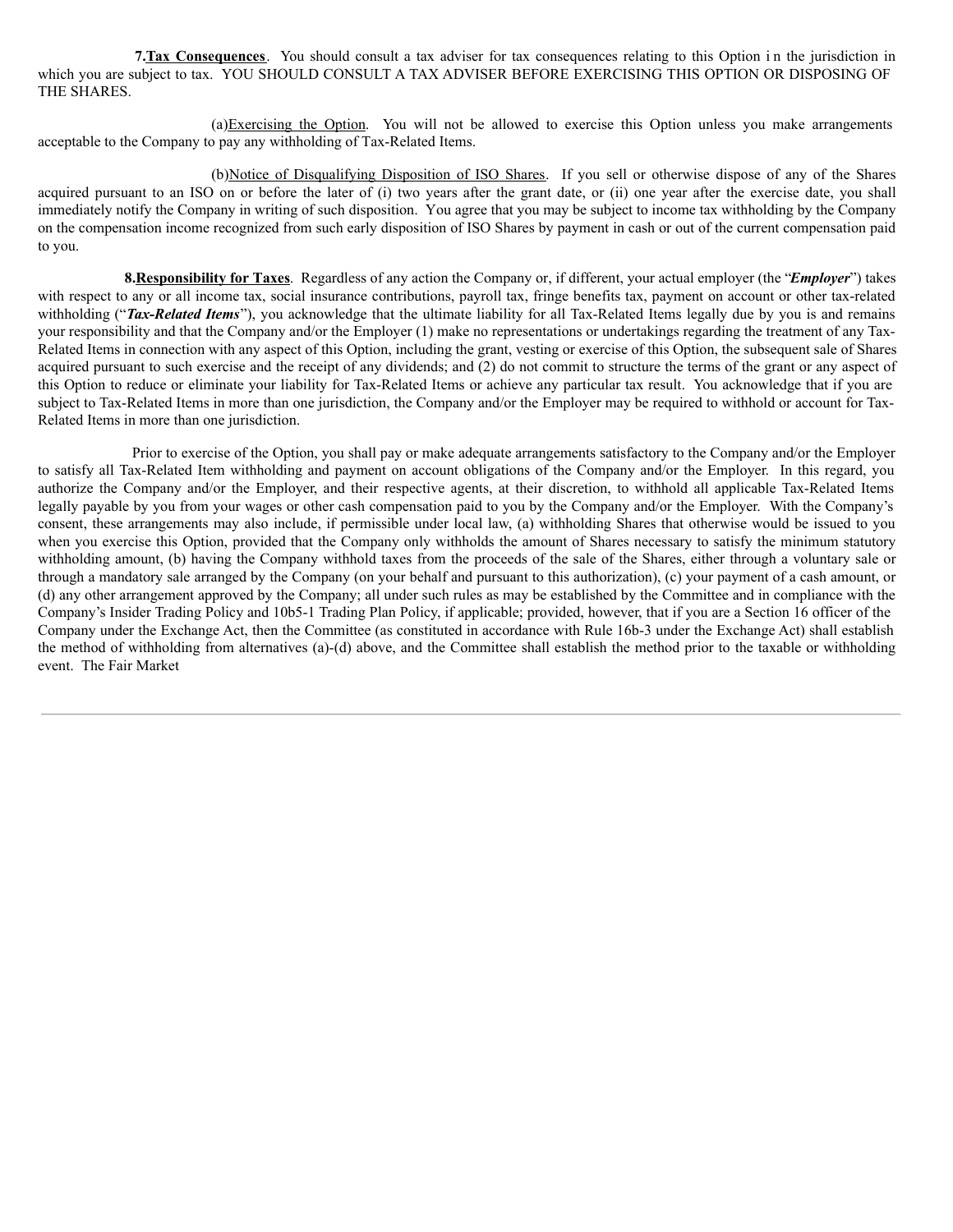Value of these Shares, determined as of the effective date of the Option exercise, will be applied as a credit against the Tax-Related Items.

Depending on the withholding method, the Company may withhold or account for Tax-Related Items by considering applicable minimum statutory withholding rates or other applicable withholding rates, including maximum applicable rates, in which case you will receive a refund of any over-withheld amount in cash and will have no entitlement to the Shares equivalent. If the obligation for Tax-Related Items is satisfied by withholding in Shares, for tax purposes, you are deemed to have been issued the full number of Shares subject to the vested RSUs, notwithstanding that a number of the Shares are held back solely for the purpose of paying the Tax-Related Items.

Finally, you agree to pay to the Company or the Employer any amount of Tax-Related Items that the Company or the Employer may be required to withhold as a result of your participation in the Plan or your purchase of Shares that cannot be satisfied by the means previously described. You acknowledge that the Company has no obligation to deliver Shares to you until you have satisfied the obligations in connection with the Tax-Related Items as described in this Section.

**9. Nature of Grant.** In accepting this Option, you acknowledge, understand and agree that:

(a)the Plan is established voluntarily by the Company, it is discretionary in nature and it may be modified, suspended or terminated by the Company at any time, to the extent permitted by the Plan;

(b)the grant of this Option is voluntary and occasional and does not create any contractual or other right to receive future grants of stock options, or benefits in lieu of stock options, even if stock options have been granted in the past;

Company;

(c)all decisions with respect to future stock options or other grants, if any, will be at the sole discretion of the

(d)you are voluntarily participating in the Plan;

(e)this Option and any Shares acquired under the Plan, and the income and value of same, are not intended to replace any pension rights or compensation;

(f)this Option and any Shares acquired under the Plan, and the income and value of same, are not part of normal or expected compensation for purpose of calculating any severance, resignation, termination, redundancy, dismissal, end-of-service payments, bonuses, long-service awards, pension or retirement benefits or payments or welfare benefits or similar payments;

(g)unless otherwise agreed with the Company, this Option and any Shares acquired under the Plan, and the income and value of same, are not granted as consideration for, or in connection with, any Service you may provide as a director of any Parent, Subsidiary or Affiliate;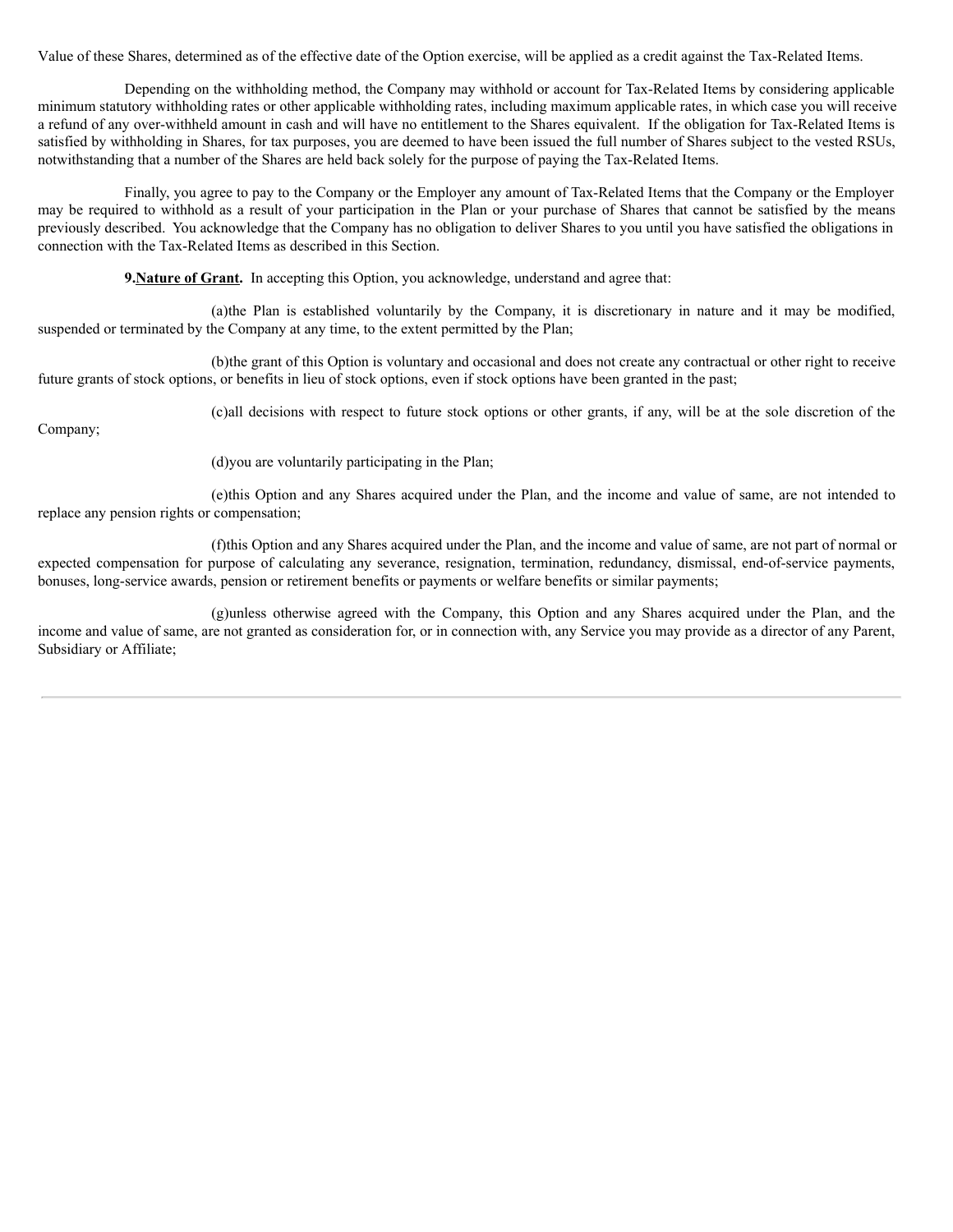with certainty;

(h)the future value of the Shares underlying this Option is unknown, indeterminable, and cannot be predicted

(i)if the underlying Shares do not increase in value, this Option will have no value;

(j)if you exercise this Option and acquire Shares, the value of such Shares may increase or decrease in value, even

below the Exercise Price;

(k)no claim or entitlement to compensation or damages shall arise from forfeiture of this Option resulting from the termination of your Service (for any reason whatsoever, whether or not later found to be invalid or in breach of labor laws in the jurisdiction where you are employed or engaged or the terms of your employment or service agreement, if any), and in consideration of the grant of this Option to which you are otherwise not entitled, you irrevocably agree never to institute any claim against the Company, the Employer or any Parent, Subsidiary or Affiliate, waive your ability, if any, to bring any such claim, and release the Company, the Employer or any Parent, Subsidiary or Affiliate from any such claim; if, notwithstanding the foregoing, any such claim is allowed by a court of competent jurisdiction, then, by participating in the Plan, you shall be deemed irrevocably to have agreed not to pursue such claim and agree to execute any and all documents necessary to request dismissal or withdrawal of such claim; and

(l)if you are providing Service outside the United States, neither the Employer, the Company nor any Parent, Subsidiary or Affiliate shall be liable for any foreign exchange rate fluctuation between your local currency and the United States Dollar that may affect the value of this Option or of any amounts due to you pursuant to the exercise of this Option or the subsequent sale of any Shares acquired upon exercise.

**10.Data Privacy***.* You hereby explicitly and unambiguously consent to the collection, use and transfer, in electronic or other form, of your personal data as described in this Agreement and any other Option grant materials by and among, as applicable, the Employer, the Company and any Parent, Subsidiary or Affiliate for the exclusive purpose of implementing, administering and managing your participation in the Plan.

You understand that the Company and the Employer may hold certain personal information about you, including, but not limited to, your name, home address and telephone number, date of birth, social insurance number or other identification number, salary, nationality, job title, any shares or directorships held in the Company, details of all stock options or any other entitlement to shares awarded, canceled, exercised, vested, unvested or outstanding in your favor ("*Data*"), for the exclusive purpose of implementing, administering and managing the Plan.

You understand that Data will be transferred to third parties in connection with the implementation, administration and management of the Plan. You understand that the recipients of Data may be located in the United States or elsewhere, and that the recipient's country (e.g., the United States) may have different data privacy laws and protections than your country. You understand that if you reside outside the United States, he or she may request a list with the names and addresses of any potential recipients of Data by contacting your local human resources representative. You authorize the Company and any other possible recipients which may assist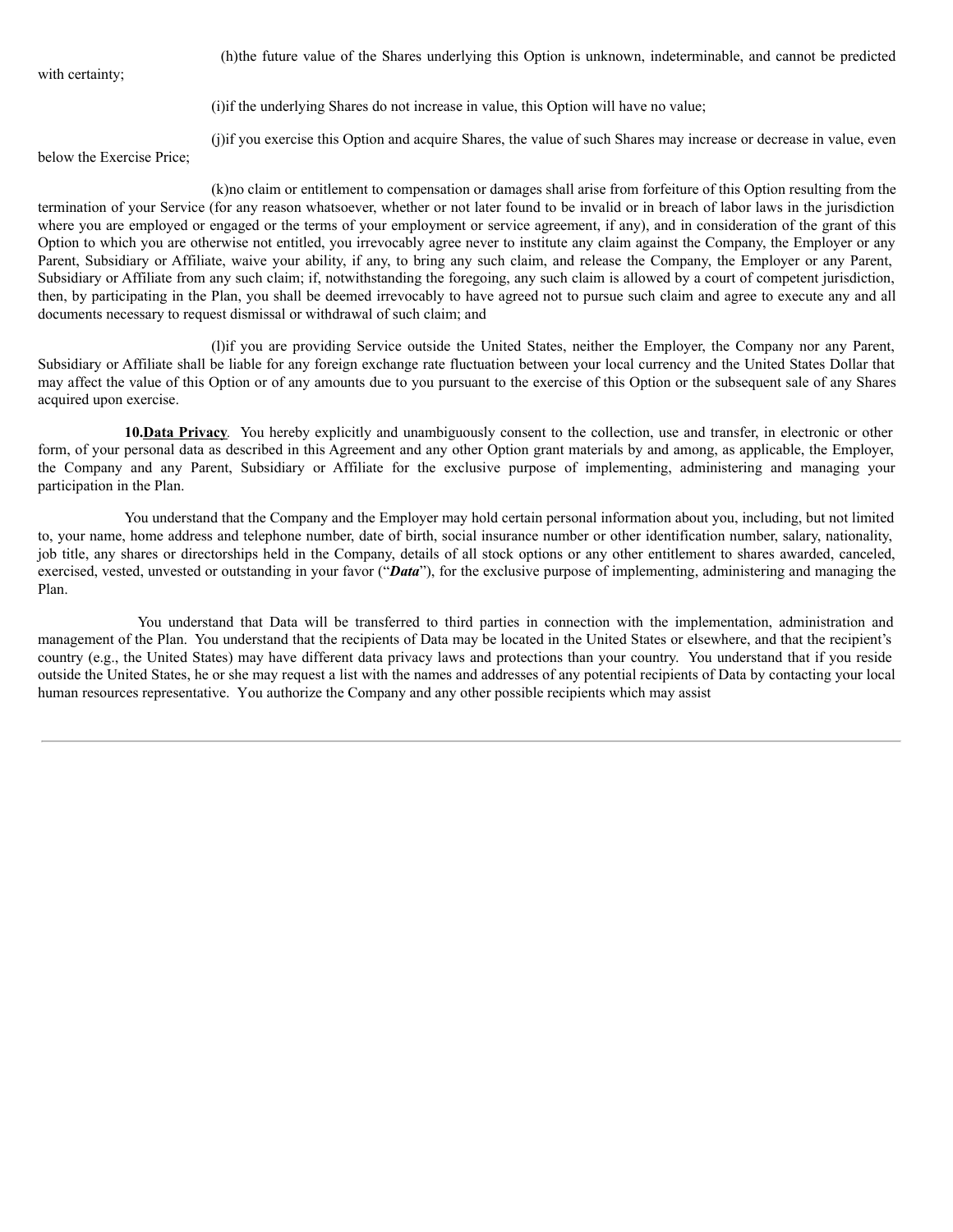the Company (presently or in the future) with implementing, administering and managing the Plan to receive, possess, use, retain and transfer Data, in electronic or other form, for the sole purposes of implementing, administering and managing your participation in the Plan. You understand that Data will be held only as long as is necessary to implement, administer and manage your participation in the Plan. You understands that if you reside outside the United States, you may, at any time, view Data, request additio nal information about the storage and processing of Data, require any necessary amendments to Data or refuse or withdraw the consents herein, in any case without cost, by contacting in writing your local human resources representative. Further, you understand that you are providing the consents herein on a purely voluntary basis. If you do not consent, or if you later seek to revoke your consent, your Service status and career with the Employer will not be adversely affected; the only consequence of refusing or withdrawing your consent is that Company would not be able to grant you stock options or other equity awards or administer or maintain such awards. Therefore, you understand that refusing or withdrawing your consent may affect your ability to participate in the Plan. For more information on the consequences of your refusal to consent or withdrawal of consent, you understand that you may contact your local human resources representative.

**11.Acknowledgement**. The Company and you agree that this Option is granted under and governed by the Notice of Grant, this Agreement and the provisions of the Plan (incorporated herein by reference). You: (i) acknowledge receipt of a copy of the Plan prospectus, (ii) represent that you have carefully read and are familiar with the provisions in the grant documents, and (iii) hereby accept this Option subject to all of the terms and conditions set forth in this Agreement and those set forth in the Plan and the Notice of Grant. You hereby agree to accept as binding, conclusive and final all decisions or interpretations of the Committee upon any questions relating to the Plan, the Notice of Grant and this Agreement.

**12.Consent to Electronic Delivery and Acceptance of All Plan Documents and Disclosures**. By your acceptance of this Option, you consent to the electronic delivery of the Notice of Grant, this Agreement, account statements, Plan prospectuses required by the SEC, U.S. financial reports of the Company, and all other documents that the Company is required to deliver to its stockholders (including, without limitation, annual reports and proxy statements) or other communications or information related to this Option. Electronic delivery may include the delivery of a link to a Company intranet or the internet site of a third party involved in administering the Plan, the delivery of the document via e-mail or such other delivery determined at the Company's discretion. You acknowledge that you may receive from the Company a paper copy of any documents delivered electronically at no cost if you contact the Company by telephone, through a postal service or electronic mail at [insert email]. You further acknowledge that you will be provided with a paper copy of any documents delivered electronically if electronic delivery fails; similarly, you understand that you must provide on request to the Company or any designated third party a paper copy of any documents delivered electronically if electronic delivery fails. You agree to participate in the Plan through an on-line or electronic system established and maintained by the Company or a third party designated by the Company. Also, you understand that your consent may be revoked or changed, including any change in the electronic mail address to which documents are delivered (if you have provided an electronic mail address), at any time by notifying the Company of such revised or revoked consent by telephone, postal service or electronic mail at [insert email]. Finally, you understand that you are not required to consent to electronic delivery.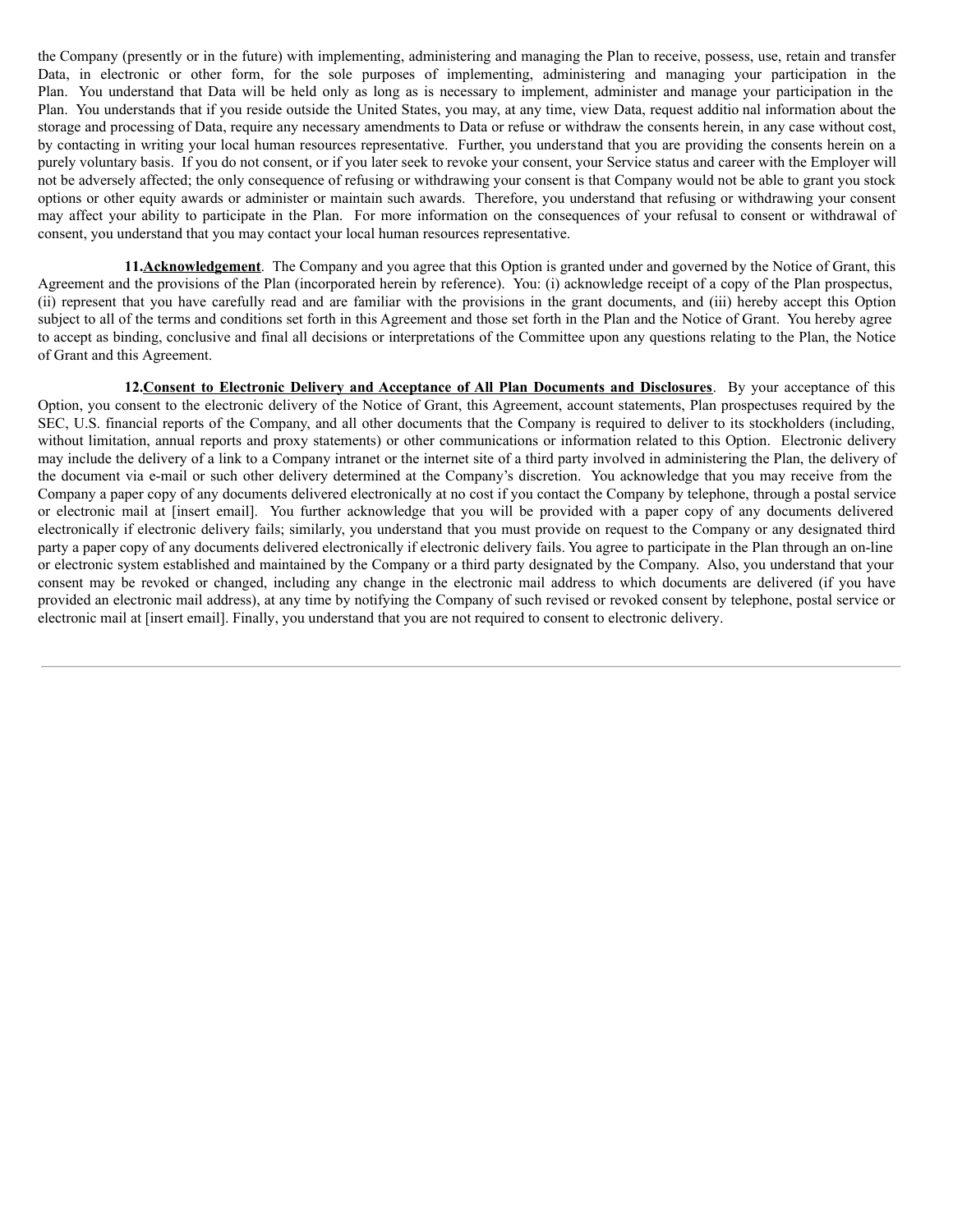**13.Compliance with Laws and Regulations**. The exercise of this Option will be subject to and conditioned upon compliance by the Company and you with all applicable state, federal and foreign laws and regulations and with all applicable requirements of any stock exchange or automated quotation system on which the Company's Common Stock may be listed or quoted at the time of such issuance or transfer, which compliance the Company shall, in its absolute discretion, deem necessary or advisable. You understand that the Company is under no obligation to register or qualify the Common Stock with any state, federal or foreign securities commission or to seek approval or clearance from any governmental authority for the issuance or sale of the Shares. Further, you agree that the Company shall have unilateral authority to amend the Plan and this Agreement without your consent to the extent necessary to comply with securities or other laws applicable to issuance of Shares. Finally, the Shares issued pursuant to this Agreement shall be endorsed with appropriate legends, if any, determined by the Company.

**14.No Advice Regarding Grant**. The Company is not providing any tax, legal or financial advice, nor is the Company making any recommendations regarding your participation in the Plan, or your acquisition or sale of the underlying Shares. You are hereby advised to consult with your own personal tax, legal and financial advisors regarding your participation in the Plan before taking any action related to the Plan.

**15.Governing Law; Venue**. This Agreement and all acts and transactions pursuant hereto and the rights and obligations of the parties hereto shall be governed, construed and interpreted in accordance with the laws of the State of Delaware, without giving effect to principles of conflicts of law. For purposes of litigating any dispute that may arise directly or indirectly from the Plan, the Notice of Grant and this Agreement, the parties hereby submit and consent to litigation in the exclusive jurisdiction of the State of California and agree that any such litigation shall be conducted only in the courts of California in San Diego County, California or the federal courts of the United States for the Southern District of California and no other courts.

**16.Severability**. If one or more provisions of this Agreement are held to be unenforceable under applicable law, the parties agree to renegotiate such provision in good faith. In the event that the parties cannot reach a mutually agreeable and enforceable replacement for such provision, then (i) such provision shall be excluded from this Agreement, (ii) the balance of this Agreement shall be interpreted as if such provision were so excluded and (iii) the balance of this Agreement shall be enforceable in accordance with its terms.

**17.No Rights as Employee, Director or Consultant**. Nothing in this Agreement shall affect in any manner whatsoever the right or power of the Company, or a Parent, Subsidiary or Affiliate of the Company, to terminate your Service, for any reason, with or without Cause.

**18.Adjustment**. In the event of a stock split, a stock dividend or a similar change in Company stock, the number of Shares covered by this Option and the Exercise Price per Share may be adjusted pursuant to the Plan.

**19.Lock-Up Agreement**. In connection with the initial public offering of the Company's securities and upon request of the Company or the underwriters managing any underwritten offering of the Company's securities, you hereby agree not to sell, make any short sale of, loan, grant any Option for the purchase of, or otherwise dispose of any securities of the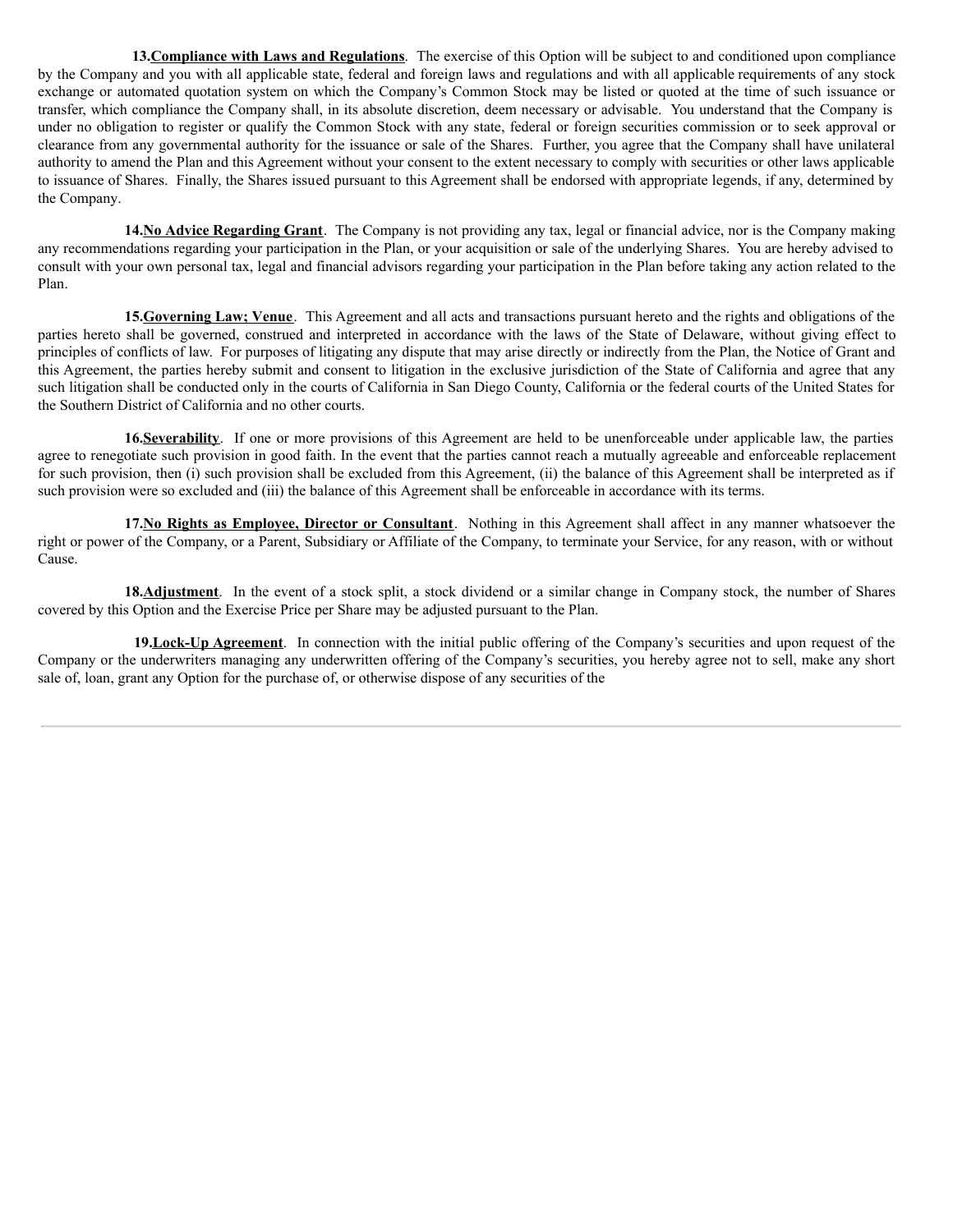Company however and whenever acquired (other than those included in the registration) without the prior written consent of the Company or such underwriters, as the case may be, for such period of time (not to exceed one hundred eighty (180) days) from the effective date of such registration as may be requested by the Company or such managing underwriters and to execute an agreement reflecting the foregoing as may be requested by the underwriters at the time of the public offering; provided however that, if during the last seventeen (17) days of the restricted period the Company issues an earnings release or material news or a material event relating to the Company occurs, or prior to the expiration of the restricted period the Company announces that it will release earnings results during the sixteen (16)-day period beginning on the last day of the restricted period, then, upon the request of the managing underwriter, to the extent required by any FINRA rules, the restrictions imposed by this Section shall continue to apply until the end of the third trading day following the expiration of the fifteen (15)-day period beginning on the issuance of the earnings release or the occurrence of the material news or material event. In no event will the restricted period extend beyond two hundred sixteen (216) days after the effective date of the registration statement.

**20.Award Subject to Company Clawback or Recoupment**. To the extent permitted by applicable law, the Option shall be subject to clawback or recoupment pursuant to any clawback or recoupment policy adopted by the Board or required by law during the term of your employment or other Service that is applicable to you. In addition to any other remedies available under such policy, applicable law may require the cancellation of your Option (whether vested or unvested) and the recoupment of any gains realized with respect to your Option.

**21.Entire Agreement; Enforcement of Rights.** This Agreement, the Plan and the Notice of Grant constitute the entire agreement and understanding of the parties relating to the subject matter herein and supersede all prior discussions between them. Any prior agreements, commitments or negotiations concerning this Option are superseded. No modification of or amendment to this Agreement, nor any waiver of any rights under this Agreement, shall be effective unless in writing and signed by the parties to this Agreement. The failure by either party to enforce any rights under this Agreement shall not be construed as a waiver of any rights of such party.

**22.Insider Trading Restrictions/Market Abuse Laws**. You acknowledge that you may be subject to insider trading restrictions and/or market abuse laws, which may affect your ability to acquire or sell the Shares or rights to Shares under the Plan during such times as you are considered to have "inside information" regarding the Company (as defined by the laws in your country). Any restrictions under these laws or regulations are separate from and in addition to any restrictions that may be imposed under any applicable Company insider trading policy. You acknowledge that it is your responsibility to comply with any applicable restrictions, and you are advised to speak to your personal advisor on this matter.

**23.Language**. If you have received this Agreement or any other document related to the Plan translated into a language other than English and if the meaning of the translated version is different than the English version, the English version will control.

**24.Appendix**. Notwithstanding any provisions in this Agreement, this Option shall be subject to any special terms and conditions set forth in any Appendix hereto for your country.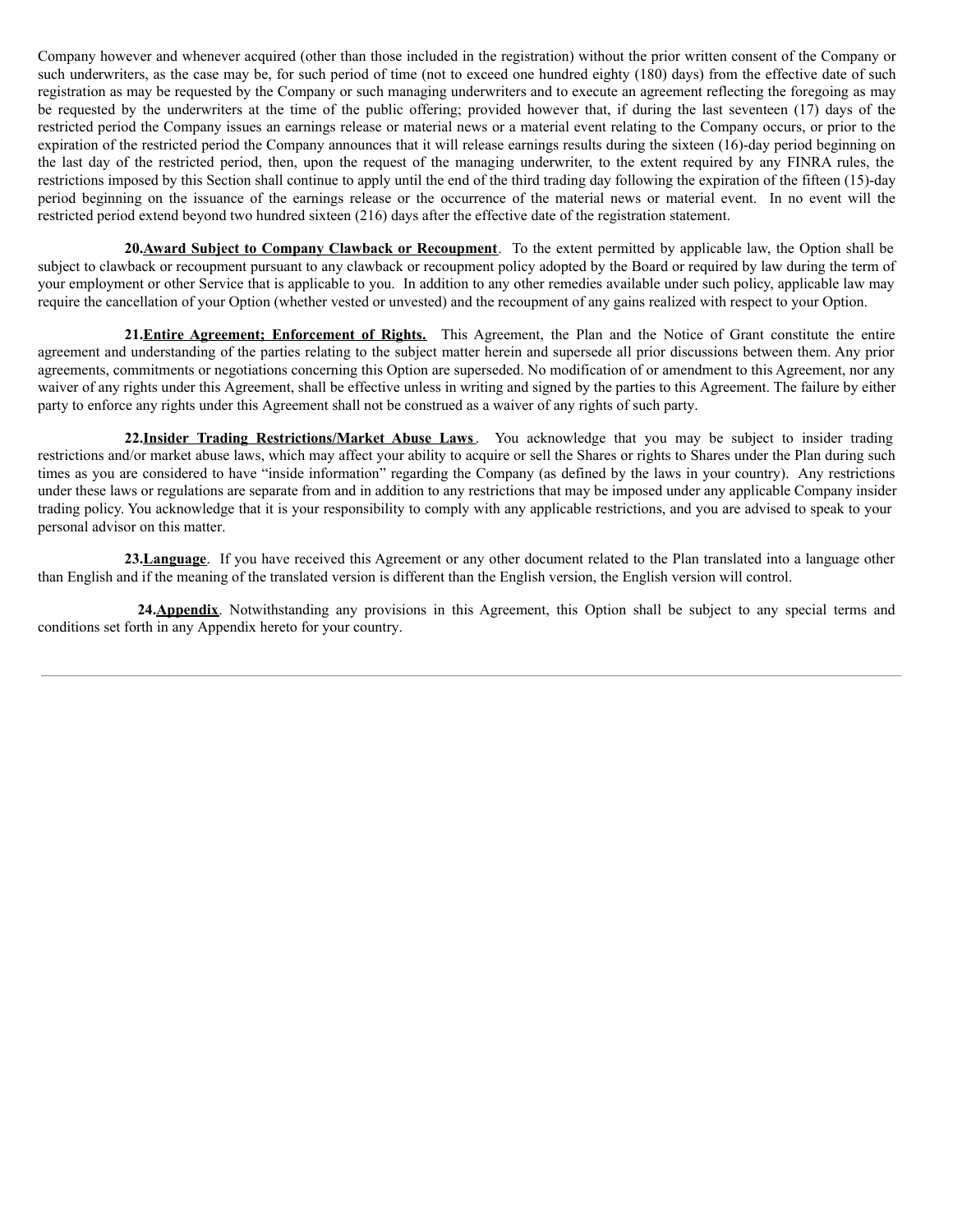Moreover, if you relocate to one of the countries included in the Appendix, the special terms and conditions for such country will apply to you, to the extent the Company determines that the application of such terms and conditions is necessary or advisable for legal or administrative reasons. The Appendix constitutes part of this Agreement.

**25.Imposition of Other Requirements**. The Company reserves the right to impose other requirements on your participation in the Plan, on this Option and on any Shares acquired under the Plan, to the extent the Company determines it is necessary or advisable for legal or administrative reasons, and to require you to sign any additional agreements or undertakings that may be necessary to accomplish the foregoing.

**26.Waiver**. You acknowledge that a waiver by the Company of breach of any provision of this Agreement shall not operate or be construed as a waiver of any other provision of this Agreement, or of any subsequent breach by you or any other Participant.

BY ACCEPTING THIS OPTION, YOU AGREE TO ALL OF THE TERMS AND CONDITIONS DESCRIBED ABOVE AND IN THE PLAN.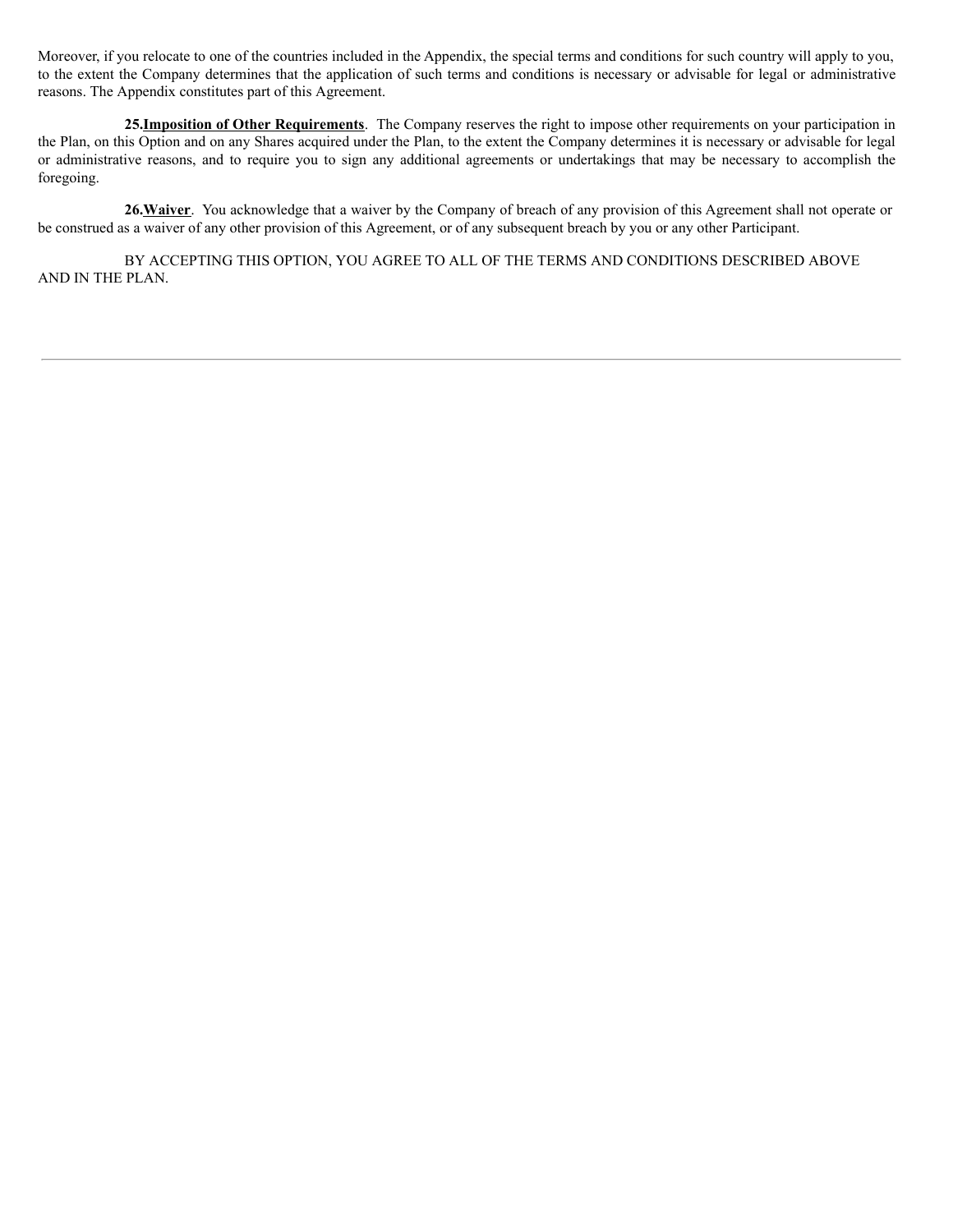## **APPENDIX**

## **ADDITIONAL TERMS AND CONDITIONS TO STOCK OPTION AGREEMENT ACHIEVE LIFE SCIENCES, INC. 2018 EQUITY INCENTIVE PLAN**

Capitalized terms, unless explicitly defined in this Appendix, shall have the meanings given to them in the Stock Option Agreement, the Notice of Grant or in the Plan.

## *Terms and Conditions*

This Appendix includes special terms and conditions that govern this Option if you reside and/or work in one of the countries listed below. If you are a citizen or resident (or are considered as such for local law purposes) of a country other than the country in which you are currently residing and/or working, or if you transfer to another country after receiving this Option, the Company shall, in its discretion, determine to what extent the special terms and conditions contained herein shall be applicable to you.

## *Notifications*

This Appendix also includes information regarding securities, exchange control, tax and certain other issues of which you should be aware with respect to your participation in the Plan. The information is based on the securities, exchange control, tax and other laws in effect in the respective countries as of October 2017. Such laws are often complex and change frequently. As a result, the Company strongly recommends that you not rely on the information contained herein as the only source of information relating to the consequences of your participation in the Plan because the information may be out of date at the time you exercise this Option or at the time you sell any Shares acquired under the Plan. In addition, the information is general in nature and may not apply to your particular situation, and the Company is not in a position to assure you of any particular result. Therefore, you are advised to seek appropriate professional advice as to how the relevant laws in your country may apply to your individual situation.

If you are a citizen or resident (or are considered as such for local tax purposes) of a country other than the country in which you are currently residing and/or working, or if you transfer to another country after the grant of this Option, the information contained herein may not be applicable to you in the same manner.

# **CANADA**

## *Terms and Conditions*

## Manner of Exercising Option.

Due to regulatory requirements, you are prohibited from surrendering certificates for Shares that you already own to pay the Exercise Price or any Tax-Related Items in connection with the exercise of your Shares.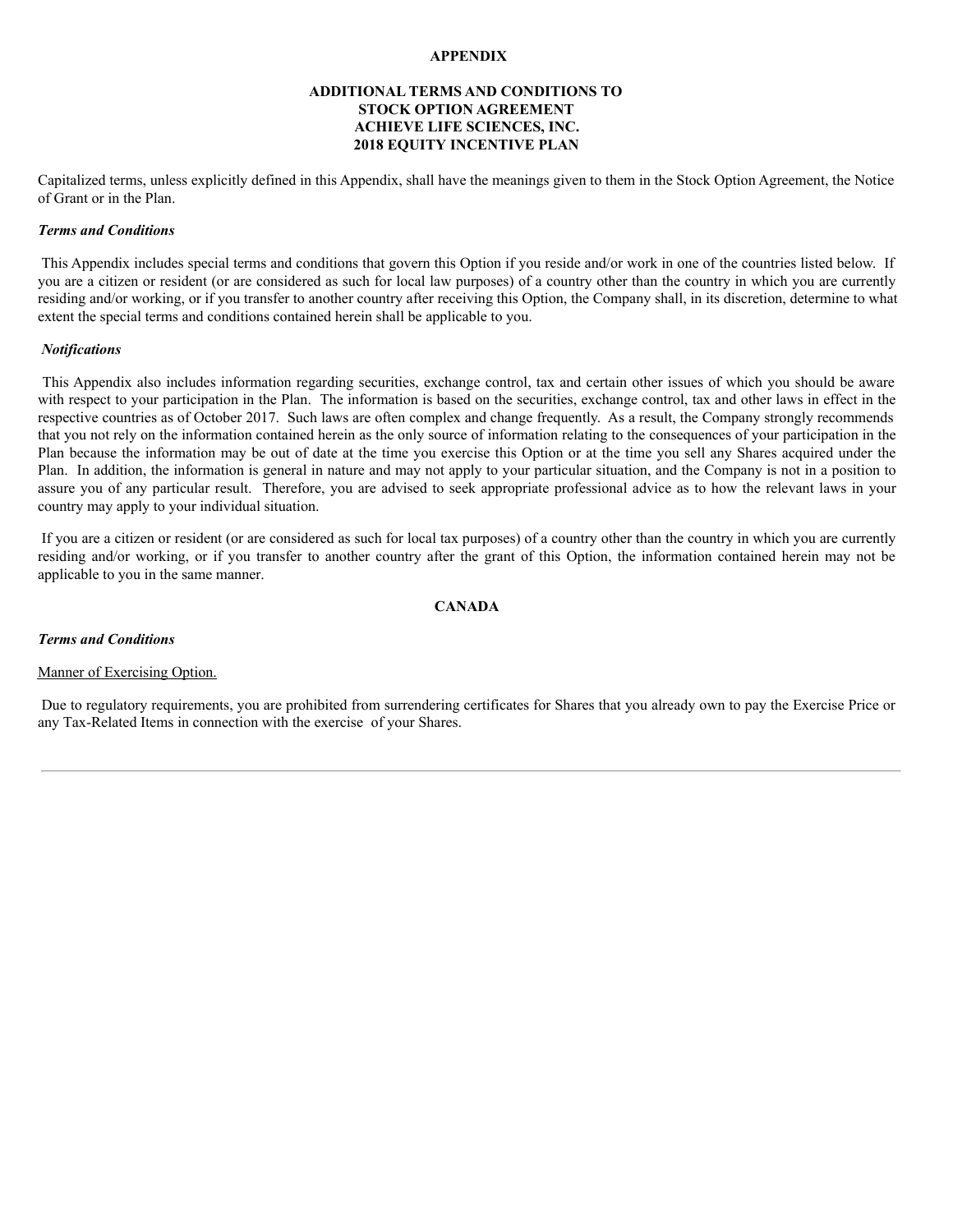You hereby authorize the Company and the Company's representatives to discuss with and obtain all relevant information from all personnel, professional or not, involved in the administration and operation of the Plan. You further authorize the Employer, the Company and Parent, Subsidiaries and Affiliates and the administrator of the Plan to disclose and discuss the Plan with their advisors. You further authorize the Employer to record such information and to keep such information in your employee file.

## Language Consent.

The following provisions will apply if you are a resident of Quebec:

The parties acknowledge that it is their express wish that this Agreement, as well as all documents, notices and legal proceedings entered into, given or instituted pursuant hereto or relating directly or indirectly hereto, be drawn up in English.

Les parties reconnaissent avoir exigé la redaction en anglais de cette convention ("Agreement"), ainsi que de tous documents exécutés, avis donnés et procedures judiciaries intentées, directement ou indirectement, relativement à la présente convention.

## **UNITED KINGDOM**

## *Terms and Conditions*

## Data privacy

The following provision replaces Section 10 of the Global Stock Option Grant Agreement:

To the satisfaction and on the direction of the Committee, all operations of the Plan and this Option (at the time of its grant and as necessary thereafter) shall include or be supported by appropriate agreements, notifications and arrangements in respect of Data and its use and processing under the Plan, in order to secure:

> (a) the reasonable freedom of the Employer, the Company and any Parent or Subsidiary (together, the "**Group**"), as appropriate, to operate the Plan and for connected purposes; and

> (b) compliance with the data protection requirements applicable from time to time, including, without limitation:

> > (aa) the Data Protection Act 1998;

(bb) Regulation EU 2016/679 of the European Parliament and of the Council of 27 April 2016 (the "**GDPR**"); and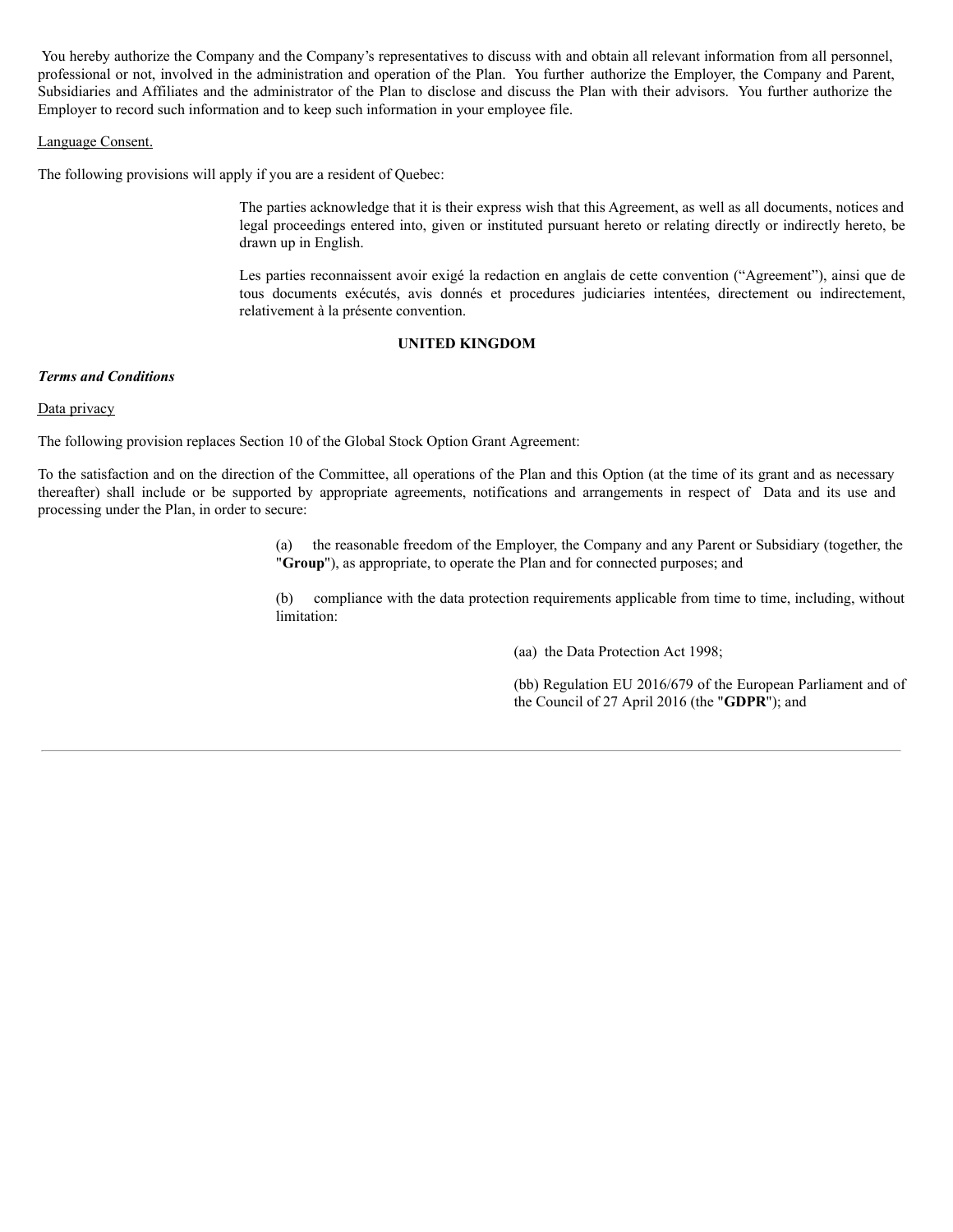The above shall include, and other provision may also be made as the Committee decides:

(a) the collection, use, processing and transfer of your Data by any member of the Group or any Affiliate or third parties in connection with the implementation, administration and management of the Plan;

(b) the transfer of your Data amongst themselves by members of the Group or any Affiliate or third parties in connection with the implementation, administration and management of the Plan;

(c) the use of such Data by any such person for any appropriate purpose; and

(d) as reasonably necessary, the transfer to and retention of your Data by third parties in connection with the implementation, administration and management of the Plan (whether or not any such third party is situated outside the European Economic Area) for or in connection with any appropriate purpose, on such terms and by such means as may be required by applicable data protection law and guidance.

A data privacy notice, in a form approved by the Committee, setting out applicable provisions in respect of Data, and any related information or disclosure that may be required or appropriate, [was provided to you on [DATE]] / [accompanies this Option Agreement and you acknowledge receipt of that notice]. Further information, disclosures or other measures in respect of Data and your participation in the Plan may be notified to you in future, as may be required.

"**Data**" for these purposes includes, but is not limited to your name, home address and telephone number, date of birth, social insurance number or other identification number, salary, nationality, job title, any shares or directorships held in the Company, details of all stock options or any other entitlement to shares awarded, canceled, exercised, vested, unvested or outstanding in your favor and any other personal information which could identify you.

#### Responsibility for Taxes.

The following provision supplements Section 8 of the Global Stock Option Agreement:

If payment or withholding of the income tax is due in connection with the Option and is not made within ninety (90) days after the end of the year in which the event giving rise to the income tax liability occurs or such other period specified in Section 222(1)(c) of the ITEPA 2003 (the "*Due Date*"), the amount of any uncollected income tax will constitute a loan owed by you to the Employer, effective on the Due Date. You agree that the loan will bear interest at then-current Official Rate of Her Majesty's Revenue and Customs ("*HMRC*"), it will be immediately due and repayable, and the Company or the Employer may recover it at any time thereafter by any of the means referred to in the Agreement.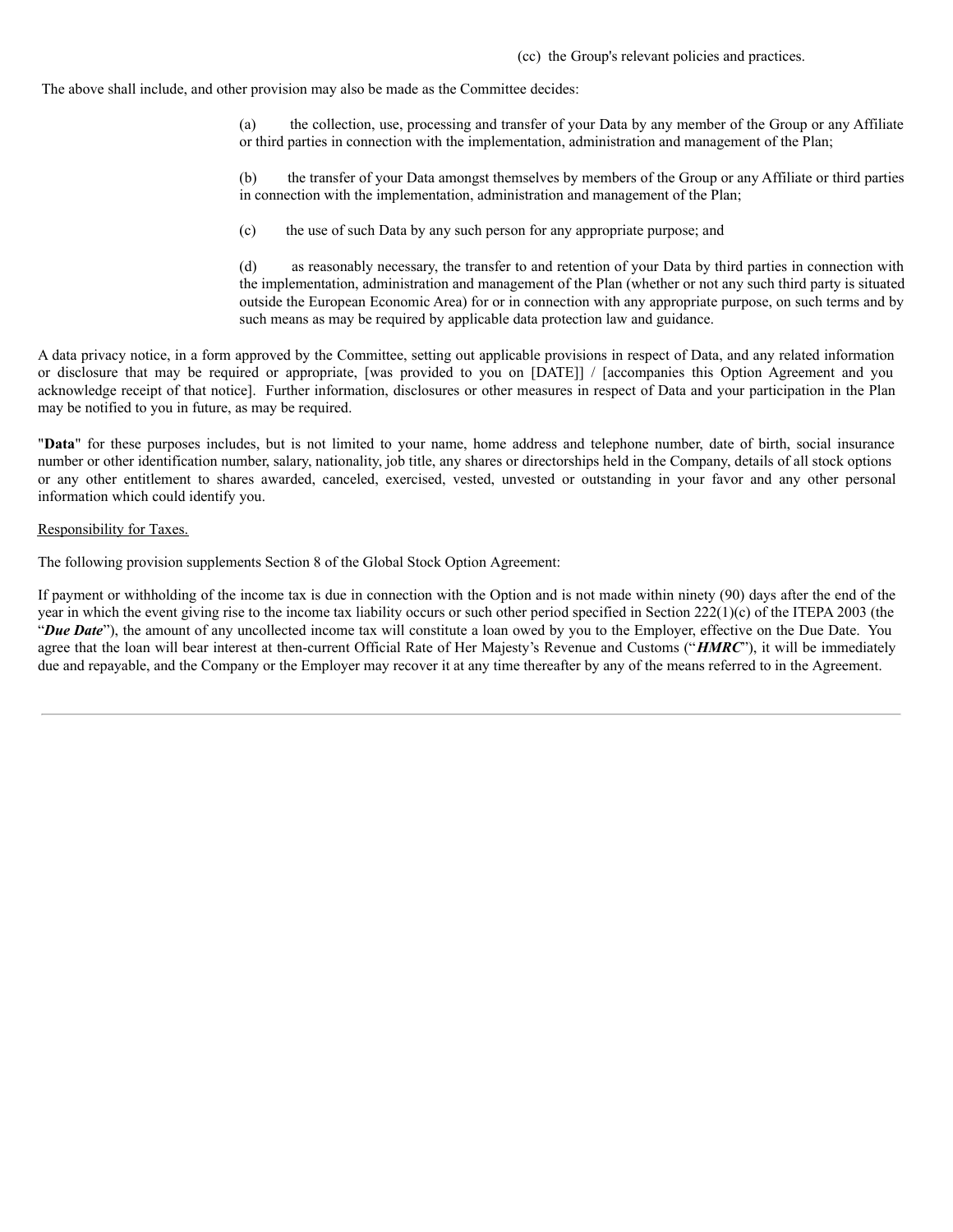Notwithstanding the foregoing, if you are a director or executive officer of the Company (within the meaning of Section 13(k) of the U.S. Securities Exchange Act of 1934, as amended), you will not be eligible for such a loan to cover the income tax due as described above. In the event that you are a director or executive officer and the income tax is not collected from or paid by you by the Due Date, the amount of any uncollected tax will constitute a benefit to you on which additional income tax and National Insurance Contributions ("*NICs*") will be payable. You acknowledge that the Company or the Employer may recover any such additional income tax and NICs at any time thereafter by any of the means referred to in the Agreement. You will also be responsible for reporting and paying an y income tax and NICs due on this additional benefit directly to HMRC under the self-assessment regime.

## Employer NICs.

As a condition of participation in the Plan, you agree and undertake to the Company and to the Employer to accept any liability for secondary Class 1 National Insurance Contributions that may be payable by the Company or the Employer (or any successor to the Company or the Employer) in connection with the Option and any event giving rise to Tax-Related Items (the "*Employer NICs*"). The Employer NICs may be collected by the Company or the Employer using any of the methods described in the Plan or in Section 8 of the Global Stock Option Agreement.

You further agree, if required to do so, to execute a joint election with the Company and/or the Employer (a "*Joint Election*"), the form of such Joint Election being formally approved by HMRC, and any other consent or elections required by the Company or the Employer in respect of the Employer NICs liability. You further agree to execute such other elections as may be required by any successor to the Company and/or the Employer for the purpose of continuing the effectiveness of your Joint Election.

\* \* \*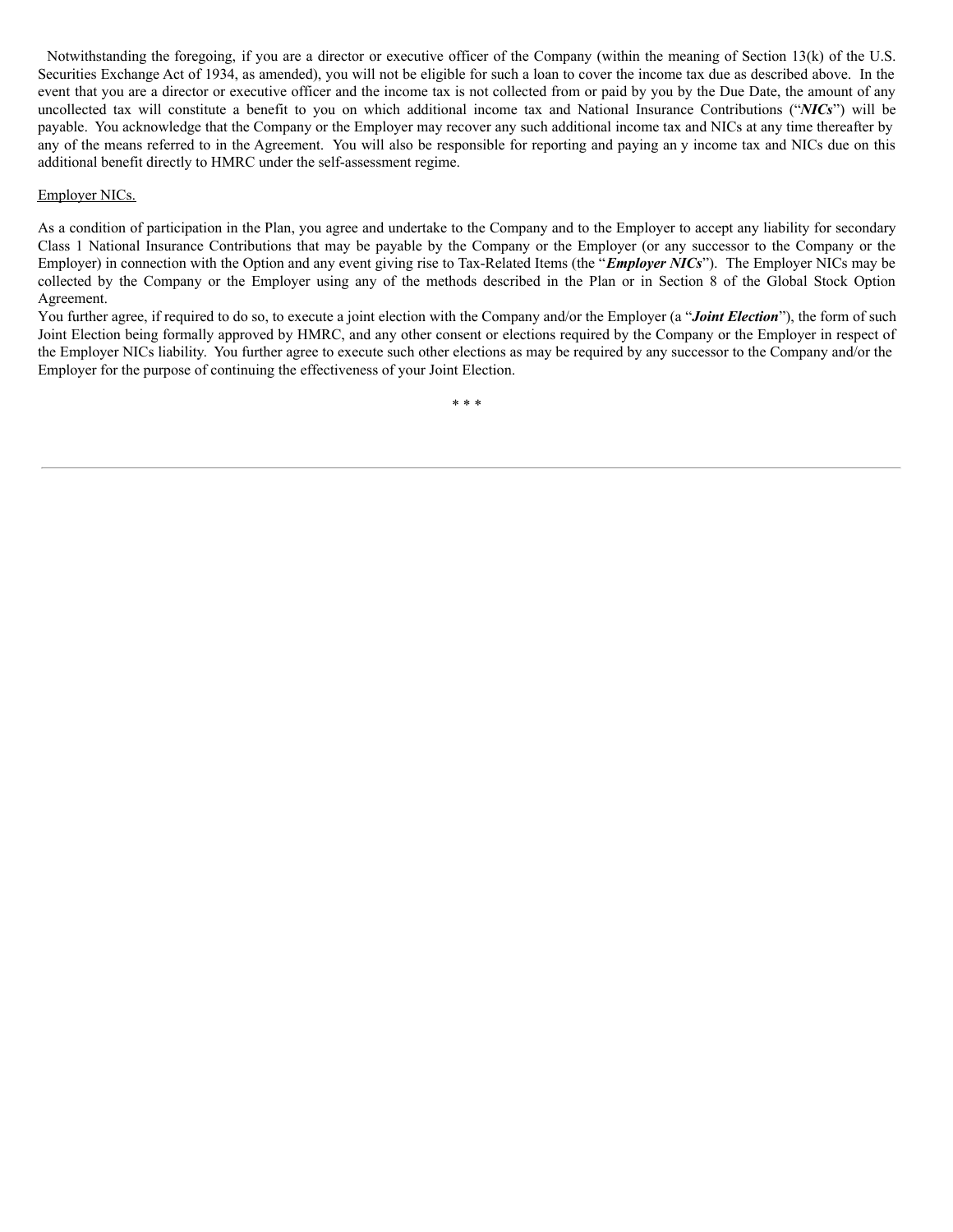## **NOTICE OF RESTRICTED STOCK UNIT AWARD (UNITED STATES, CANADA, UNITED KINGDOM)**

## **ACHIEVE LIFE SCIENCES, INC. 2018 EQUITY INCENTIVE PLAN GRANT NUMBER:**

Unless otherwise defined herein, the terms defined in the Achieve Life Sciences, Inc. (the "*Company*"), 2018 Equity Incentive Plan (the "*Plan*") shall have the same meanings in this Notice of Restricted Stock Unit Award (the "*Notice*") and the attached Award Agreement (Restricted Stock Unit Agreement, including any special terms and conditions for your country set forth in the appendix attached thereto (collectively, the "*RSU Agreement*")). You (" *you*") have been granted an award of Restricted Stock Units ("*RSUs*") under the Plan subject to the terms and conditions of the Plan, this Notice and the attached RSU Agreement.

**Name:**

**Address:**

**Number of RSUs:**

## **Date of Grant:**

#### **Vesting Commencement Date:**

**Expiration Date:** The settlement of all vested RSUs granted hereunder. The RSUs expire earlier if your Service terminates earlier, as described in the RSU Agreement.

**Vesting Schedule: [Sample vesting language:**] [25% of the total number of RSUs will vest on the twelve month anniversary of the Vesting Commencement Date and 25% of the total number of RSUs will vest on each annual anniversary thereafter so long as your Service continues.][Note: actual vesting language to match vesting schedule approved by the Board or Committee]

**Additional Terms:** If your address set forth above is an address located outside the United States, the additional terms and conditions set forth on an Appendix attached hereto (as executed by the Company) are applicable and are incorporated herein by reference. (No Appendix need be attached if your address set forth above is an address located within the United States.)

(*Signature page follows.*)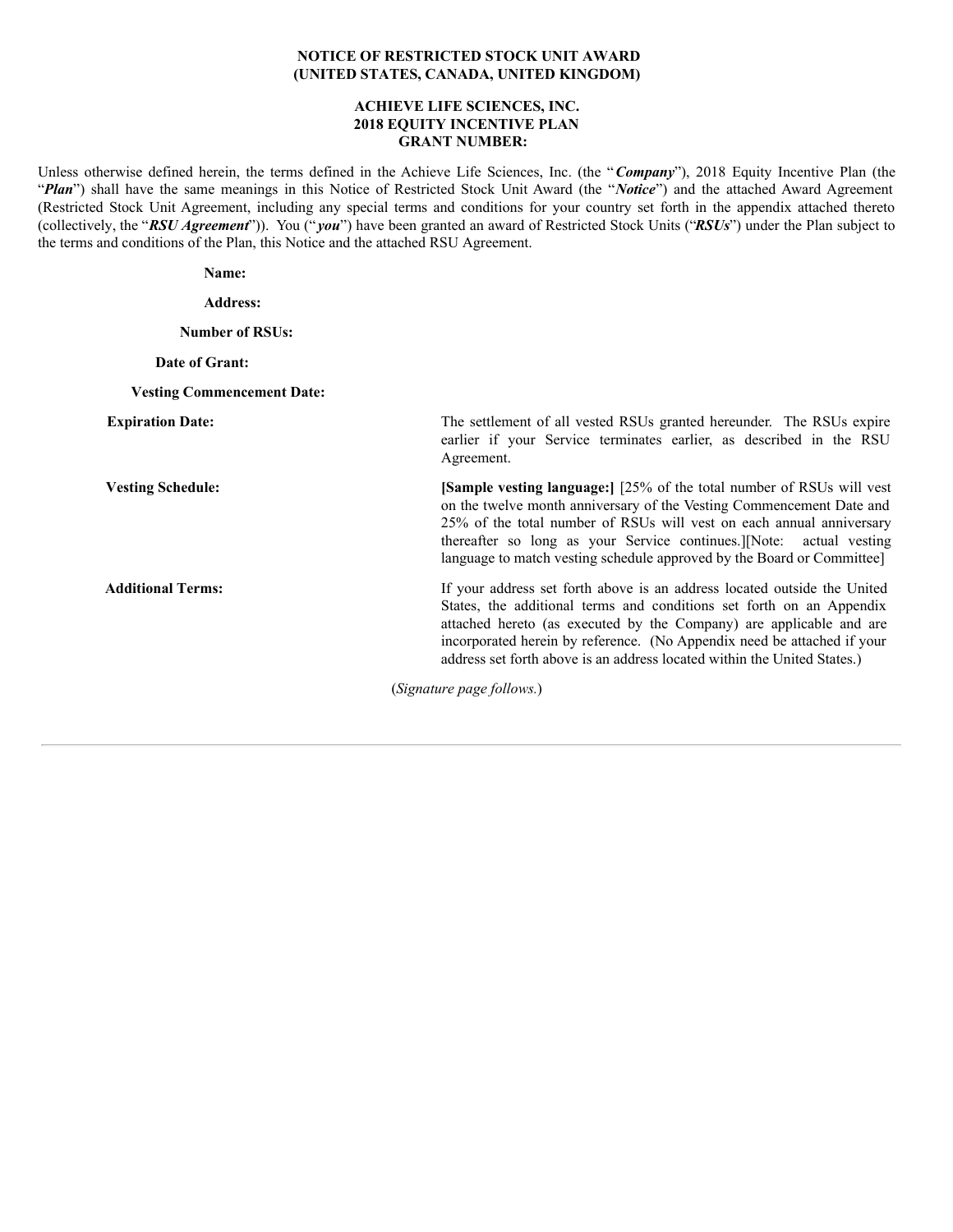You acknowledge that the vesting of the RSUs pursuant to this Notice is earned only by continuing Service. By accepting this award, you and the Company agree that this award is granted under and governed by the terms and conditions of the Plan, this Notice and the RSU Agreement. By accepting this award of RSUs, you consent to the electronic delivery and acceptance as further set forth in the RSU Agreement.

# **PARTICIPANT**

By: Name:

**ACHIEVE LIFE SCIENCES, INC.**

By: Name: Title: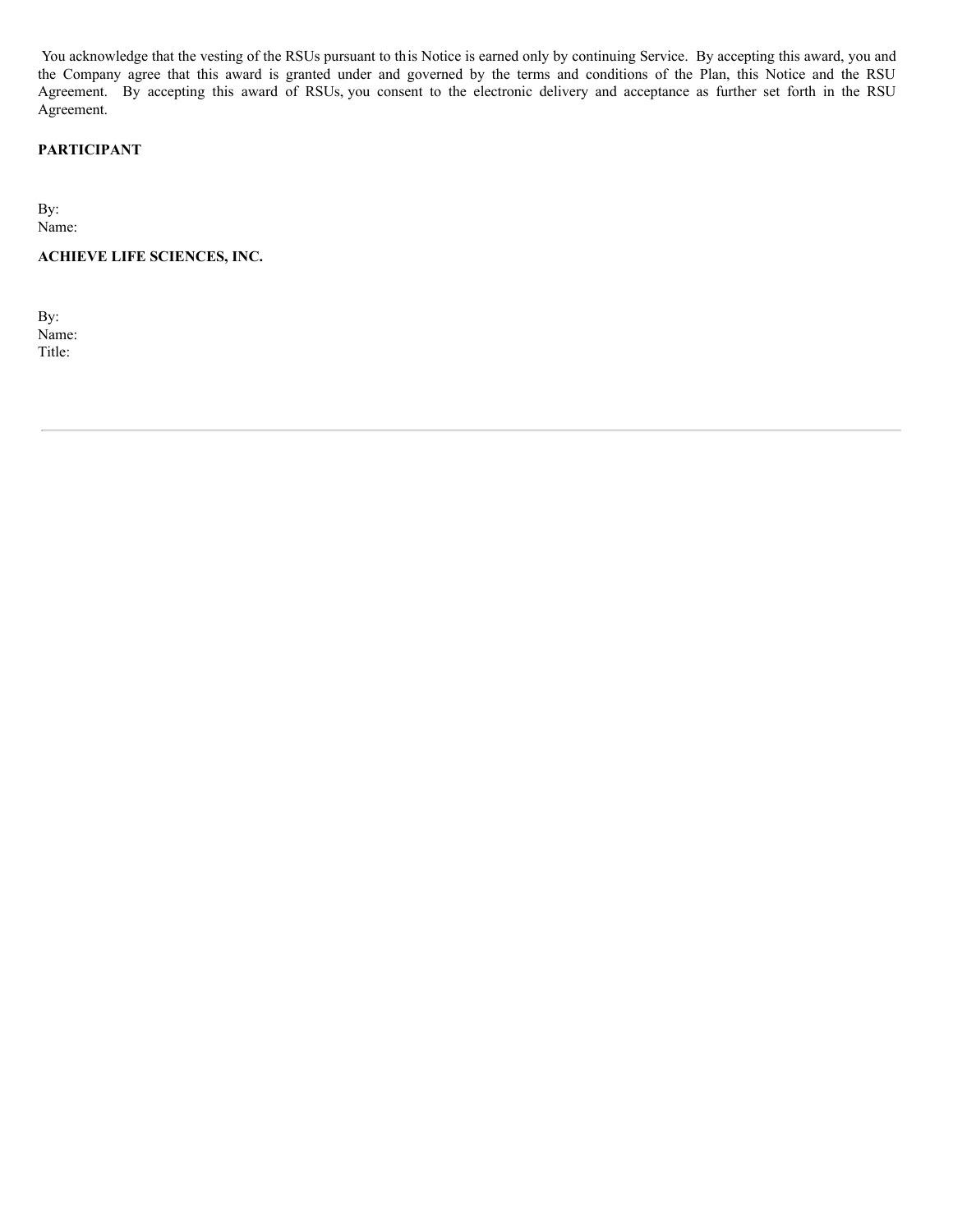## **RESTRICTED STOCK UNIT AGREEMENT ACHIEVE LIFE SCIENCES, INC. 2018 EQUITY INCENTIVE PLAN**

You have been granted Restricted Stock Units ("*RSUs*") by Achieve Life Sciences, Inc. (the "*Company*"), subject to the terms, restrictions and conditions of the Plan, the Notice of Restricted Stock Unit Award (the " *Notice*") and this Restricted Stock Unit Agreement, including any special terms and conditions for your country set forth in the appendix attached hereto (the "*Appendix*") (collectively, this "*RSU Agreement*").

**1.Nature of Grant.** In accepting this award of RSUs, you acknowledge, understand and agree that:

(a)the Plan is established voluntarily by the Company, it is discretionary in nature and it may be modified, amended, suspended or terminated by the Company at any time, to the extent permitted by the Plan;

(b)the grant of the RSUs is voluntary and occasional and does not create any contractual or other right to receive future awards of RSUs, or benefits in lieu of RSUs, even if RSUs have been granted in the past;

(c)all decisions with respect to future RSUs or other grants, if any, will be at the sole discretion of the Company;

(d)you are voluntarily participating in the Plan;

(e)the RSUs and the Shares subject to the RSUs, and the income and value of same, are not intended to replace any pension rights or compensation;

(f)the RSUs and the Shares subject to the RSUs, and the income and value of same, are not part of normal or expected compensation for purposes of calculating any severance, resignation, termination, redundancy, dismissal, end-of-service payments, bonuses, long-service awards, pension or retirement or welfare benefits or similar payments;

(g)unless otherwise agreed with the Company, the RSUs and any Shares acquired under the Plan, and the income and value of same, are not granted as consideration for, or in connection with, any service you may provide as a director of the Company, or a Parent or Subsidiary of the Company;

(h)the future value of the underlying Shares is unknown, indeterminable and cannot be predicted with certainty;

(i)no claim or entitlement to compensation or damages shall arise from forfeiture of the RSUs resulting from the termination of your Service (for any reason whatsoever whether or not later found to be invalid or in breach of labor laws in the jurisdiction where you are providing Service or the terms of your employment or service agreement, if any), and in consideration of the grant of the RSUs to which you are otherwise not entitled, you irrevocably agree never to institute any claim against the Company, the Employer (as defined below), or any other Parent or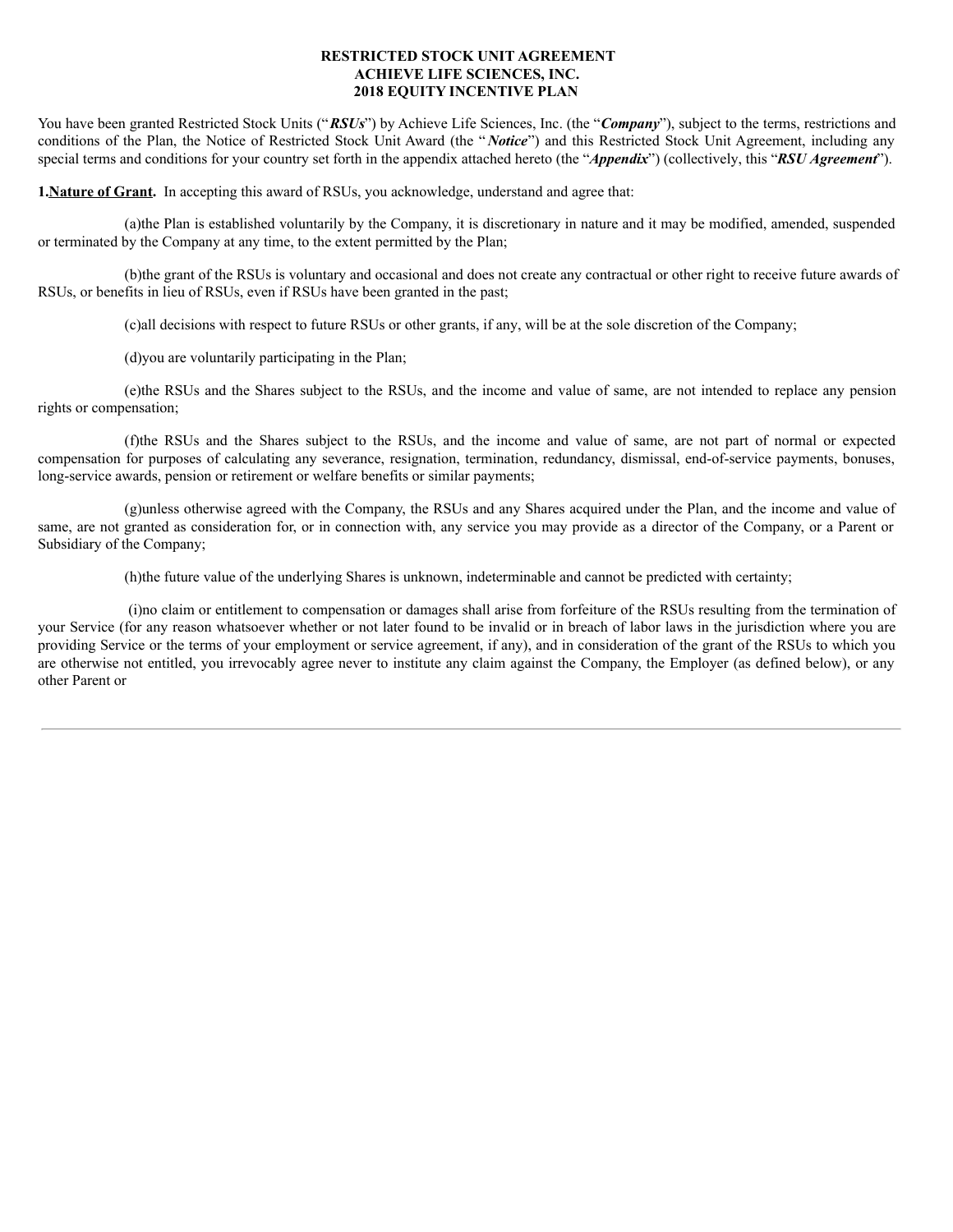Subsidiary of the Company, waive your ability, if any, to bring any such claim, and release the Company, the Employer and its Parent or Subsidiaries from any such claim; if, notwithstanding the foregoing, any such claim is allowed by a court of competent jurisdiction, then, by participating in the Plan, you shall be deemed irrevocably to have agreed not to pursue such claim and agree to execute any and all documents necessary to request dismissal or withdrawal of such claim; and

(j)the following provisions apply only if you are providing Service outside the United States:

(i)the RSUs and the Shares subject to the RSUs, and the income and value of same, are not part of normal or expected compensation or salary for any purpose; and

(ii)neither the Company, the Employer nor any Parent or Subsidiary of the Company shall be liable for any foreign exchange rate fluctuation between your local currency and the United States Dollar that may affect the value of the RSUs or the subsequent sale of any Shares acquired upon settlement.

2.Settlement. Settlement of RSUs shall be made in the same calendar year as the applicable date of vesting under the vesting schedule set forth in the Notice; provided, however, that if the vesting date under the vesting schedule set forth in the Notice is in December, then settlement of any RSUs that vest in December shall be within 30 days of vesting. Settlement of RSUs shall be in Shares. Settlement means the delivery to you of the Shares vested under the RSUs. Fractional Shares will not be issued.

**3.No Stockholder Rights.** Unless and until such time as Shares are issued in settlement of vested RSUs, you shall have no ownership of the Shares allocated to the RSUs and shall have no right to dividends or to vote such Shares.

**4.Dividend Equivalents.** Dividends, if any (whether in cash or Shares), shall not be credited to you.

**5.No Transfer.** RSUs may not be sold, assigned, transferred, pledged, hypothecated, or otherwise disposed of in any manner other than by will or by the laws of descent or distribution or court order or unless otherwise permitted by the Committee on a case-by-case basis.

**6.Termination.** If your Service terminates for any reason, all unvested RSUs shall be forfeited to the Company forthwith, and all rights you have to such RSUs shall immediately terminate, without payment of any consideration to you. For purposes of this award of RSUs, your Service will be considered terminated as of the date you are no longer providing Service (regardless of the reason for such termination and whether or not later found to be invalid or in breach of labor laws in the jurisdiction where you are employed or the terms of your employment or service agreement, if any) and will not be extended by any notice period mandated under local employment laws (*e.g.*, Service would not include a period of "garden leave" or similar period). In case of any dispute as to whether your termination of Service has occurred, the Committee shall have sole discretion to determine whether such termination has occurred (including whether you may still be considered to be providing Services while on a leave of absence) and the effective date of such termination.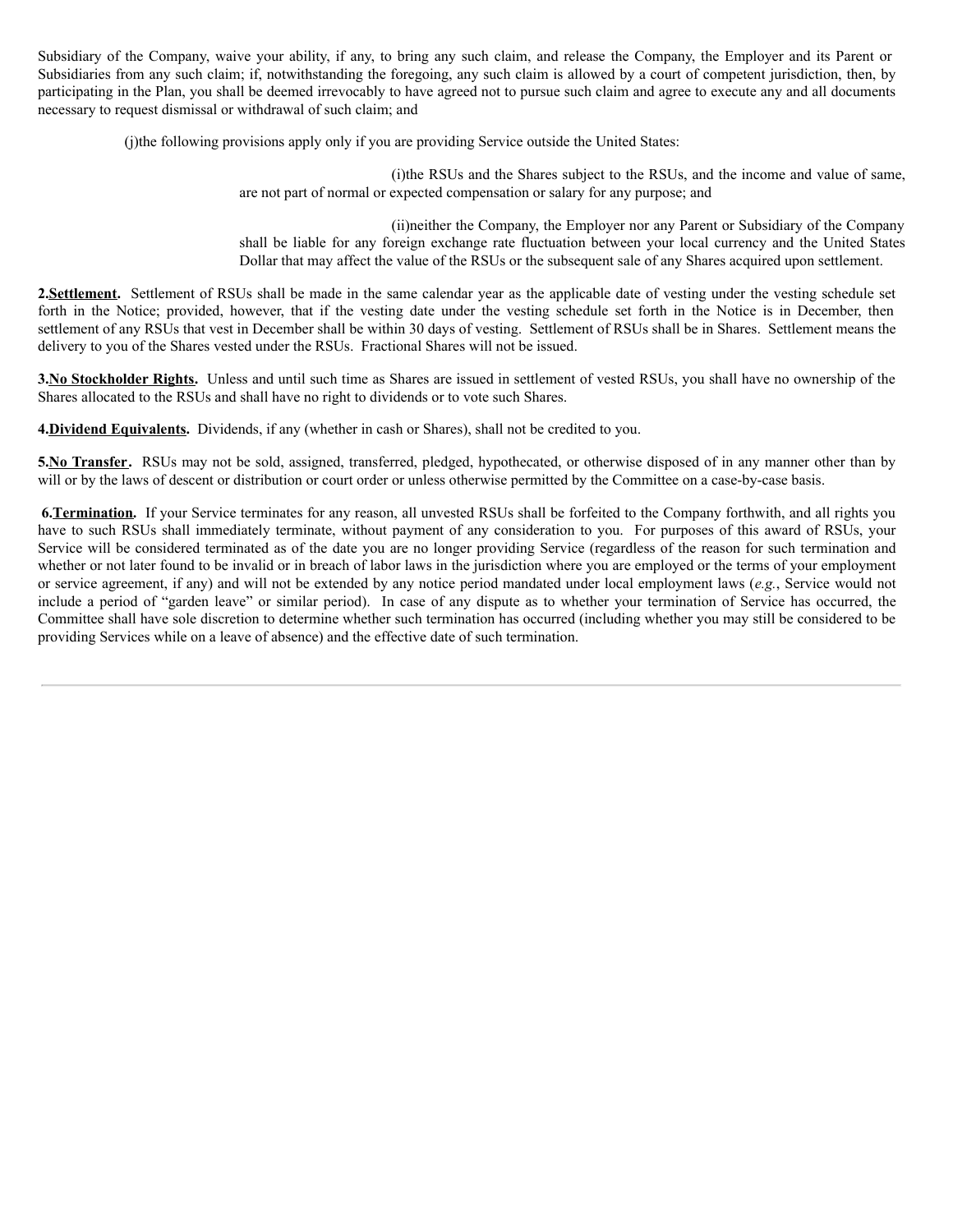**7.Tax Consequences.** You acknowledge that there will be certain consequences with regard to income tax, national or social insurance contributions, payroll tax, fringe benefits tax, payment on account or other tax-related items ("*Tax-Related Items*") upon settlement of the RSUs or disposition of the Shares, if any, received in connection therewith, and you should consult a tax adviser regarding your tax obligations prior to such settlement or disposition in the jurisdiction where you are subject to tax.

**8.Responsibility for Taxes.** Regardless of any action the Company or, if different, your actual employer (the "*Employer*") takes with respect to any or all Tax-Related Items withholding or required deductions, you acknowledge that the ultimate liability for all Tax-Related Items legally due by you is and remains your responsibility and that the Company and/or the Employer (1) make no representations or undertakings regarding the treatment of any Tax-Related Items in connection with any aspect of the award, including the grant, vesting or settlement of the RSUs, the subsequent sale of Shares acquired pursuant to such settlement and the receipt of any dividends; and (2) do not commit to structure the terms of the award or any aspect of the RSUs to reduce or eliminate your liability for Tax-Related Items or achieve any particular tax result. You acknowledge that if you are subject to Tax-Related Items in more than one jurisdiction, the Company and/or the Employer may be required to withhold or account for Tax-Related Items in more than one jurisdiction.

Prior to the settlement of your RSUs, you shall pay or make adequate arrangements satisfactory to the Company and/or the Employer to satisfy all Tax-Related Items withholding and payment on account obligations of the Company and/or the Employer. In this regard, you authorize the Company and/or the Employer, and their respective agents, at their discretion, to withhold all applicable Tax-Related Items legally payable by you from your wages or other cash compensation paid to you by the Company and/or the Employer. With the Company's consent, these arrangements may also include, if permissible under local law, (a) withholding Shares that otherwise would be issued to you when your RSUs are settled, provided that the Company only withholds the amount of Shares necessary to satisfy the minimum statutory withholding amount, (b) having the Company withhold taxes from the proceeds of the sale of the Shares, either through a voluntary sale or through a mandatory sale arranged by the Company (on your behalf pursuant to this authorization), (c) payment by you of an amount equal to the Tax-Related Items directly by cash, cheque, wire transfer, bank draft or money order payable to the Company, or (d) any other arrangement approved by the Company; all under such rules as may be established by the Committee and in compliance with the Company's Insider Trading Policy and 10b5-1 Trading Plan Policy, if applicable; provided, however, that if you are a Section 16 officer of the Company under the Exchange Act, then the Committee (as constituted in accordance with Rule 16b-3 under the Exchange Act) shall establish the method of withholding from alternatives (a)-(d) above, and the Committee shall establish the method prior to the taxable or withholding event. The Fair Market Value of these Shares, determined as of the effective date when taxes otherwise would have been withheld in cash, will be applied as a credit against the Tax-Related Items.

Depending on the withholding method, the Company may withhold or account for Tax-Related Items by considering applicable minimum statutory withholding rates or other applicable withholding rates, including maximum applicable rates, in which case you will receive a refund of any over-withheld amount in cash and will have no entitlement to the Shares equivalent. If the obligation for Tax-Related Items is satisfied by withholding in Shares, for tax purposes, you are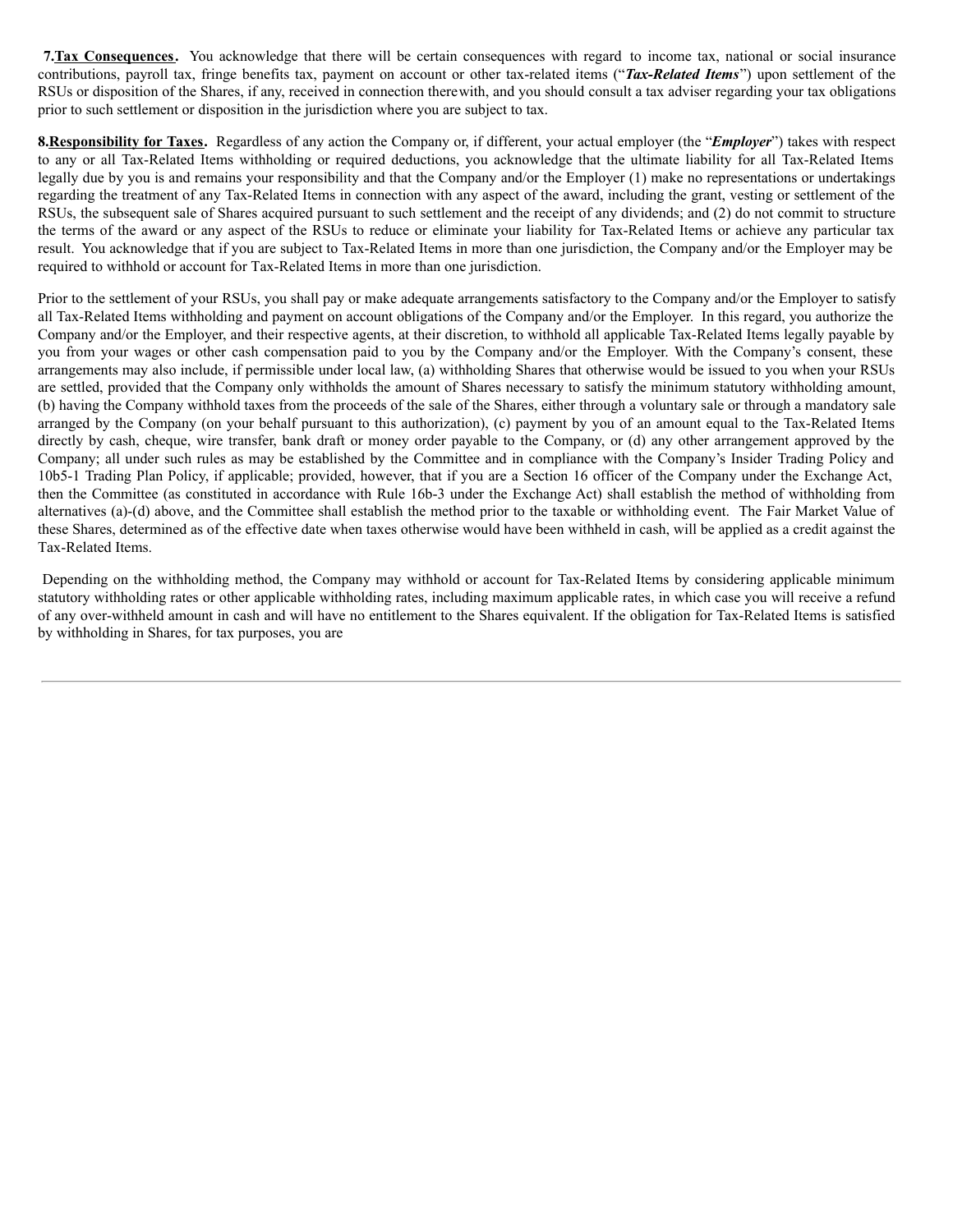deemed to have been issued the full number of Shares subject to the vested RSUs, notwithstanding that a number of the Shares are held back solely for the purpose of paying the Tax-Related Items.

Finally, you agree to pay to the Company or the Employer any amount of Tax-Related Items that the Company or the Employer may be required to withhold as a result of your participation in the Plan or the vesting and settlement of the RSUs that cannot be satisfied by the means previously described. You acknowledge that the Company has no obligation to deliver Shares to you until you have satisfied the obligations in connection with the Tax-Related Items as described in this Section.

**9.Data Privacy.** You hereby explicitly and unambiguously consent to the collection, use and transfer, in electronic or other form, of your personal data as described in this RSU Agreement and any other RSU grant materials by and among, as applicable, the Company, the Employer and any other Parent or Subsidiaries, for the exclusive purpose of implementing, administering and managing your participation in the Plan.

You understand that the Company and the Employer may hold certain personal information about you, including, but not limited to, your name, home address and telephone number, date of birth, social insurance number or other identification number, salary, nationality, job title, any shares of stock or directorships held in the Company, details of all RSUs or any other entitlement to shares of stock awarded, canceled, exercised, vested, unvested or outstanding in your favor ("*Data*"), for the exclusive purpose of implementing, administering and managing the Plan.

You understand that Data will be transferred to the stock plan service provider as may be designated by the Company from time to time, which is assisting the Company with the implementation, administration and management of the Plan. You understand that the recipients of Data may be located in the United States or elsewhere, and that the recipients' country (e.g., the United States) may have different data privacy laws and protections than your country. You understand that if you reside outside the United States, you may request a list with the names and addresses of any potential recipients of Data by contacting your local human resources representative. You authorize the Company, the designated broker and any other possible recipients which may assist the Company (presently or in the future) with implementing, administering and managing the Plan to receive, possess, use, retain and transfer Data, in electronic or other form, for the sole purpose of implementing, administering and managing your participation in the Plan. You understand that Data will be held only as long as is necessary to implement, administer and manage your participation in the Plan. You understand that if you reside outside the United States, you may, at any time, view Data, request additional information about the storage and processing of Data, require any necessary amendments to Data or refuse or withdraw the consents herein, in any case without cost, by contacting in writing your local human resources representative. Further, you understand that you are providing the consents herein on a purely voluntary basis. If you do not consent, or if you later seek to revoke your consent, your employment status or service and career with the Employer will not be adversely affected. The only adverse consequence of refusing or withdrawing your consent is that the Company would not be able to grant you RSUs or other equity awards or administer or maintain such awards. Therefore, you understand that refusing or withdrawing your consent may affect your ability to participate in the Plan. For more information on the consequences of your refusal to consent or withdrawal of consent, you understand that you may contact your local human resources representative.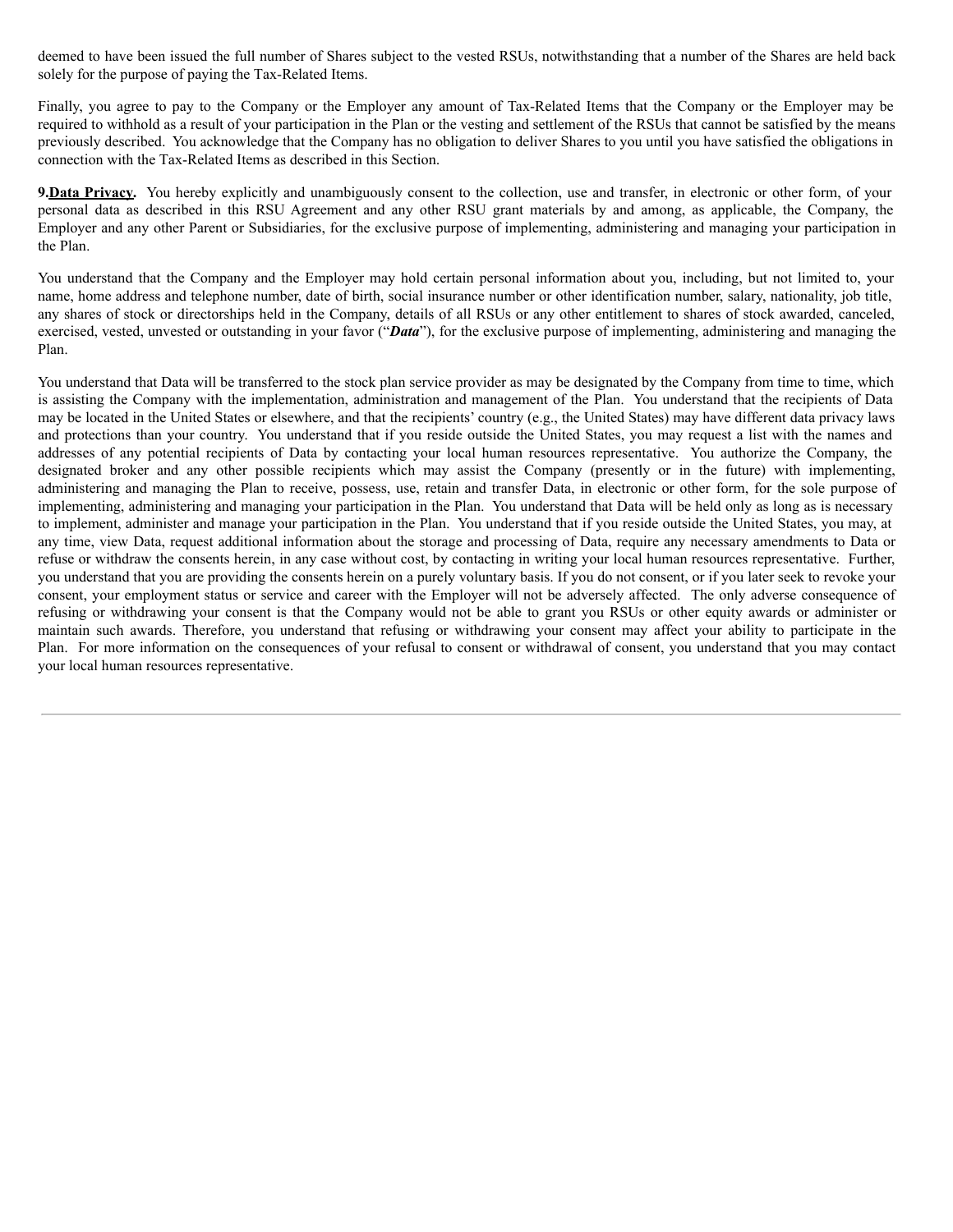**10.Acknowledgement.** The Company and you agree that the RSUs are granted under and governed by the Notice, this RSU Agreement and the provisions of the Plan. You: (i) acknowledge receipt of a copy of the Plan prospectus, (ii) represent that you have carefully read and are familiar with the provisions in the grant documents, and (iii) hereby accept the RSUs subject to all of the terms and conditions set forth in this RSU Agreement and those set forth in the Notice. You hereby agree to accept as binding, conclusive and final all decisions or interpretations of the Committee upon any questions relating to the Plan, the Notice and this RSU Agreement.

**11.Entire Agreement; Enforcement of Rights.** This RSU Agreement, the Plan and the Notice constitute the entire agreement and understanding of the parties relating to the subject matter herein and supersede all prior discussions between them. Any prior agreements, commitments or negotiations concerning the purchase of the Shares hereunder are superseded. No modification of or amendment to this RSU Agreement, nor any waiver of any rights under this RSU Agreement, shall be effective unless in writing and signed by the parties to this RSU Agreement. The failure by either party to enforce any rights under this RSU Agreement shall not be construed as a waiver of any rights of such party.

**12.Compliance with Laws and Regulations.** The issuance of Shares will be subject to and conditioned upon compliance by the Company and you with all applicable state, federal and foreign laws and regulations and with all applicable requirements of any stock exchange or automated quotation system on which the Company's Common Stock may be listed or quoted at the time of such issuance or transfer, which compliance the Company shall, in its absolute discretion, deem necessary or advisable. You understand that the Company is under no obligation to register or qualify the Common Stock with any state, federal or foreign securities commission or to seek approval or clearance from any governmental authority for the issuance or sale of the Shares. Further, you agree that the Company shall have unilateral authority to amend the Plan and this RSU Agreement without your consent to the extent necessary to comply with securities or other laws applicable to issuance of Shares. Finally, the Shares issued pursuant to this RSU Agreement shall be endorsed with appropriate legends, if any, determined by the Company.

**13.No Advice Regarding Grant.** The Company is not providing any tax, legal or financial advice, nor is the Company making any recommendations regarding your participation in the Plan, or your acquisition or sale of the underlying Shares. You are hereby advised to consult with your own personal tax, legal and financial advisors regarding your participation in the Plan before taking any action related to the Plan.

**14.Governing Law; Venue.** This RSU Agreement, all acts and transactions pursuant hereto and the rights and obligations of the parties hereto shall be governed, construed and interpreted in accordance with the laws of the State of Delaware, without giving effect to principles of conflicts of law. For purposes of litigating any dispute that may arise directly or indirectly from the Plan, the Notice and this RSU Agreement, the parties hereby submit and consent to litigation in the exclusive jurisdiction of the State of California and agree that any such litigation shall be conducted only in the courts of California in San Diego County, California or the federal courts of the United States for the Southern District of California and no other courts.

**15.Severability.** If one or more provisions of this RSU Agreement are held to be unenforceable under applicable law, the parties agree to renegotiate such provision in good faith. In the event that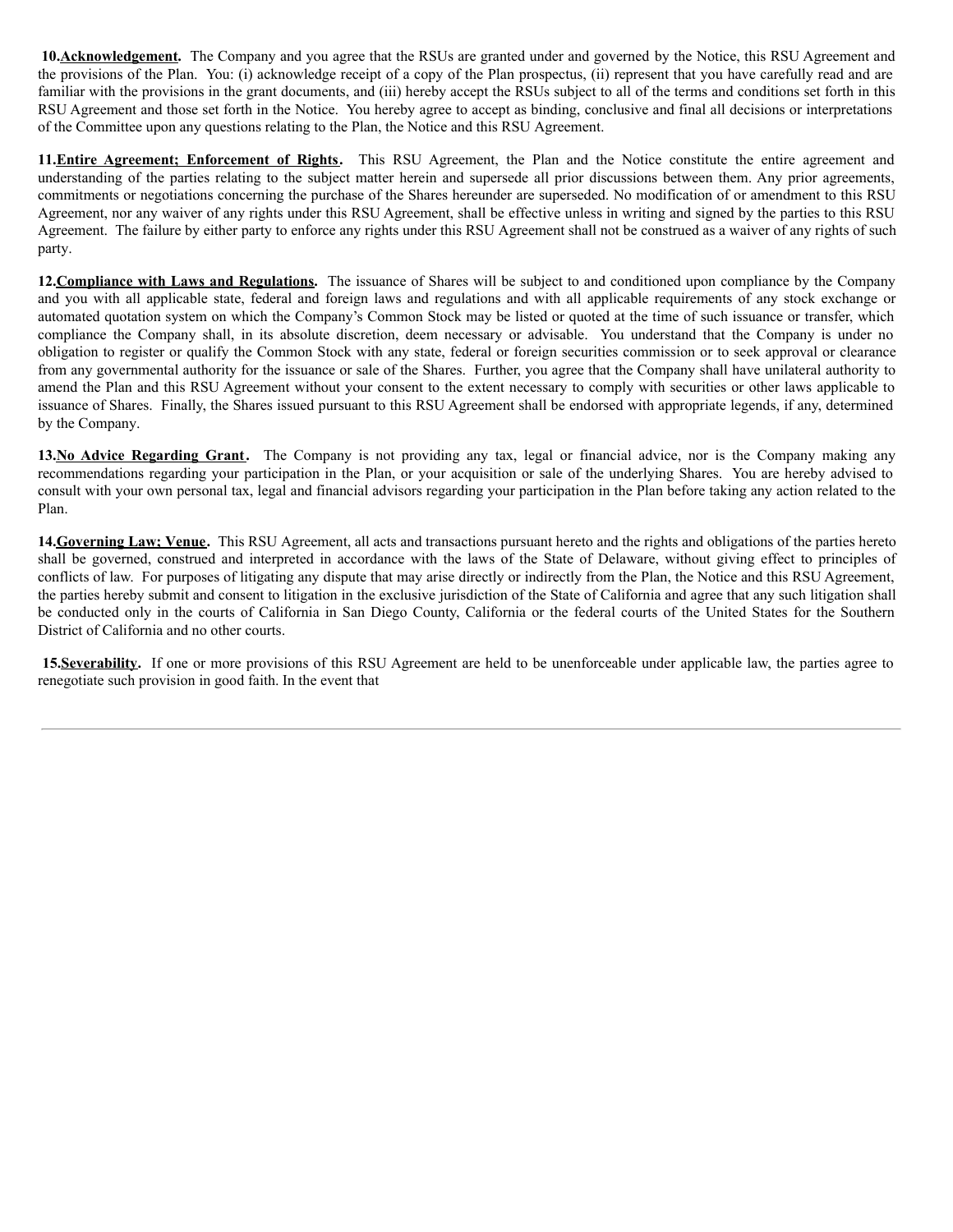the parties cannot reach a mutually agreeable and enforceable replacement for such provision, then (i) such provision shall be excluded from this RSU Agreement, (ii) the balance of this RSU Agreement shall be interpreted as if such provision were so excluded and (iii) the balance of this RSU Agreement shall be enforceable in accordance with its terms.

**16.No Rights as Employee, Director or Consultant**. Nothing in this RSU Agreement shall affect in any manner whatsoever the right or power of the Company, or a Parent or Subsidiary of the Company, to terminate your Service, for any reason, with or without Cause.

**17.Consent to Electronic Delivery and Acceptance of All Plan Documents and Disclosures**. By your acceptance of this award of RSUs, you consent to the electronic delivery of the Notice, this RSU Agreement, the Plan, account statements, Plan prospectuses required by the SEC, U.S. financial reports of the Company, and all other documents that the Company is required to deliver to its stockholders (including, without limitation, annual reports and proxy statements) or other communications or information related to the RSUs. Electronic delivery may include the delivery of a link to a Company intranet or the internet site of a third party involved in administering the Plan, the delivery of the document via e-mail or such other delivery determined at the Company's discretion. You acknowledge that you may receive from the Company a paper copy of any documents delivered electronically at no cost if you contact the Company by telephone, through a postal service or electronic mail at [insert email]. You further acknowledge that you will be provided with a paper copy of any documents delivered electronically if electronic delivery fails; similarly, you understand that you must provide on request to the Company or any designated third party a paper copy of any documents delivered electronically if electronic delivery fails. You agree to participate in the Plan through an on-line or electronic system established and maintained by the Company or a third party designated by the Company. Also, you understand that your consent may be revoked or changed, including any change in the electronic mail address to which documents are delivered (if you have provided an electronic mail address), at any time by notifying the Company of such revised or revoked consent by telephone, postal service or electronic mail at [insert email]. Finally, you understand that you are not required to consent to electronic delivery.

**18.Insider Trading Restrictions/Market Abuse Laws.** You acknowledge that, depending on your country, you may be subject to insider trading restrictions and/or market abuse laws, which may affect your ability to acquire or sell the Shares or rights to Shares under the Plan during such times as you are considered to have "inside information" regarding the Company (as defined by the laws in your country). Any restrictions under these laws or regulations are separate from and in addition to any restrictions that may be imposed under any applicable Company insider trading policy. You acknowledge that it is your responsibility to comply with any applicable restrictions, and you are advised to speak to your personal advisor on this matter.

**19.Language.** If you have received this RSU Agreement or any other document related to the Plan translated into a language other than English and if the meaning of the translated version is different than the English version, the English version will control.

**20.Appendix**. Notwithstanding any provisions in this Restricted Stock Unit Agreement, this award of RSUs shall be subject to any special terms and conditions set forth in any Appendix hereto for your country. Moreover, if you relocate to one of the countries included in the Appendix, the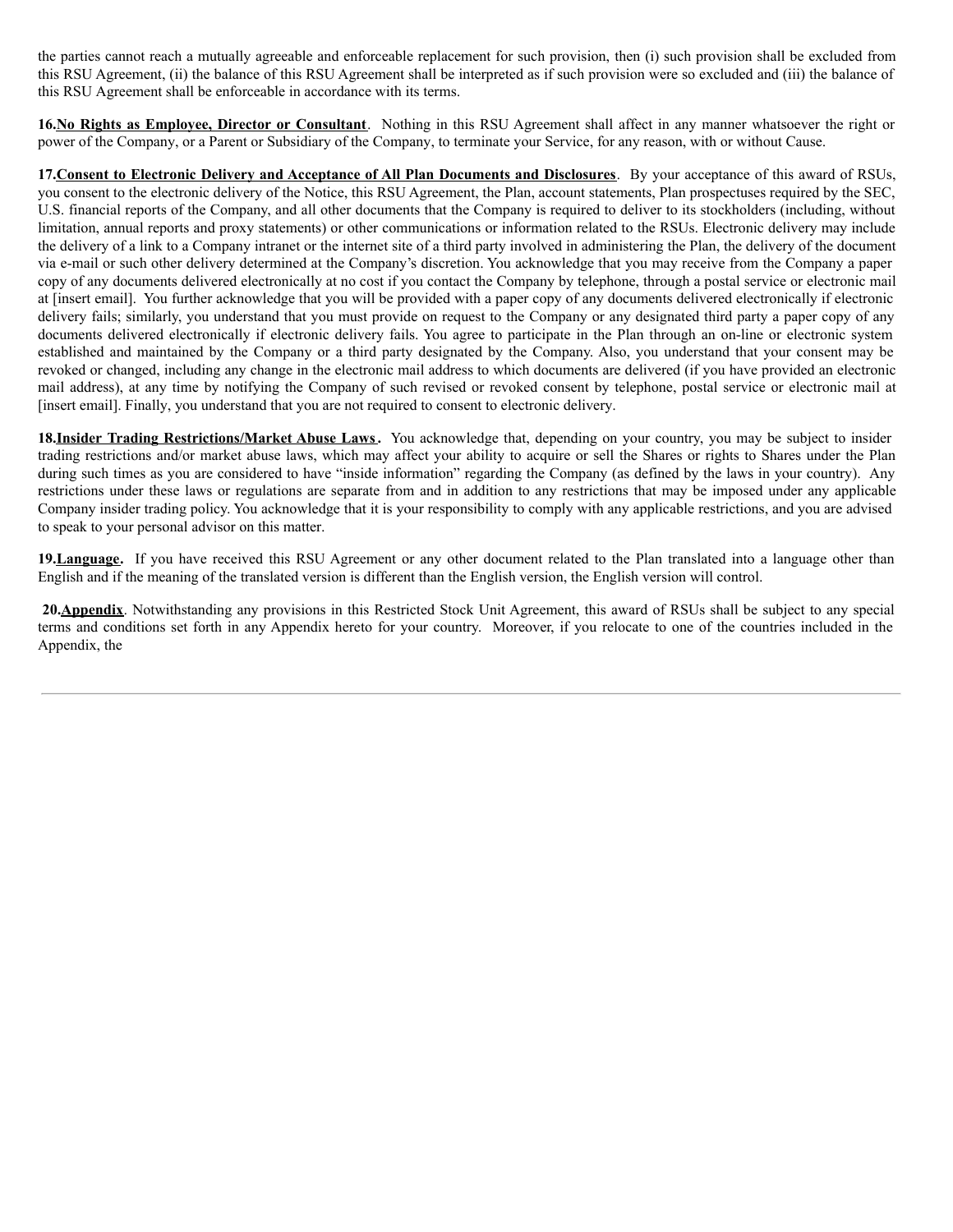special terms and conditions for such country will apply to you, to the extent the Company determines that the application of such terms and conditions is necessary or advisable for legal or administrative reasons. The Appendix constitutes part of this RSU Agreement.

**21.Imposition of Other Requirements**. The Company reserves the right to impose other requirements on your participation in the Plan, on the RSUs and on any Shares acquired under the Plan, to the extent the Company determines it is necessary or advisable for legal or administrative reasons, and to require you to sign any additional agreements or undertakings that may be necessary to accomplish the foregoing.

**22.Waiver.** You acknowledge that a waiver by the Company of breach of any provision of this RSU Agreement shall not operate or be construed as a waiver of any other provision of this RSU Agreement, or of any subsequent breach by you or any other Participant.

**23.Code Section 409A.** For purposes of this RSU Agreement, a termination of employment will be determined consistent with the rules relating to a "separation from service" as defined in Section 409A of the Code and the regulations thereunder ("*Section 409A*"). Notwithstanding anything else provided herein, to the extent any payments provided under this RSU Agreement in connection with your termination of employment constitute deferred compensation subject to Section 409A, and you are deemed at the time of such termination of employment to be a "specified employee" under Section 409A, then such payment shall not be made or commence until the earlier of (i) the expiration of the six-month period measured from your separation from service from the Company or (ii) the date of your death following such a separation from service; provided, however, that such deferral shall only be effected to the extent required to avoid adverse tax treatment to you including, without limitation, the additional tax for which you would otherwise be liable under Section 409A(a)(1)(B) in the absence of such a deferral. To the extent any payment under this RSU Agreement may be classified as a "short-term deferral" within the meaning of Section 409A, such payment shall be deemed a short-term deferral, even if it may also qualify for an exemption from Section 409A under another provision of Section 409A. Payments pursuant to this section are intended to constitute separate payments for purposes of Section 1.409A-2(b)(2) of the Treasury Regulations.

**24.Award Subject to Company Clawback or Recoupment**. The RSUs shall be subject to clawback or recoupment pursuant to any compensation clawback or recoupment policy adopted by the Board or required by law during the term of your employment or other Service that is applicable to executive officers, Employees, Directors or other service providers of the Company, and in addition to any other remedies available under such policy and applicable law may require the cancellation of your RSUs (whether vested or unvested) and the recoupment of any gains realized with respect to your RSUs.

BY ACCEPTING THIS AWARD OF RSUS, YOU AGREE TO ALL OF THE TERMS AND CONDITIONS DESCRIBED ABOVE AND IN THE PLAN.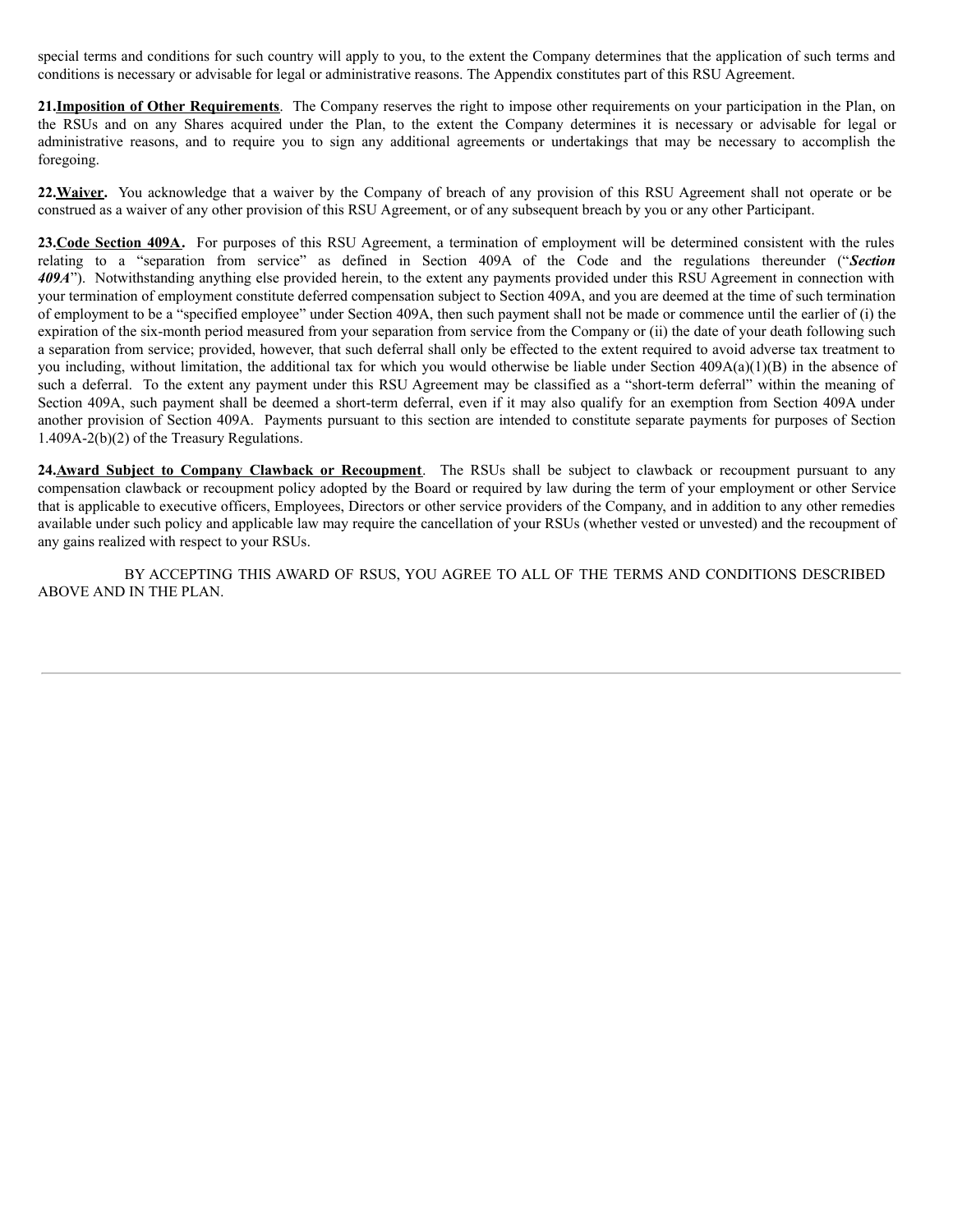## **APPENDIX**

## **ADDITIONAL TERMS AND CONDITIONS TO RESTRICTED STOCK UNIT AGREEMENT ACHIEVE LIFE SCIENCES, INC. 2018 EQUITY INCENTIVE PLAN**

Capitalized terms, unless explicitly defined in this Appendix, shall have the meanings given to them in the RSU Agreement, the Notice or in the Plan.

## *Terms and Conditions*

This Appendix includes additional terms and conditions that govern the RSUs granted to you under the Plan if you reside in one of the countries listed below. If you are a citizen or resident (or is considered as such for local law purposes) of a country other than the country in which you are currently residing and/or working, or if you transfer to another country after receiving the RSUs, the Company shall, in its discretion, determine to what extent the special terms and conditions contained herein shall be applicable to you.

#### *Notifications*

This Appendix also includes information regarding securities, exchange control, tax and certain other issues of which you should be aware with respect to your participation in the Plan. The information is based on the securities, exchange control, tax and other laws in effect in the respective countries as of October 2017. Such laws are often complex and change frequently. As a result, the Company strongly recommends that you not rely on the information in this Appendix as the only source of information relating to the consequences of your participation in the Plan because the information may be out of date at the time that the RSUs vest or you sell Shares acquired under the Plan.

In addition, the information contained herein is general in nature and may not apply to your particular situation and the Company is not in a position to assure you of a particular result. Accordingly, you are advised to seek appropriate professional advice as to how the relevant laws in your country may apply to your individual situation.

Finally, if you are a citizen or resident (or are considered as such for local tax purposes) of a country other than the one in which you are currently residing and/or working, or if you transfer to another country after the grant of the RSUs, the information contained herein may not be applicable to you in the same manner.

## **CANADA**

*Terms and Conditions*

Settlement.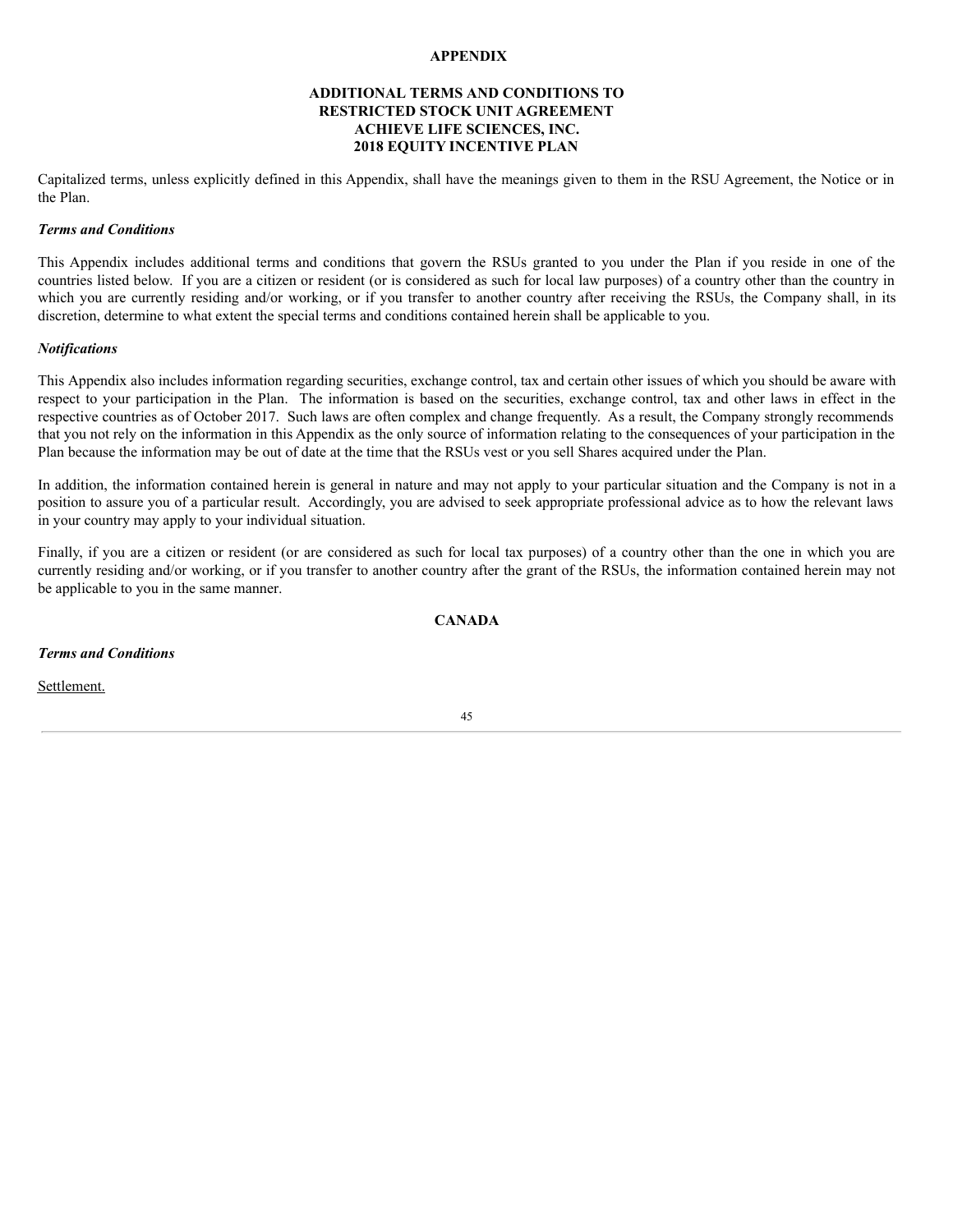The following provision supplements Section 2 of the Restricted Stock Unit Agreement: Notwithstanding anything to the contrary in the Plan, including Section 9.2 of the Plan, the RSUs will be settled in Shares only, not cash.

## Termination.

The following sentence replaces the second sentence of Section 6 of the Restricted Stock Unit Agreement: For purposes of this award of RSUs, your Service will be considered terminated as of the date that is the earliest to occur of: (1) the date of termination of Service, (2) the date you receive notice of termination from the Employer, and (3) the date you are no longer actively providing services, regardless of any notice period or period of pay in lieu of such notice required under applicable law (including, but not limited to statutory law, regulatory law and/or common law).

## Language Consent.

The following provisions will apply to you if you are a resident of Quebec:

The parties acknowledge that it is their express wish that the RSU Agreement, as well as all appendices, documents, notices, and legal proceedings entered into, given or instituted pursuant hereto or relating directly or indirectly hereto, be drawn up in English.

Les parties reconnaissent avoir exigé la rédaction en anglais de cette Convention, ainsi que de tous documents exécutés, avis donnés et procédures judiciaries intentées, directement ou indirectement, relativement à ou suite à la présente convention.

## Data Privacy.

The following provision supplements Section 9 of the Restricted Stock Unit Agreement: You hereby authorize the Company and the Company's representatives to discuss and obtain all relevant information from all personnel, professional or non-professional, involved in the administration of the Plan. You further authorize the Company, the Employer, its Parent or other Subsidiaries and the Committee to disclose and discuss the Plan with their advisors. You further authorize the Company, the Employer and its Parent or other Subsidiary to record such information and to keep such information in your employee file.

## *Notifications*

## Securities Law Information.

You are permitted to sell Shares acquired under the Plan through the designated broker appointed under the Plan, if any, provided the sale of the Shares acquired under Plan takes place outside of Canada through the facilities of a stock exchange on which the Common Stock is listed.

Foreign Asset/Account Reporting Information.

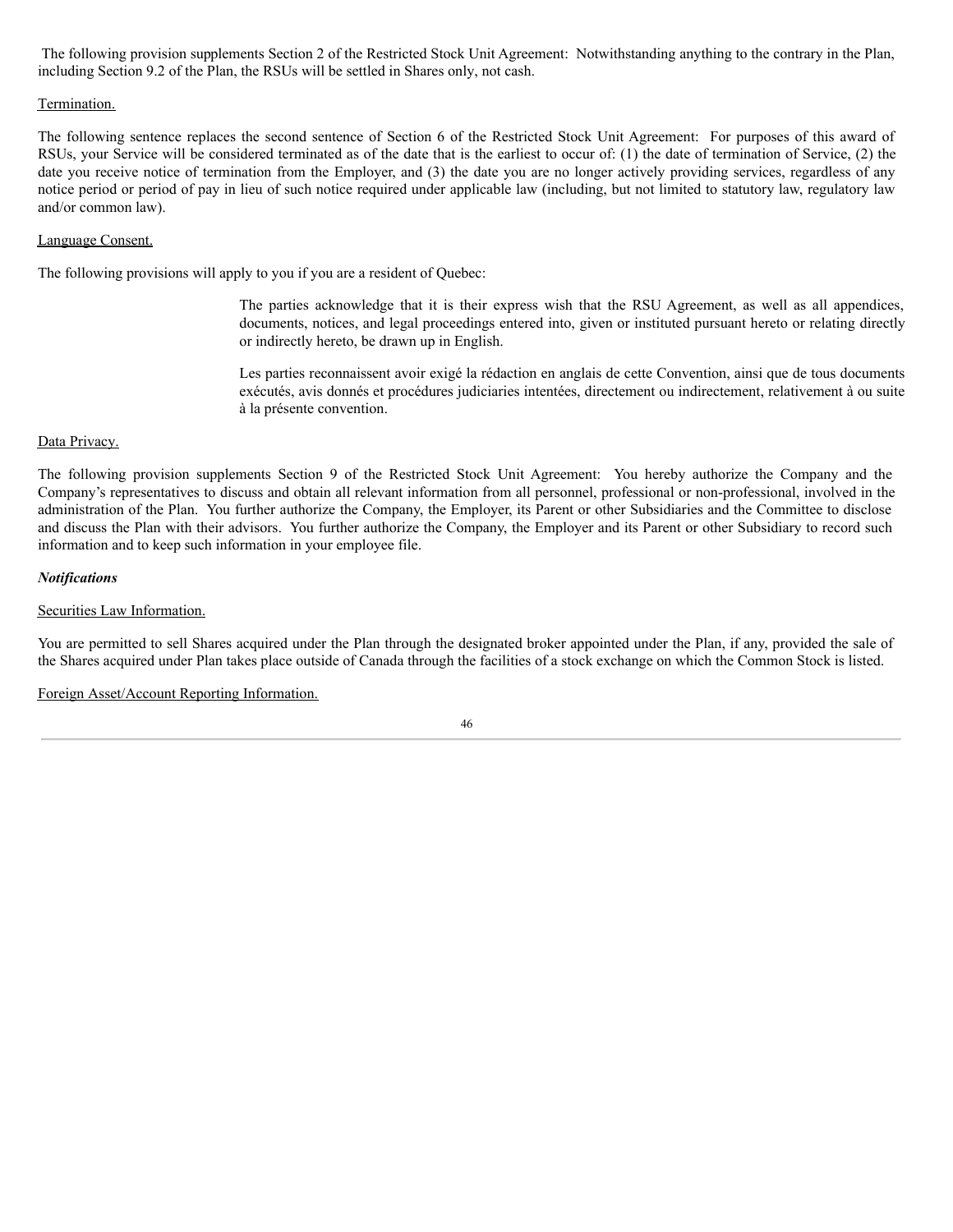Canadian taxpayers must report annually on Form T1135 (Foreign Income Verification Statement) the foreign property (including Shares acquired under the Plan) held if the total value of such foreign property exceeds C\$100,000 at any time during the year. Unvested RSUs also must be reported (generally at nil cost) on Form 1135 if the C\$100,000 threshold is exceeded due to other foreign property held. The Form T1135 must be filed at the same time the individual's files his or her annual tax return. You should consult your personal legal advisor to ensure compliance with applicable reporting obligations.

#### **UNITED KINGDOM**

## *Terms and Conditions*

## Settlement.

The following provision supplements Section 2 of the Restricted Stock Unit Agreement: Notwithstanding anything to the contrary in the Plan, including Section 9.2 of the Plan, the RSUs will be settled in Shares only, not cash.

#### Responsibility for Taxes.

The following provision supplements Section 8 of the Restricted Stock Unit Agreement:

You agree that, if you do not pay or the Employer or the Company does not withhold from you the full amount of income tax that you owe at vesting of the RSUs, or the release or assignment of the RSUs for consideration, or the receipt of any other benefit in connection with the RSUs (the "*Taxable Event*") within 90 days of the U.K. tax year within which the Taxable Event occurs, or such other period specified in Section 222(1)(c) of the U.K. Income Tax (Earnings and Pensions) Act 2003 (the "*Due Date*"), then the amount that should have been withheld shall constitute a loan owed by you to the Employer, effective as of the Due Date. You agree that the loan will bear interest at the Her Majesty's Revenue and Customs ("*HMRC*") official rate and will be immediately due and repayable by you, and the Company and/or the Employer may recover it at any time thereafter by any of the means set forth in this Section 8.

Notwithstanding the foregoing, if you are an executive officer or director (as within the meaning of Section 13(k) of the Exchange Act), the terms of the immediately foregoing provision will not apply. In the event that you are an executive officer or director and income tax is not collected from or paid by you by the Due Date, the amount of any uncollected income tax may constitute a benefit to you on which additional income tax and National Insurance contributions ("*NICs*") may be due. You will be responsible for reporting and accounting for any income tax due on this additional benefit directly to HMRC under the self-assessment regime and for reimbursing the Company or the Employer, as applicable, for the value of any NICs due on this additional benefit.

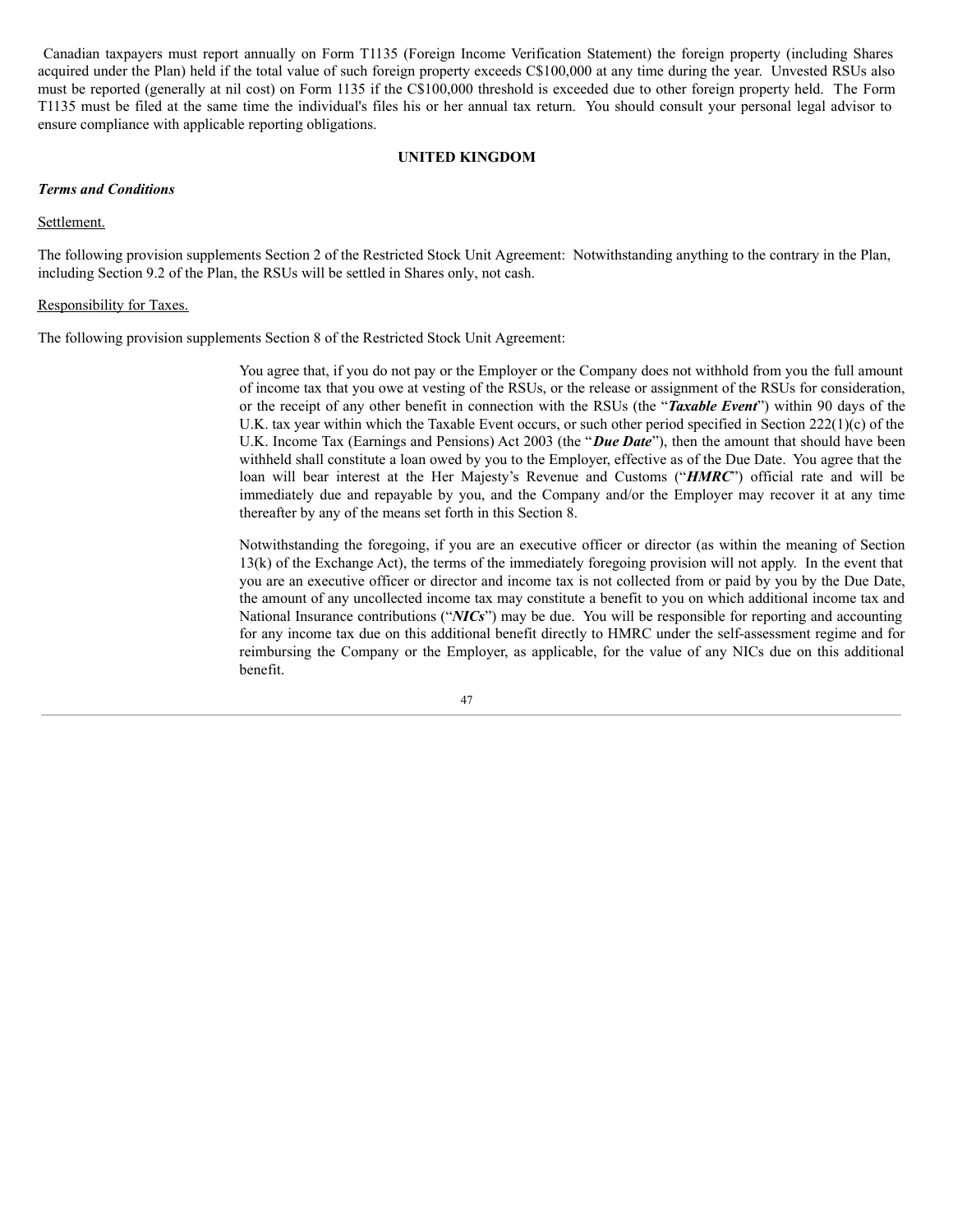#### Employer NICs.

As a condition of participation in the Plan, you agree and undertake to the Company and to the Employer to accept any liability for secondary Class 1 National Insurance Contributions that may be payable by the Company or the Employer (or any successor to the Company or the Employer) in connection with the RSUs and any event giving rise to Tax-Related Items (the "*Employer NICs*"). The Employer NICs may be collected by the Company or the Employer using any of the methods described in the Plan or in Section 8 of the Restricted Stock Unit Agreement.

You further agree, if required to do so, to execute a joint election with the Company and/or the Employer (a "*Joint Election*"), the form of such Joint Election being formally approved by HMRC, and any other consent or elections required by the Company or the Employer in respect of the Employer NICs liability. You further agree to execute such other elections as may be required by any successor to the Company and/or the Employer for the purpose of continuing the effectiveness of your Joint Election.

\* \* \*

48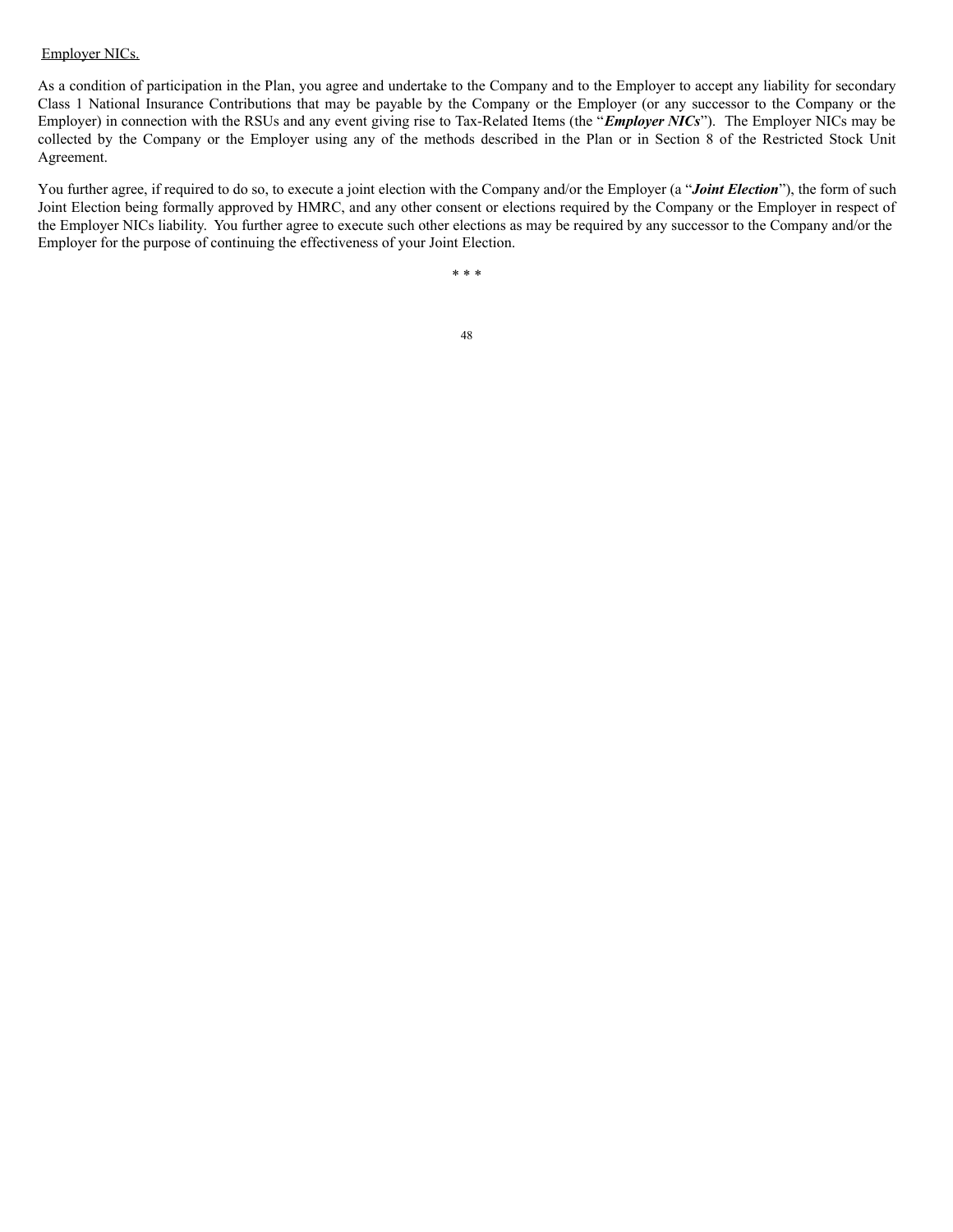#### **Certification Pursuant to Rule 13a-14(a) or Rule 15d-14(a) of the Securities Exchange Act of 1934**

I, Richard Stewart, certify that:

1. I have reviewed this quarterly report on Form 10-Q of Achieve Life Sciences, Inc.;

2. Based on my knowledge, this report does not contain any untrue statement of a material fact or omit to state a material fact necessary to make the statements made, in light of the circumstances under which such statements were made, not misleading with respect to the period covered by this report;

3. Based on my knowledge, the financial statements, and other financial information included in this report, fairly present in all material respects the financial condition, results of operations and cash flows of the registrant as of, and for, the periods presented in this report;

4. The registrant's other certifying officer and I responsible for establishing and maintaining disclosure controls and procedures (as defined in Exchange Act Rules 13a-15(e) and 15d-15(e)) and internal control over financial reporting (as defined in Exchange Act Rules 13a-15(f) and 15d-15(f)) for the registrant and have:

(a) Designed such disclosure controls and procedures, or caused such disclosure controls and procedures to be designed under our supervision, to ensure that material information relating to the registrant, including its consolidated subsidiaries, is made known to us by others within those entities, particularly during the period in which this report is being prepared;

(b) Designed such internal control over financial reporting, or caused such internal control over financial reporting to be designed under our supervision, to provide reasonable assurance regarding the reliability of financial reporting and the preparation of financial statements for external purposes in accordance with generally accepted accounting principles;

(c) Evaluated the effectiveness of the registrant's disclosure controls and procedures and presented in this report our conclusions about the effectiveness of the disclosure controls and procedures, as of the end of the period covered by this report based on such evaluation; and

(d) Disclosed in this report any change in the registrant's internal control over financial reporting that occurred during the registrant's most recent fiscal quarter (the registrant's fourth fiscal quarter in the case of an annual report) that has materially affected, or is reasonably likely to materially affect, the registrant's internal control over financial reporting; and

5. The registrant's other certifying officer and I have disclosed, based on our most recent evaluation of internal control over financial reporting, to the registrant's auditors and the audit committee of the registrant's board of directors (or persons performing the equivalent functions):

(a) all significant deficiencies and material weaknesses in the design or operation of internal control over financial reporting which are reasonably likely to adversely affect the registrant's ability to record, process, summarize and report financial information; and

(b) any fraud, whether or not material, that involves management or other employees who have a significant role in the registrant's internal control over financial reporting.

Date: November 7, 2018

/s/ Richard Stewart

Richard Stewart Chairman and Chief Executive Officer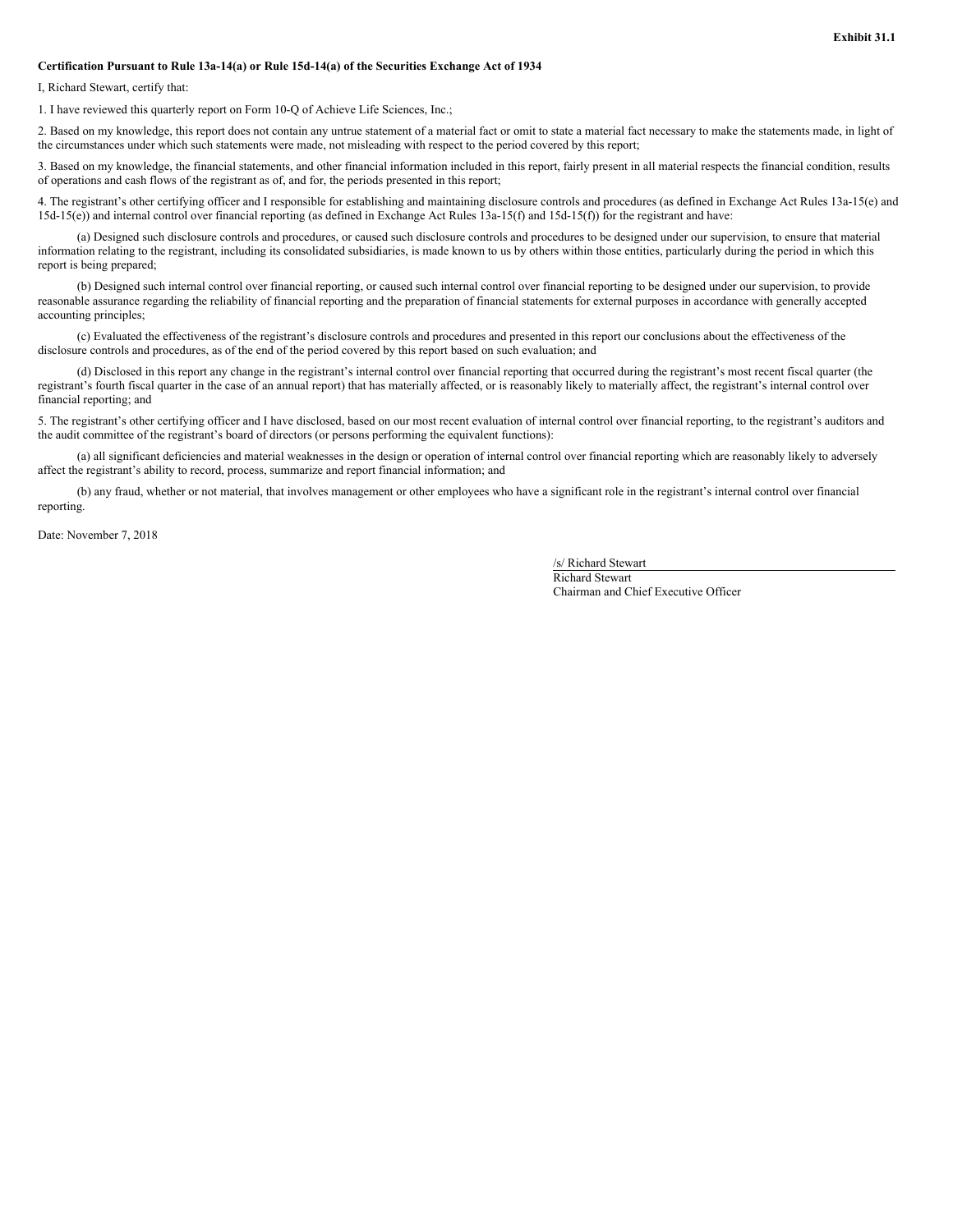#### **Certification Pursuant to Rule 13a-14(a) or Rule 15d-14(a) of the Securities Exchange Act of 1934**

I, John Bencich, certify that:

1. I have reviewed this quarterly report on Form 10-Q of Achieve Life Sciences, Inc.;

2. Based on my knowledge, this report does not contain any untrue statement of a material fact or omit to state a material fact necessary to make the statements made, in light of the circumstances under which such statements were made, not misleading with respect to the period covered by this report;

3. Based on my knowledge, the financial statements, and other financial information included in this report, fairly present in all material respects the financial condition, results of operations and cash flows of the registrant as of, and for, the periods presented in this report;

4. The registrant's other certifying officer and I are responsible for establishing and maintaining disclosure controls and procedures (as defined in Exchange Act Rules 13a-15(e) and  $15d-15(e)$ ) and internal control over financial reporting (as defined in Exchange Act Rules  $13a-15(f)$  and  $15d-15(f)$ ) for the registrant and have:

(a) Designed such disclosure controls and procedures, or caused such disclosure controls and procedures to be designed under our supervision, to ensure that material information relating to the registrant, including its consolidated subsidiaries, is made known to us by others within those entities, particularly during the period in which this report is being prepared;

(b) Designed such internal control over financial reporting, or caused such internal control over financial reporting to be designed under our supervision, to provide reasonable assurance regarding the reliability of financial reporting and the preparation of financial statements for external purposes in accordance with generally accepted accounting principles;

(c) Evaluated the effectiveness of the registrant's disclosure controls and procedures and presented in this report our conclusions about the effectiveness of the disclosure controls and procedures, as of the end of the period covered by this report based on such evaluation; and

(d) Disclosed in this report any change in the registrant's internal control over financial reporting that occurred during the registrant's most recent fiscal quarter (the registrant's fourth fiscal quarter in the case of an annual report) that has materially affected, or is reasonably likely to materially affect, the registrant's internal control over financial reporting; and

5. The registrant's other certifying officer and I have disclosed, based on our most recent evaluation of internal control over financial reporting, to the registrant's auditors and the audit committee of the registrant's board of directors (or persons performing the equivalent functions):

(a) all significant deficiencies and material weaknesses in the design or operation of internal control over financial reporting which are reasonably likely to adversely affect the registrant's ability to record, process, summarize and report financial information; and

(b) any fraud, whether or not material, that involves management or other employees who have a significant role in the registrant's internal control over financial reporting.

Date: November 7, 2018

/s/ John Bencich

John Bencich Executive Vice President, Chief Financial Officer and Chief Operating Officer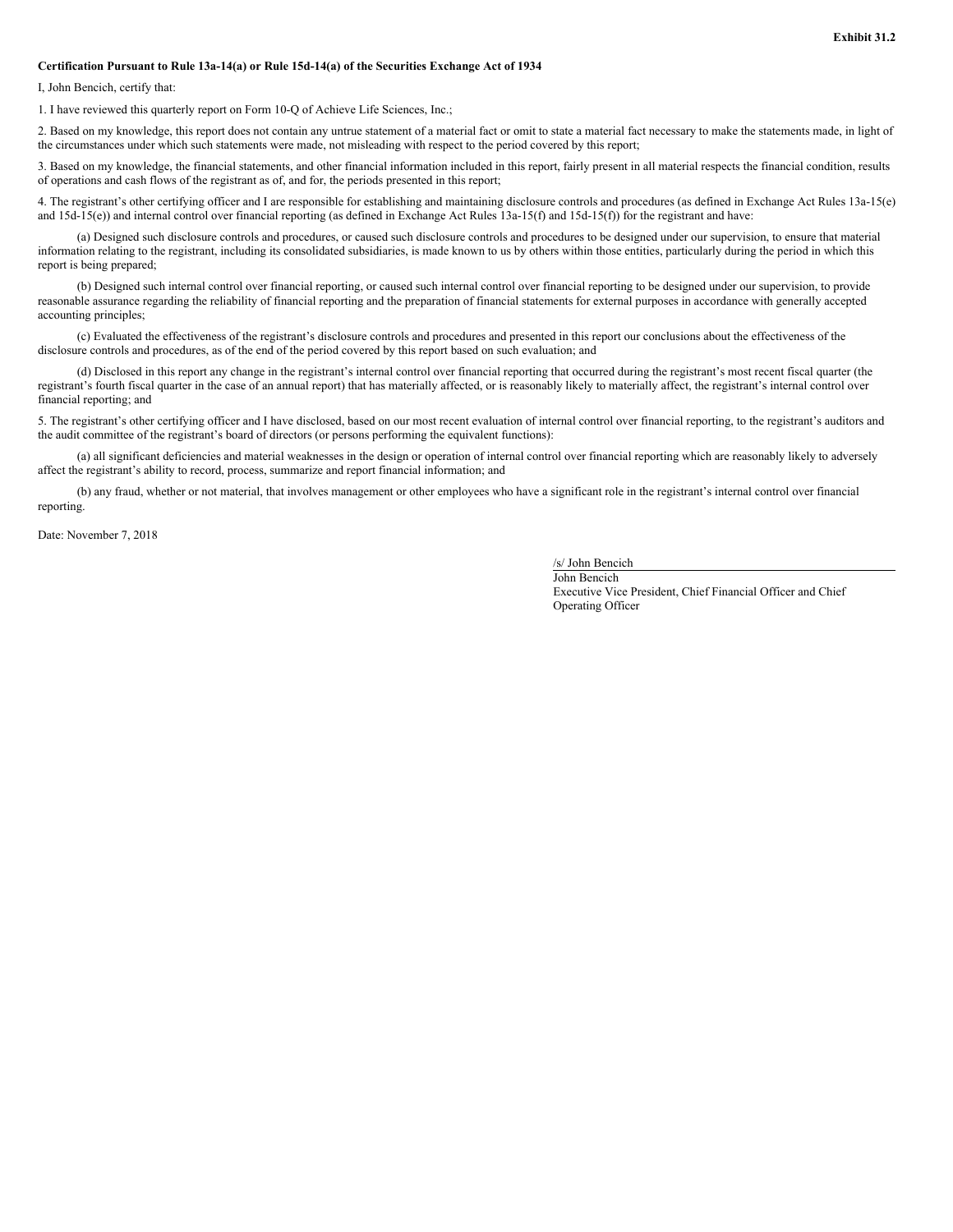#### Certification pursuant to 18 U.S.C. Section 1350, as adopted pursuant to Section 906 of the Sarbanes-Oxley Act of 2002

I, Richard Stewart, Chairman and Chief Executive Officer of Achieve Life Sciences, Inc. (the "Company"), certify, pursuant to Rule 13a-14(b) or Rule 15d-14(b) of the Securities Exchange Act of 1934 and 18 U.S.C. Section 1350, that:

(1) the Quarterly Report on Form 10-Q of the Company for the three and nine months ended September 30, 2018 (the "Report") fully complies with the requirements of Section 13(a) or 15(d) of the Securities Exchange Act of 1934 (15 U.S.C. 78m or 780(d)); and

(2) the information contained in the Report fairly presents, in all material respects, the financial condition and results of operations of the Company.

Dated: November 7, 2018

/s/ Richard Stewart

Richard Stewart Chairman and Chief Executive Officer